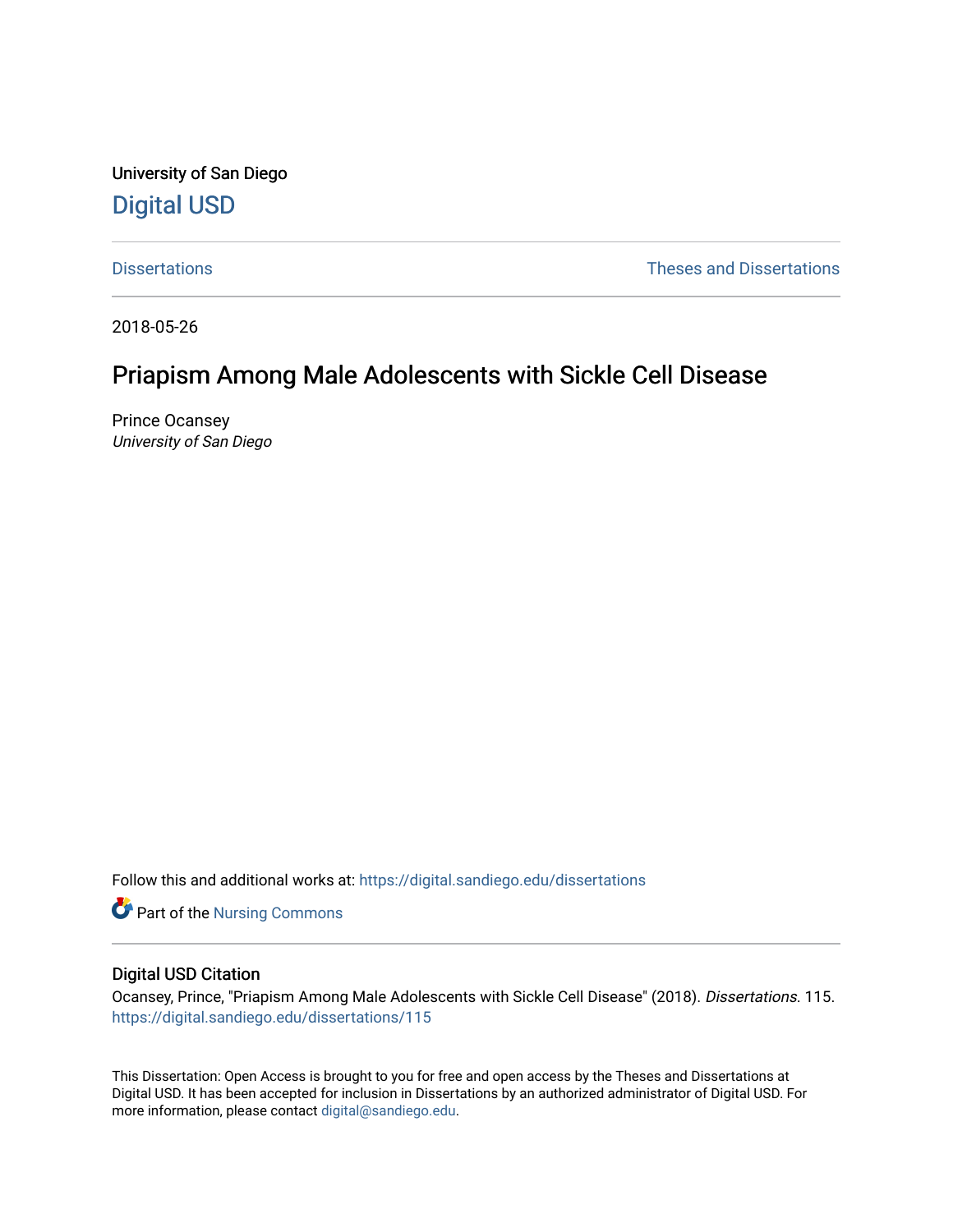### UNIVERSITY OF SAN DIEGO

# Hahn School of Nursing and Health Science

# DOCTOR OF PHILOSOPHY IN NURSING

# PRIAPISM AMONG MALE ADOLESCENTS WITH SICKLE CELL DISEASE

by

Prince Ocansey

A dissertation presented to the

# FACULTY OF THE HAHN SCHOOL OF NURSING AND HEALTH SCIENCE

# UNIVERSITY OF SAN DIEGO

In partial fulfillment of the

requirements for the degree

# DOCTOR OF PHILOSOPHY IN NURSING

April 2018

Dissertation Committee

Jane Georges, Chairperson

Peter Gillette

Robert Topp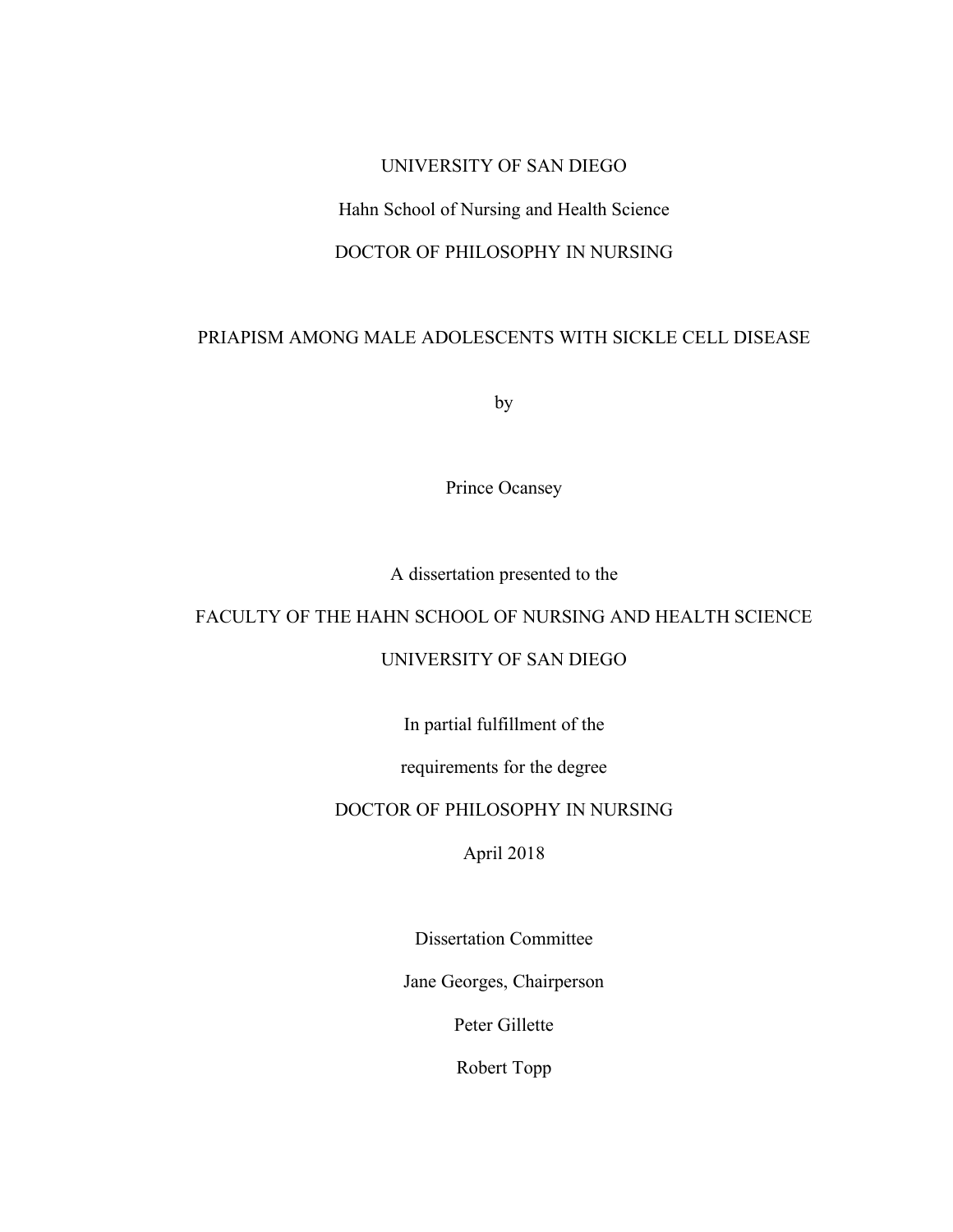# UNIVERSITY OF SAN DIEGO

# Hahn School of Nursing and Health Science

# DOCTOR OF PHILOSOPHY IN NURSING

CANDIDATE'S NAME: Prince Ocansey

TITLE OF

DISSERTATION: Priapism Among Male Adolescents With Sickle Cell Disease

DISSERTATION COMMITTEE:

Jane Georges, Chairperson

Peter Gillette, Committee Member

 $\mathcal{L}_\text{max}$  and  $\mathcal{L}_\text{max}$  and  $\mathcal{L}_\text{max}$  and  $\mathcal{L}_\text{max}$ 

 $\mathcal{L}_\text{max}$  and  $\mathcal{L}_\text{max}$  and  $\mathcal{L}_\text{max}$  and  $\mathcal{L}_\text{max}$ 

Robert Topp, Committee Member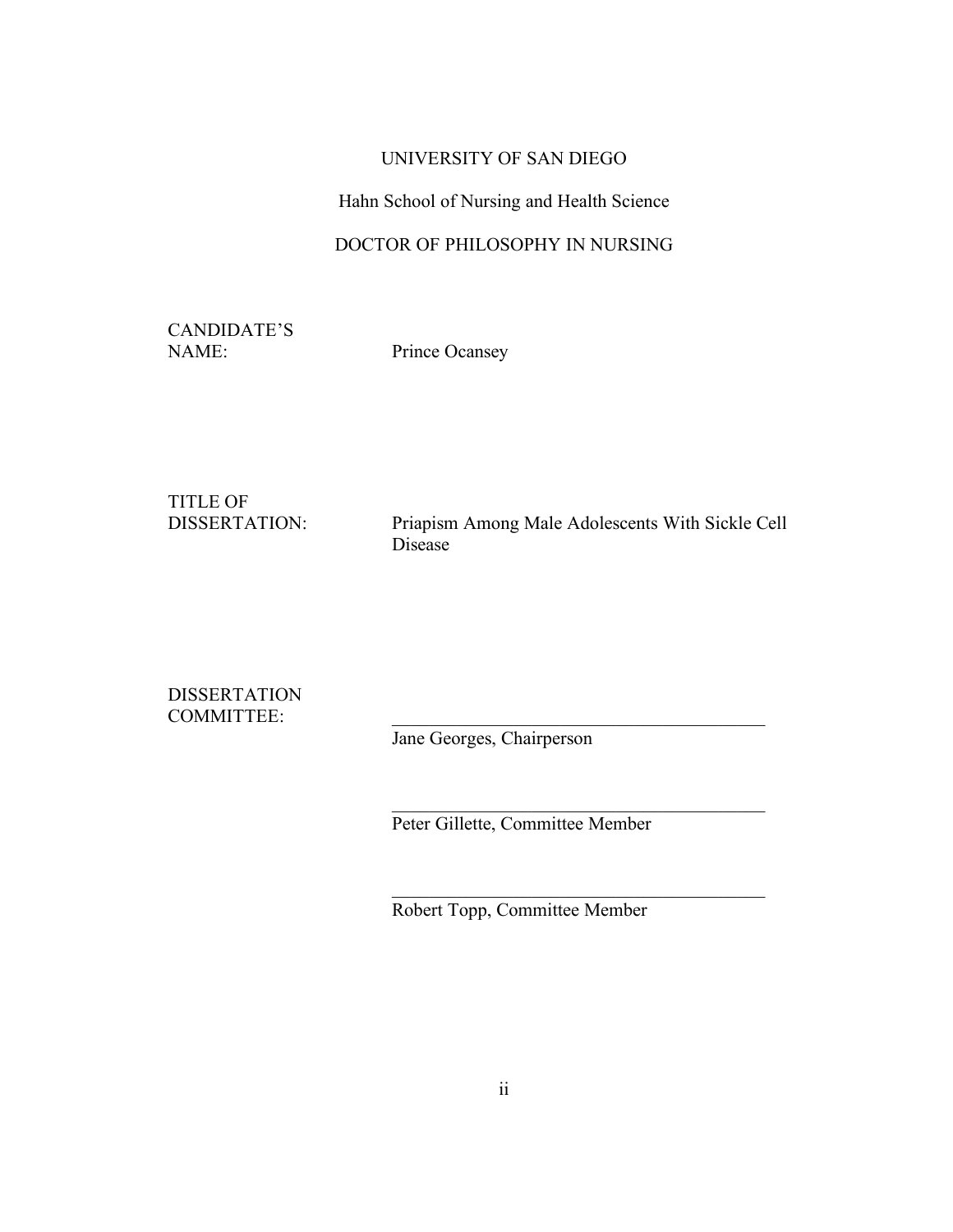#### **ABSTRACT**

The purpose of this qualitative phenomenological study was to describe the lived experience of priapism among male adolescents with sickle cell disease (SCD). A painful genetic disorder with no cure, SCD severely impacts the lives of patients, as well as their families and friends. Priapism is one of the complications of SCD and involves persistent and painful penile erections. The review of literature established a gap in researchers' understanding of the lived experience of priapism among male adolescents with SCD. This study aimed to bridge that gap.

Using a convenience sampling method, 7 adolescent males between the ages of 16 and 19 with a history of SCD and the complication of priapism were selected for the study. A phenomenological approach guided this study. Qualitative data was drawn from semistructured face-to-face interviews using an interview protocol with 22 open-ended questions. Data were analyzed by transcribing audio tapes and coding information from transcripts into themes, patterns, and categories. Themes were identified that reflected the central, recurrent ideas that emerged from the participant responses.

The results of this research study demonstrate the significance of various themes associated with living with SCD and the complication of priapism for male adolescents, including: (a) Concerns with sexual performance, stigma, and associated psychological effects; (b) Quality of life and support systems; (c) Experiences with medical care; and (d) Knowledge of the condition and advice for others. The findings of this study confirm some previous literature while lending further insights that help expand researchers' knowledge regarding the lived experiences of male adolescents with SCD and the complication of priapism.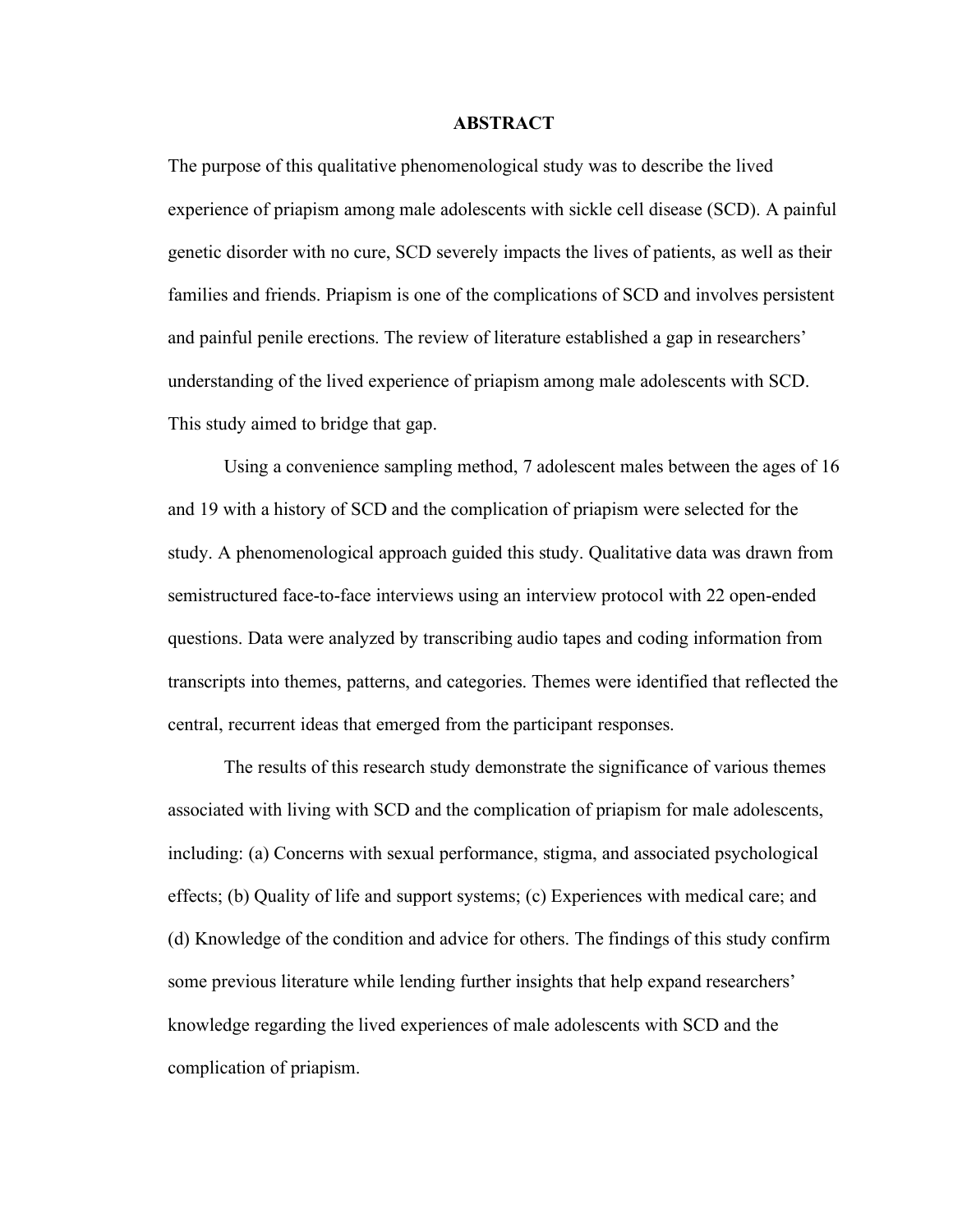Based on these findings, the implications for practice and opportunities for future research are broad and varied. It is imperative to develop awareness trainings or educational programs to better inform medical practitioners and SCD patients about the complication of priapism. Further research is needed to gain a better understanding of the prevalence of priapism in the SCD male adolescent population. Future studies should analyze whether this complication is hereditary, lifestyle-related, or can affect anyone. *Keywords*: priapism, male adolescent, sickle cell disease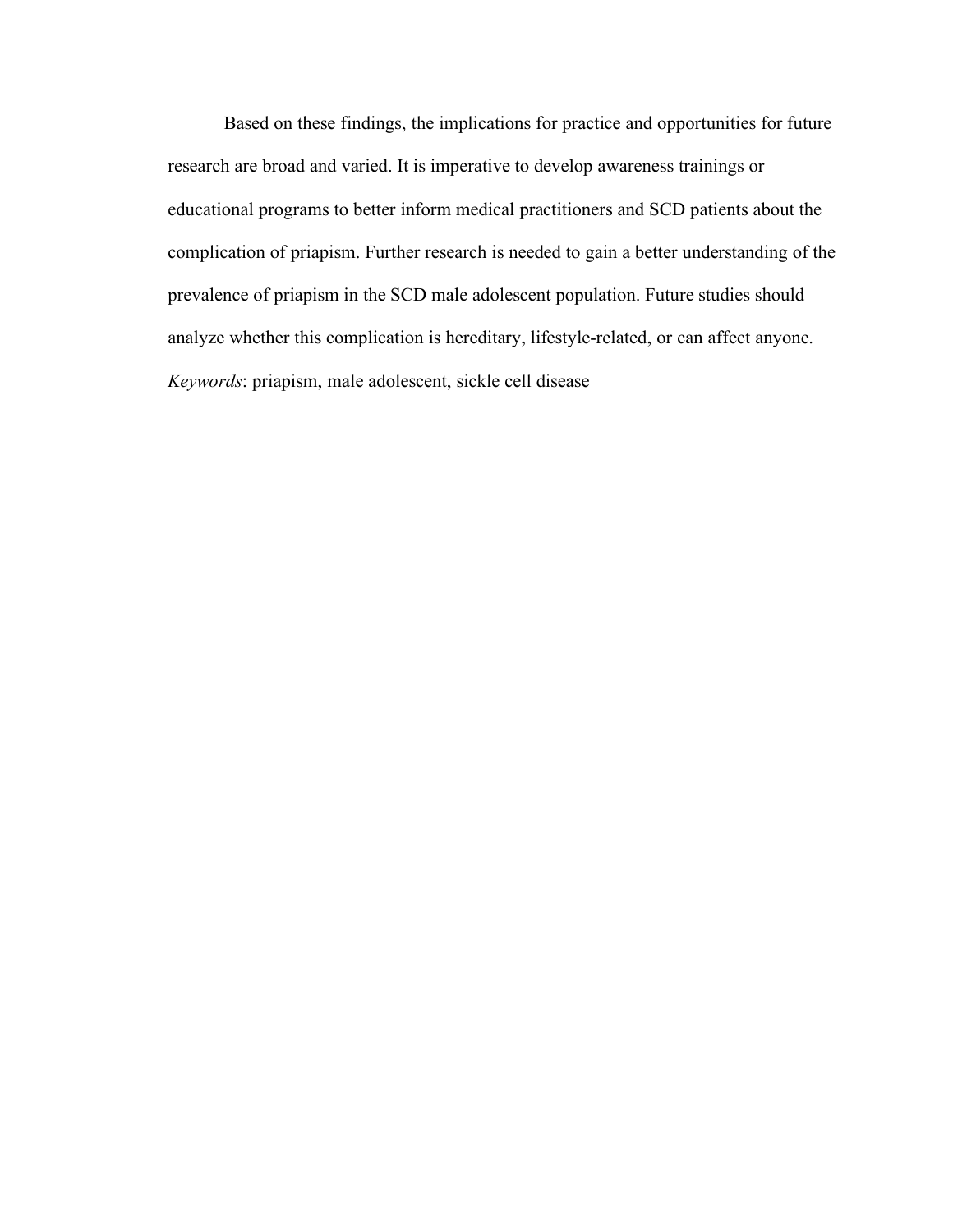Copyright © Prince Ocansey, 2018 All rights reserved.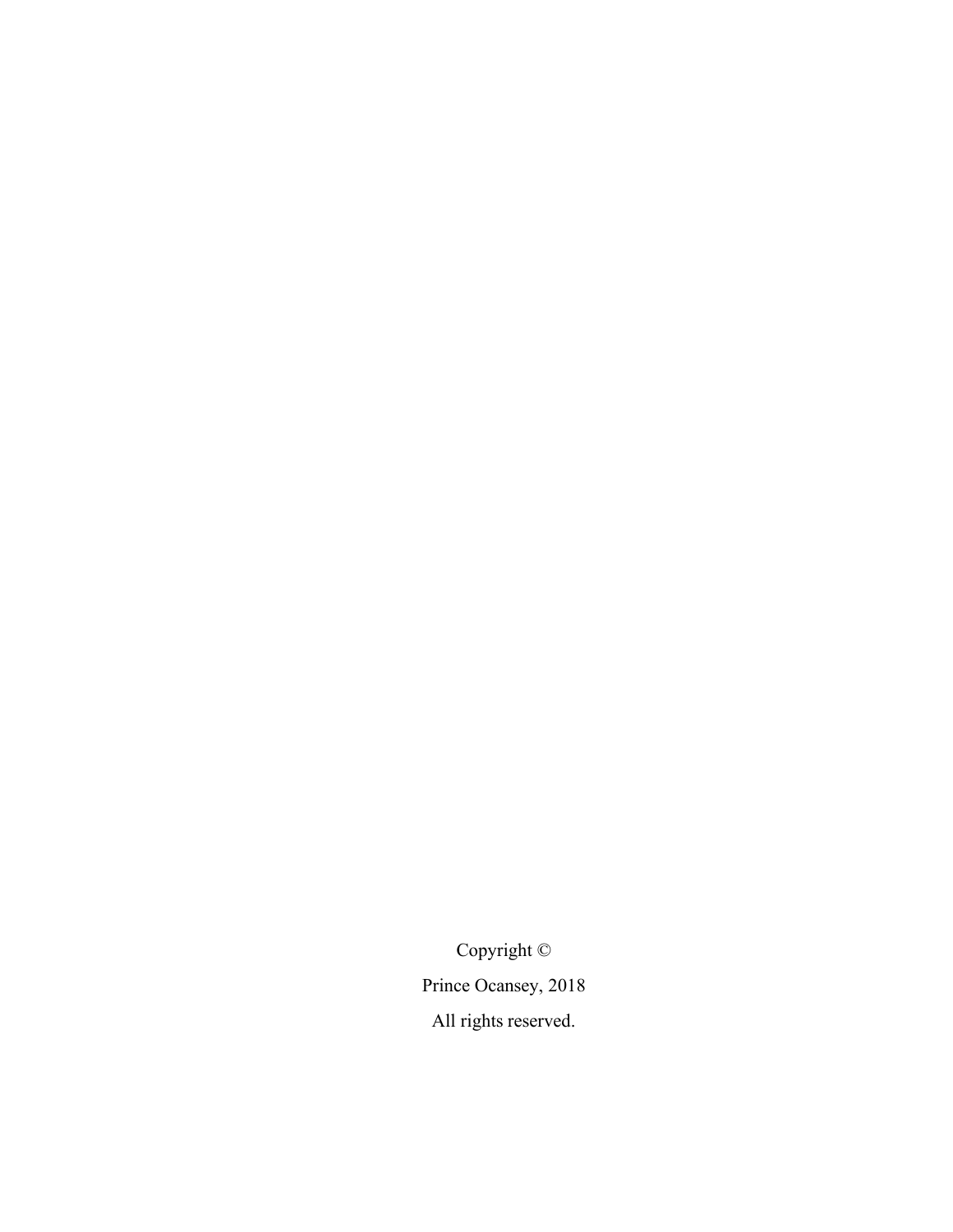# **DEDICATION**

I dedicate this dissertation to my wife, Elizabeth, and my children, Perry, Karen, Daniel, Brian, and Briana. Their steadfast encouragement, motivation, and support have been magnificent throughout this journey.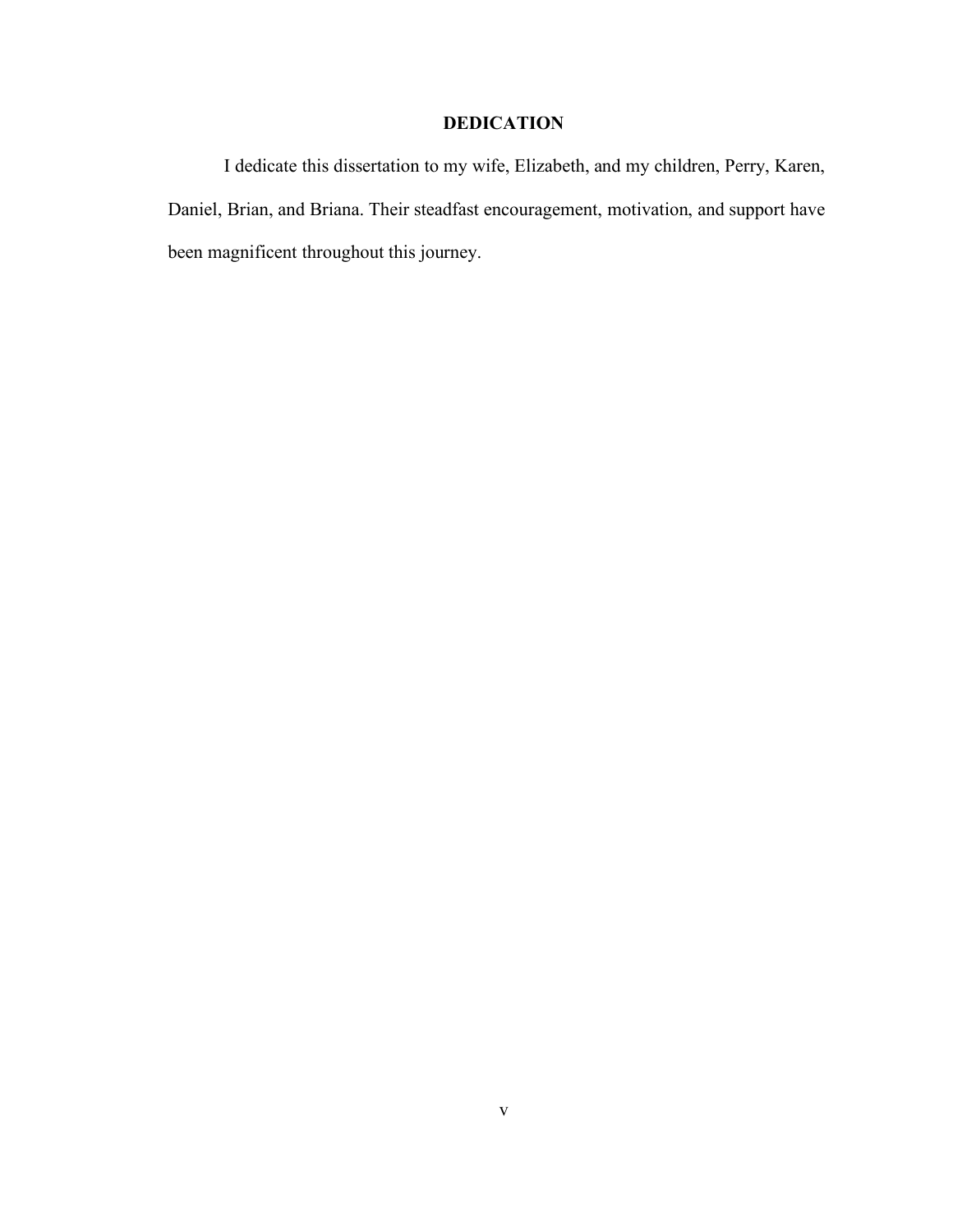#### **ACKNOWLEDGMENTS**

I first give thanks to The Almighty God, My Maker, My God, and My Lord for granting me favor and giving me the opportunity to pursue this program.

I thank God for giving me life, strength, and energy during these last four years, sustaining me and enabling me to run the race and finish with great success.

I give all the glory to God for the completion of this dissertation and cannot thank Him enough for preserving and protecting me as I travelled hours weekly to and from the University of San Diego.

Secondly, to my wife Elizabeth, thank you. You started this program with me and supported me throughout until the end, thank you. You sacrificed your sleep to wake up as early as 3am to travel with me weekly to lectures and back. Thank you for the moral support and being there as a pillar to lean on. You always urged me on and saw the best in me. You always had a positive outlook and even added the title Dr. to my name on your cellphone because you believed that I was capable of completing this program, thank you.

To my spiritual parents, Mr. George Amarkwei and Prophetess Mary Amarkwei, thank you for your prayer support and for being there for me as part of the family.

To my dissertation chair Dr. Jane Georges, thank you for interviewing me and selecting me for this program. Thank you for being my lecturer and mentor. Thank you for your encouragement and immense support, making sure that I did a good job. Thank you for believing in me.

To my committee members, Dr. Robert Topp and Dr. Peter Gillette, thank you for your invaluable contribution, encouragement, and interest.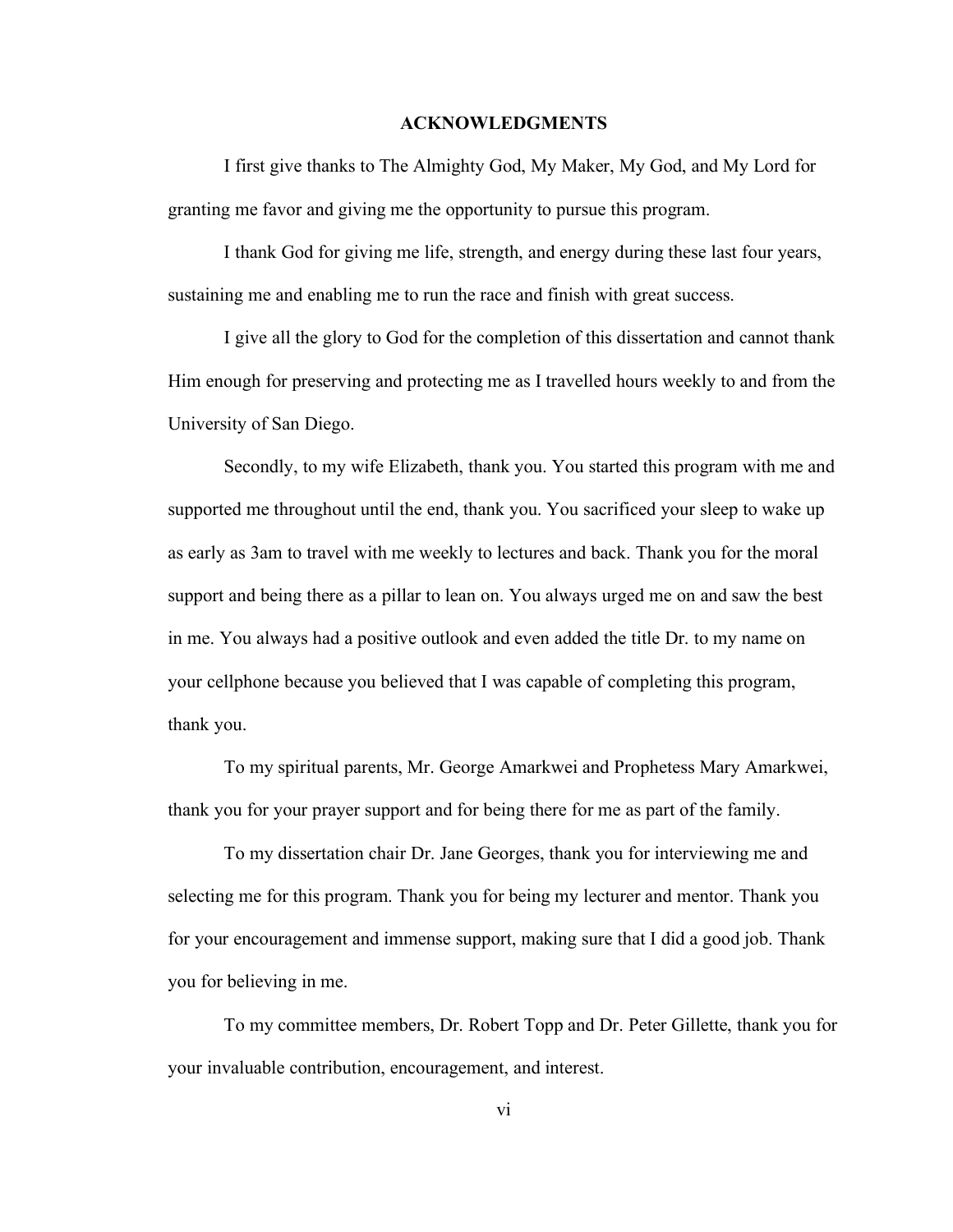# **TABLE OF CONTENTS**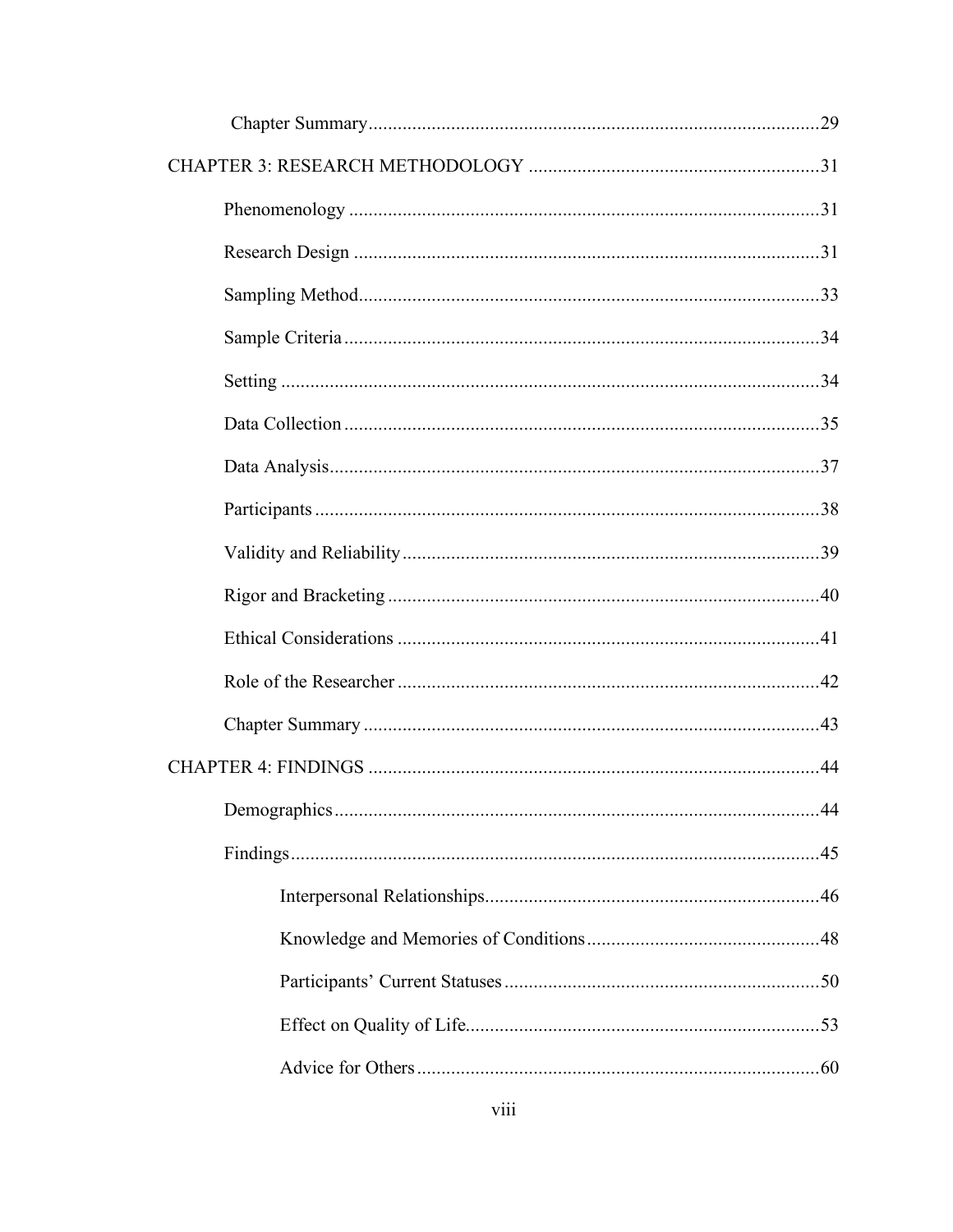| Concerns with Sexual Performance, Stigma, and Associated Psychological |  |
|------------------------------------------------------------------------|--|
|                                                                        |  |
|                                                                        |  |
|                                                                        |  |
|                                                                        |  |
|                                                                        |  |
|                                                                        |  |
|                                                                        |  |
|                                                                        |  |
|                                                                        |  |
| . 85                                                                   |  |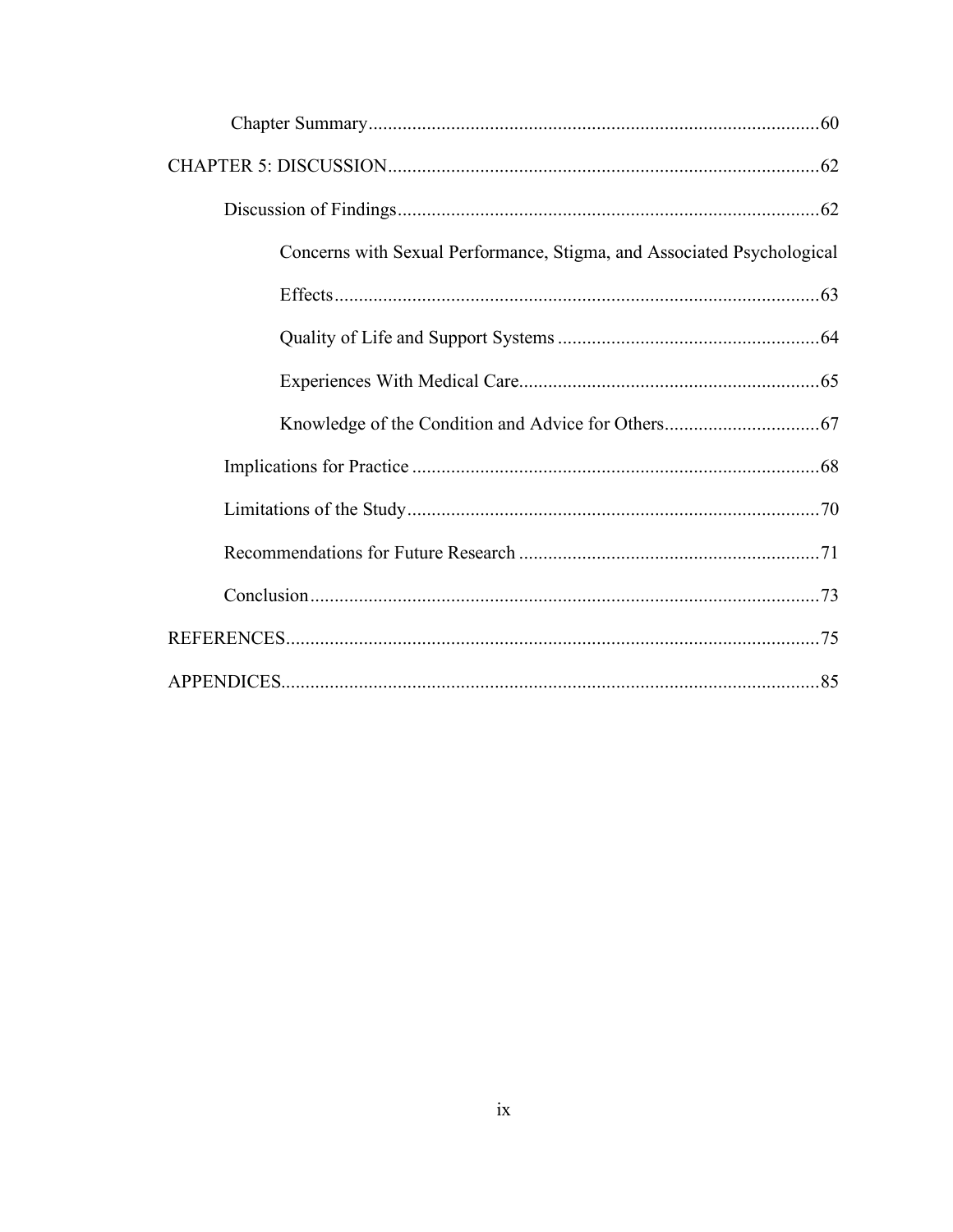# **LIST OF APPENDICES**

| Appendix | Page |
|----------|------|
|          |      |
|          |      |
|          |      |
|          |      |
|          | 93   |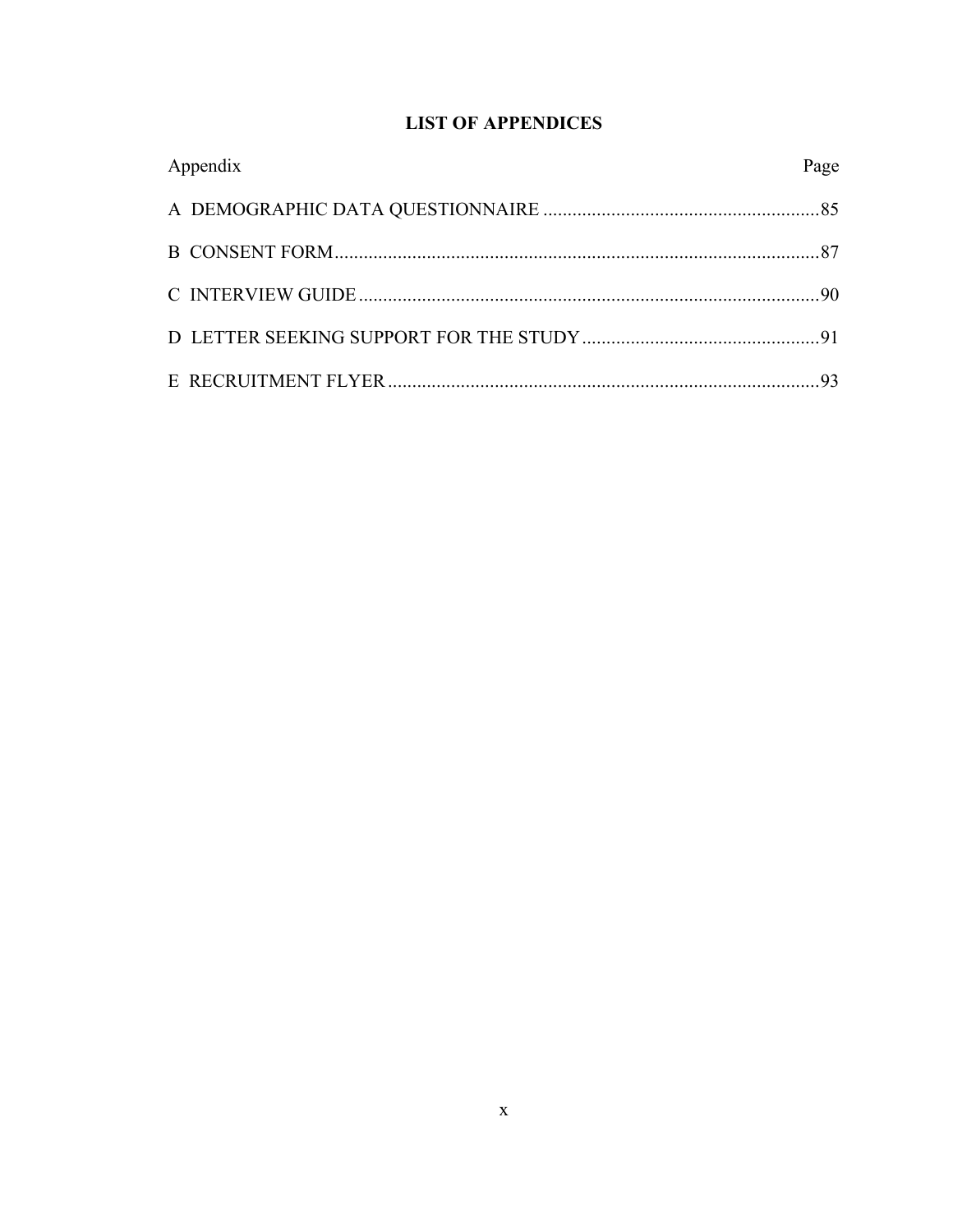#### **CHAPTER 1**

### **INTRODUCTION**

#### **Purpose of the Study**

Sickle cell disease (SCD) is among the most frequently occurring inherited disorders in the United States. It affects an estimated 100,000 residents and occurs in one in every 500 African-American births on average (Powars, Chan, Hiti, Ramicone, & Johnson, 2005). A severe and painful genetic disorder with no cure, SCD severely impacts the lives of the patients as well as those of their families and friends. Priapism, one of the negative side effects of SCD involving a persistent and painful erection of the penis (Chrouser, Ajiboye, Oyetunji, & Chang, 2011), is a distressing complication that affects the quality of life of many males with SCD, especially adolescents.

The purpose of this study was to use the lived experience of priapism, via a qualitative phenomenological research design, to understand priapism among male adolescents with SCD. The use of participants' lived experiences aimed to provide an indepth understanding of the lives of individuals with SCD, focusing on their individual perceptions of priapism. The research aims of this study are given in the following section.

#### **Research Aims**

The research aims of this study were as follows:

- Describe the effects of priapism on the self-esteem of male adolescents with SCD.
- Describe the impact of priapism on the social development of male adolescents with SCD.
- Explore the coping strategies used by male adolescents with SCD and priapism.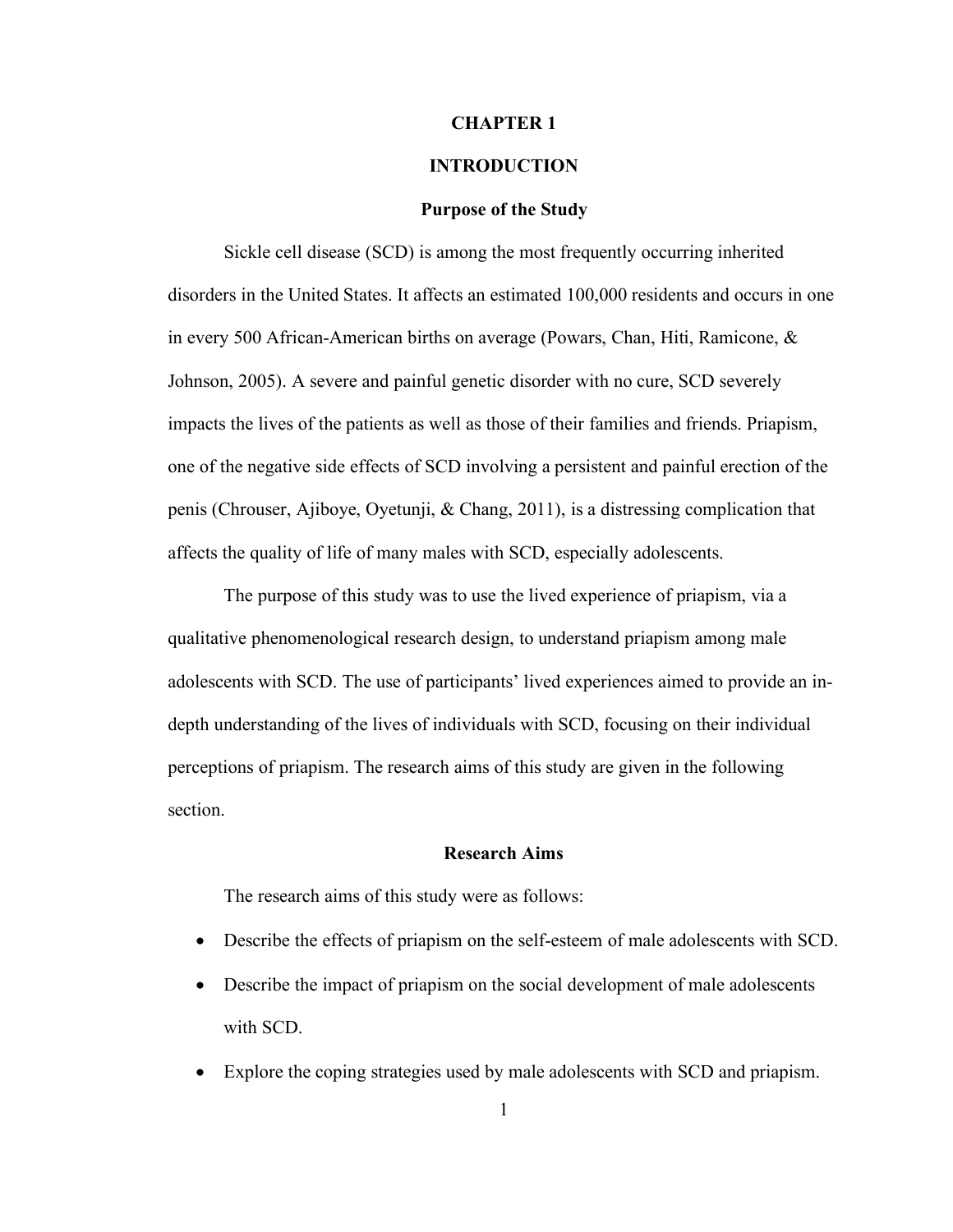#### **Statement of the Problem**

A source of chronic pain, SCD is a health issue prevalent in many populations and is one of the leading genetic diseases throughout the world (Lauderdale, 2003). Recent developments in medical management and technology have helped patients with this disease live longer and better lives. Research has indicated that these advances have enabled most children living with this chronic illness to survive to adulthood (Erskine, 2011). Initiatives by health care providers aim to ensure that young people and adolescents living with SCD have access to continuing developments in treatment. As part of such initiatives, this research study was designed to understand the lived experiences of individuals who struggle with SCD-related priapism.

Most people are not aware of the symptoms of SCD nor possible ways to live with it. One complication of SCD is priapism, which is not discussed widely despite how painful and challenging it can be to live with. Databases from the National Inpatient Sample (NIS) show that priapism is common, with approximately 5,000 admissions for this complication between 1998 and 2006 (Chrouser et al., 2011). Most of the 2,900 annual patients are adolescents. Although death rates associated with priapism are significantly low (approximately 0.71%), most patients have a low quality of life and face numerous challenges (Jamesetta, 2008), including chronic pain, acute painful episodes (also called painful events, painful crisis, or vaso-occlusive crisis), social stigma, depression, and anxiety. Even programs such as the National Health Service have been slow to respond to the complication (Demaso et al., 2004).

This research study strove to play a critical role in generating awareness among patients and in society more broadly regarding this SCD-related complication. In areas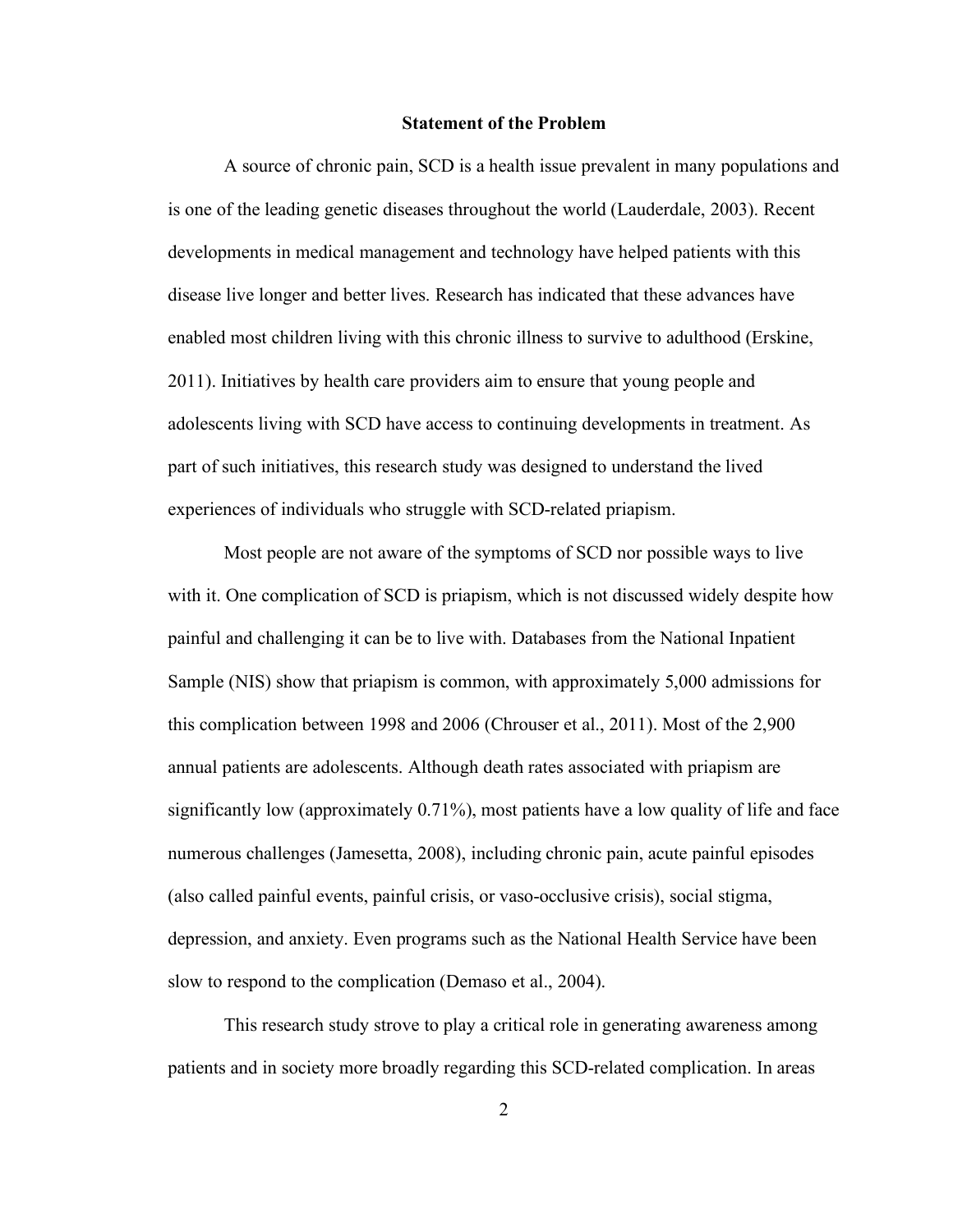where SCD is prevalent, this study may inform the development of effective psychological support services for patients. Given that the complication of priapism also affects a patient's family members, there is a clear need to provide them with quality psychological advice and assistance in coping with priapism (Panepinto, Pajewski, Foerster, Sabnis, & Hoffmann, 2009). By providing a deeper understanding of the lived experiences of individuals afflicted with priapism, this research study may challenge medical practitioners to improve the ways they handle patients with SCD, particularly those experiencing priapism (Addis, Spector, Shaw, Musumadi, & Dhanda, 2006).

Research has indicated that patients who suffer from SCD have often developed poor professional relationships with their doctors (Robinson, 1999). These deteriorating relationships between SCD patients and medical practitioners may be related to the subjective nature of pain and the fact that people react differently to conditions due to many factors, including the support of friends and family. Some health care providers doubt the veracity of complaints expressed by patients, which may compromise their concern for the patient's situation. The reason for providers doubting the veracity of complaints is often due to insufficient knowledge of sickle pathophysiology and triggers of events in SCD patients. Distrust between the patient and health care provider can lead to disparate and fragmented care (Robinson, 1999). The lived experiences described in this research study may therefore enable medical practitioners to better understand the issue of priapism in adolescents and encourage doctors to learn more effective approaches for identifying pain and counseling patients about such SCD-related symptoms.

3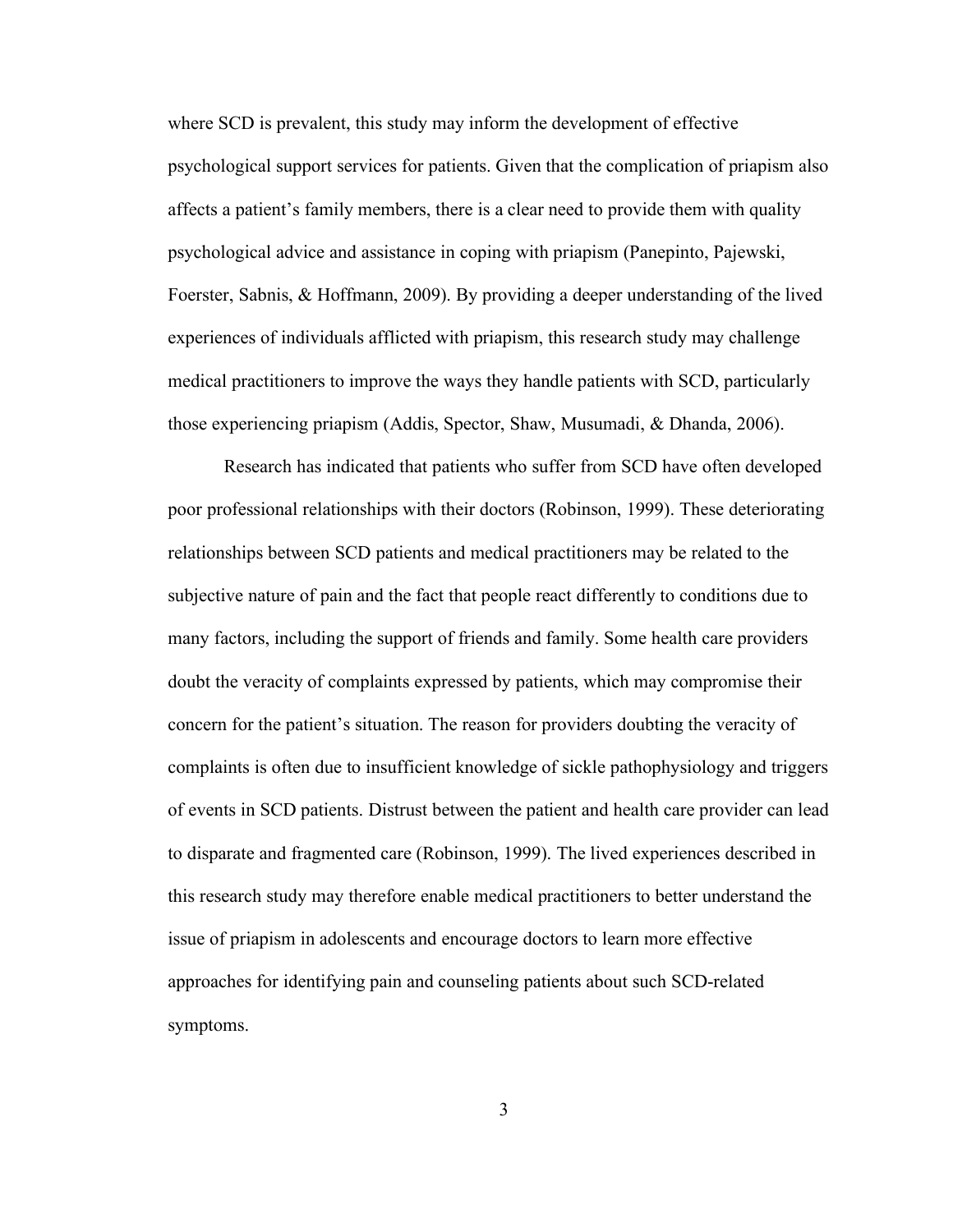This case study explored the lived experiences of 7 adolescent males suffering from SCD-related priapism. The research involved an interactive engagement with the patients to assess their situation and listen to each individual's story and perception of the complication (Burnett, Anele, & Derogatis, 2015). The researcher aimed to build an intentional rapport with the participants, acknowledge their struggles and challenges, and learn to relate with the patients in a nonthreatening manner.

#### **Research Questions**

The research questions for this qualitative phenomenological case study are:

- 1. What are the experiences of priapism among male adolescents with SCD?
- 2. How has priapism affected the lives of male adolescents with SCD?
- 3. What is the impact of the male adolescent's daily experience with priapism and SCD on the family?

### **Definition of Terms**

*Adolescents*: Persons in the transitional phase of growth and development between childhood and adulthood. The World Health Organization refers to young people between 10 and 19 years old as adolescents (as cited in Erskine, 2011).

*Lived experience*: The subjective perception of a person's experience of health or illness (Nicholas, Picone, & Selkirk, 2011). Lived experiences differ by individuals according to the conditions with which they live (Adegbola, 2011).

*Priapism*: A persistent and painful erection of the penis (Chrouser et al., 2011). There are several different types of priapism. Ischemic priapism is a recurrent or "stuttering" priapism that occurs in males with SCD. Priapism occurs because of an inherited disorder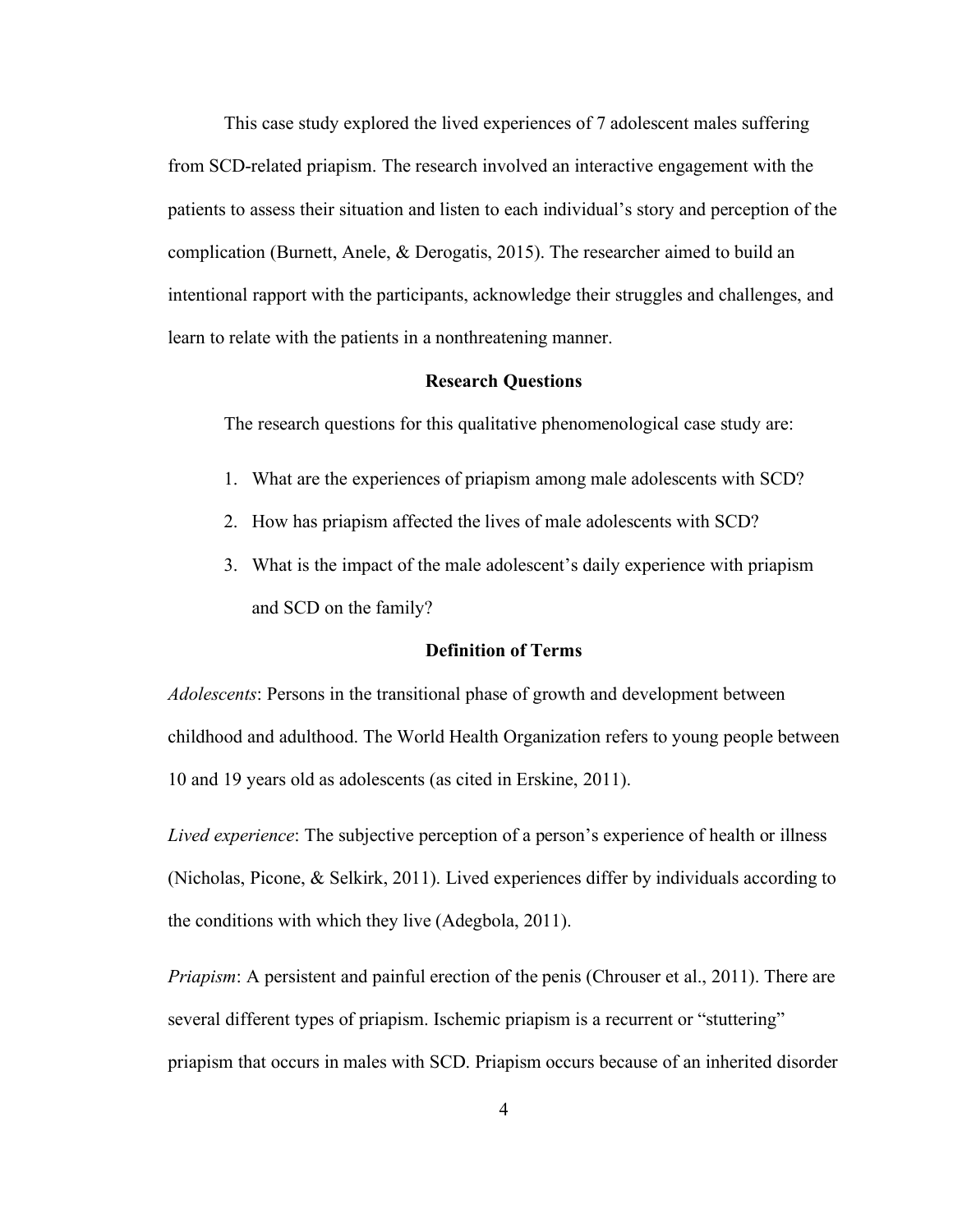characterized by abnormally shaped red blood cells called sickle cell disease (SCD). After prolonged erection or unusually full bladder, some blood vessels in the penis are blocked by sickle cells, leading to intense pain (Erskine, 2011). Episodes of acute priapism are sometimes defined as an erection lasting longer than 3 hours. Fibrosis can develop in the penile shaft from longer episodes. Chronic blood-containing or fibrotic priapism develops from recurrent acute episodes. Acute-on-chronic priapism episodes can occur until fibrosis is complete and produces a permanently large heavy organ. Ejaculation can become premature and remains intact until lost by disuse. Fertility and testicular function remain intact.

*Sickle cell disease* (SCD): A group of hereditary disorders of red blood cells, characterized by abnormal hemoglobin, referred to as hemoglobin S or sickle hemoglobin (Adams-Graves et al., 2008). Hemoglobin, located in red blood cells, is the protein component responsible for transporting oxygen throughout the body. Sickle cell disease is an inherited disease; it is not contagious. People who suffer from SCD have inherited two abnormal hemoglobin genes, one from each parent (Powars et al., 2005). There are many forms of SCD and in all of them, at least one of the two abnormal genes usually causes the body to manufacture hemoglobin S. The most severe form of SCD occurs when the body forms two hemoglobin S factors. Other and more prevalent forms are hemoglobin SC and hemoglobin SBeta0 (Bennett, 2005).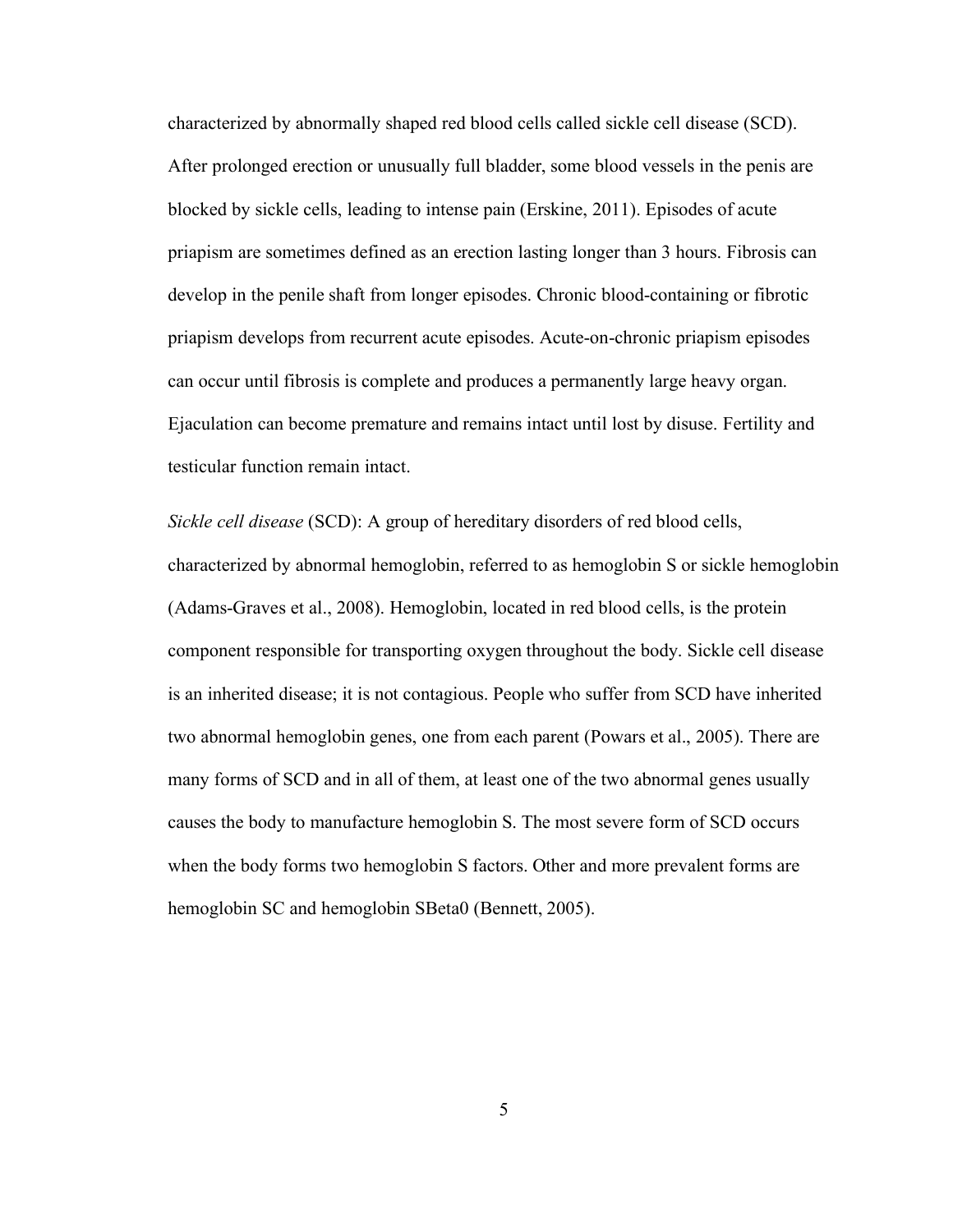#### **Assumptions**

This research study was based on the lived experiences of adolescent males with SCD and priapism. Although this research focused on 7 individuals, the researcher made several assumptions for the purposes of this study.

First, it was assumed that adolescent male patients with priapism behave in similar ways to those of the case study patients. Each person is different and responds to pain and disease in an individual way (Novy, 2011). The effects of the disease on an individual are based on many factors such as received moral support, family financial background, and the personality of the patient (Cita et al., 2016). It should be noted that some people exaggerate when they are in pain, some minimize, and some have difficulty thinking clearly; they thus present a challenge in determining the extent to which their narratives are truthful and accurate (Novy, 2011).

Second, it was assumed that because priapism is a complication of SCD that causes penile erection, it is associated with stigma that leads to feelings of guilt and shame (Panepinto et al., 2009). Such feelings can cause lower self-esteem and result in patients' avoidance of social engagements and problematic interpersonal relationships. Although it is widely accepted that illness is associated with low self-esteem, it is important to recognize individual differences in needs (Demaso et al., 2004). While reduced self-esteem is not an issue for all patients with SCD, severe instances can lead to deterioration in health and are a cause for concern (Bediako et al., 2016). The limitations of this study are considered in the following section.

6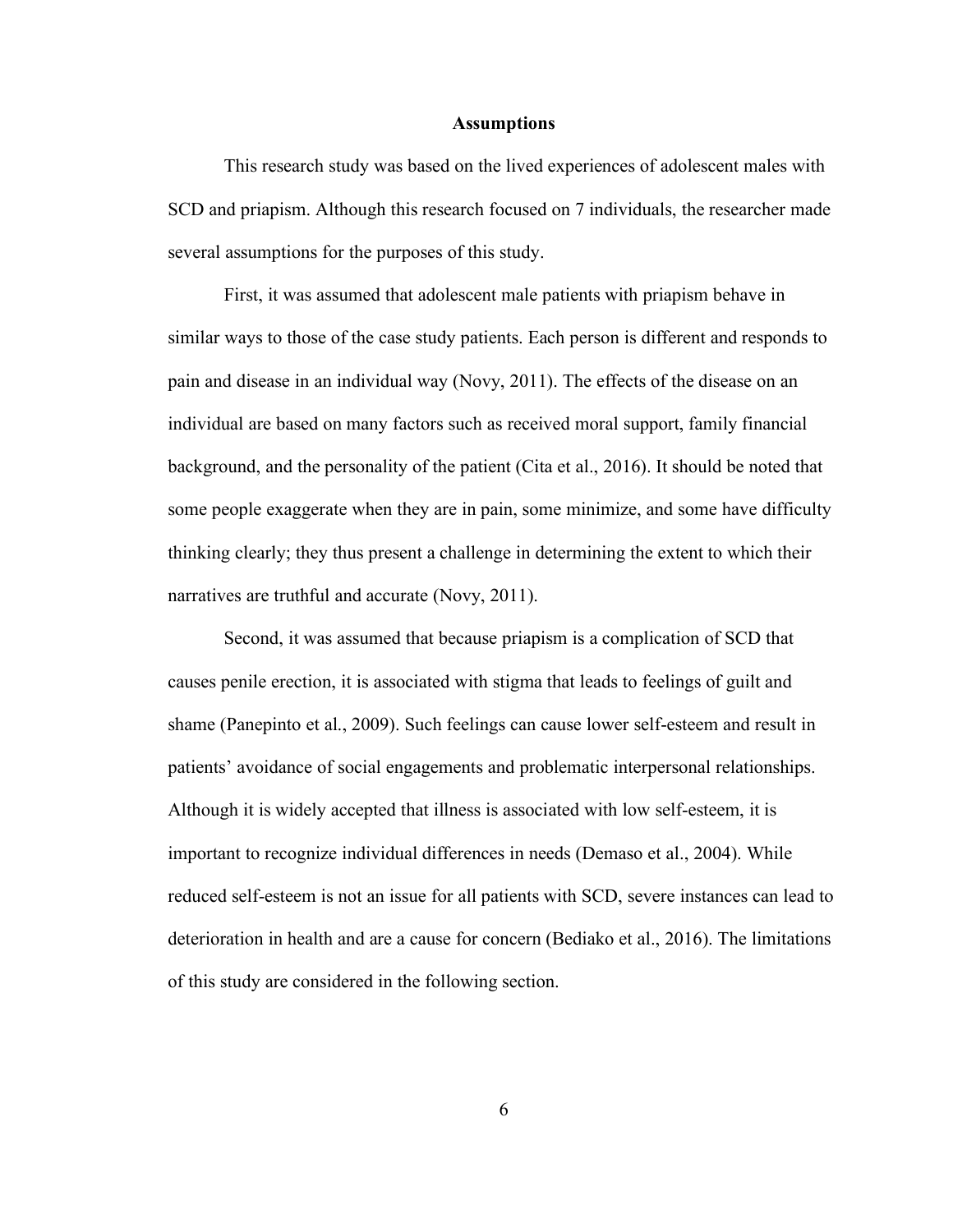#### **Limitations of the Study**

This qualitative phenomenological case study utilized semistructured interviews with adolescent males who have lived with priapism caused by SCD to learn more about their lived experiences. There were several limitations associated with this study.

First, the sample size of seven participants was too small to accurately capture the range of perceptions that other patients with SCD-related priapism might express (Schumacher, 2010). Moreover, given that adolescents range in age, and age can affect individuals' responses to many life issues (Pinckney  $\&$  Stuart, 2004), adolescents may respond to SCD-related priapism in various ways depending on their age and maturity level. Therefore the results of this study are not generalizable to the broader population.

The information that the patients gave during the research study was self-reported, which is a limitation of this study because the information cannot be verified independently. Therefore, there is a possibility of bias and exaggeration (Sehlo  $\&$ Kamfar, 2015). There is also the risk that the patient's information was not reported entirely accurately by the researcher. However, every attempt was made by the researcher to ensure accuracy. The significance of this study is discussed below.

#### **Significance of the Study**

One aim of this study was to increase awareness of SCD and priapism among the general population (Jenerette & Lauderdale, 2008). Given that so many people must live with SCD-related priapism, it is important to generate greater awareness of the complication and its challenging symptoms. This study reports facts about SCD and priapism with the hope of eradicating myths associated with them (Martin, 2011).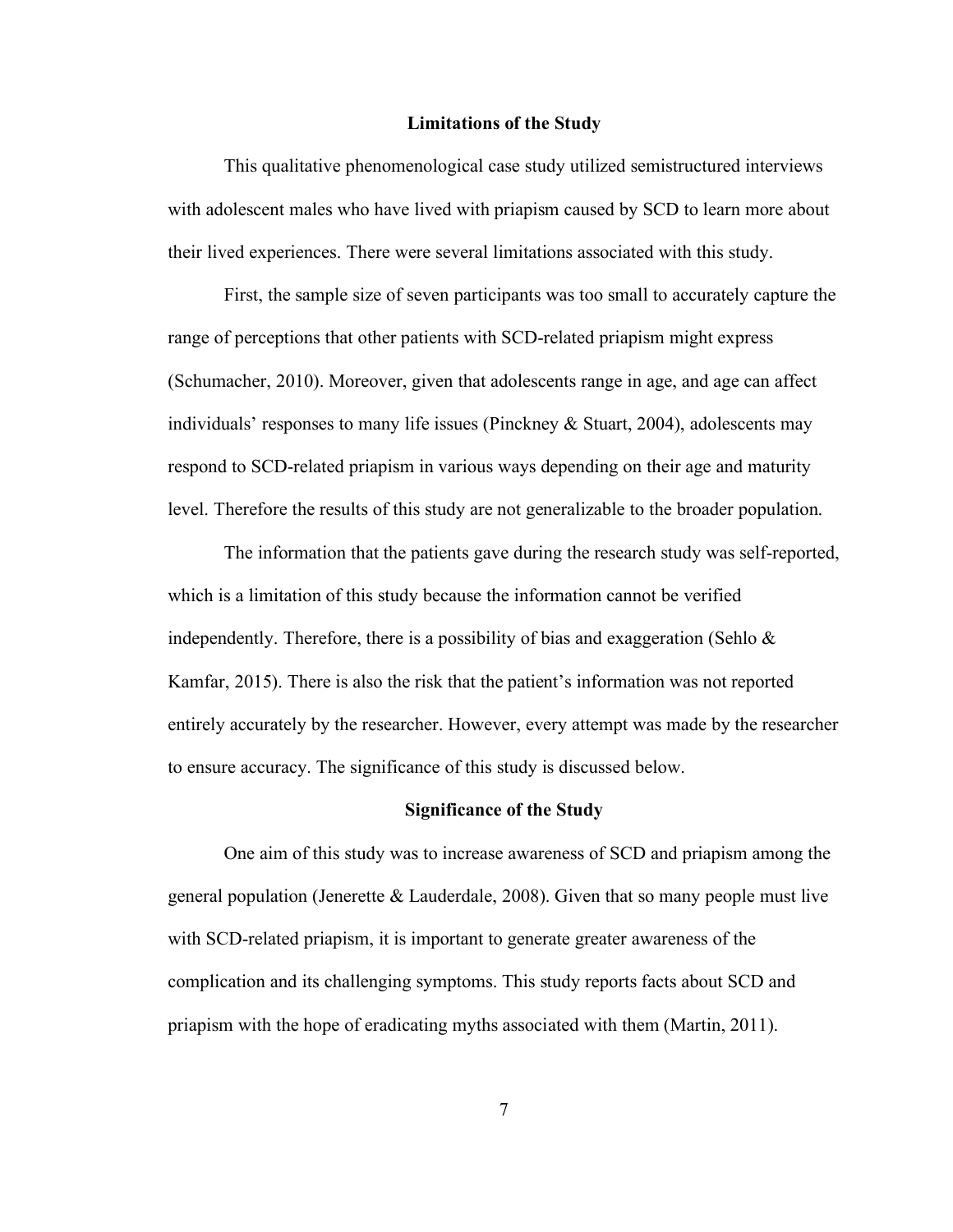This study also aimed to help society better understand the unique struggles that adolescent males with SCD and priapism face (Bacsu & Metcalfe, 2012). Understanding the physical pain and desperation of an adolescent male with chronic pain caused by SCD and persistent, uncomfortable erections may encourage society to support other SCD male adolescents dealing with priapism (Dampier et al., 2010). Support from one's community can contribute to improved self-esteem and a faster rate of recuperation among this patient population (Tanabe, Dias, & Gorman, 2013).

The results of this study may be beneficial to both patients and doctors. Information provided in the study may prompt doctors to view priapism from the patient's perspective (Graff et al., 2012) and to devote more energy to developing supportive relationships with SCD and priapism patients and their families. Medical practitioners may also realize that they are in a position to offer appropriate counseling to this patient population (Khattab, Rawlings, & Ali, 2006). When patients feel that their community is aware of their condition and that their needs are recognized, their personal relationships and quality of life are likely to improve (Tanabe, Dias, & Gorman, 2013.

#### **Chapter Summary**

Research has shown that adolescent males with priapism often experience a poor quality of life. These individuals face many challenges, including low income levels, isolation, poor interpersonal relationships, frequent hospitalizations, and persistent pain (Shah & Hillinger, 2014). This study strove to build on extant research to continue to shed light on this complication and the experiences of adolescent males living with SCDrelated priapism. In the following chapter, a review of literature is presented that considers the existing research in the field and places the current study within that

8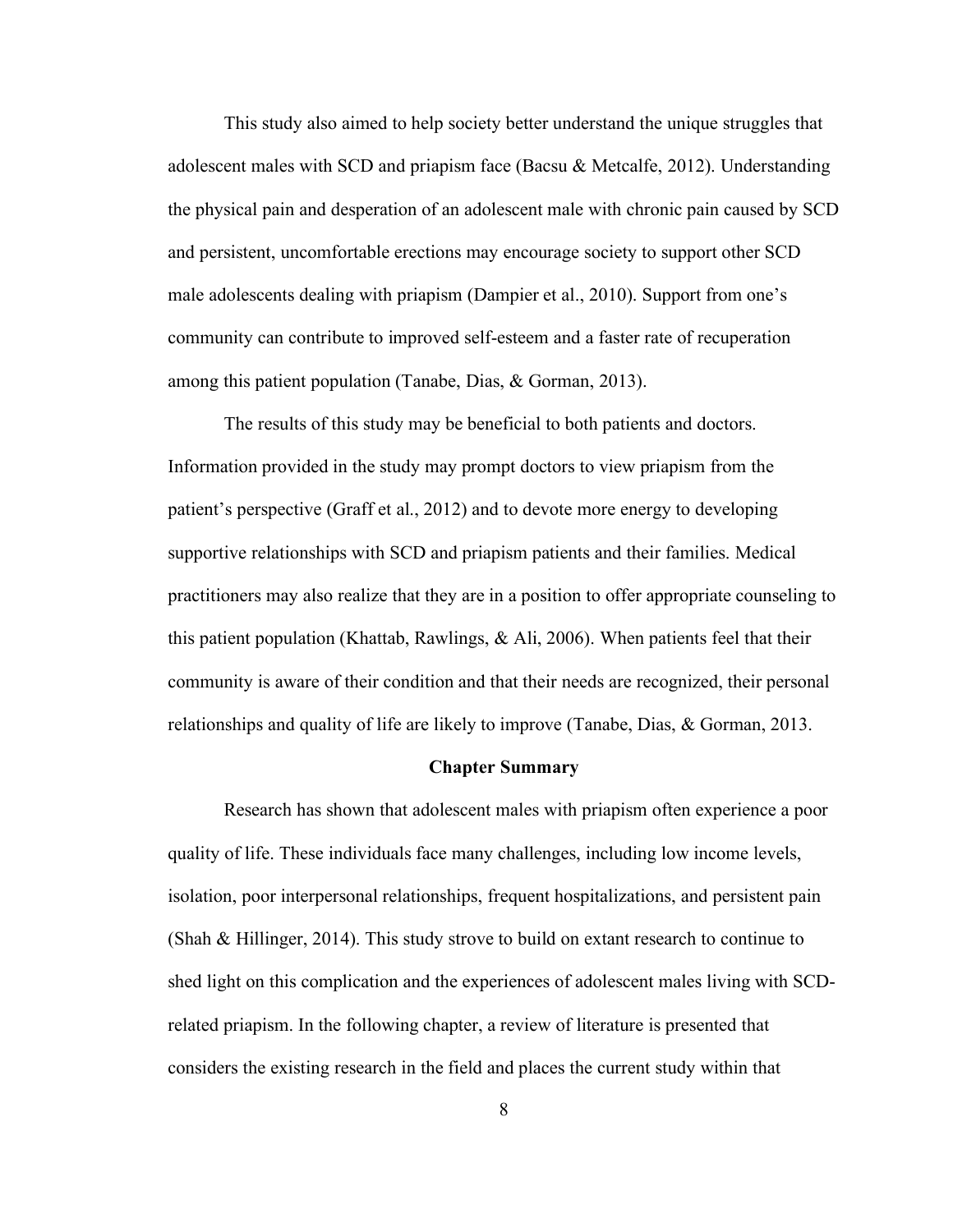context. Chapter 3 presents the methodology and research design for the study. Chapter 4 presents the study findings, and Chapter 5 discusses the conclusions of the study.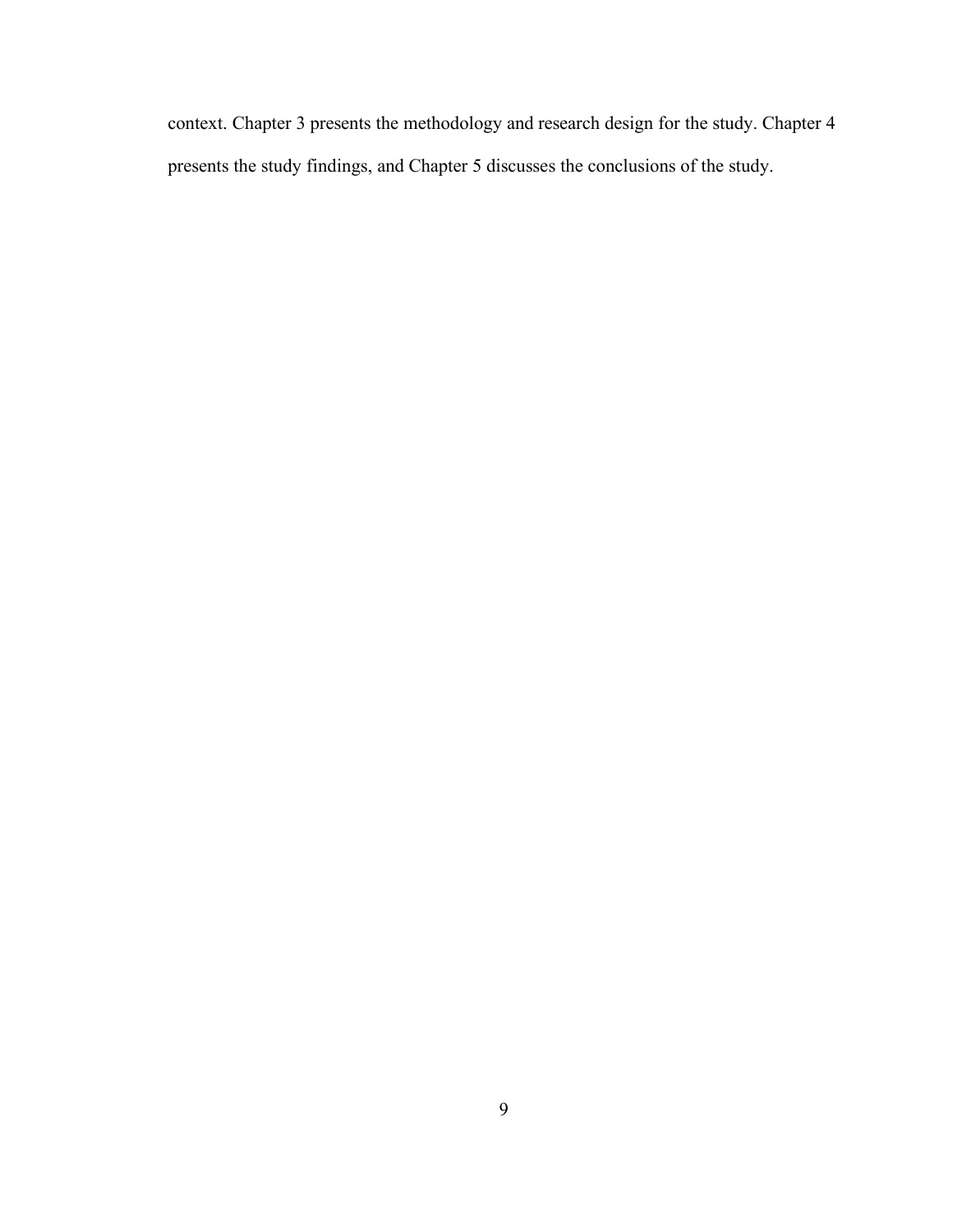#### **CHAPTER 2**

### **LITERATURE REVIEW**

This qualitative phenomenological case study explored the lived experiences of adolescent male patients with SCD and priapism. Sickle cell disease is a common genetic blood disorder. The highest prevalence rates occur among Africans, Asians, and people of Mediterranean origin (Chrouser et al., 2011). This hemoglobin disorder, inherited from one's parents, is mainly characterized by vascular occlusion episodes, organ damage, and chronic hemolytic anemia, among other complications (Bacsu & Metcalfe, 2012). The United States has advanced in the management of the disorder through newborn procedures and prophylactic penicillin treatment of children with SCD (Bacsu & Metcalfe, 2012). However, in some African countries that lack modern medical technology advancements, the estimated numbers of children born with SCD that die in early childhood are alarmingly high (Mulumba & Wilson, 2015). Recent treatment regimens such as hydroxyurea have proved to be effective in the management of SCD in terms of prolonging and improving the quality of life. There is tremendous variation in the effects of SCD as a result of differences in genotypes, fetal hemoglobin levels, and steady state hemoglobin. Adolescents with SCD typically have multiple episodes of vasoocclusive crises as a result of a rise in hemoglobin levels (Joice, Kates, Sopko, Hannan, & Bivalacqua, 2015). One of the major side effects of these episodes among adolescent males is priapism, the focus of this study.

This chapter provides an overview of priapism and its different manifestations, as well as complications associated with priapism and management protocols for priapism. Sickle cell disease is then discussed, including the types of SCD, complications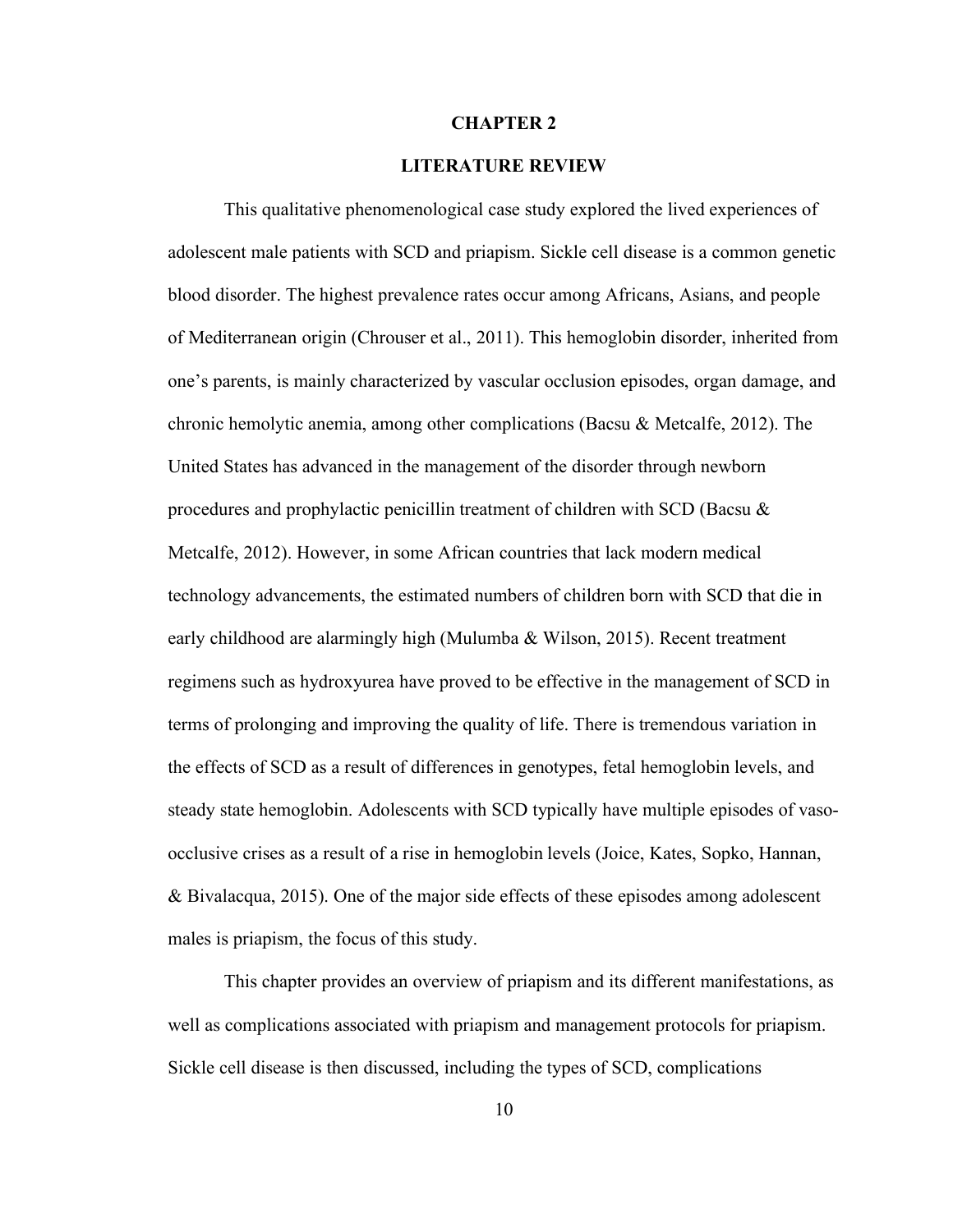associated with SCD, management of SCD, and the psychological implications of the disease. A chapter summary concludes the chapter.

#### **Priapism**

Male adolescents with SCD experience nonsexual periods of prolonged penile erections, a complication known as priapism. These episodes are painful and may lead to impotence if left untreated (Joice et al., 2015). Priapism primarily occurs in the first few hours after sleeping. According to Joice et al. (2015), priapism affects nearly 10,000 males per year in the U.S., with a hospital admission rate of approximately 30%. Adolescents with SCD in particular often require medical assistance during this period of life. Compared to the average adolescent, patients with SCD experience delays in puberty averaging approximately 1-2 years. Those SCD patients with HbSS often experience even longer delays averaging approximately 2.5 years (Joice et al., 2015). In contrast, HbSC patients experience less delays due to higher hemoglobin levels but may experience more severe priapism as a result of those levels. Consequently, in addition to the physical symptoms of SCD and its complication of priapism, these patients are likely to be psychologically affected by the delayed growth and development in sexual characteristics (Sehlo & Kamfar, 2015).

According to pediatric urologists, priapism is among the most common and difficult clinical complications associated with SCD (Wang et al., 2016). Statistics indicate that SCD accounts for about 65% of all cases of priapism in children (Wang et al., 2016). Approximately 89% of all men with SCD reported at least a single episode of priapism before the age of 20 (Wang et al., 2016). Medical records indicate that between 2004 and 2012 there was a substantial decline in the number of priapism patients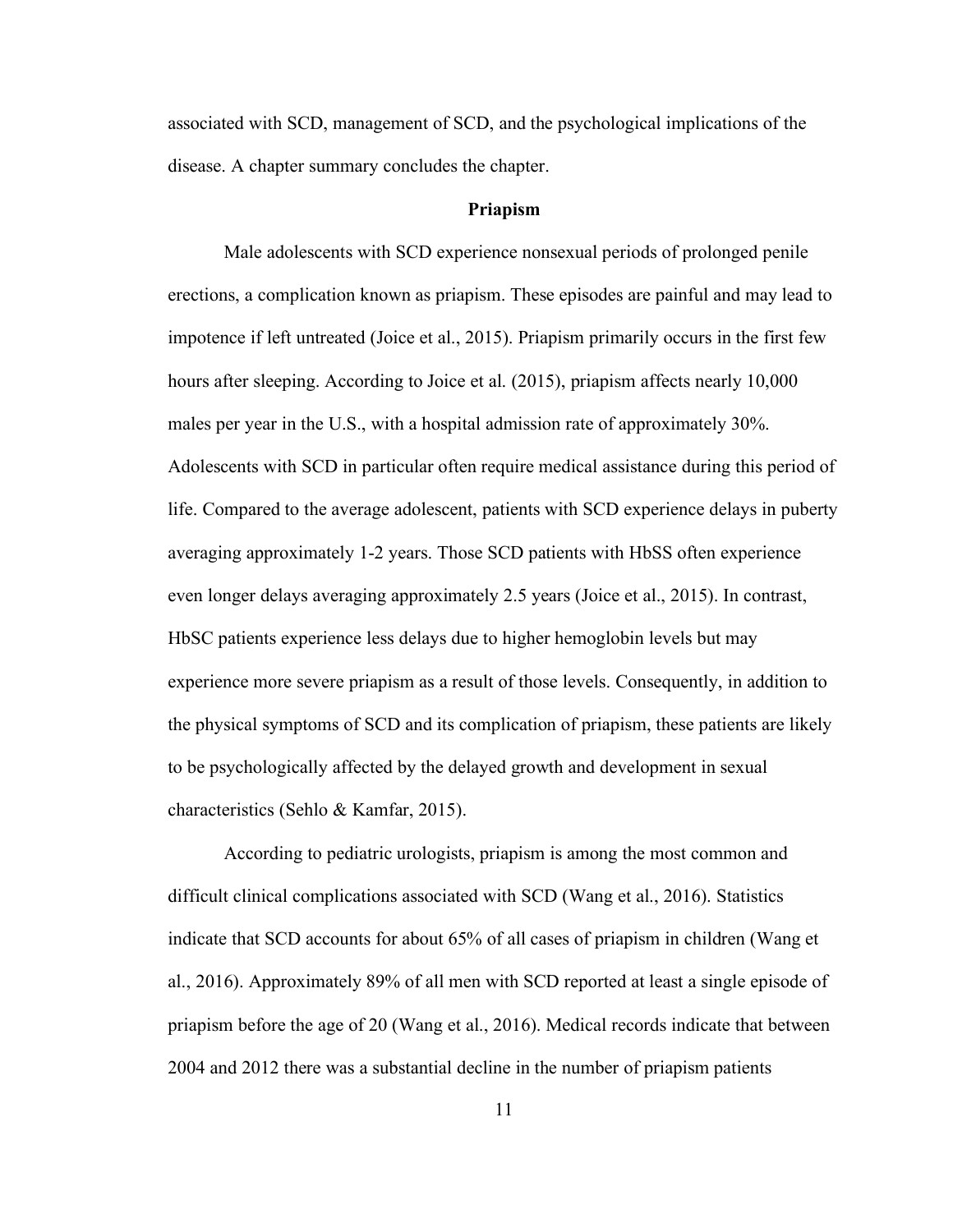admitted in hospitals. This can be attributed to improved outpatient management strategies resulting in fewer adolescents with SCD likely to develop priapism (Wang et al., 2016). Improved preventative medication regimens have also contributed to lower rates of hospital admissions (Wang et al., 2016).

It is common for adolescents with SCD-related priapism to experience stigmatization and isolation, especially during recreational activities. This social alienation often leads to anxiety that results in co-occurring psychological conditions such as depression, academic underachievement, and rebellious behavior (Sehlo & Kamfar, 2015). According to Sehlo and Kamfar (2015), SCD complications including priapism can involve a host of cognitive, psychological, and psychosocial comorbidities. As a chronic illness, SCD can result in other depressive disorders, especially during the teenage years. Although not all studies have shown a significant risk of childhood depression in SCD cases, recent studies have shown that more than 50% of adolescents diagnosed with SCD were also diagnosed with either dysthymia or major depression (Sehlo & Kamfar, 2015). Dysthymia accounts for nearly 90% of childhood depression cases among adolescents with SCD (Sehlo & Kamfar, 2015).

Sickle cell disease and its associated complications also impact the quality of life of patients. Adolescents with SCD generally have a lower health-related quality of life (HRQL) compared to their peers without the disease (Sehlo & Kamfar, 2015). However, social support systems have been shown to be impactful, as SCD children and adolescents with a strong social support system generally have few adjustment problems. Moreover, SCD patients involved in self-help support groups tend to report fewer psychological symptoms. Sehlo and Kamfar (2015) thus proposed that adolescents with

12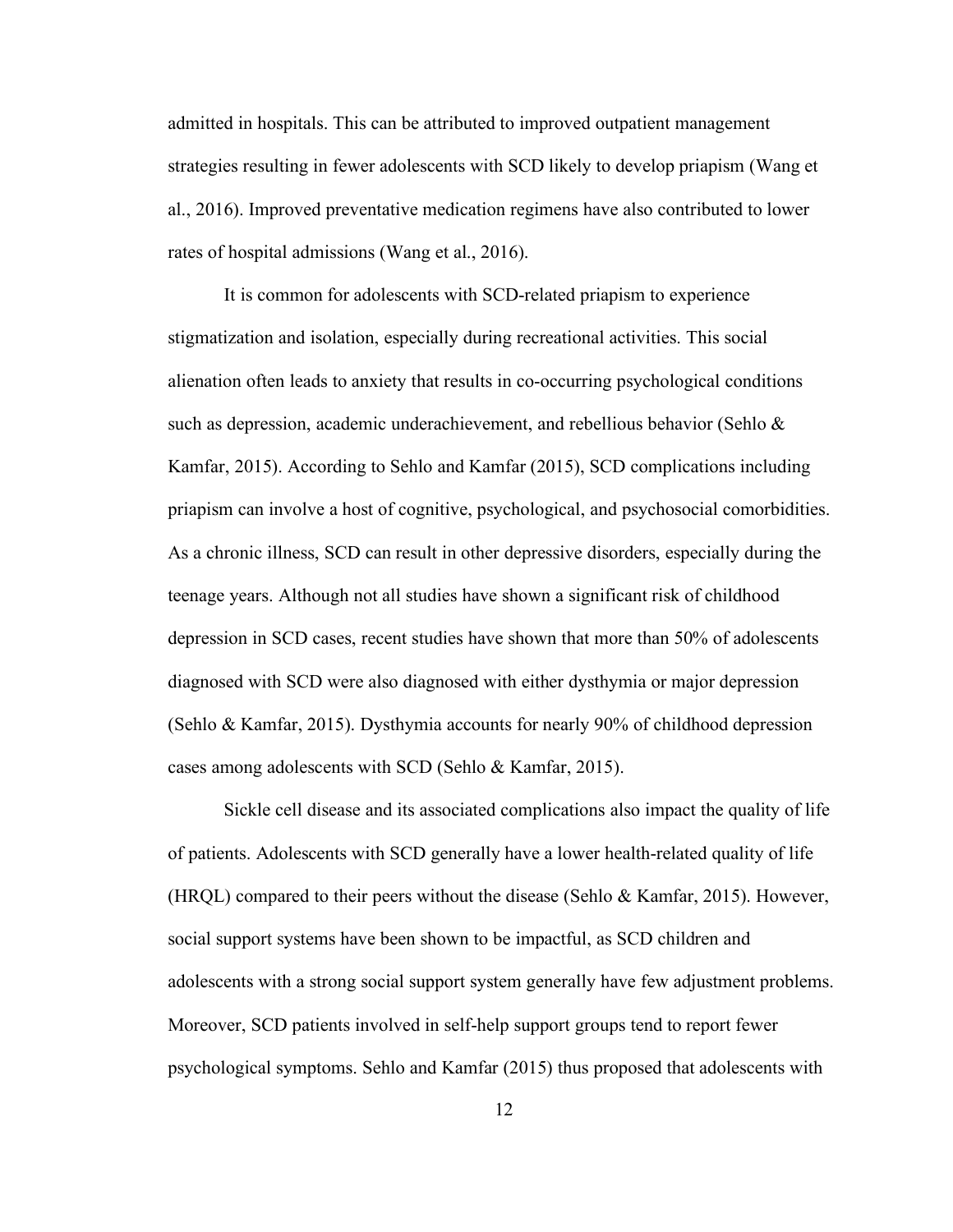SCD be encouraged to increase their participation in such support groups as a way of reducing feelings of depression. There are several different types of priapism, which are discussed in the following section.

### **Types of Priapism**

Priapism refers to the process during which abnormal blood flow to the spongy tissues in the penis can cause a nonsexual erection lasting up to four hours (Olujohungbe & Burnett, 2013). Priapism is assigned to the hemolytic-endothelial dysfunctions phenotype, and flow of blood in both macro- and micro-circulation is caused by blood rheology (Olujohungbe & Burnett, 2013). The influences of blood circulation include aggregation properties, red blood cell deformability, and blood viscosity (Cita et al., 2016). The pathophysiology of SCD-related priapism remains unclear (Cita et al., 2016). The complication results from sludging of the sickle red blood cells in the cavernous sinuses (Olujohungbe  $&$  Burnett, 2013), which is assumed to interfere with venous outflow (Cita et al., 2016). Further sickling of red blood cells may result from acute cavernosal hypoxia, causing cavernosal smooth muscle paralysis and a priapic event (Olujohungbe & Burnett, 2013). However, recent studies have suggested that changes in the physiology of erection signaling pathways, such as the PDE5 pathway, as well as impairment of the adenosine signaling, can lead to priapism episodes (Cita et al., 2016). The two main types of priapism are: (a) *low-flow priapism*, also known as *ischemic priapism*, and (b) *high-flow priapism*, also known as *non-ischemic priapism*. A third type of priapism, known as *stuttering or intermittent priapism*, has also been reported (Olujohungbe & Burnett, 2013).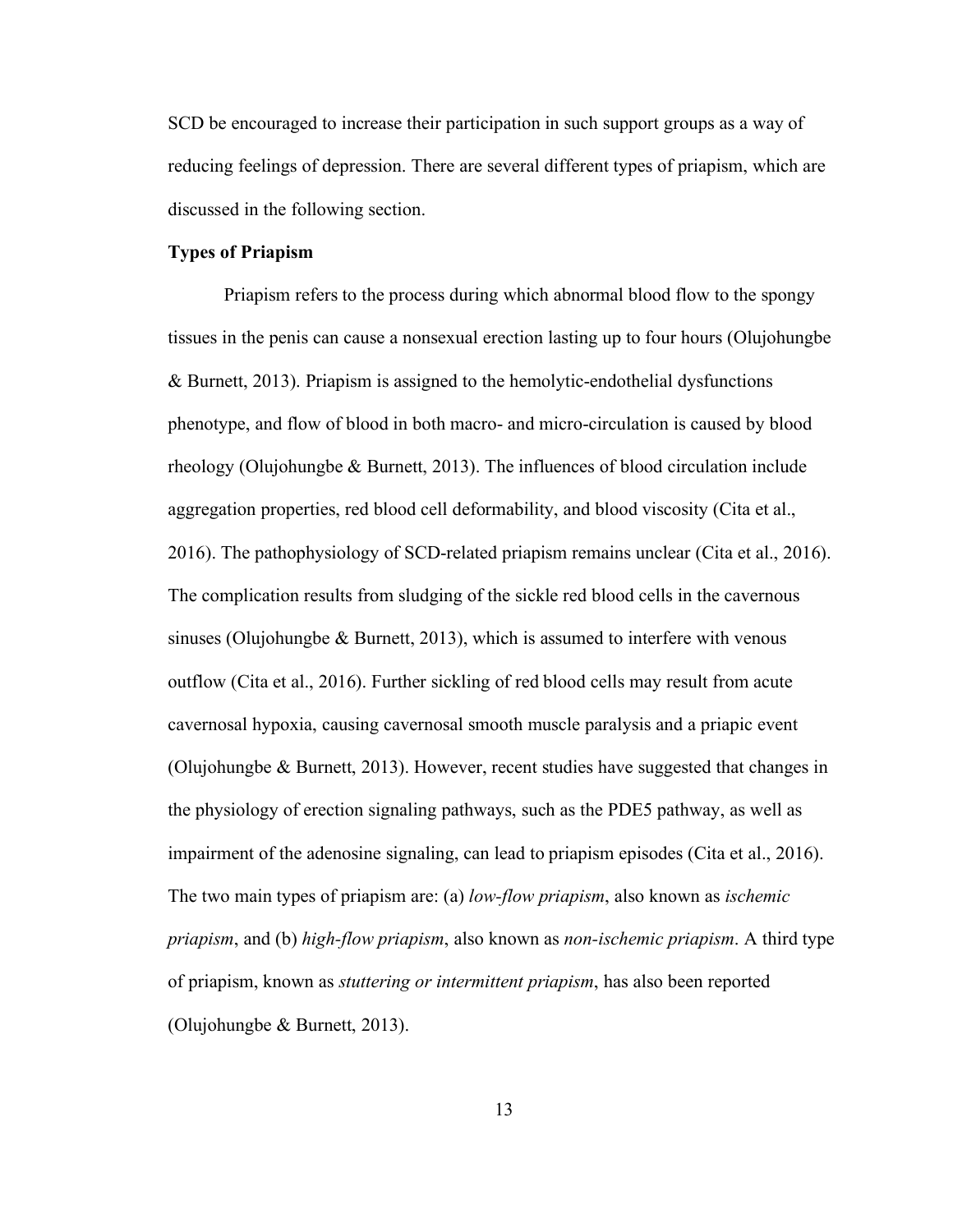**Low flow (ischemic) priapism**. Ischemic priapism does not have a defined cause and is found primarily in adolescents and men with SCD, malaria, or leukemia (Cita et al., 2016). The obstinate, nonsexual erection is characterized by abnormal cavernous blood gasses. In some cases, there is little or no cavernous blood flow (Cita et al., 2016). The cavernous blood gasses can be hypoxic, hypercarbic, or acidotic. This type of priapism is also characterized by a corpora cavernosa that is rigid and tender to palpation (Cita et al., 2016). The complication is painful, and a host of etiological factors can lead to failure of detumescence mechanisms. Therefore, it is an emergency complication that requires medical attention. Although ischemic priapism is self-resolving, whereby the penis returns to a flaccid and nonpainful state, conditions such as persistent penile edema, partial erections, and ecchymosis may occur and mimic priapism (Cita et al., 2016). This type of priapism can be resolved by color duplex ultrasonography, which is useful in measuring blood flow and cavernous blood gasses. Despite its prevalence, ischemic priapism lacks an optimum therapeutic intervention (Cita et al., 2016).

**High flow (non-ischemic) priapism**. Non-ischemic priapism is a nonsexual erection that results from unregulated flow of blood in the cavernous arteries. However, unlike low-flow priapism, cavernous blood gasses in non-ischemic priapism are neither hypoxic or acidotic (Cita et al., 2016). This type of priapism also differs from the lowflow type in that the penis is neither fully rigid nor painful. The most described etiology in non-ischemic priapism is antecedent trauma. As opposed to low-flow priapism, this type of priapism is not an emergency complication requiring medical attention (Quinn, Rogers, McCavit, & Buchanan, 2010). Resolution of this type of priapism is a return of the penis to a completely flaccid state.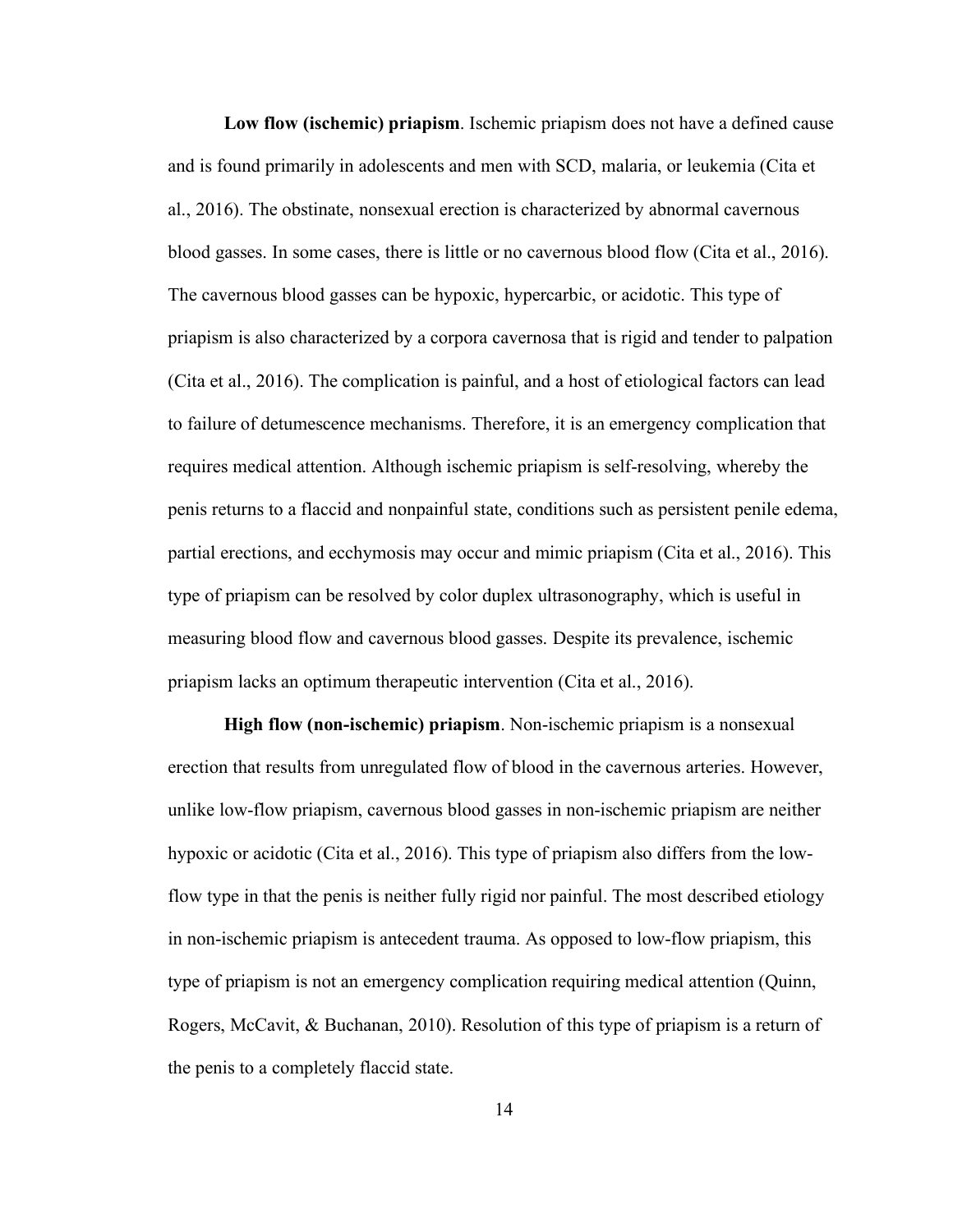**Stuttering (intermittent) priapism**. This type of priapism refers to painful nonsexual erections that occur repeatedly, with intervening periods of detumescence (Cita et al., 2016). The main treatment option for this type of priapism involves care to prevent future episodes. Cita et al. (2016) argued that this form of priapism, which occurs in brief clusters, may cause inflammatory reactions as a result of penile tissue ischemia, possibly resulting in erectile dysfunction, penile fibrosis, and impotence.

According to Ogwumba et al. (2015), in more than half of the cases of SCD patients who previously suffered from stuttering priapism, low-flow priapism presents itself subsequently. In a bid to determine the etiology, presentation, management, and outcomes of ischemic priapism, Ogwumba et al. (2015) studied 27 patients who were undergoing ischemic priapism management in three hospitals in South East Nigeria between January 2000 and December 2010. Clinical data such as clinical features, interval and onset of presentation, and type of priapism were retrieved. Of the 27 patients, only 15 had a complete clinical record. The mean age of the patients was 30.5 years; 9 were students. Eight of the 15 patients had SCD and had previously suffered from stuttering priapism before advancing to ischemic priapism. Four had unidentified causes (Ogwumba et al., 2015). Six had taken herbal medications before the presentation of medical attention. After the initial resuscitation consisting of intravenous fluid and aspiration, detumescence was immediate in all but one patient, in whom detumescence was delayed. Recurrence of tumescence occurred in three patients, marked by expression of blood in the shunt sites (Ogwumba et al., 2015).

Based on the outcomes of the aforementioned study, it is evident that low-flow priapism is the most common type of priapism among SCD patients, with previous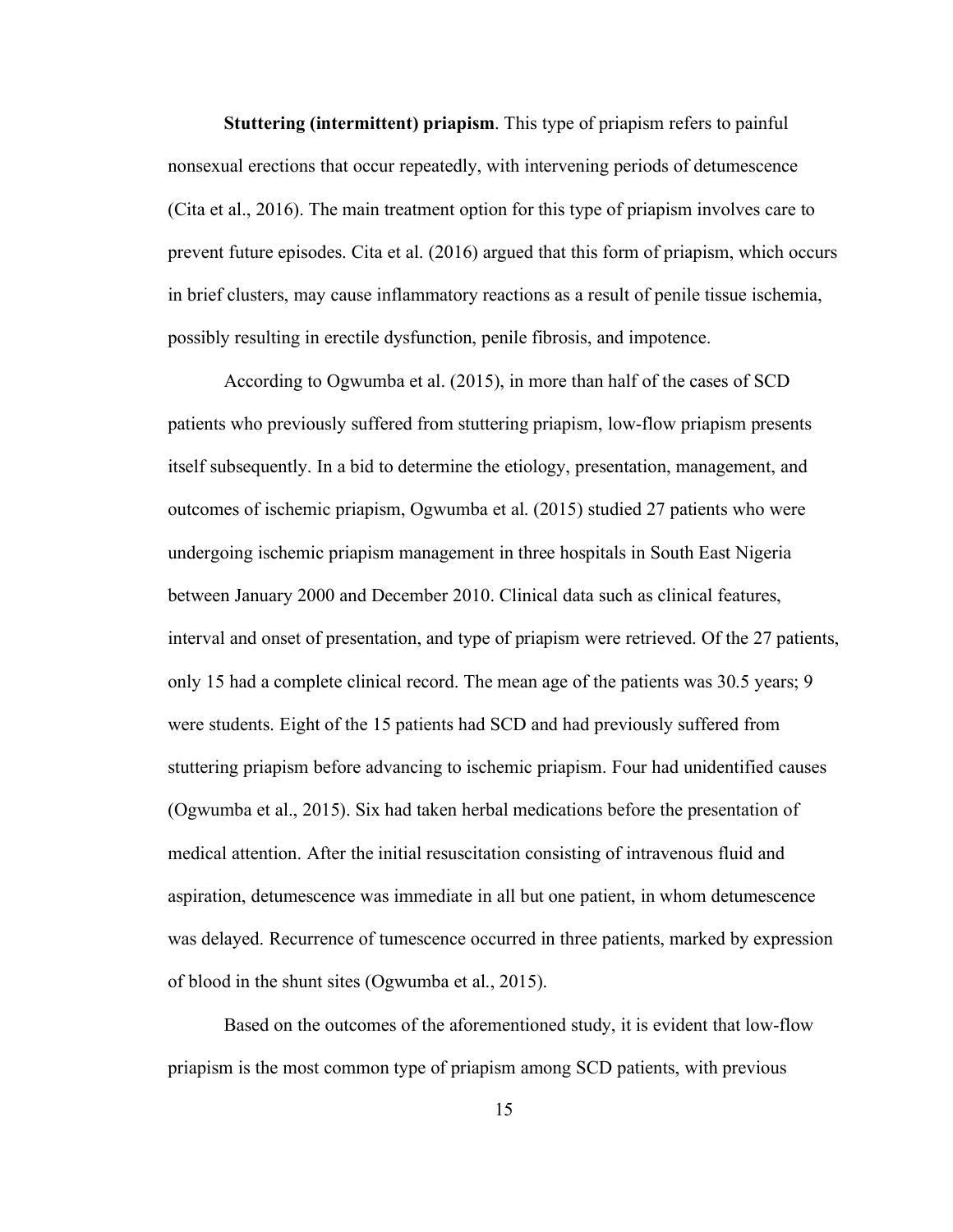stuttering priapism accounting for approximately 50% of all cases (Ogwumba et al., 2015). Timely treatment of the complication significantly reduces the possibility of severe erectile dysfunction. Ogwumba et al. (2015) suggested use of the Al-Ghorab shunt, which provides ischemic priapism patients with immediate relief. Given the severity of ischemic priapism among SCD patients, public awareness is critical to facilitate early intervention and minimize the probability of severe erectile dysfunction (Ogwumba et al., 2015). Ischemic priapism prevention measures are thus vital for patients with SCD. The various complications associated with priapism are explored below.

# **Complications of Priapism**

Sickle cell disease is characterized by episodic acute complications during adolescence that may continue to adulthood (Dampier et al., 2010). Adolescents with the disorder display symptoms of chronic multi-organ failure and present with various complications. Major complications associated with SCD in adolescents include pain as a result of priapism and sickle erythrocyte vaso-occlusion (Dampier et al., 2010). Most patients with priapism are likely to be found in a tertiary referral center, since they often procrastinate seeking medical attention until after complications have become severe due to stigma associated with priapism (Furtado et al., 2012).

Complications associated with priapism range from clinical and medical complications to psychological complications (Erskine, 2011). Physical complications include penile gangrene, severe erectile dysfunction, and penile deformity (Burnett et al., 2015). Other chronic complications that are associated with SCD in adolescents include slight dilation of the left ventricle, respiratory function difficulties, increased flow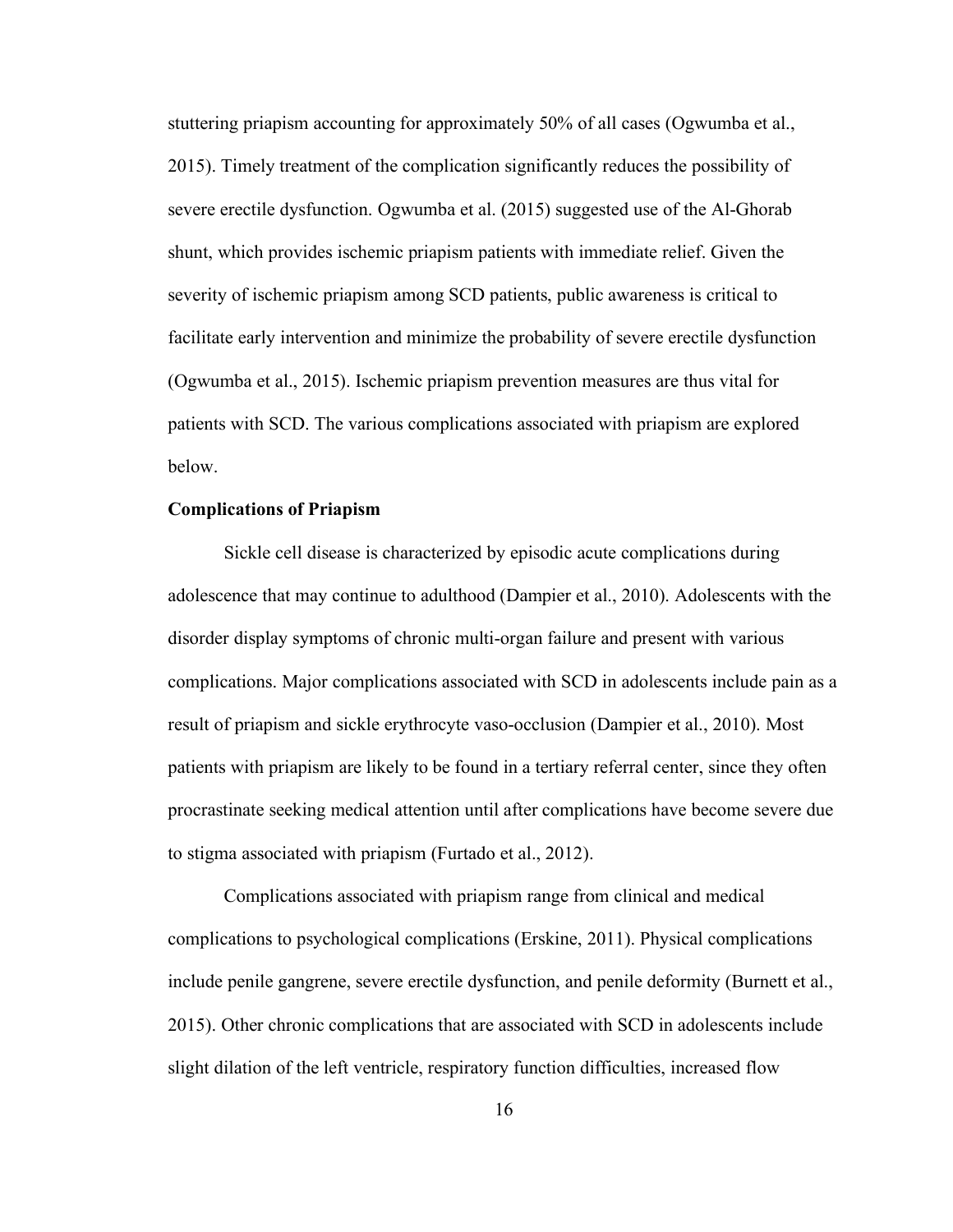velocity of cerebral arteries (due to damaged vessels), cholelithiasis, and recurrent priapism (Silva et al., 2014). Patients with SCD are prone to cold and tend to be susceptible to other health challenges including infection (Asakitikpi, 2015). Adolescents with SCD and priapism also experience psychological complications. These patients are particularly prone to anxiety, primarily due to the perception that they are judged negatively in their communities due to what many perceive as an embarrassing condition (Robinson, 1999). According to Asakitikpi (2015), meanings assigned to social behavior mediate people's actions toward an external stimulus. Therefore, the perception of being judged, in this case due to their nonsexual penile erections, usually causes adolescents with priapism to become more reserved and to fail to interact with peers, and even withdraw from social spaces (Asakitikpi, 2015). The physical complications of penile gangrene and erectile dysfunction are addressed in what follows.

**Penile gangrene**. Penile gangrene is a rare complication of priapism. After the Al-Ghorab shunt has been carried out and subsequent complete detumescence, ischemic changes may occur on the distal part of the penis about four days post intervention (Ogwumba et al., 2015). Penile gangrene has been attributed to a wide range of factors, including self-inflicted penile strangulation, chronic renal failure, dialysis, and diabetes mellitus. Most cases of complicated priapism are usually idiopathic in origin and generally of the ischemic type. Treatment of penile gangrene involves active resuscitation of the patient and urgent decompression of the intracavernosal pressure for complete detumescence.

**Erectile dysfunction**. Erectile dysfunction occurs as a result of narrowing penile blood vessels (Anele & Burnett, 2015). Erectile dysfunction is a common condition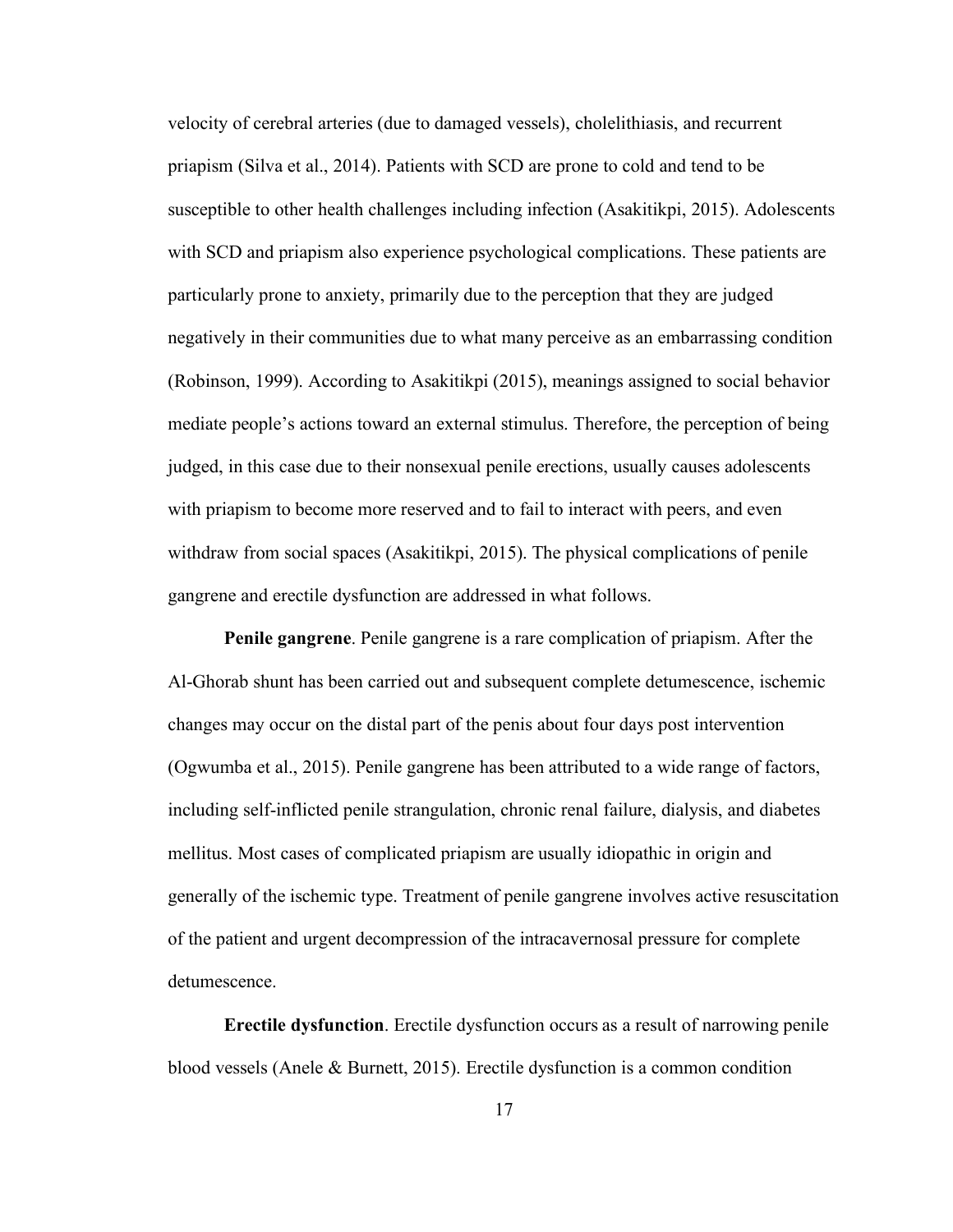among men, particularly those between 40 and 70 years old. However, it can also occur among patients with priapism post intervention; in most cases, the condition is a longterm risk after intervention (Anele & Burnett, 2015). The warning is usually indicated on the discharge instruction sheet and documented in the chart. Low-flow priapism has a higher risk of erectile dysfunction compared to high-flow arterial priapism. Management options for priapism are considered in the next section.

#### **Management of Priapism**

Broadly speaking, the traditional method and aim of managing priapism has been centered on achieving a sound clinical resolution to return an erectile penis to its normal flaccid state (Burnett et al., 2015). Surgical procedures used for treating priapism include intracavernosal sympathomimetics, aspiration, and shunt procedures. Pharmacologic approaches are also extensively used to treat ischemic priapism. However, according to Burnett et al. (2015), treatment options that are based solely on resolving abnormal erections usually fail to estimate the scope and magnitude of the health problem. Given the number and types of complications associated with SCD-related priapism, it is important to develop more comprehensive treatment options that can balance between monitoring the holistic well-being of the SCD patient and continuously assessing the success of clinical treatment.

Standard management of priapism also involves efforts to reduce episodes through fluid management and bladder emptying. Given that an overfull bladder precipitates or prolongs erections, and bladders are prone to overfill at night, management of priapism includes fluid restriction after supper and voiding the bladder at bedtime. If the patient is susceptible to acute episodes of priapism, they are trained to set their alarm

18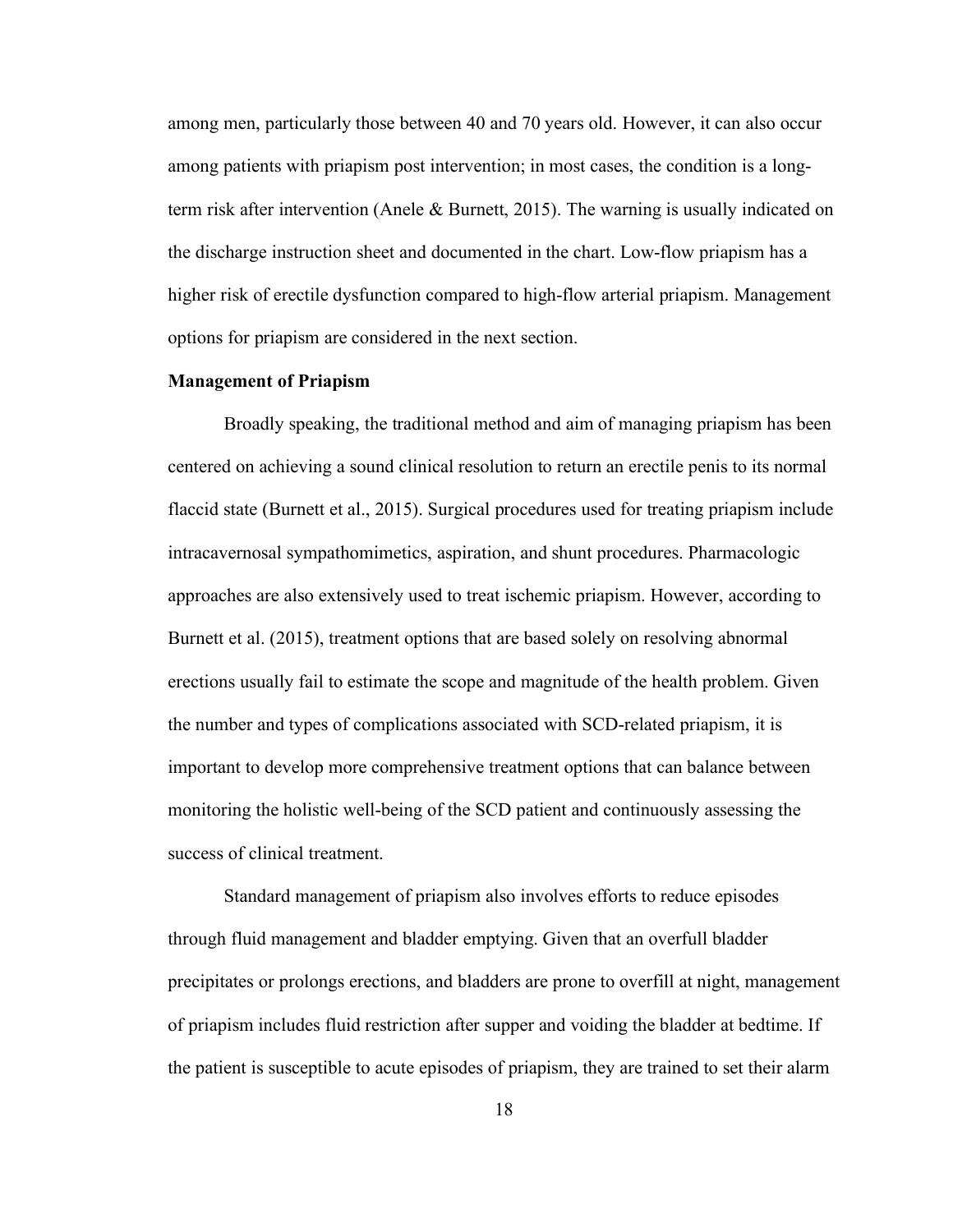clock to wake up two sleep cycles after bedtime (approximately 3 hours), in addition to voluntary emptying of the bladder during the night. This protocol also commonly includes bedtime sympathomimetics.

Adolescent males with SCD require constant evaluation, medical care, and treatment, especially in priapism cases. These requirements can exert an adverse impact on family income and lead to poor quality of life for the adolescent (Panepinto et al., 2009). Panepinto et al. (2009) conducted a study to determine the effects of SCD on adolescents and its subsequent impact on quality of life and family income involving children with SCD and a control group of children without the disorder. Participants completed a self-report questionnaire or a PedsQL generic core scale during a clinical visit. The results suggested that, taking into consideration all variables including age of the patient, family income, and comorbidities, the children with SCD had greater odds of poor HRQL (Panepinto et al., 2009).

By evaluating HRQL, it is possible to determine the best assessment of disease outcomes on patients in terms of disease complication, the course of the illness, and treatment procedure. Generally, HRQL among adolescent males with SCD is poor. However, sufficient details regarding the effects of the disease itself on the level of HRQL do not exist because of co-occurring factors, such as level of family income.

Photovoice, a method for patients to share their experiences with a disease through photo stories, may be an effective management option for SCD-related priapism as well. Valenzuela et al. (2013) conducted a photovoice pilot among young people with SCD. The researchers suggested that photovoice is significant as a participatory method for adolescents with priapism to share their perspectives. This practice of sharing their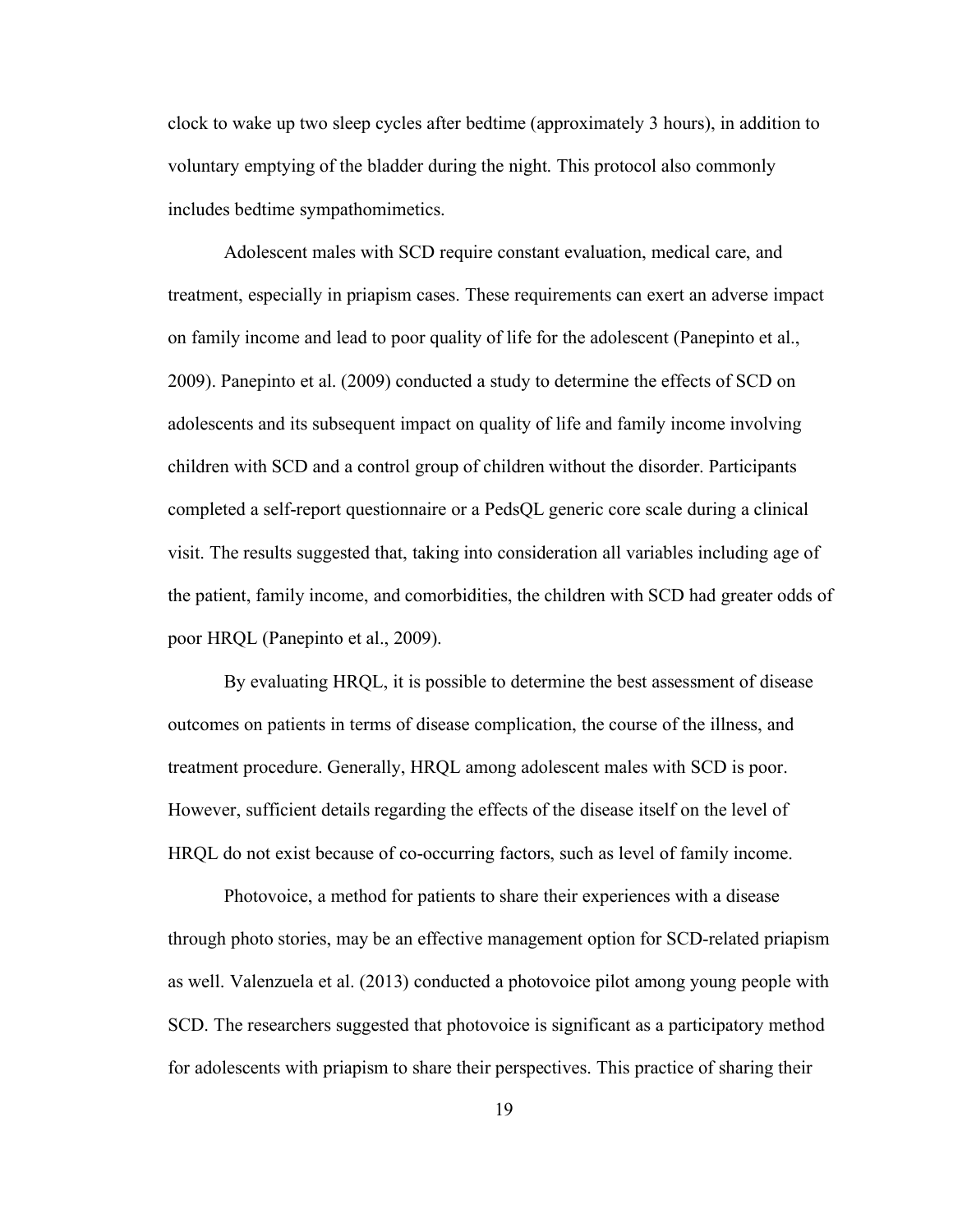experiences appears to help patients cope with the difficulties of SCD and its related complications, including the recurrent, chronic, and sporadic pain resulting from priapism episodes (Valenzuela et al., 2013). Some of the experiences of adolescents with SCD included a tendency to miss school, especially during the commencement of treatment. In addition, individuals undergo ongoing treatment procedures such as monthly transfusions, medical procedures like MRIs, and other routine screenings including vision and hearing tests, all detracting from school time (Valenzuela et al., 2013). The changes in lifestyle required to manage the disorder, such as taking medications regularly, avoiding extreme temperature changes, drinking fluids, and eating a balanced diet, also prove difficult for adolescent patients. Compliance with these requirements leads to lower HRQL, especially among adolescents who cannot interact normally with peers. Valenzuela et al. (2013) found that photovoice helped to promote engagement and understanding of the condition among adolescents with SCD, which may contribute to increased self-esteem.

Another management approach suggested to minimize the impact of fragmented care on patients with chronic disease like SCD is developing positive relationships between health care providers and patients (Adegbola, 2011). Given the challenges associated with pain management among adolescents and adults with SCD, especially during episodes of priapism, improved communication and interactions with the treating doctors would likely be beneficial to patients' well-being (Adegbola, 2011). According to various studies, patients with chronic pain tend to be treated differently and nontherapeutically by their health care providers (Adegbola, 2011; Thomas, 2006). In Thomas's (2006) study, health care professionals described patients with SCD as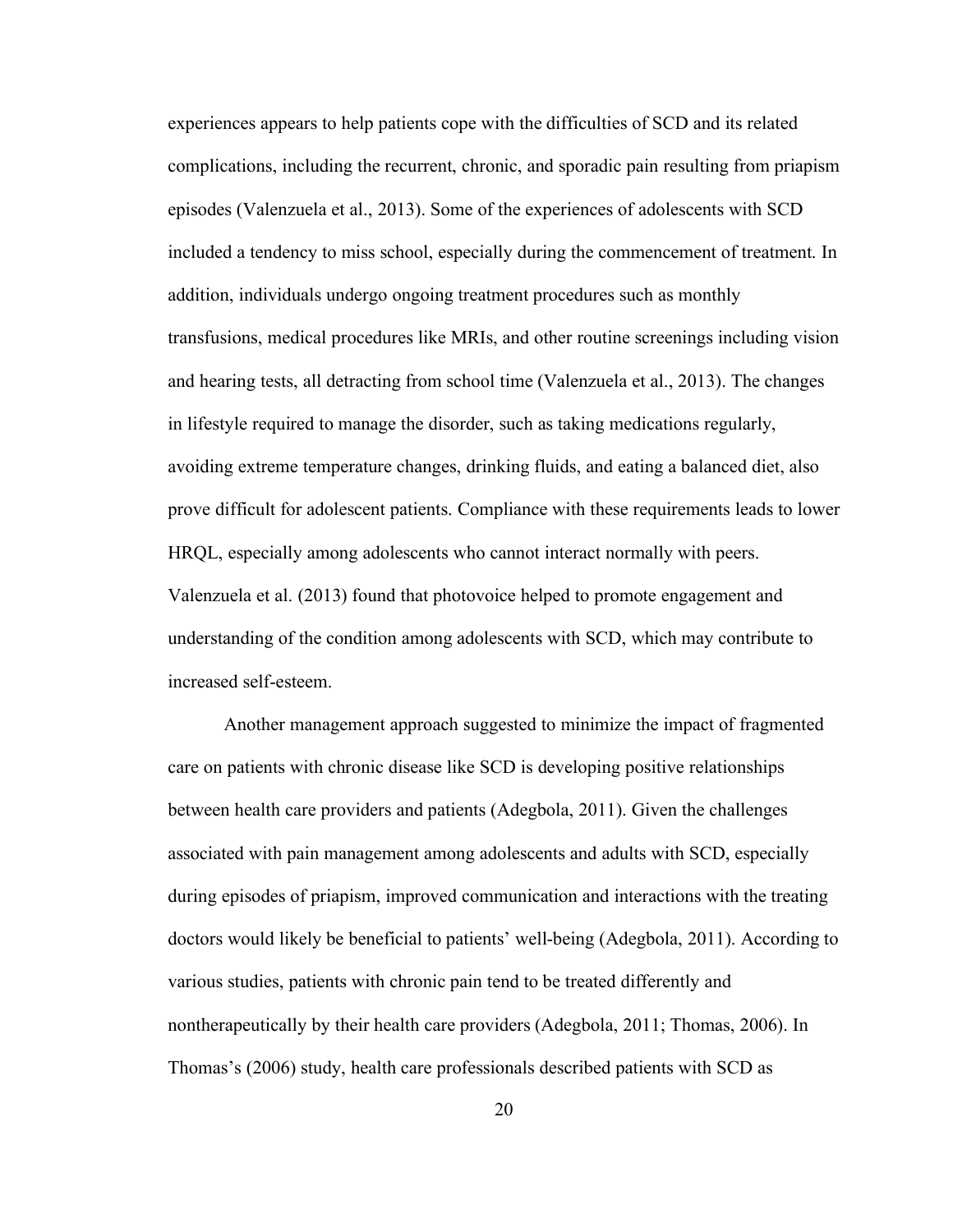generally difficult and communication with them as challenging. Health care providers' communication skills and cultural awareness training can have significant outcomes, especially on their confidence to communicate with SCD patients (Thomas, 2006). This, in turn, can improve the quality of care and general management of the disease and its complications.

The most applicable approach to treatment of chronic pain resulting from SCD is holistic evaluation of the pain based on the patient's perspective (Adegbola, 2011). The traditional pain grading system is designed for evaluation of acute pain and may fail to reflect the patient's intended response. Therefore, open-ended questions as part of a qualitative inquiry to assess the level of pain are particularly preferred for use with adolescents with priapism (Adegbola, 2011).

Extended family and a strong social support system has also been found to aid in the management of the psychological complications associated with SCD and priapism among adolescents. At this stage of development, responsibility for one's health starts to shift from the parent to the adolescent, which can have adverse effects on HRQL. According to Telfair and Gardner (1999), adolescents with priapism who perceive that they have a supportive environment in the management of the complication tend to experience more positive biopsychosocial outcomes, evaluated through reported cases of physical and psychological functioning. Graff et al. (2012) examined the impact of family communication on the general welfare of adolescents with SCD and priapism, concluding that extended family can provide a critical network and resources for such adolescents.

Other research has corroborated Graff et al.'s (2012) findings regarding HRQL among adolescents with SCD and associated complications. A study evaluating the lived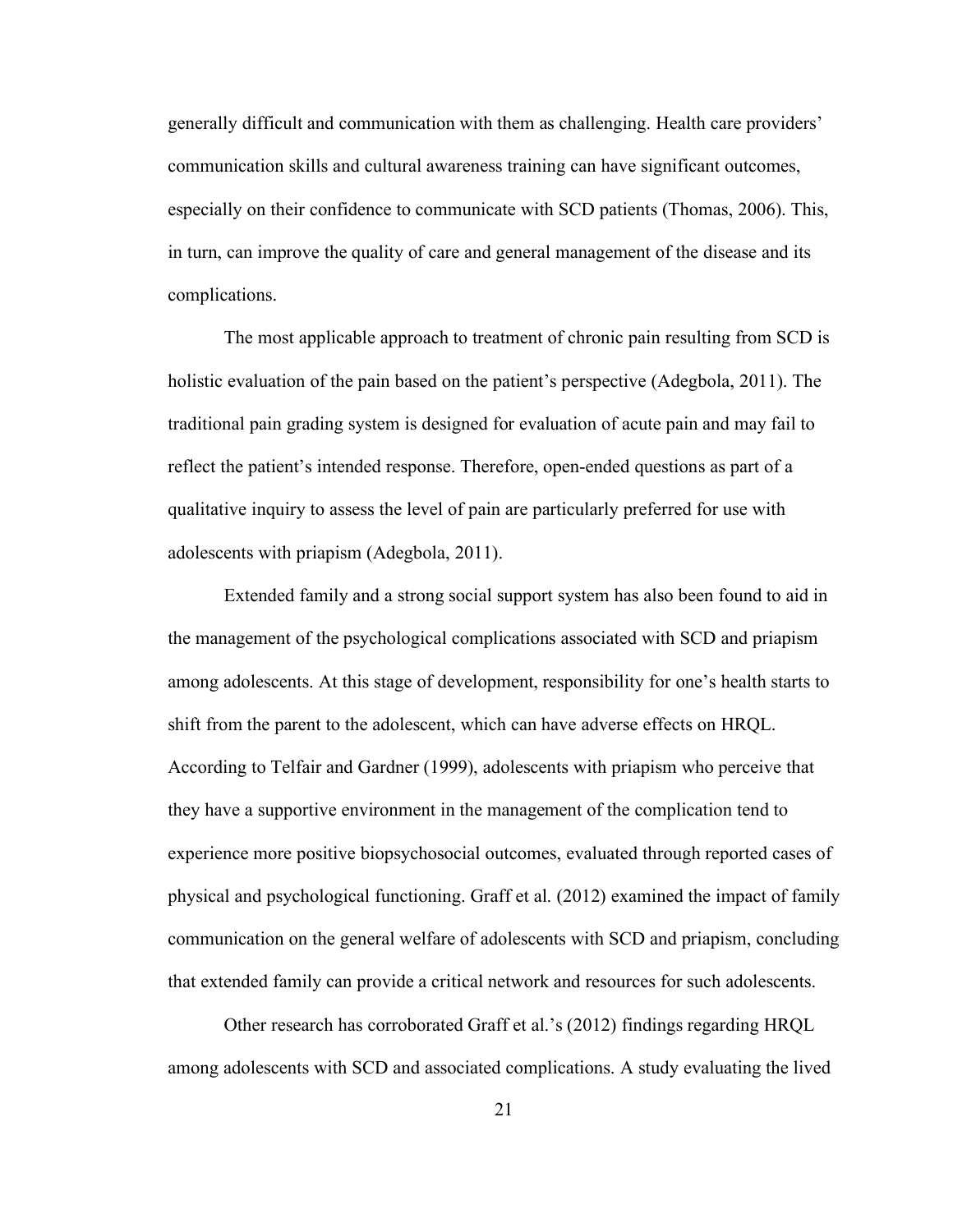experiences of adolescents with SCD in Kingston, Jamaica applied a descriptive qualitative design through semistructured interviews with six participants (Forrester, Barton-Gooden, Pitter, & Lindo, 2015). Study results suggested that adolescents who were more actively involved in social activities and parties, and who had strong family, school, and peer support, reported significantly higher levels of HRQL.

Various other coping strategies, such as surfing the Internet, praying, and watching television have been shown to be effective for managing the psychological complications of priapism in adolescents (Forrester et al., 2015). In addition, family members' knowledge of the complication is an important determinant of communication. Compared to communication between adolescents with SCD and their siblings, communication between adolescents with SCD and their parents was more effective because parents tended to have a deeper knowledge of the disease. The parents' response to the disease and their degree of communication about SCD with an adolescent child is vital to the diagnosis of the condition and the patients' overall experience (Graff et al., 2012). Harrison et al. (2016) also reported that persons who learn about SCD from their families have a higher level of knowledge about the condition, which is an important factor in the management of priapism in adolescents with SCD. An overview of research on SCD and its associated complications and management options is presented in the following section.

#### **Sickle Cell Disease**

Children and adolescents with SCD in the United States are primarily African Americans (Panepinto et al., 2009). The disorder affects one African-American in every 500 live births in the United States (Powars et al., 2005). Research has shown that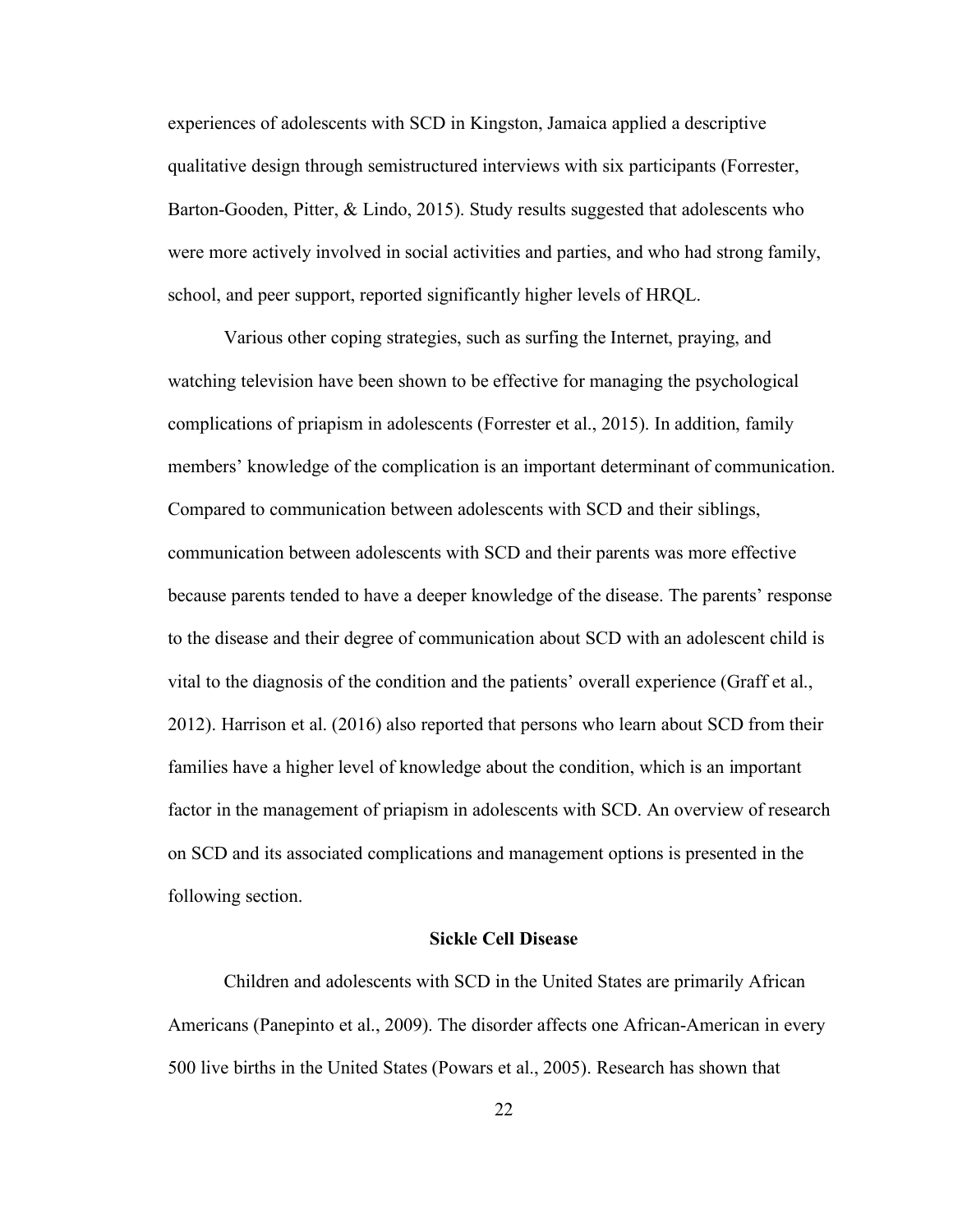poverty is a major risk factor in determining HRQL in patients with the disorder. Sickle cell disease does not have a cure and medical care for adolescents with the disorder is palliative, focusing on pain management (Telfair  $\&$  Gardner, 1999). The unpredictable complications of SCD negatively impact afflicted adolescents biologically, psychologically, and in social development (Telfair & Gardner, 1999).

Despite the prevalence of the disease among African Americans, awareness of SCD varies broadly across the population. Harrison, Walcott, and Warner (2016) found that knowledge of the disorder among African-American women was critical to the management of SCD and priapism among adolescent patients. However, the level of misinformation about the condition remains high (Harrison et al., 2016). This section presents the different types of SCD, complications associated with the disorder, management options for SCD, and the psychological implications of the disease.

### **Types of SCD**

The four types of SCD result from gene mutation of the hemoglobin in red blood cells. Hemoglobin SS disease (sickle cell anemia) is the most common and severe type of SCD, resulting from inheritance of the hemoglobin S gene from both parents (Bennett, 2005). The second most common type, less severe than hemoglobin SS disease, is hemoglobin SC disease, resulting from inheritance of the Hb C gene and Hb S gene (Bennett, 2005). The third type of SCD is Hb SBeta 0 Thalassemia, which is similar to SS disease because there is no HbA. The fourth type is SBeta+ Thalassemia, which is relatively mild because there is 20% HbA. Common complications associated with SCD are explored below.

23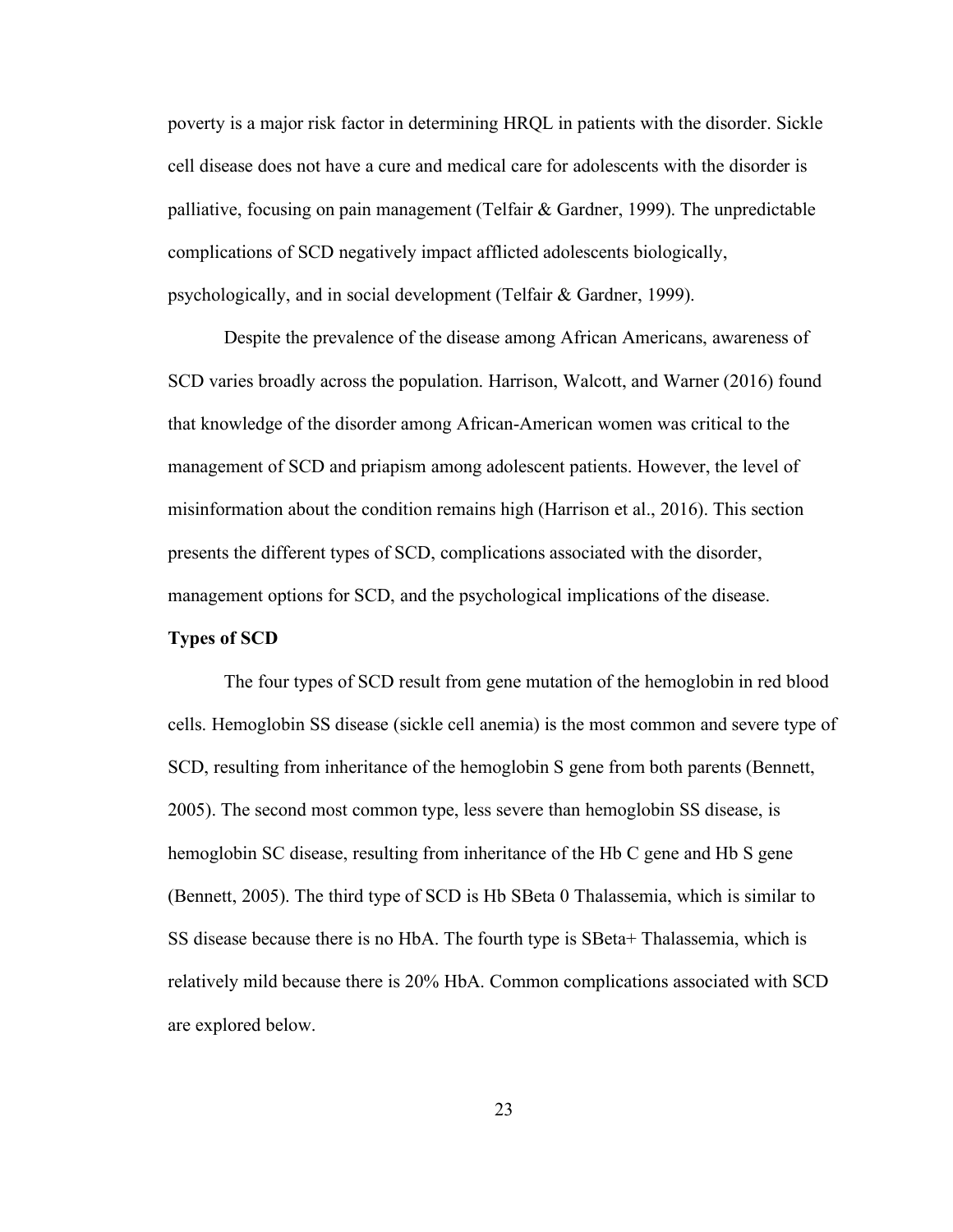#### **Complications of SCD**

Apart from priapism, other complications can occur as a result of SCD, including eye problems as a result of the blockage of vessels that supply the eyes. Severe forms of anemia can occur as a result of hemolyzing sickle cells. A hand-foot syndrome may occur wherein both hands and feet swell due to vessel blockages by sickle-shaped red blood cells (Bennett, 2005). Other complications include delayed growth, whereby sexual maturation takes longer than normal. The breakdown of red blood cells and high levels of bilirubin can also cause gallstones. The disease and its related complications are managed in various ways.

#### **Management of SCD**

In SCD management, health professionals are in a critical position to reduce the severity of the disease and other complications, such as priapism. It is vital for health care providers to understand the manifestations of the disease, life-threatening complications, and optimal management strategies. Jenerette and Lauderdale (2008) outlined the lifelong patterns of SCD, which can involve pain episodes, anemia crises, infections, and stroke. Patients with SCD can live normally if they are accorded the right kind of care and treatment (Jenerette & Lauderdale, 2008). In therapeutic strategy, prophylaxis is of paramount importance in averting adverse outcomes of the disorder and improving the level of HRQL (Khattab et al., 2006).

Adolescents with SCD-related priapism should undergo all defined prophylactic strategies to manage the complication, including lifestyle intervention. For instance, patients should avoid high altitudes, cold, alcohol, and smoking (Khattab et al., 2006). Other major contributing factors to high levels of morbidity and mortality in adolescents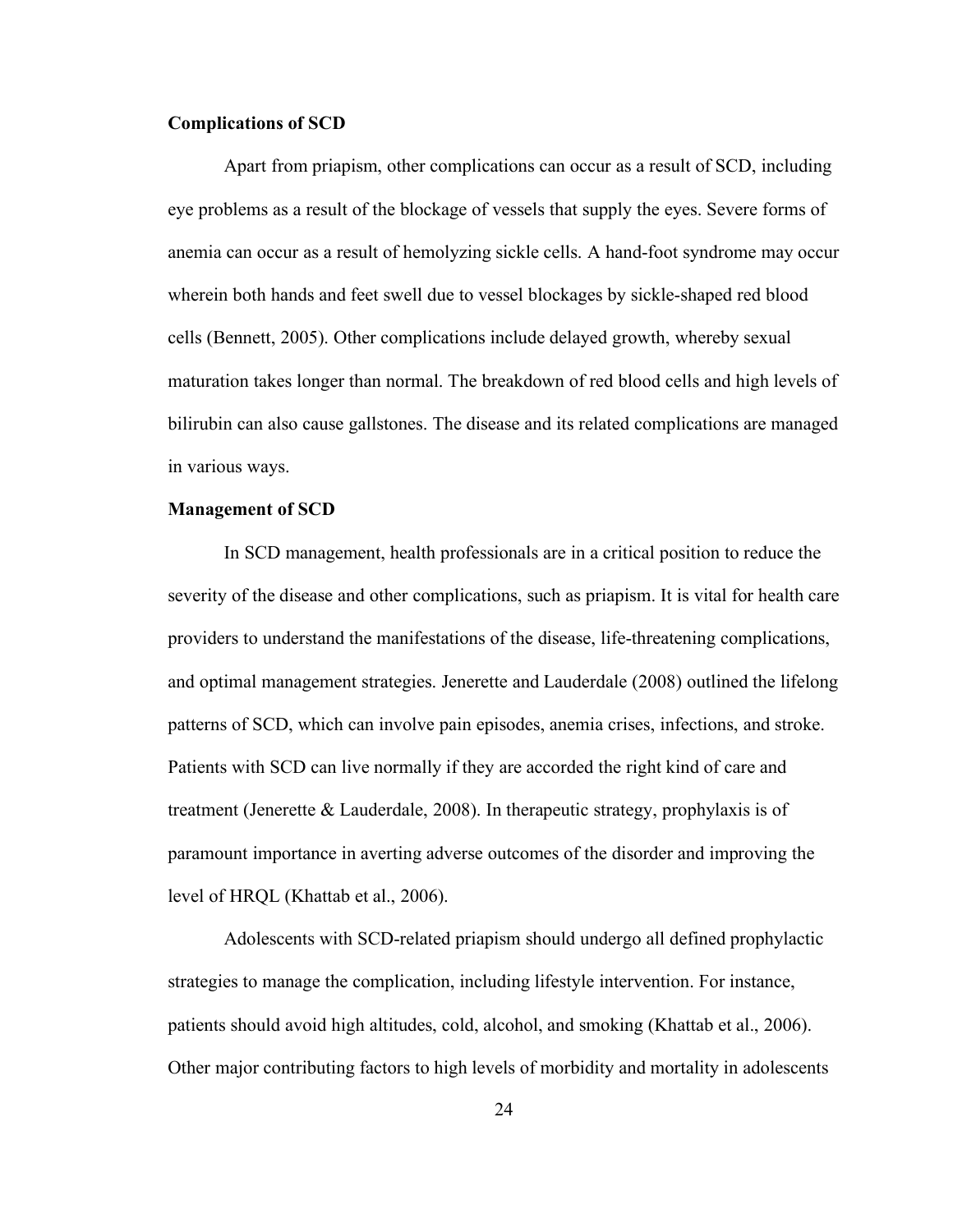with SCD are viral and bacterial infections. Therefore, health care providers can improve the quality of life of adolescents with SCD-related priapism by administering vaccinations against meningococcal, pneumococcal, and Hemophilus bacterial infections (Khattab et al., 2006). Administration of oral penicillin is an effective method for reducing infection rates (Khattab et al., 2006). Another important prophylactic strategy for adolescents with SCD-related priapism is administration of folic acid in the presence of severe chronic hemolysis (Khattab et al., 2006). Hydroxyurea is administered to increase levels of fetal hemoglobin (HbF). Many acute episodes and hospital admissions can be reduced significantly with this prophylactic strategy (Khattab et al., 2006). However, hydroxyurea should not be administered during pregnancy.

Apart from hospital care, community care plays an important role in management of SCD-related complications such as priapism among adolescents. Community care usually takes place at home with input by pediatricians, hemoglobinopathy counselors, and community nurses. The primary role of these health professionals is to educate the community and the relatives of adolescents with SCD-related complications regarding ways to manage the disorder. Apart from direct medical care, community care addresses chronic medical and social problems resulting from SCD-related complications (Khattab et al., 2006), including challenges surrounding upholding employment and educationrelated obligations. A combination of all treatment and management strategies significantly improves patients' level of HRQL.

In the course of diagnosis, treatment, and management of the disorder, health care providers' interventions should be primarily concerned with coping strategies. Common coping strategies among SCD patients include prayer and participation in social activities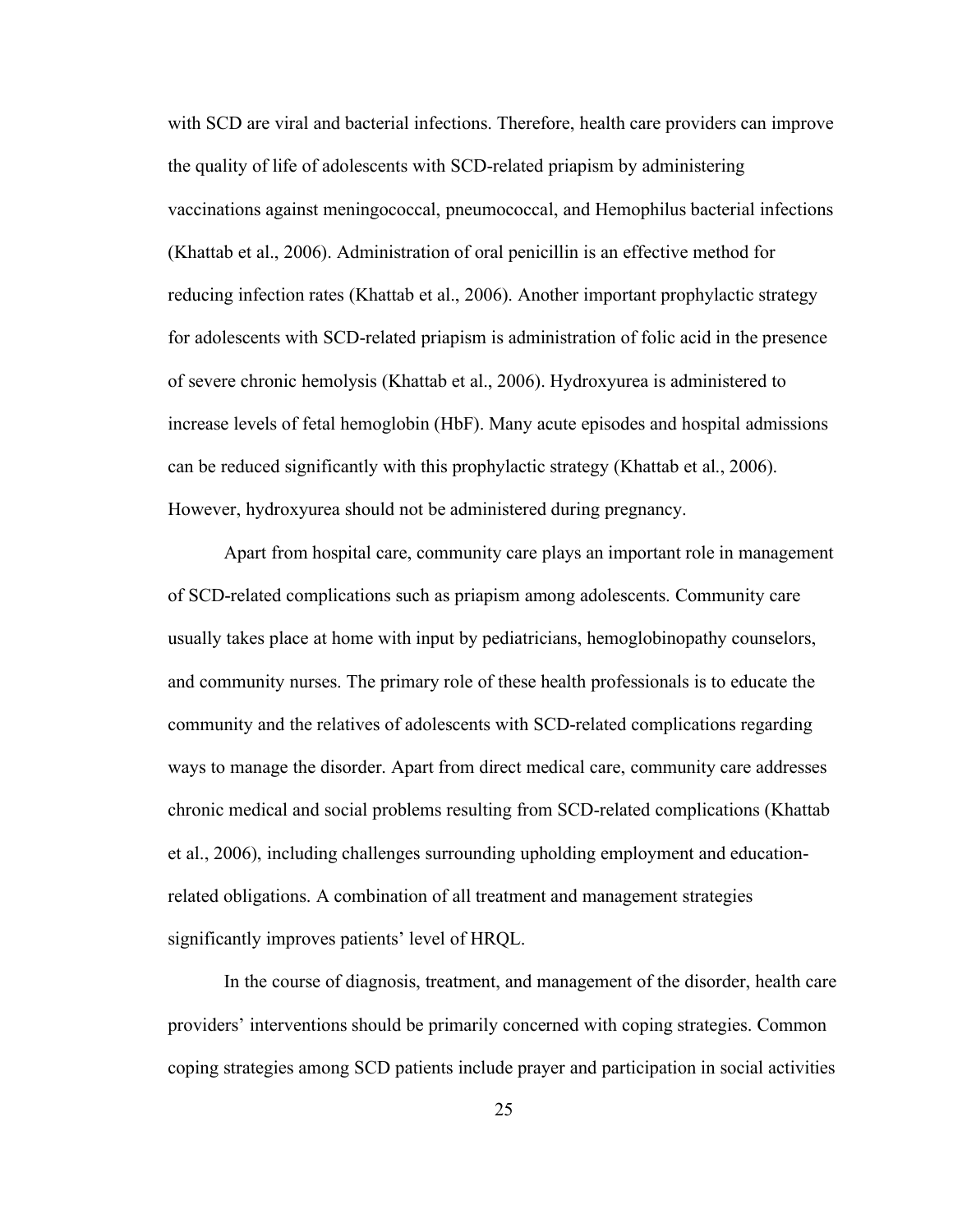(Webb, 2010). Successful management of this lifelong disorder depends on patients' levels of independence and the support provided to them, especially during adolescence.

Factors determining the pediatric to adult care transition among SCD adolescents are poorly understood (Newland, 2008). The primary difficulty facing adolescents with SCD is inadequate skills for managing their lives as they undergo this transition in their medical care simultaneous to their personal transition into adulthood (Newland, 2008), which involves both physical and psychological change (Powars et al., 2005). In particular, new relationships and behaviors cause changes in both internal and external experiences. One method of managing adolescents with SCD and priapism is to provide transitional programs to ensure that they are well-positioned to acquire developmentally appropriate medical care (Newland, 2008). In the transition program proposed by Newland (2008), decision-making is transferred first from the parent to the adolescent– parent unit. Later, decision-making capacity transfers fully to the adolescent (Newland, 2008).

With recent medical advances and new management methods for the disorder, the life expectancy for individuals with SCD has significantly improved, encouraging research on the underlying psychosocial factors that influence the quality of life among adolescents with the condition (Pinckney & Stuart, 2004). Interpersonal factors are among the most important psychosocial factors for adolescents with SCD, including difficulties in assertive communication, decreased coping strategies, and challenges of processing stress (Pinckney & Stuart, 2004). Other psychosocial problems affecting adolescents with SCD include family factors such as family support, parent–child relationship problems, cohesion, organization, and control (Pinckney & Stuart, 2004).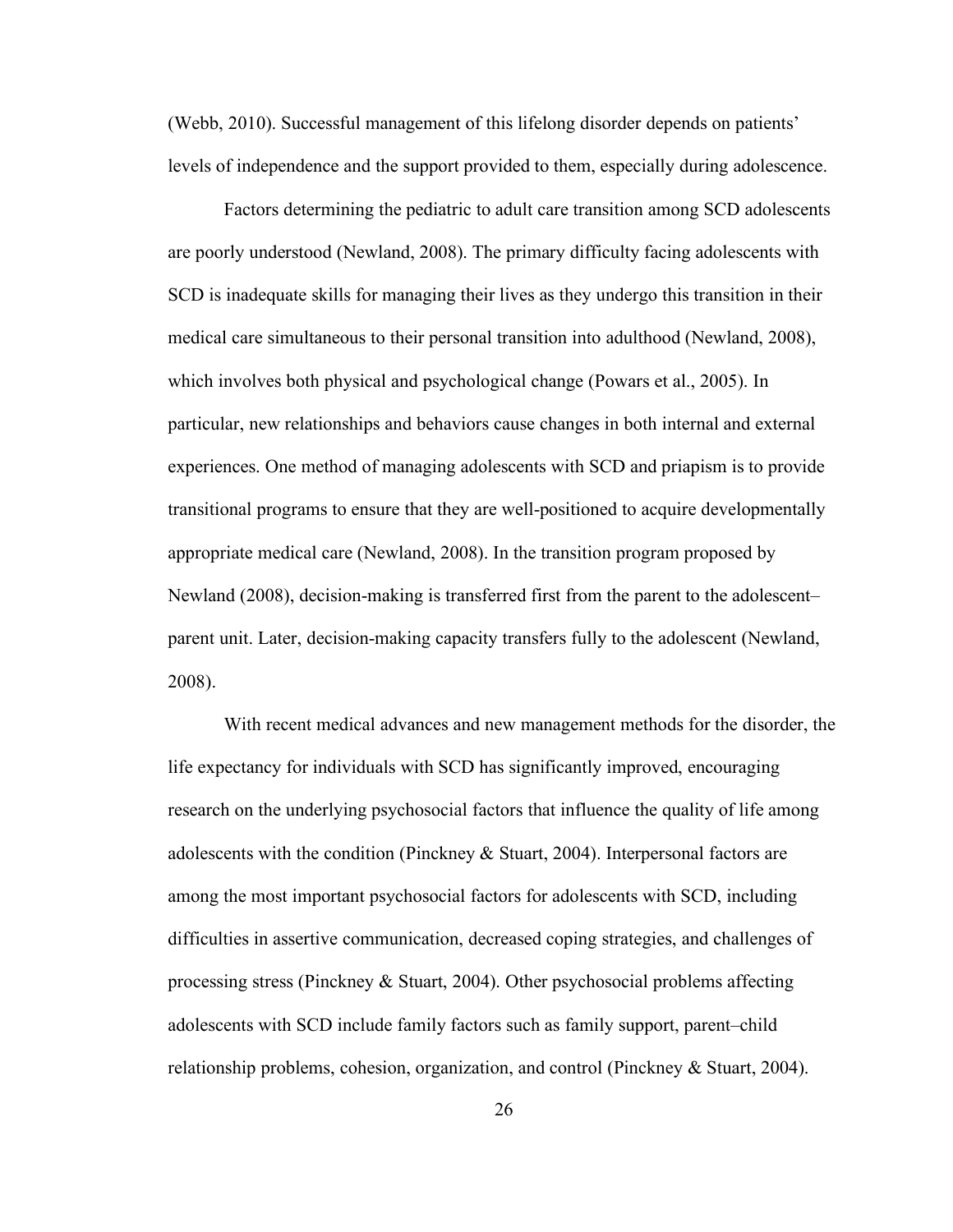Demographic variables that contribute to poor quality of life among adolescents with SCD include age, gender, and socioeconomic status. All of these factors adversely affect adjustment, and disease morbidity is significantly related to such adjustment difficulties among adolescents (Pinckney & Stuart, 2004).

In a similar study evaluating the nature of pain among adolescents with SCDrelated priapism, Booker, Blethyn, Wright, and Greenfield (2006) conducted a thematic analysis of material from focus groups to understand barriers described by participants. Patients reported that feelings of isolation represented the most critical factor affecting pain management in SCD. For them, the "crisis" pain of SCD resulted from failure to be heard, as well as limited social support (Booker et al., 2006). The study also found that certain factors bar adolescents from seeking early treatment in SCD-related priapism, including anxiety and fear of being judged, as well as a lack of understanding of SCD. The ongoing psychological implications of SCD are considered in further detail in the following section.

# **Psychological Implications of SCD**

Most patients with SCD living beyond early childhood report psychological and social factors that make adjustment particularly difficult (Bediako et al., 2016). Psychological and mental health complications occurring as a result of SCD-related priapism include feelings of embarrassment, despair, anxiety, and isolation (Burnett et al., 2015).

Social stigma, the phenomenon whereby an individual with a socially unfavorable attribute is rejected by society, has become a central concern for patients with chronic illnesses including SCD. Yet, there remains limited research on the influence of social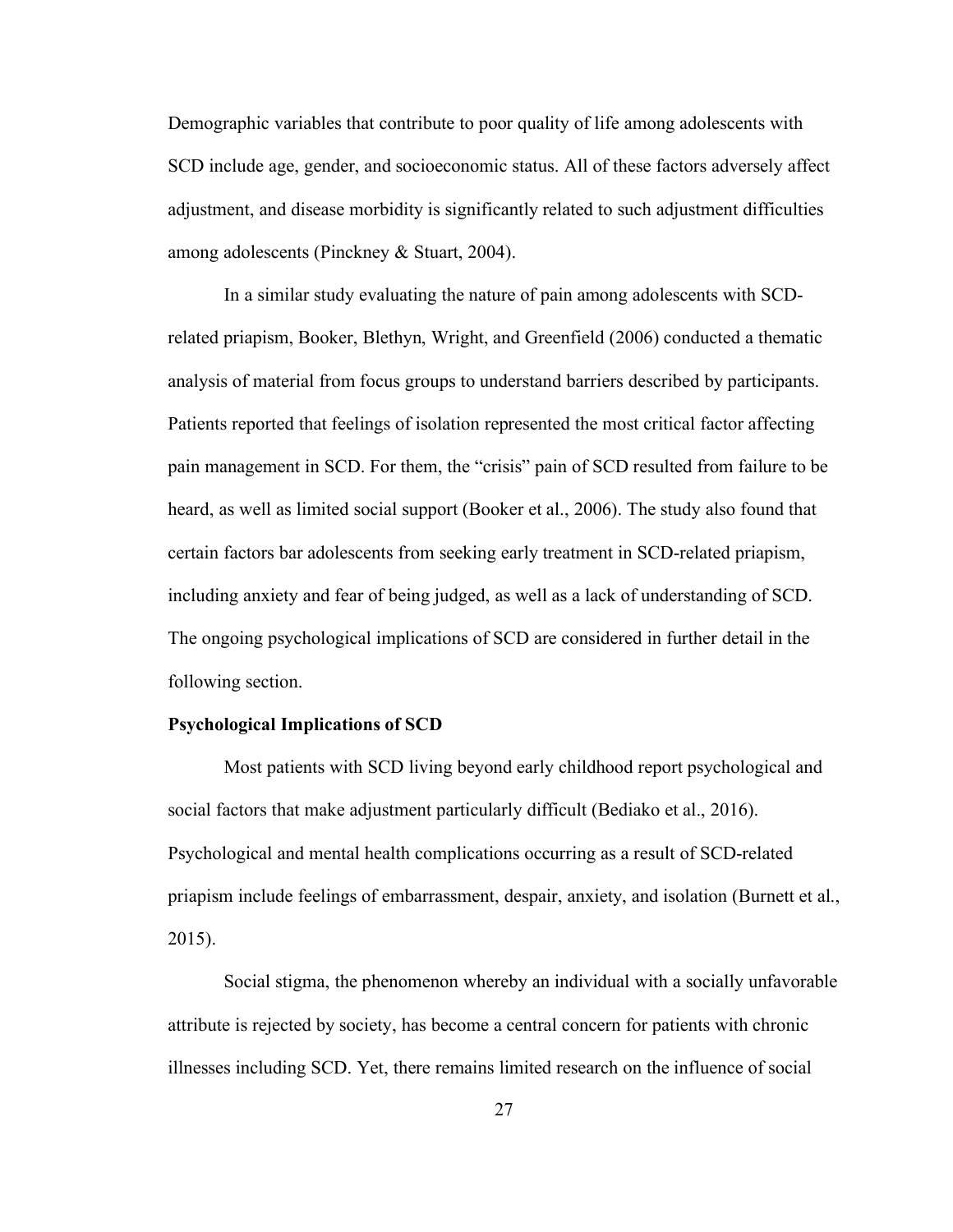stigma on the health outcomes of adolescents with SCD. In particular, external negative self-evaluation by SCD patients causes feelings of vulnerability, which result in an increased disease burden due to delays in seeking medical and psychosocial support (Bediako et al., 2016). Among adolescents with ischemic priapism, complications may arise from premature treatment termination as a result of stigma and related issues. In a study to evaluate the effects of stigmatization on SCD patients, Bediako et al. (2016) administered the Measure of Sickle Cell Stigma, a recently developed standard tool, to 262 patients. The study produced a consistent outcome, suggesting that a greater level of social stigma led to more frequent association with medical care for SCD patients. Results also showed a significant association between perceived stigma, pain-related health utilization, and the perceived disease (Bediako et al., 2016).

Certain prominent physical complications of SCD, such as leg ulcers and jaundiced eyes, may be sources of stigma, resulting in feelings of anxiety and shame, especially among adolescents (Bediako et al., 2016). Such feelings can significantly hinder interpersonal and other social interactions. Although SCD can be treated at early presentation with therapeutic intervention, awkwardness and embarrassment associated with the condition prevent many adolescents from reporting it. The racial association of SCD may also lead to stigma given that most people perceive the condition as one experienced primarily by persons of African descent. Bediako et al. (2016) suggested that SCD stigma-related factors such as disclosure concerns, internalized stigma, and expected discrimination play a major role in preventing adolescents with priapism from receiving medical attention.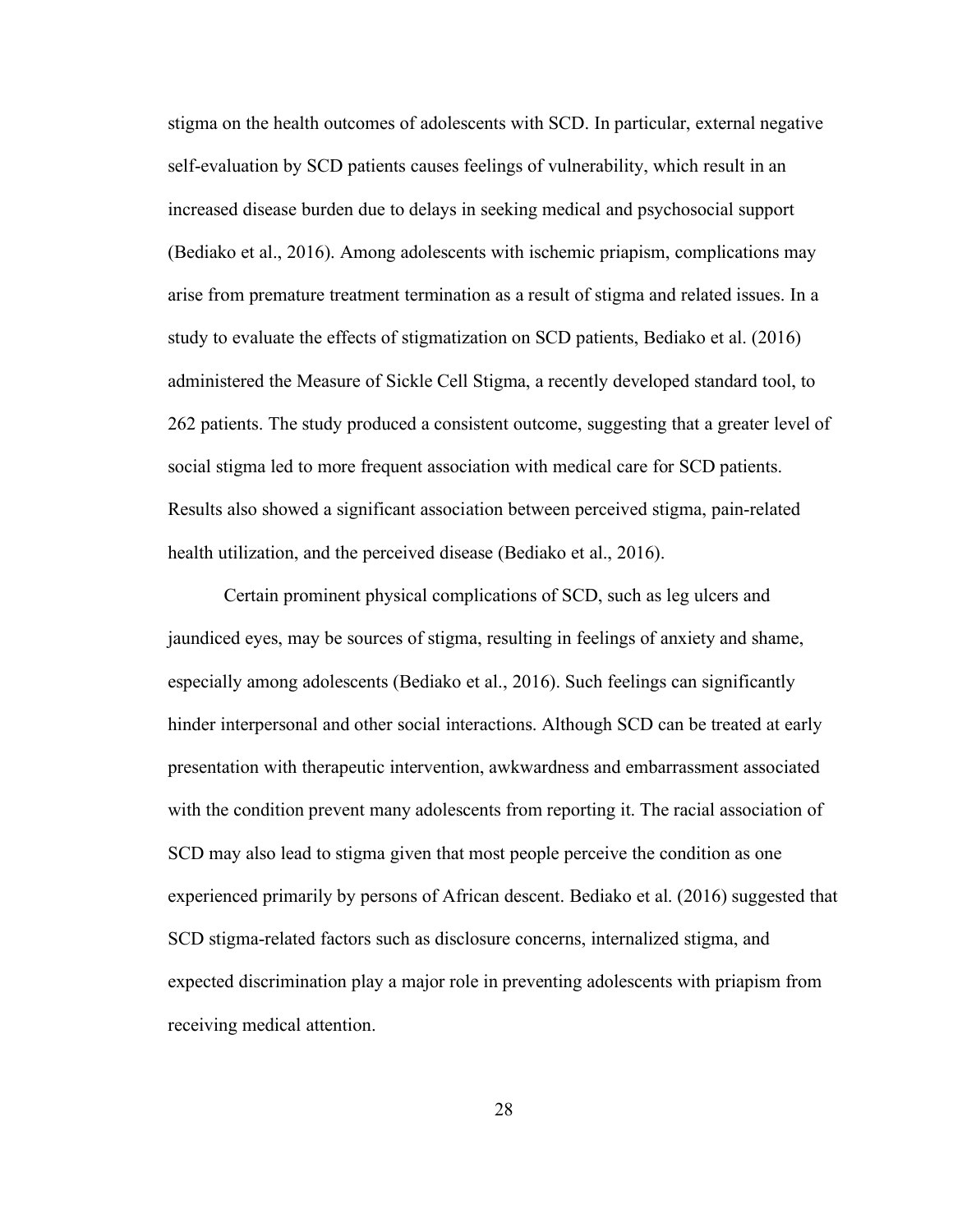Beyond stigma, numerous other factors can influence the quality of life of adolescents with SCD. According to Graves, Hodge, and Jacob (2016), such factors may involve the physical environment surrounding these adolescents, including their neighborhoods, homes, and schools. Other factors that adversely affect their levels of HRQL include socioeconomic distress, unemployment, and school dropout (Graves et al., 2016). Graves et al. (2016) concluded that, as clinicians focus on managing painful episodic exacerbations in SCD, especially in the case of priapism, it is vital to pay attention to school-related factors and to offer psychosocial support.

### **Chapter Summary**

Sickle cell disease-related priapism among adolescents has significantly contributed to a reduced HRQL for these individuals. Priapism and other complications of SCD result in both the deterioration of the physical body and in psychological challenges. According to Booker et al. (2006), adolescents with priapism generally experience feelings of isolation and demonstrate poor coping strategies such as anger, active avoidance of service use, and aggression. The researchers suggested forming pain discussion self-help groups and providing specialized treatment and other services (Booker et al., 2006).

The strategies used by adolescents with SCD-related priapism in coping with pain, moreover, have a direct correlation with the level of support received from family and relatives. Positive coping strategies adopted by adolescents with priapism include problem-solving, seeking information, social support, and positive self-statements (Graves & Jacob, 2014). Given the notable psychological implications of SCD-related priapism in adolescents, additional research is needed to shed further light on the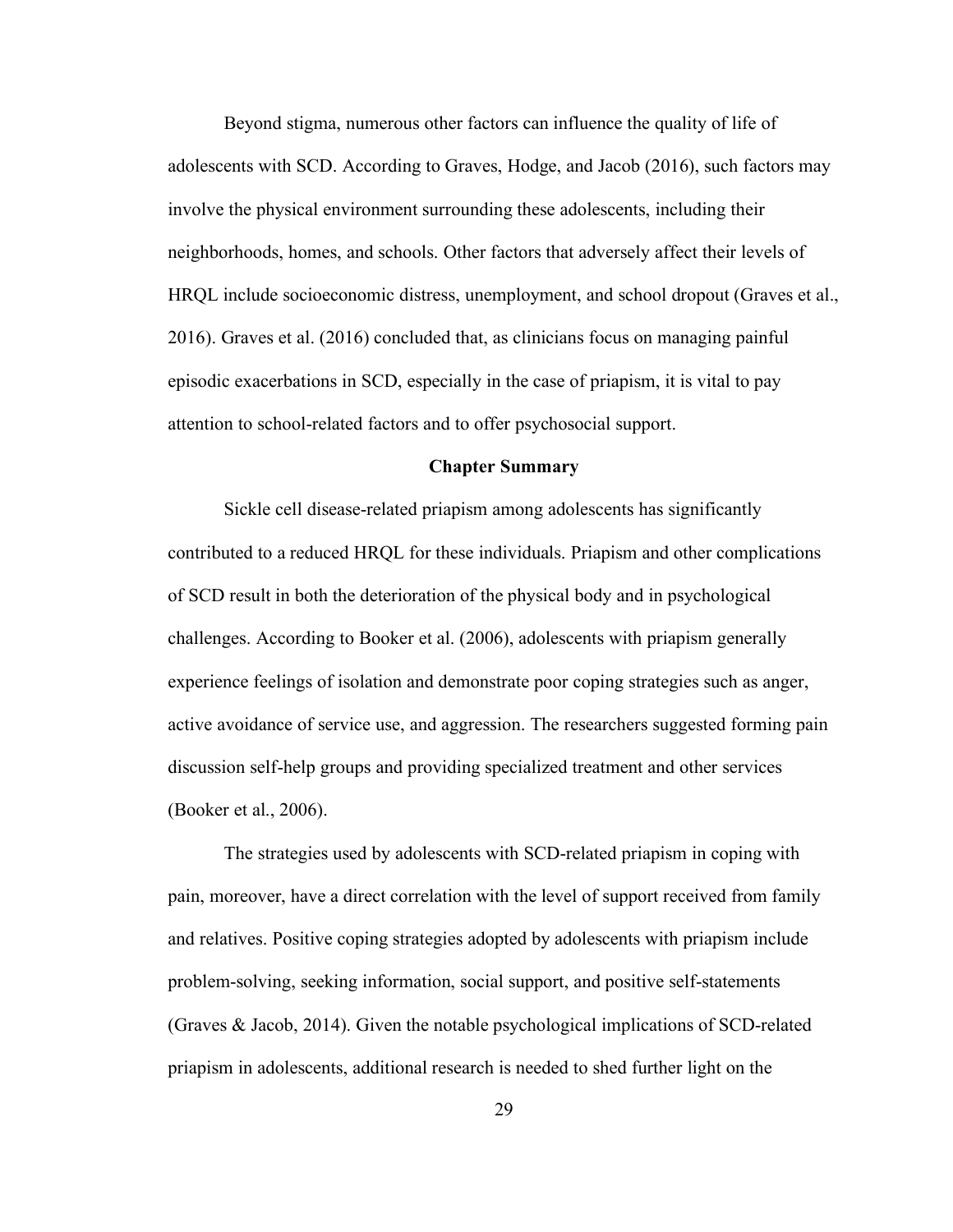complication and gain a better understanding of patients' lived experiences with SCD and priapism. The following chapter discusses the research design and methodology utilized in this study.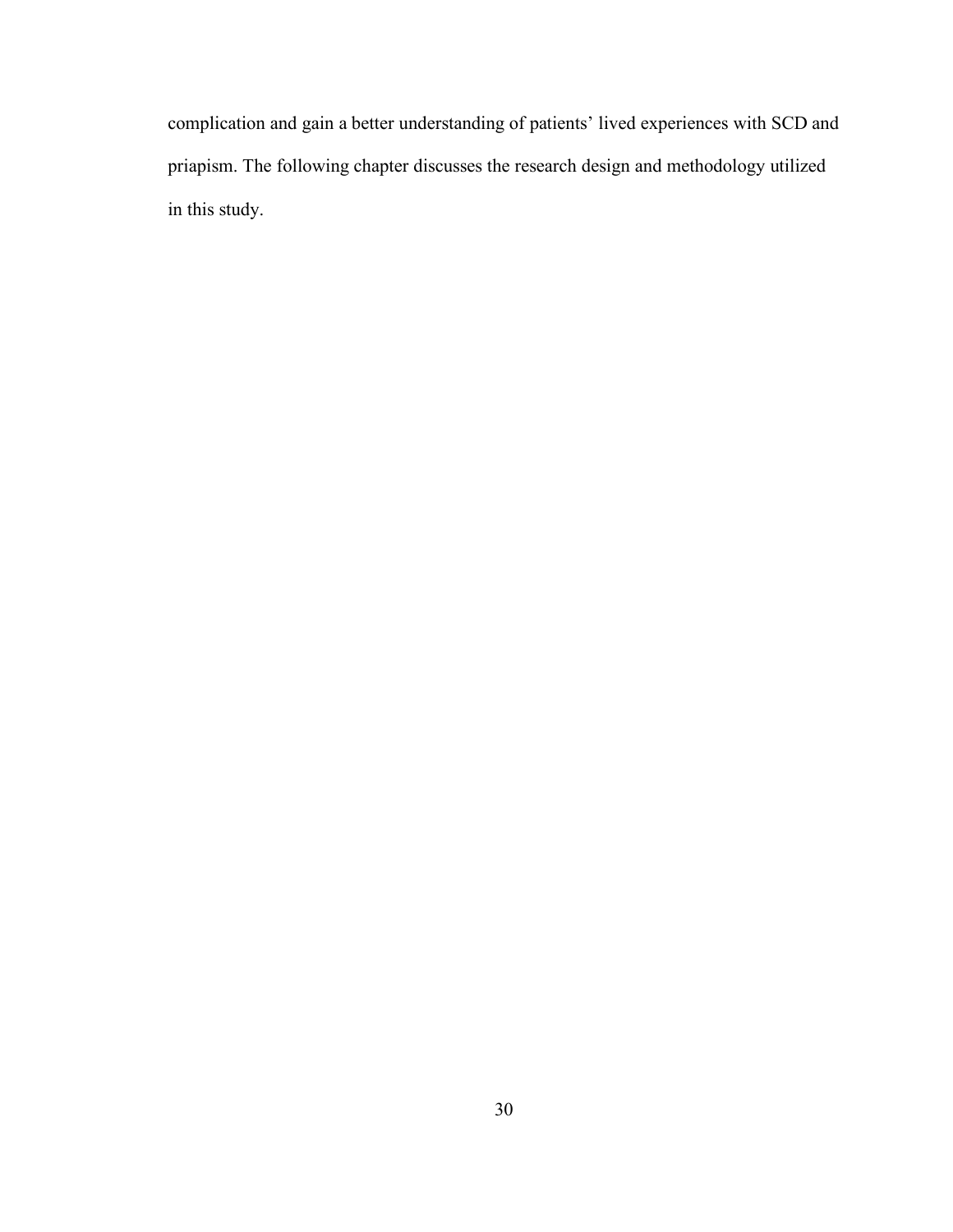### **CHAPTER 3**

# **RESEARCH METHODOLOGY**

### **Phenomenology**

This chapter describes the methods used in this qualitative phenomenological case study on priapism among adolescent males with SCD and priapism. Working closely with adolescent males to study their experience with priapism may offer new insights that can be implemented in order to improve this population's health conditions. Studies have shown that adolescent males with SCD who are suffering from priapism are likely to experience psychosocial dysfunction and poor academic performance as well (Ohene-Frempong et al., 1998). Building on previous phenomenological studies of priapism in male adolescents with SCD (Chopra, Harley, Lahiff, & Eskenazi, 2014), this study was designed to collect phenomenological descriptions from adolescent males with SCD and priapism. The study utilized measures that have not been employed in past research to explore the psychosocial functioning of American adolescent males with SCD and priapism in southern California. This chapter addresses the research design, study sample and participants, data collection and analysis, validity and reliability, ethical considerations, and the role of the researcher.

#### **Research Design**

This qualitative study was exploratory since the body of existing research on priapism among adolescent males with SCD remains small. This research employed a case study design to gain information about priapism in adolescent males with SCD living in southern California. A case study design using semistructured interviews was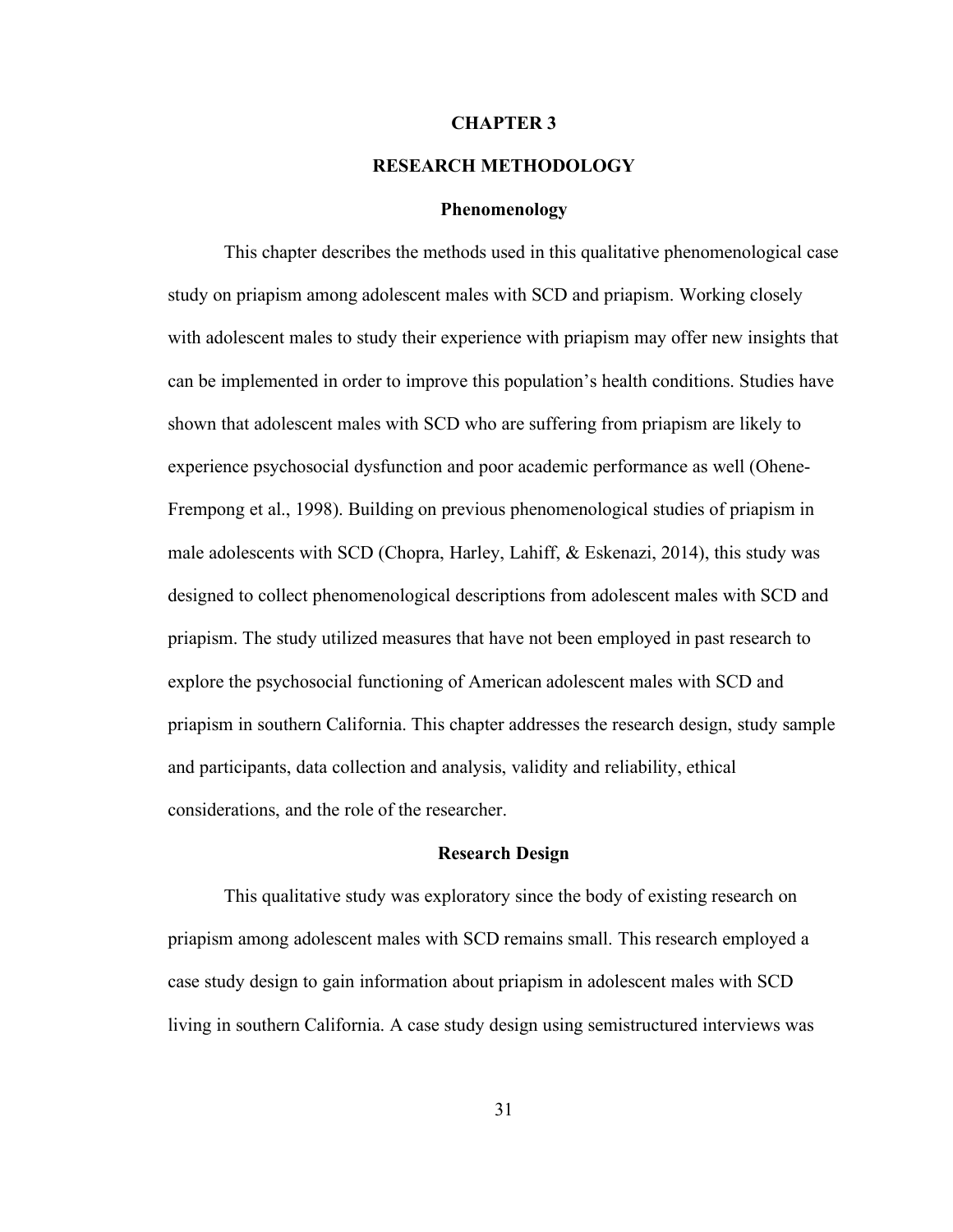employed because it was expected to increase the internal authenticity of the data in comparison to other techniques (Adeyoju et al., 2002).

The research design relates to the decisions of the researcher as they evolve from a general idea to specified data collection and analysis methods (Creswell, 2009). The researcher referred back to this idea throughout the research process to ensure that the data addressed the research questions as unequivocally as possible (Creswell, 2009). A consistent research design minimizes the probability of drawing incorrect causal inferences from data (Creswell, 2009).

In this qualitative research study, convenience sampling was used to identify SCD male adolescents with priapism in the region of southern California. A level of selection bias associated with convenience sampling is unavoidable given that participants respond voluntarily to advertisements for the study (Polit & Beck, 2012).

The qualitative methodology of this study involved a phenomenological approach whereby the researcher identifies a specific source of information, in this case SCD adolescents and support groups in southern California (Creswell, 2009). With this approach, the selected case study participants related historical information regarding the origin of a problem which, in turn, helped the researcher to understand this population's life experiences (Creswell, 2009). The phenomenological approach was chosen in order to explore how priapism affects adolescent males with SCD by developing knowledge through the description of lived experiences, with the participants describing how priapism affected their lives both psychosocially and academically. Other qualitative strategies might be less effective in providing a detailed and comprehensive understanding of how priapism affects adolescent males with SCD. For instance,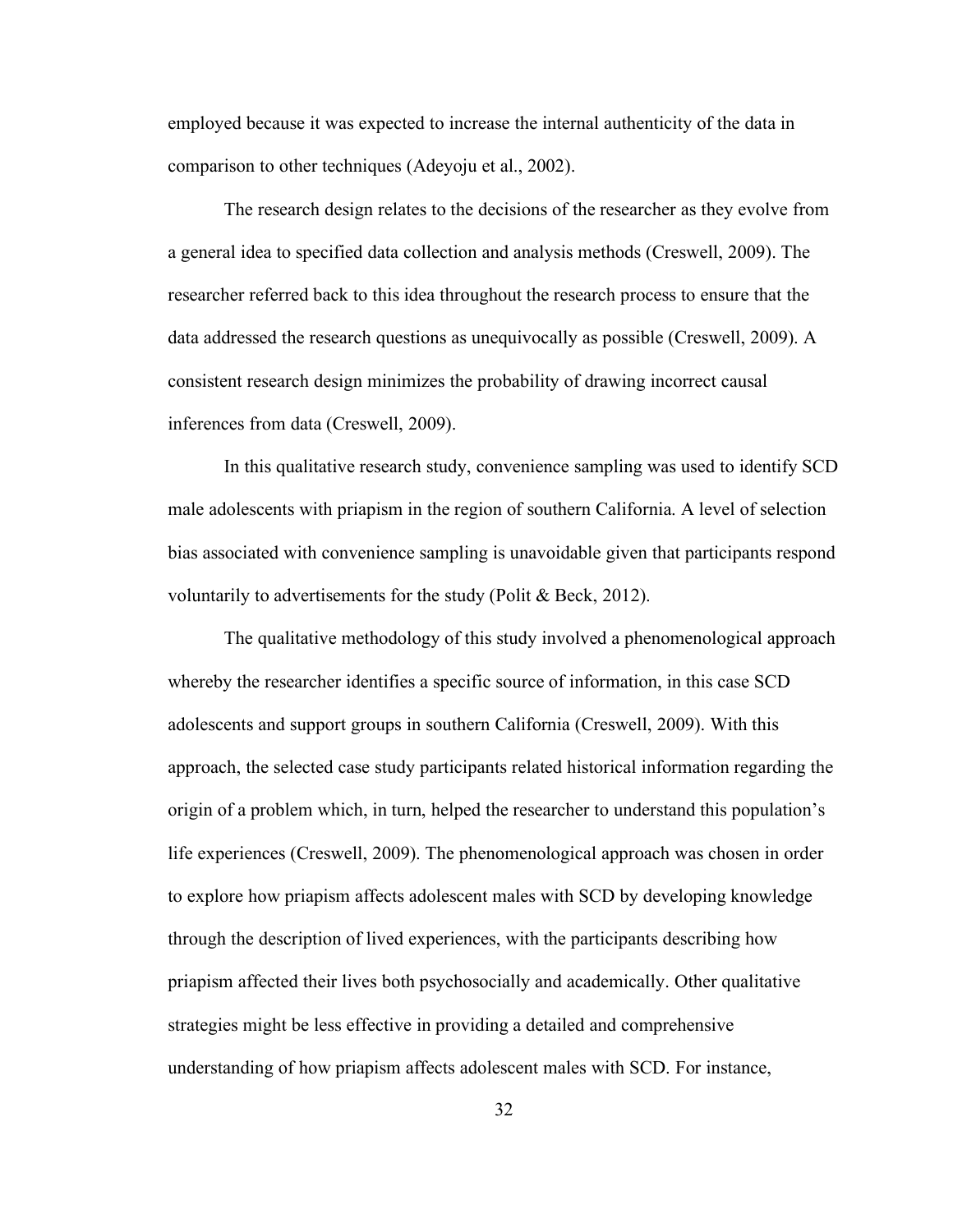grounded theory provides broad information by generating a theory about the life experiences of the participants but does not provide specific information (Creswell, 2009). In other words, grounded theory cannot provide adequate information about what adolescent males with SCD are experiencing. A case study design was deemed appropriate for this study because it allowed an in-depth exploration of the lived experiences of a small sample of adolescent males with priapism, thus enabling deeper data collection.

Advantages of using a qualitative phenomenological approach include the ability to collect historical information from participants, with the researcher having control over the questions posed to participants and the absence of the need to observe participants directly (Creswell, 2009). Limitations to this approach include the provision of extraneous, indirect, or incomplete information, which may result in researcher bias.

#### **Sampling Method**

In qualitative research, the research objective and characteristics determine the number of participants to recruit for the study. This research study used a convenience sampling method (Creswell, 2009; McKenzie, Neiger, & Thackeray, 2008) to select the sample. Convenience sampling gives all members of the study population a chance of selection to participate in a study. Furthermore, convenience sampling reduces the chance of irrelevant participants in study samples (McKenzie et al., 2008). This sampling strategy was appropriate for the present study since it effectively locates samples in hidden populations not easily accessible through other sampling strategies (Creswell, 2009; Marshall, 1996). The sample frame consisted of seven adolescent males with SCD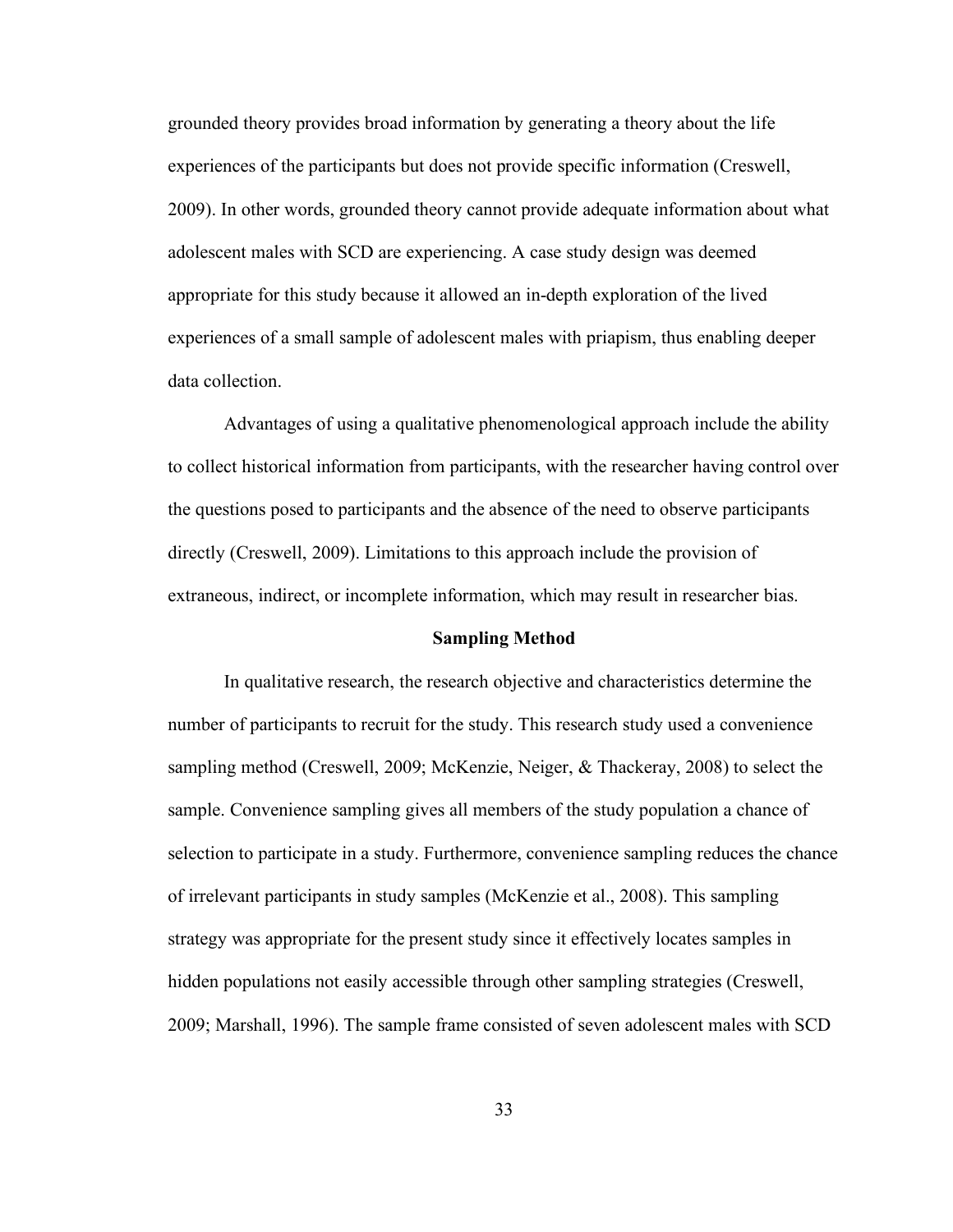and priapism between the ages of 16 to 19 years old who were participants in priapism and SCD support groups.

## **Sample Criteria**

The inclusion criteria for this study were:

- Adolescent males between the ages of 16 to 19 years old
- Diagnosed with SCD and priapism
- Ability to effectively narrate their experiences with SCD and priapism
- Demonstrated willingness to participate in this study

## **Setting**

The choice of setting for the interview is very important as it can have a positive or negative effect on the data collection process (Creswell, 2009). The researcher and participant must come to a mutual agreement on a setting suitable for both. The participant must be at ease and comfortable in order to give a productive interview. Ideally a quiet location is the best choice for conducting an interview, such as the group study room of a library or a private office setting. An outdoor location such as a park or restaurant can be chosen but distractions such as loud music or people playing and moving around can affect the participant's chain of thoughts. Depending on each participant's preference and comfort level, the researcher met with potential participants either in a public library, physician's office, or local restaurant or coffee shops to complete the demographic questionnaire and semistructured interview.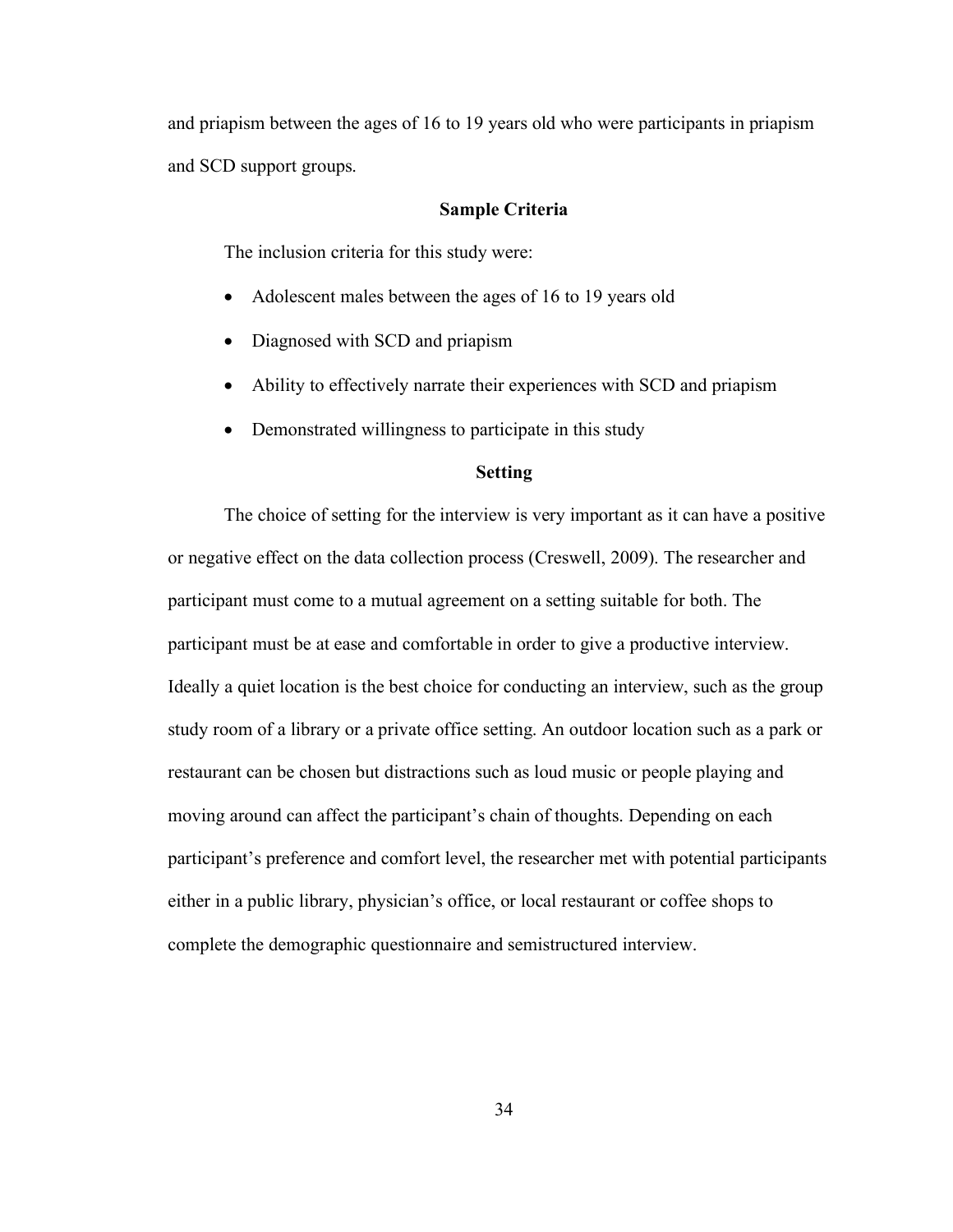## **Data Collection**

This section describes the procedures for collecting data. Every participant completed a self-administered questionnaire (Appendix A) to provide demographic information before the interview, including age, ethnicity, grade and level of study in school, hemoglobinopathy (SCD type), and patient's history of health (Kato et al., 2006). The researcher also recorded his own observations throughout the course of the interviews.

The interviews required consent by participants (Appendix B). Qualitative data was drawn from semistructured face-to-face interviews guided by an interview protocol (Appendix C) designed to explore the experiences of adolescents with SCD-related priapism. The protocol incorporated open-ended questions, allowing for elaboration by the interviewee (Creswell, 2009). The researcher prepared the interview questions, which were reviewed and approved by his committee members.

Interview questions were categorized into three dimensions, which were uniform for all participants: (a) the participant's general information, (b) psychosocial relations of the participant, and (c) the general life and health of the participant with respect to SCD (Mantadakis, Cavender, Rogers, Ewalt, & Buchanan, 1999). However, the depth of probing depended on how each participant answered the questions, since some gave responses that required additional follow-up questions for the sake of clarity. Interviews were audio recorded.

During the interview, the researcher also took notes on the participants' nonverbal cues and activities using a prepared template. This information included date, time, setting, and observations regarding the participant's gestures and facial expressions, as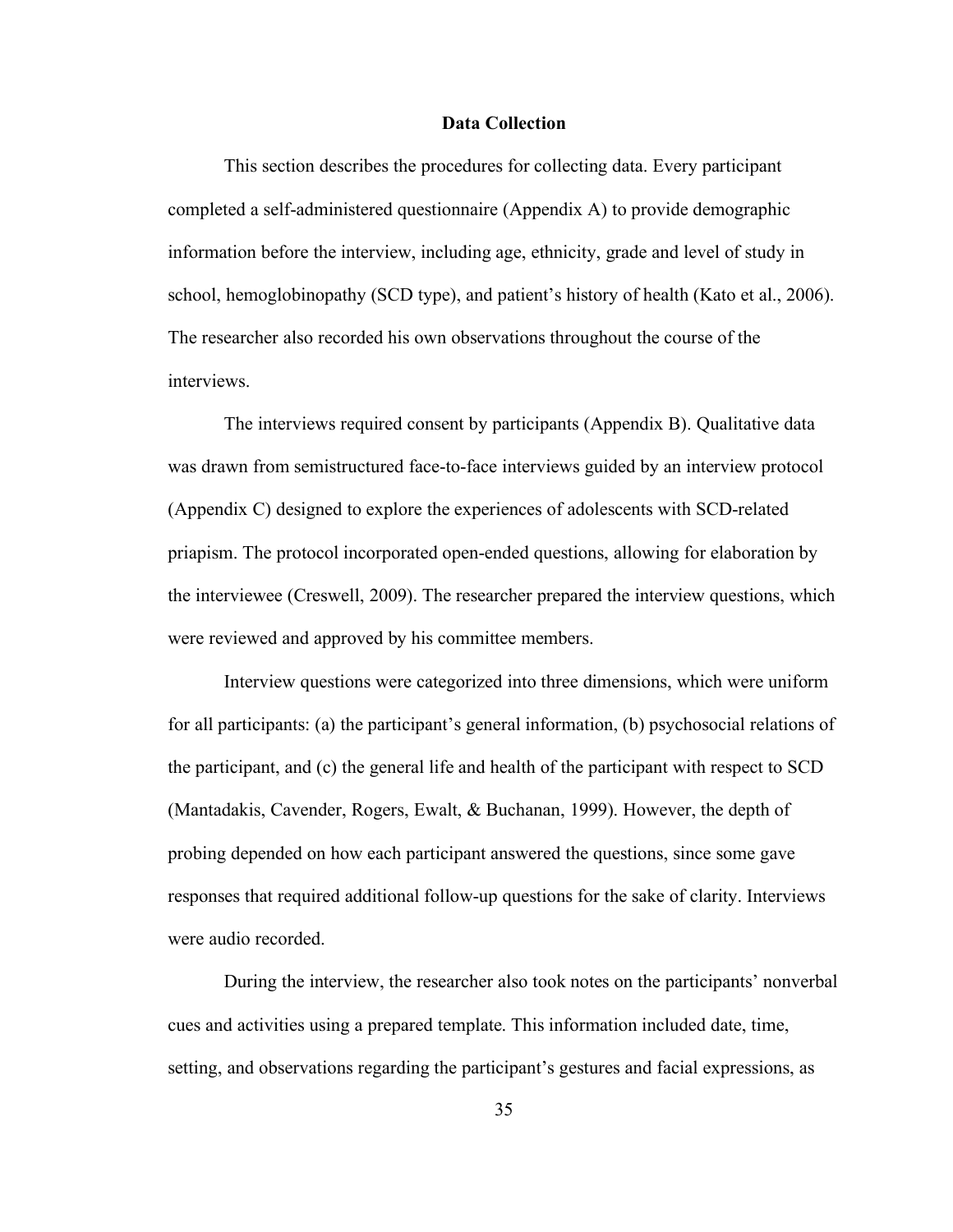well as insights from the researcher. Two hours were allotted for collection of data from each participant. Completion of the questionnaire took around 6 minutes, while the oral interviews took between 45 to 60 minutes.

Consideration of ethical issues in research is critical (Lorig & Holman, 2003; Motacki & Burke,  $2011$ ). In this case, the researcher observed university guidelines to ensure ethical conduct of the study. The researcher presented a consent form for signature (Appendix B) to all potential participants. The form stated that participants were not under duress to participate and that they consented to do so by their own free will (Huang, O'Connor, Ke, & Lee, 2016). Before the participant signed the consent form, the researcher explained the nature and purpose of the questions and overall data collection (Melgoza, Mennel, & Gyeszly, 2002). Confidentiality of all data collected was ensured to encourage smooth exchange of information without feelings of coercion (Melgoza et al., 2002).

When research participants are ensured of confidentiality and anonymization of study data, they tend to be truthful in providing information (Petrova, Dewing, & Camilleri, 2016). However, when they are uncertain of the state of confidentiality and anonymity, they tend to withhold information that may be useful to the research study. In consideration of confidentiality and trust, participants did not provide identifying information except gender (Petrova et al., 2016), since such information might be seen as a breach of privacy and might lead to the participants withholding information. Each participant was assigned an ID number for the purpose of collecting and analyzing data. Data is already stored under lock and key to prevent unauthorized use by anyone other than the researcher; this protocol is explained on the consent form.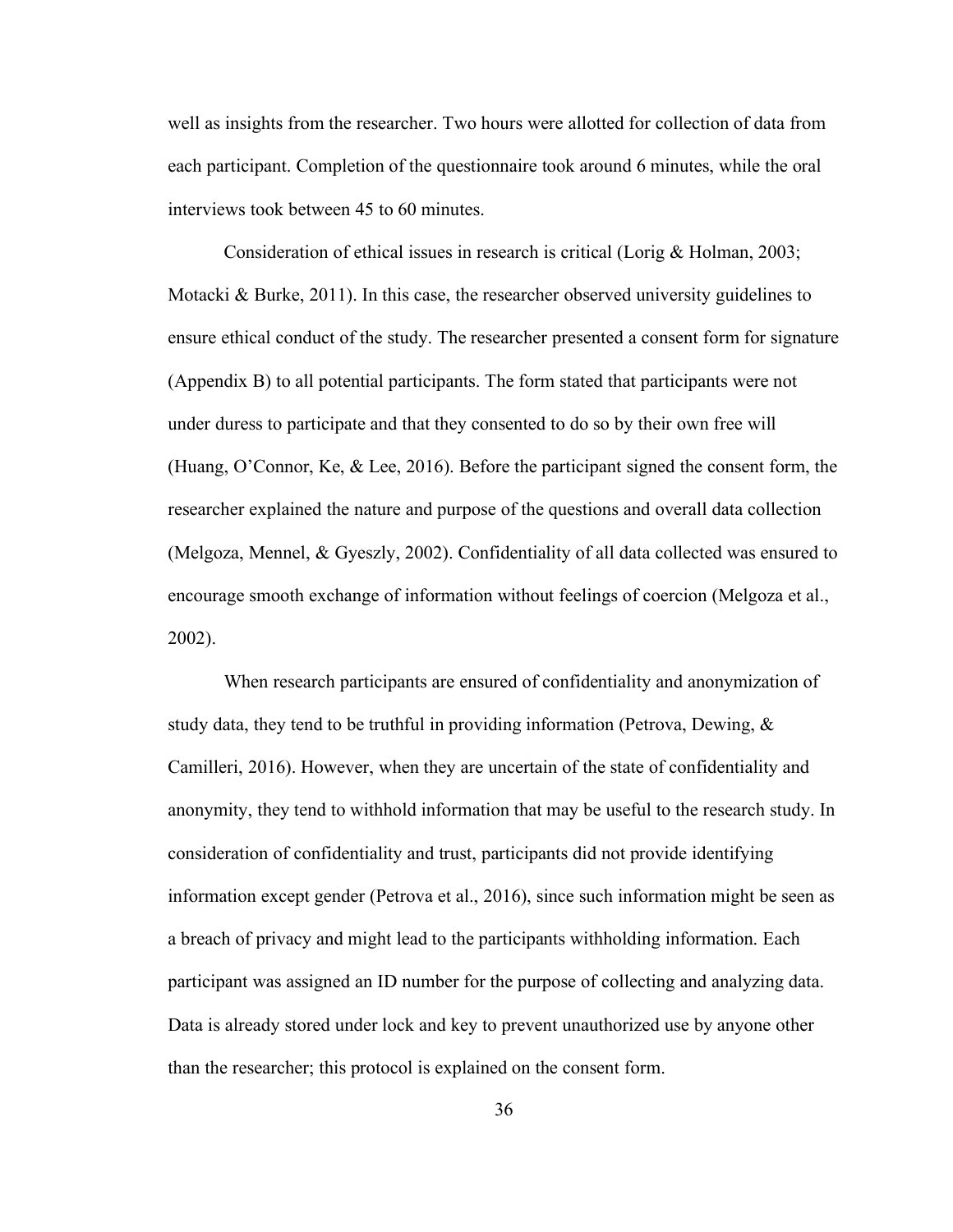#### **Data Analysis**

This study was designed to address three research questions:

- 1. What are the experiences of priapism among male adolescents with SCD?
- 2. How has priapism affected the lives of male adolescents with SCD?
- 3. What is the impact of the male adolescent's daily experience with priapism and SCD on the family?

Data analysis in this study was conducted in four steps and did not require use of software programs. Analysis of data was based solely on note taking and audio transcribing of interviews. The type of data collected in this study required pooling themes, patterns, categories, and relationships, all of which could be identified by the researcher without the assistance of software programs (Polit & Beck, 2012).

The first step in data analysis is to transcribe the recorded interview data. Verification of the transcript is necessary to remove the possibility of bias (Amankwaa, 2016). A copy of the transcribed interview was issued to the respective interviewee to verify accuracy. After transcript verification was completed for all participants, information was grouped based on themes, patterns, and categories to organize the responses for similarities and differences (Amankwaa, 2016).

The second step is to analyze the detailed notes of the transcripts with specifications on the document identifying the participant. Each participant received an ID number (Amankwaa, 2016). Data was organized based on the ID number, question number, responses, and code. The question number identifies the given question and the code describes the type of response. Responses were organized in tabular form (Amankwaa, 2016). Three identifying codes were used: depression level, anxiety, and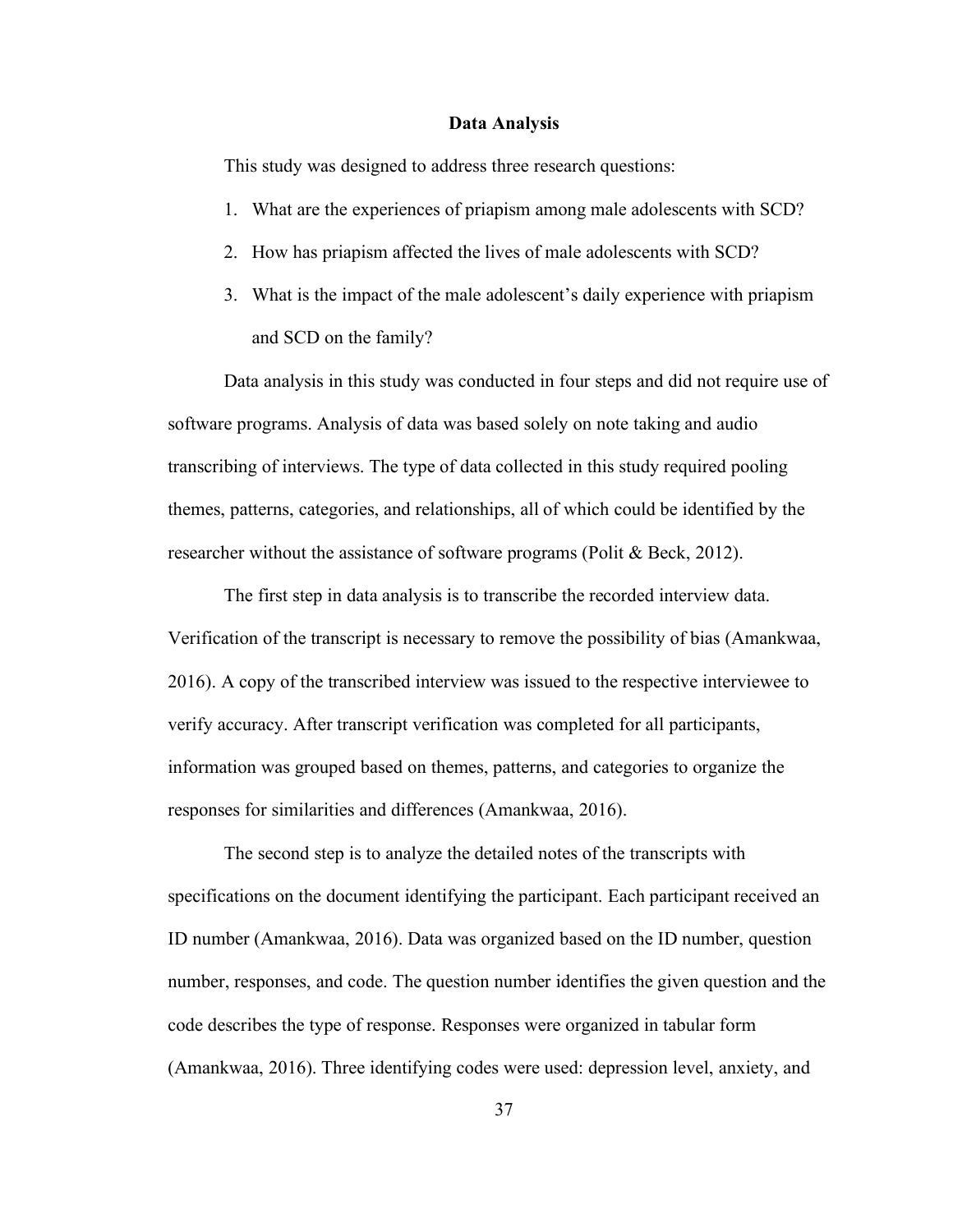oppositional defiant behavior. The first determines whether depression levels are high among adolescent males with priapism and SCD. The second determines whether levels of anxiety are high among adolescent males with priapism and SCD. The third determines levels of oppositional defiance behavior among adolescent males with priapism and SCD.

The third step in data analysis is to review participant responses to identify themes, patterns, and relationships (Islam  $\&$  Tanasiuk, 2013). Themes that are recurrent in participant responses are identified; patterns are recognized by the manner in which participants give responses, and relationships identify how responses relate to one another.

The fourth and final step involves summarizing the data, including the themes, patterns, and relationships that were identified (Islam & Tanasiuk, 2013). The principal focus is the identified themes which reflect the central, recurrent ideas that emerged from the participant responses.

# **Participants**

The following procedures were employed to recruit study participants. Participants were recruited through a single SCD support group located in Loma Linda, CA. The target population for this support group is families with SCD. It is comprised mainly of African-American families. The purpose of this group is to provide financial assistance, emotional support, peer mentoring and visitation, a discount prescription program, a discount dental program, grant and scholarship programs, and health and fitness activities to families and individuals diagnosed with SCD.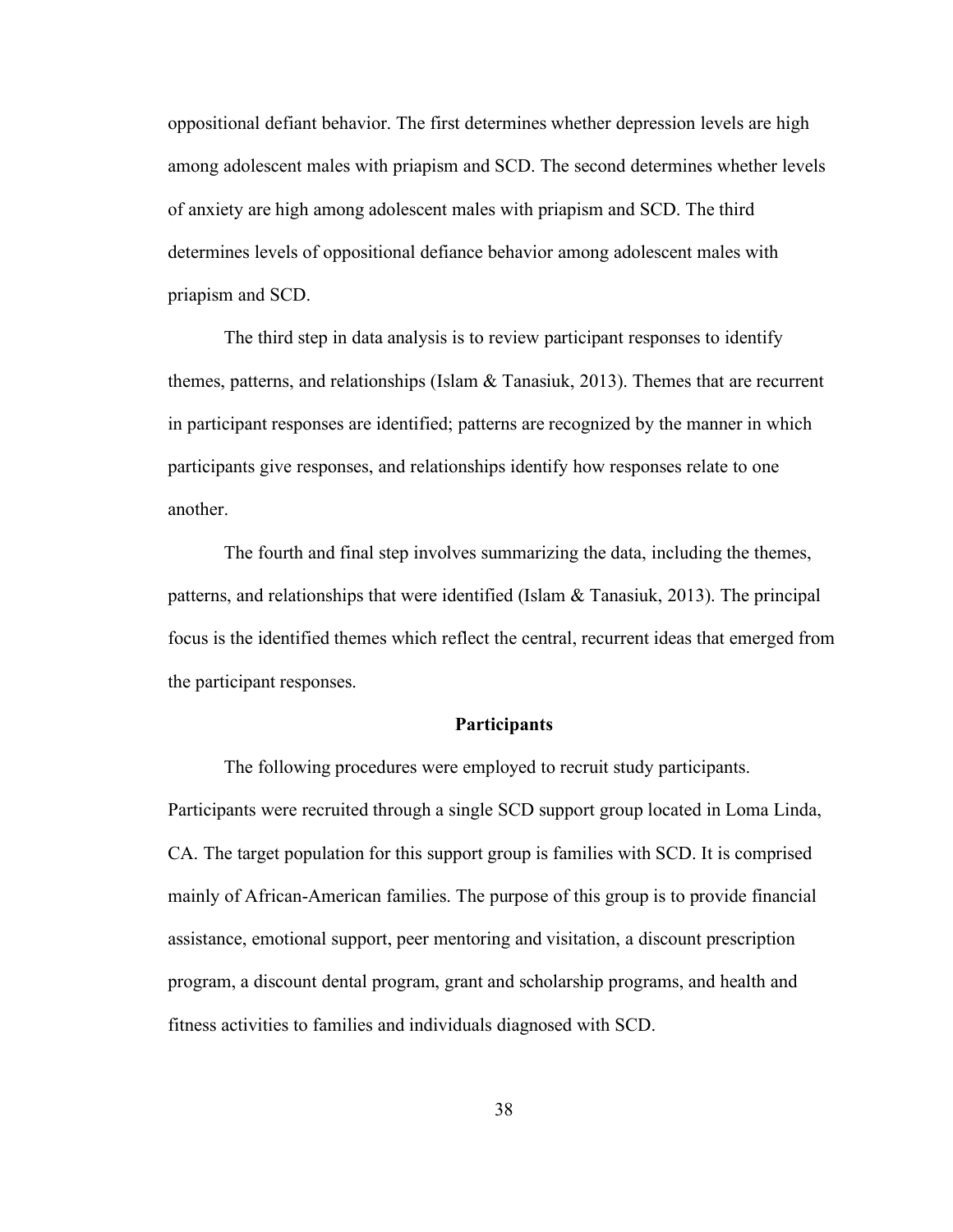The researcher initially approached the SCD support group coordinator via telephone to seek permission to recruit male adolescent SCD patients who have experienced priapism between the ages of 16 and 19. A formal letter describing the intent and design of the study (Appendix D) was subsequently sent to the support group coordinator, requesting assistance in recruiting participants by distributing flyers (Appendix E) to support group members. After receiving permission from the program coordinator, potential participants were met in public libraries, local restaurants, coffee shops, delis, or a physician's office to complete demographic questionnaires and semistructured interviews.

Flyers were posted in various locations with contact information for potential participants. The flyers described procedures and offered compensation for participating in the study. Prospective participants made contact with the researcher via the telephone number or email address on the flyer for participant screening and to schedule interviews with eligible participants.

## **Validity and Reliability**

This study required specific methods for establishing reliability. In qualitative research, reliability is measured by the degree of credibility, transferability, dependability, and conformability of the research (Ngulube, 2015).

Credibility refers to the extent of validity of a study (Ngulube, 2015). Credibility in this study was ensured by conducting a peer review of the findings, which was completed by the researcher's committee members. The codes identified in data analysis were monitored by the primary researcher to ensure that there was no drift in the meaning of codes or use of codes for other meanings. Validity was supported by restricting contact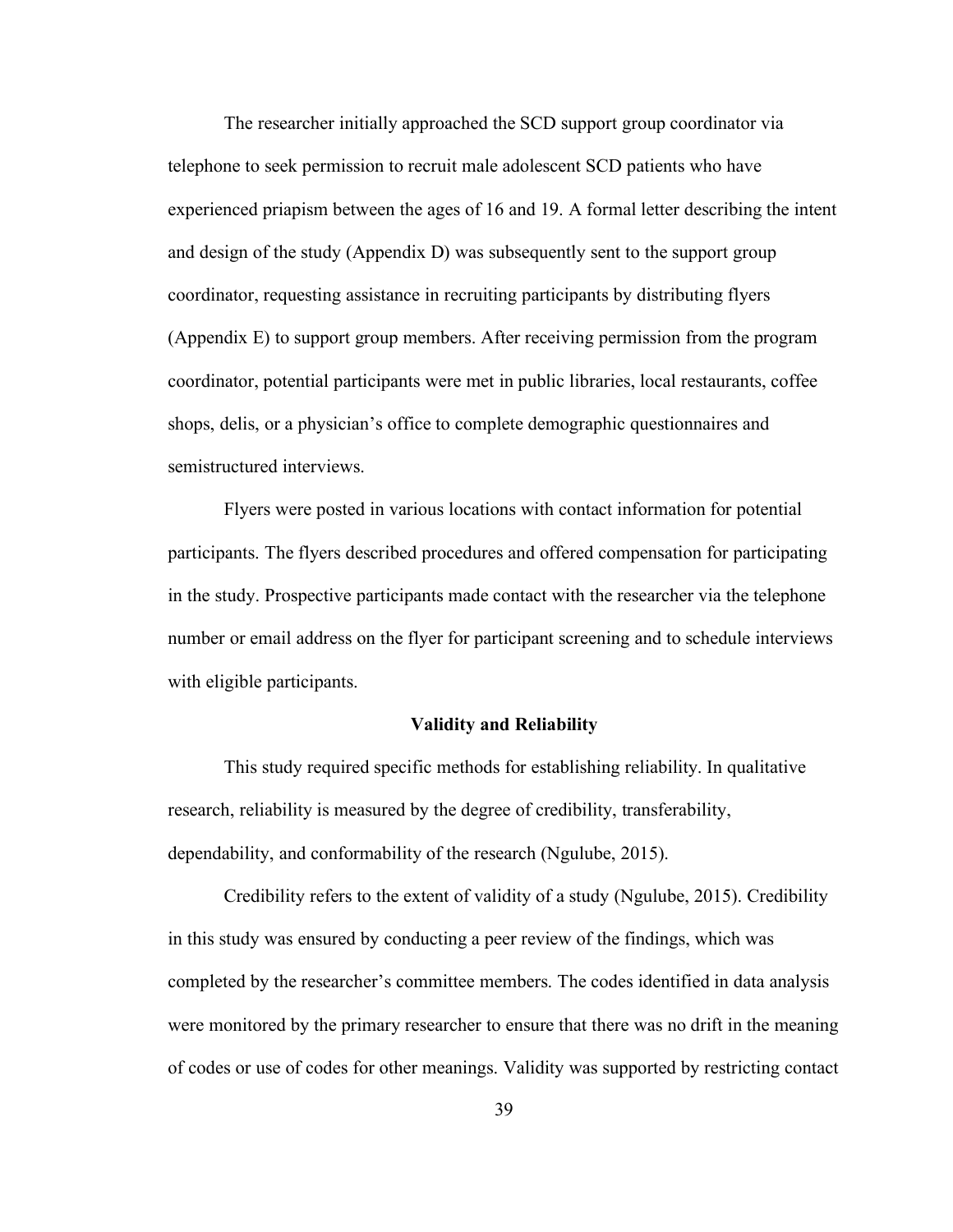between participants and ensuring that participants were not privy to information provided by other participants.

Validity can be threatened by social desirability, which may occur when participants give certain responses to please the researcher (Ngulube, 2015). To avoid such responses, participants were assured that there were no pressures or expectations for answering the interview questions (Ngulube, 2015).

Transferability measures the degree to which research findings can be applied to other contexts. In this case, transferability was ensured by verifying that participants have received a diagnosis of priapism with SCD (Cita et al., 2016).

This collection of measures to test trustworthiness leads to the design of a study that is free of bias and that increases the levels of reliability, validity, and objectivity of the research. These measures are specific to the execution of this study.

## **Rigor and Bracketing**

To understand the participants in this study, the researcher set aside known ideas or self-experiences using the *phenomenological mental technique* (Papagiannaki & Shinebourne, 2016). The initial step of this technique, according to Papagiannaki and Shinebourne (2016), is for the researcher to assume the *phenomenological state of mind*. The phenomenological state of mind differs from the usual mentality or methods used for comprehending the world. In the phenomenological disposition, the examination sections are everyday life experiences that depict one's regular learning, which are used to investigate the information. The analyst sets aside personal hypothetical, social, and experiential presuppositions. The concept of *sectioning* originates from Moran's (2009) theory in which the scientist makes him or herself available to the information without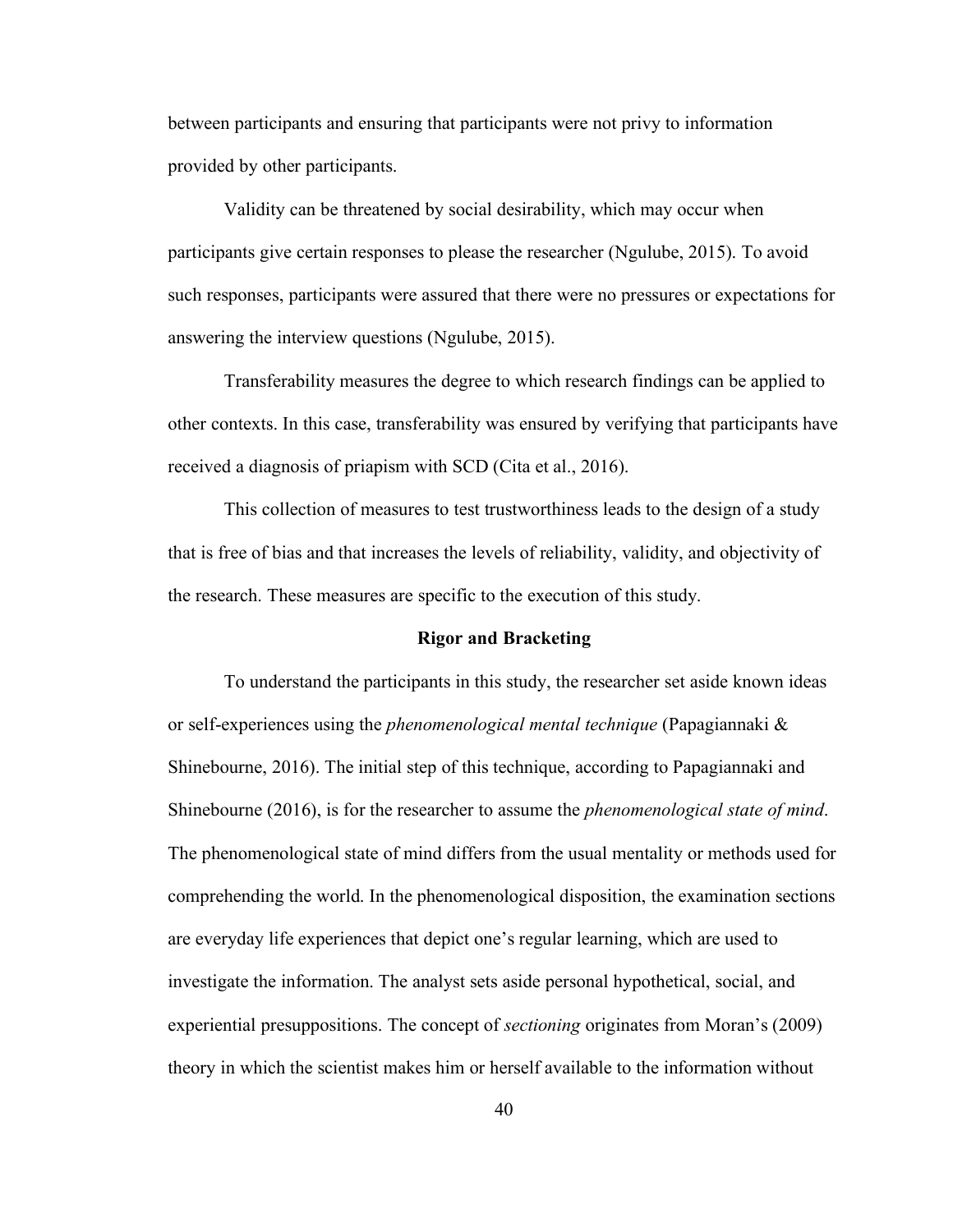determining its legitimacy. In this context, being available implies that the analyst permits himself or herself to see the information as it emerges organically, without uncertainty or judgment. By adhering to this technique, the researcher can remain in tune with the phenomenological motto "back to the things themselves" (Papagiannaki  $\&$ Shinebourne, 2016).

# **Ethical Considerations**

Consideration of ethics in research is essential, particularly when it involves human subjects. The principal concern of a researcher should be the safety of participants and respect for their way of life. Thus, the participants' privacy and confidentiality should receive complete protection (Lorig & Holman, 2003). In this study, protections employed included the informed consent, anonymization of participants, and locked storage of data. The informed consent included a disclosure explaining the study procedures, nature of the study, expected benefits and risks, purpose of the study, and participant compensation. The informed consent was written at a readability level that participants could easily understand (Lorig & Holman, 2003). Participants were informed that the study was voluntary and that they could opt out of the study at any time.

Data from the study is saved in three places: the researcher's computer, the researcher's external hard drive, and a locked cabinet that is not accessible to unauthorized personnel (Lorig & Holman, 2003). The documents on the computer and the external hard drive are encrypted and are only accessible by password. The data will be archived for 5 years, after which they will be deleted or destroyed. All data and derived information is anonymous and confidential. The only concern with confidentiality was interaction among participants, which was minimized by individual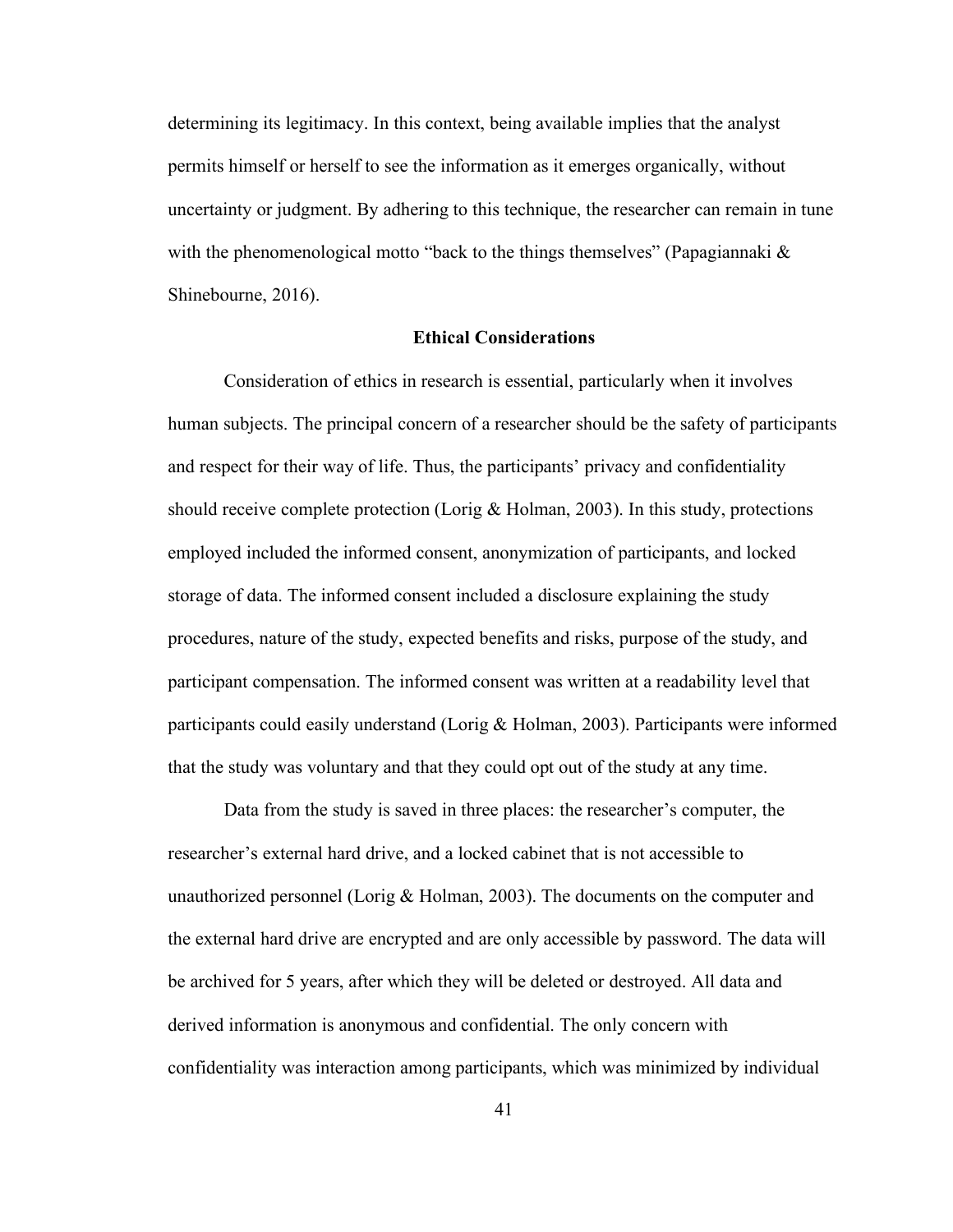interviews, each conducted privately. To the researcher's knowledge, the participants did not meet at any time during the study and did not have previous interaction with one another (Burke, 2011). Once the study was concluded, the researcher did not facilitate any interaction between participants in order to continue to uphold confidentiality and privacy.

The researcher submitted an application for the study to the Institutional Review Board (IRB) of his university, which was approved (Lawrence Livermore National Laboratory [LLNL], 2015). The protocol that was submitted in the application addressed all risks and benefits to participants, including the consent form that allowed participants to make informed decisions regarding their participation in the research (LLNL, 2015).

### **Role of the Researcher**

The role of the researcher in maintaining a professional relationship with study participants is instrumental to ensure an ethical study with minimal bias. It is important to avoid a personal relationship with participants, which can potentially skew results and cause participants to invalidate the data results (Snowball & Willis, 2011). According to Hay-Smith, Brown, Anderson, and Treharne (2016), participants respond to pertinent open-ended questionnaires related to the purpose of the study. The participants should feel comfortable answering interview questions honestly without feeling compromised or judged. The researcher therefore worked to establish a friendly, nonjudgmental rapport with participants to encourage honest responses (Snowball & Willis, 2011).

It is also essential for the researcher to receive and confirm informed consent from all study participants. The informed consent addressed the study background, study procedures, risks and benefits of the study, the voluntary nature of the study,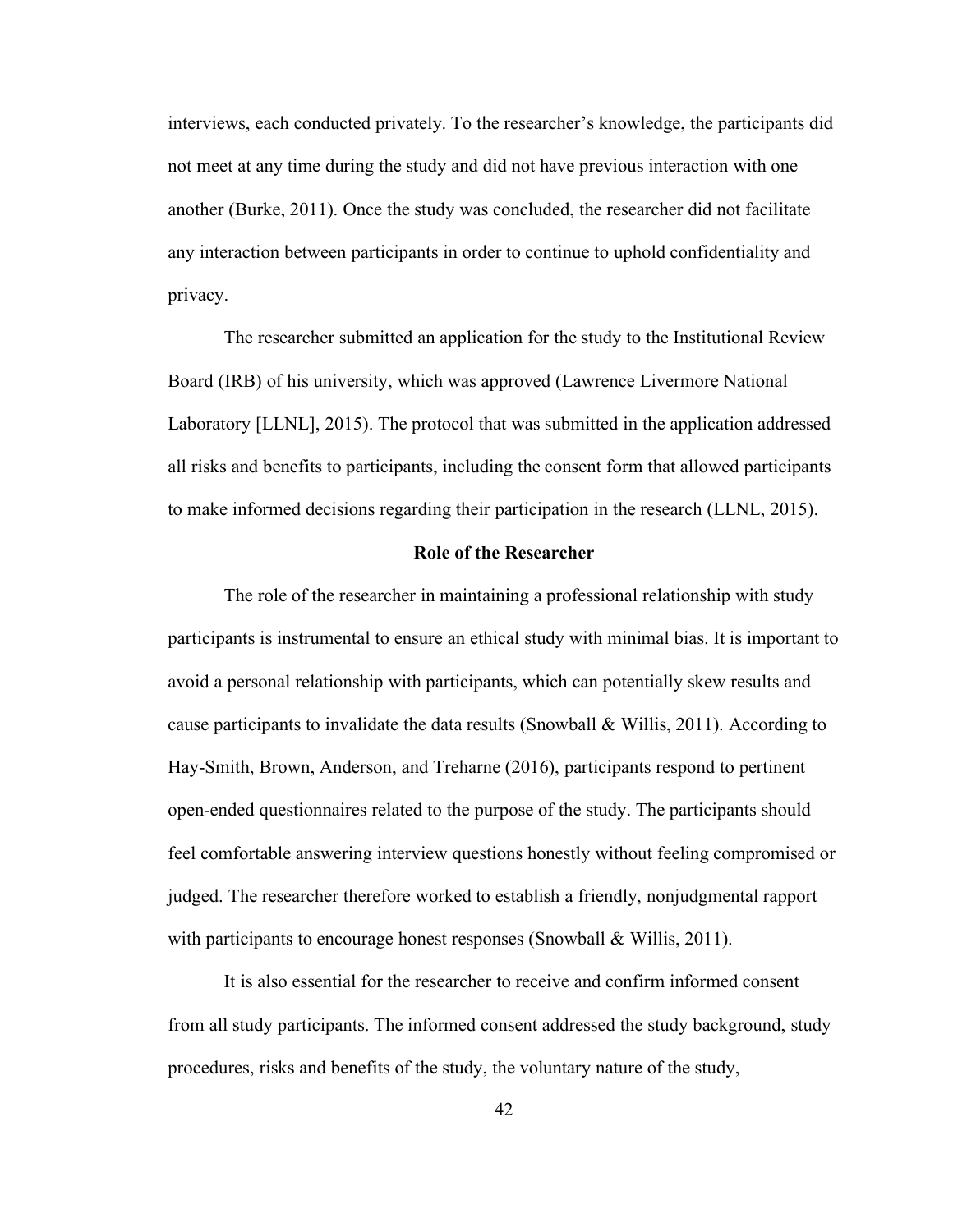compensation, whom to contact, and confidentiality in participation and responses (Snowball & Willis, 2011). The informed consent process included an audiotaped oral assent in addition to the hard copy informed consent form. The researcher collected survey responses on the day of the interview. Participant responses were audio recorded and transcribed following completion of data collection. The researcher carefully followed all outlined data collection and confidentiality procedures to avoid invalidation of the data.

### **Chapter Summary**

This chapter described the research methods for this study. The research design was a qualitative phenomenological case study that allowed participants to share their experiences with SCD and its complication of priapism and how they have affected their lives. Participants were adolescent males between the ages of 16 and 19 with a history of SCD and priapism from a young age. The open-ended interview structure was employed to obtain in-depth information regarding the influence of psychosocial state and cultural beliefs regarding SCD on participants. A total of seven adolescent males from the community comprised the sample frame. All information from participants has been anonymized and kept confidential.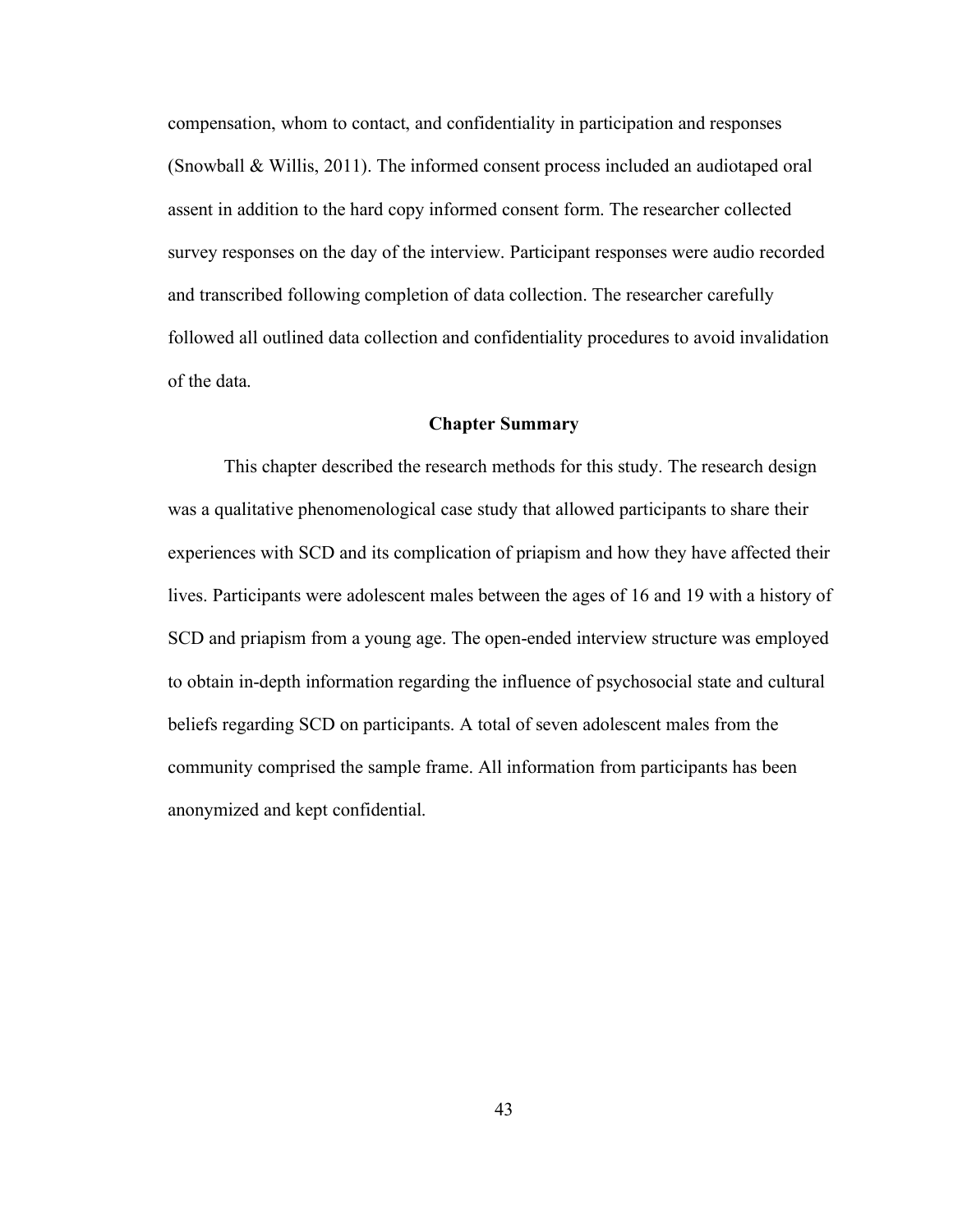### **CHAPTER 4**

# **FINDINGS**

The findings collected for this research study are discussed in this chapter. The data collection process for this study was thorough and closely followed the procedures outlined in Chapter 3. Participant responses were verified for accuracy by interviewees following collection of data. The sample size of seven participants met data saturation, and all participants met the selection criteria of having been diagnosed with SCD and SCD-related priapism. Furthermore, all members of the sample group fell within the required age range for this study, ranging from 16 to 19 years of age. Individuals living with patients meeting these conditions were also considered for inclusion in this study, as it was determined that such individuals would contribute valuable information regarding the experiences of their cohabitants.

### **Demographics**

Demographic data were collected for each participant in the study (see Appendix A). This personal information included age, level of education, household population, ethnic background, religion, medical insurance attributes, and sickle cell condition type. The data were collected from seven respondents, and this demographic information was used to validate the sample size and participant eligibility as presented in Chapter 3.

As stated previously, the objective of this study was to explore the lived experiences of male adolescents with SCD and priapism to better understand the condition and its related complication. The researcher validated that all participants had experienced priapism either directly or from a secondary perspective. Other requirements for inclusion in the study included that participants be male and be in their adolescence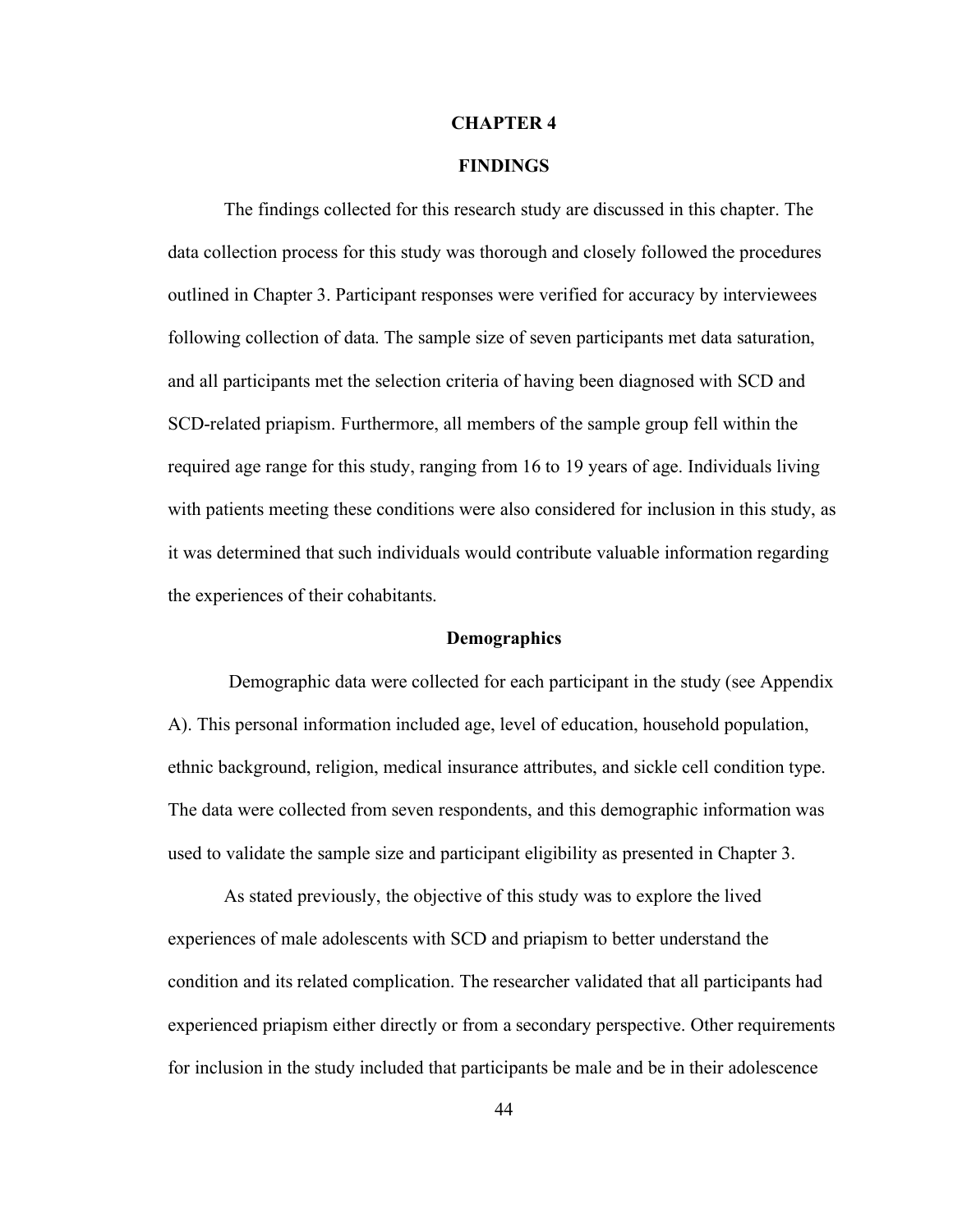between the ages of 16 and 19. All participants fell within this age range, with 86% of the respondents aged 19 years old and 14% aged 18 years old.

Respondents were also asked to provide their levels of education. The majority of the respondents were in grade 12 at the time of the study, while the rest were distributed between college and high school. At such levels of education, respondents were likely able to reason critically without bias toward questions asked by the researcher.

In terms of race and ethnicity, 100% of participants identified as Black/African American. Although this research study aimed to include persons of heterogeneous backgrounds, the sample population is representative given that the majority of the SCD patient population in the U.S. is African American. The religious affiliation of study participants was also recorded. The majority of participants (57%) identified as non-Protestant Christians, with a smaller subset (14%) identifying specifically with Protestant Christianity. The remaining 29% of respondents identified as non-Christian.

Data regarding participants' medical insurance access was also collected. SCD patients' abilities to receive proper medical care and important medical attention depend upon adequate funding, usually through insurance. The majority of study participants (86%) had medical insurance.

Finally, participants' SCD type was collected as part of the demographic data. Results indicated that 43% of respondents have HbSC and 57% have HbSS.

### **Findings**

The responses collected from semistructured interviews with the study participants are presented in this section. The researcher met individually with each of the seven participants, facilitating semistructured interviews following the Interview Guide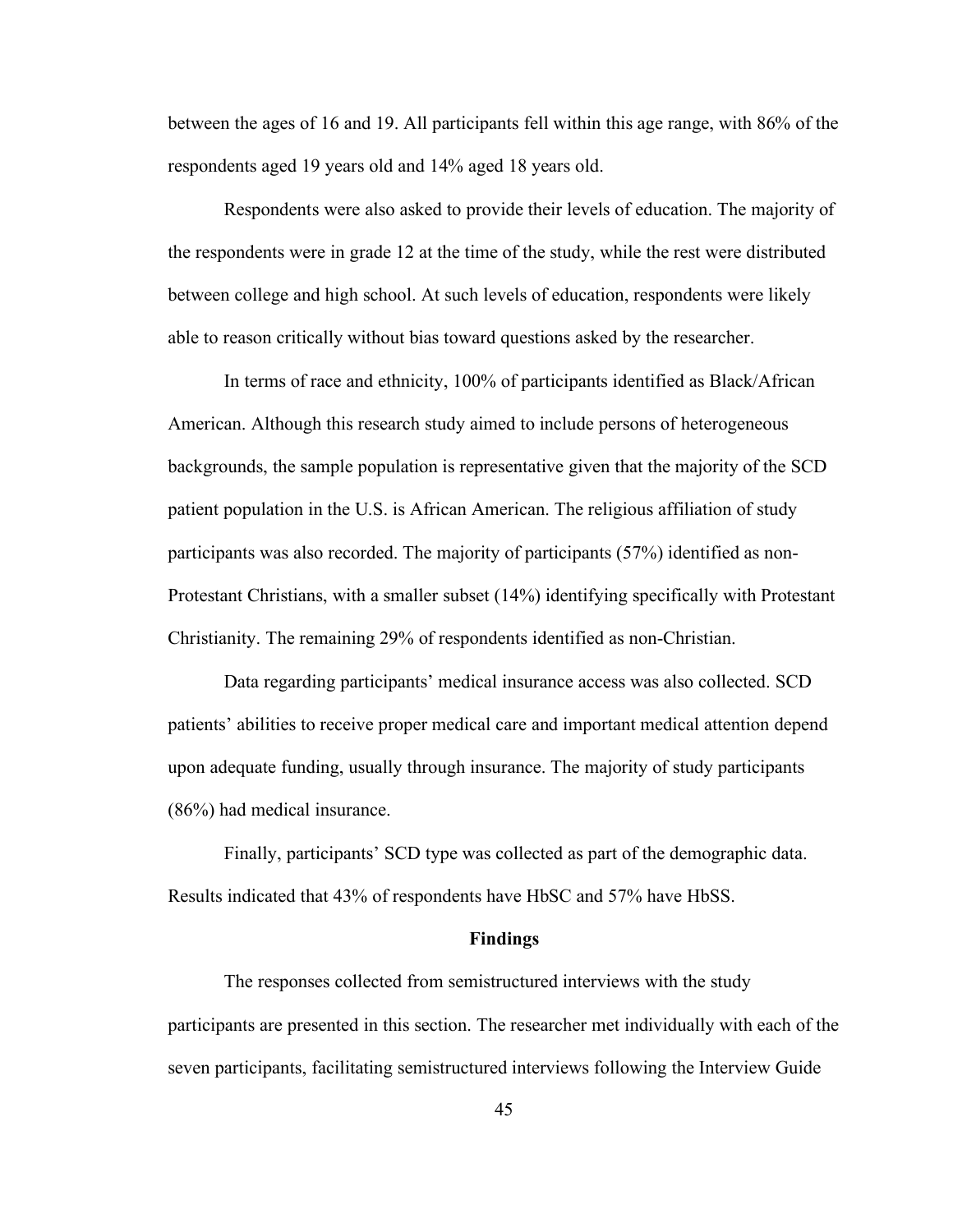presented in Appendix C. Interviews lasted approximately 1 to 2 hours. The researcher employed additional probing questions when needed to elicit deeper responses from the participants. Participant responses are grouped by interview question, with categories specified for each question to facilitate data coding and analysis.

#### **Interpersonal Relationships**

The first question pertained to the frequency and manner in which interviewees interacted with medical professionals. These visits were categorized as either positive or negative. The majority of the respondents regarded their interactions with medical practitioners at these visits as positive due to the usefulness of information provided and/or because they found that these visits supported their overall health either when sick or when attending regular checkups. In contrast, those participants who found the experiences to be displeasing often attributed it to hospital staff seeming apathetic toward them or uninformed about their condition.

However, other participants described their experiences as unsatisfactory due to uncomfortable or stressful events which occurred within a hospital setting. Such emotions may stem from a sense of societal rejection and could even heighten levels of depression if not carefully addressed. One participant's response particularly demonstrates the emotional stress connected with seeking medical care for SCD and priapism:

You know, this, I'm, I'm in a lot of pain, a lot. And it really, it brings me to my knees and bring me to tears. You think that I'm doing whatever it is that I'm doing on purpose, so I can come here? No, it's the last place I want to be. Interviewees were also asked who helped them the most during periods of illness.

These responses help indicate which individuals in these patients' lives understand them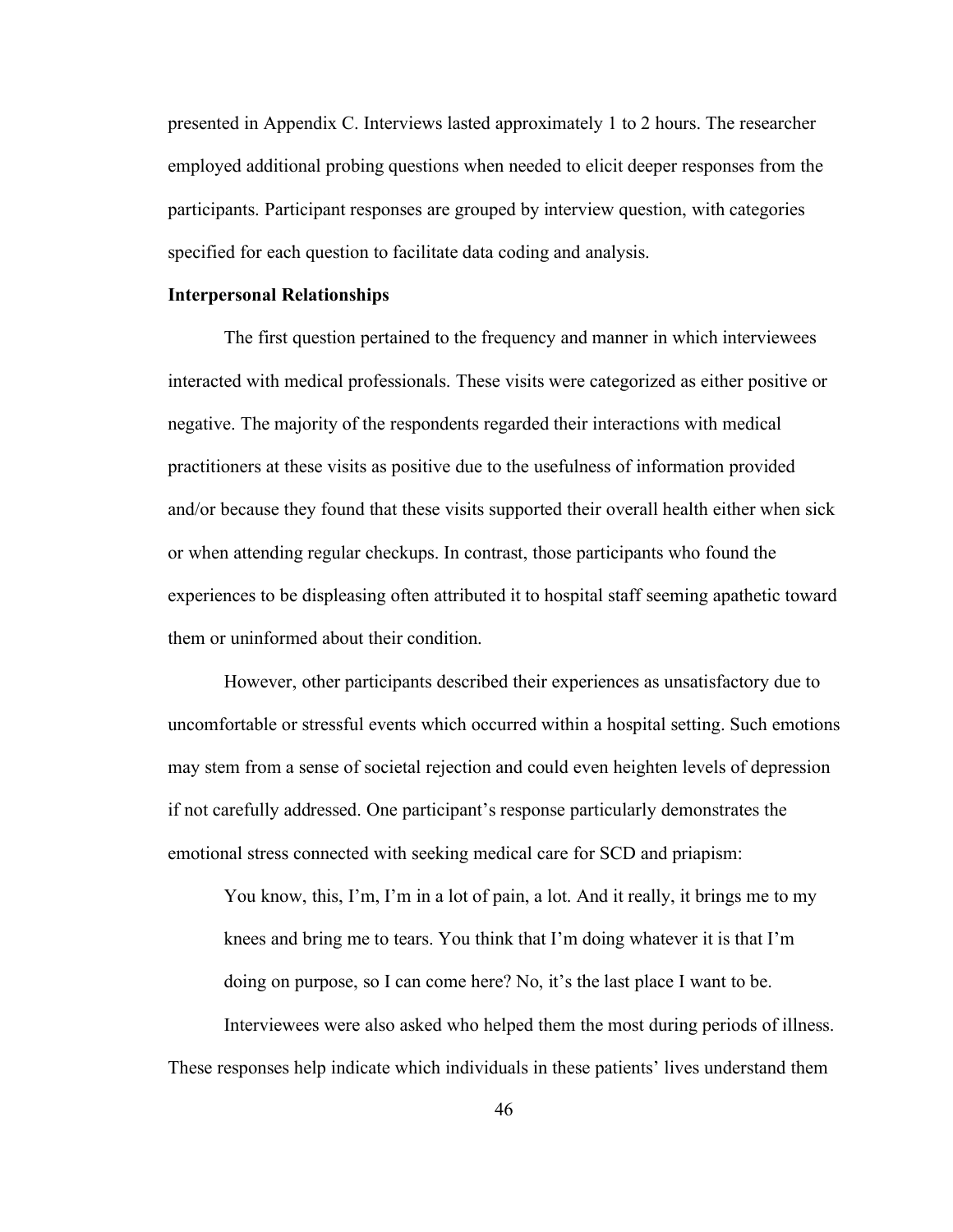and the challenges they face. Meaningful involvement from another person has been found to leave patients feeling supported, helping to minimize both suffering and depression (Sehlo & Kamfar, 2015). The most common caregivers were found to be respondents' mothers, fathers, siblings, friends, and support groups.

All 7 interviewees stated that their mother helped them the most, followed by 3 stating that their fathers helped them the most in the absence of their mothers. Two other participants stated that, in the absence of their mother and father they had the most help from their siblings. Another 2 participants stated that, in the absence of their mother and father they had the most help from friends. Only 1 participant stated that he had help from his support group. About his mother being the most supportive person, one respondent explained:

I would say my mom really helps me. My mom's probably one of the driving forces in my life when it comes to my, comes to my health and my well-being. She's the one that keeps me on track to, I go to my doctor's appointment. She's helps me keep my appointment and she really reminds me to do that and lets me, helps me keep track of all my medication and when I'm not able to speak, she's able to speak for me.

The apparent poor quality of support offered by friends is worth noting, as many male adolescents spend much of their time engaged with such persons at school and other social activities. Therefore, if the social support offered by friends could be improved, such a relationship may positively affect depression levels, as discussed in the following sections.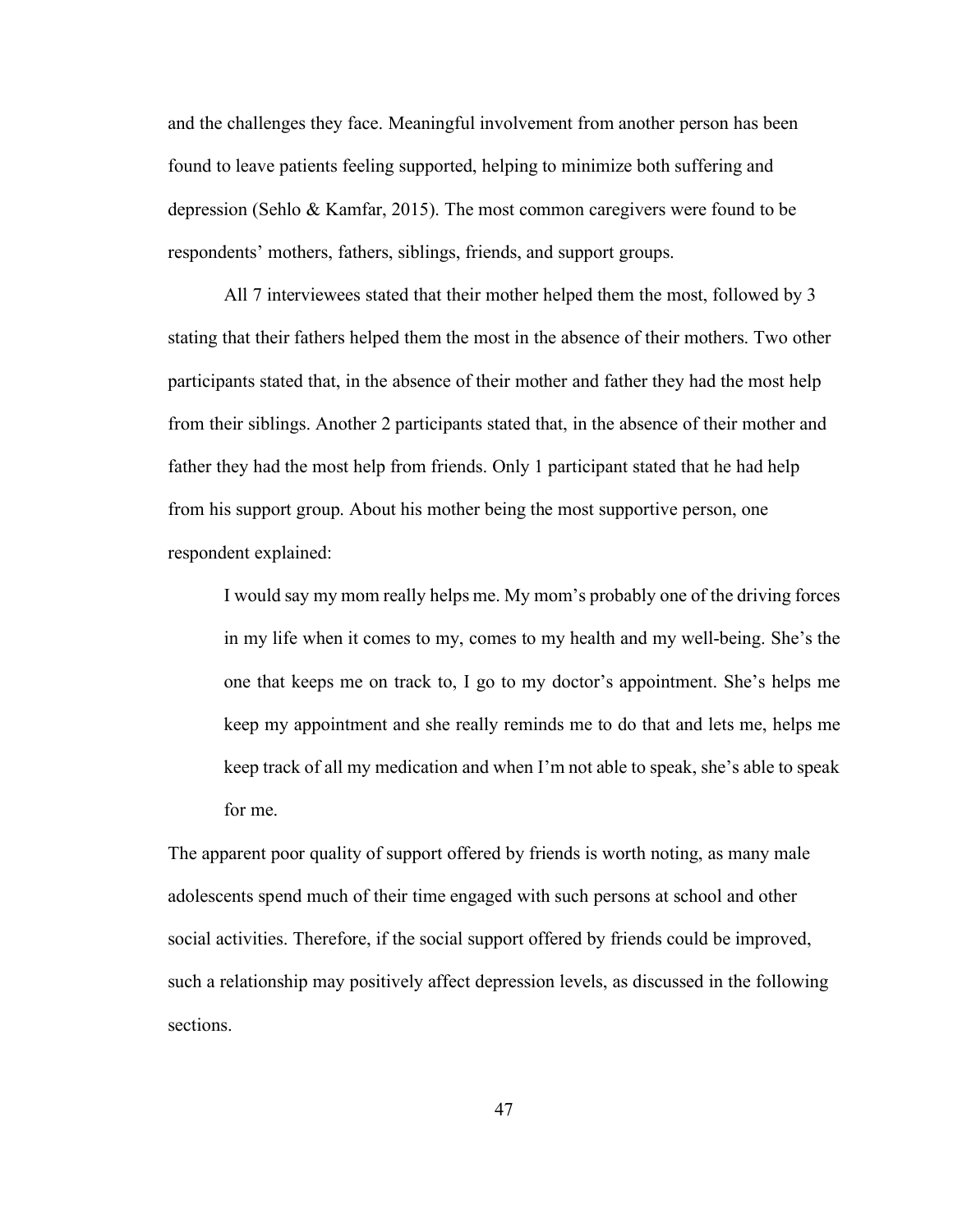## **Knowledge and Memories of Conditions**

Knowledge is a vital component of patients' relationships with their support networks and in terms of the patients' mental health. Increased awareness regarding SCD and priapism may decrease societal stigmatization and discrimination, eventually decreasing patients' levels of depression. Because priapism is associated with SCD, this study asked participants' their knowledge of both the primary disease and its related complication. Knowledge regarding diseases or conditions is often gauged by one's understanding of symptoms or treatments for the conditions, as well as a general understanding of the conditions themselves.

Based on the participants' responses, four categories were developed. The first category of individuals encompasses those with little or no understanding of the condition or complication and who are largely uninformed on the matter. The next category encompasses those who know the basic definitions for their condition or complication and are able to explain them in simple terms. The third category includes those with a more in-depth understanding of their condition or complication who are able to both describe their condition/complication and the associated symptoms. The final group includes those with an excellent understanding of their disease or complication who can describe the associated symptoms and are knowledgeable about current treatment options.

Nearly all respondents had some level of awareness regarding SCD and priapism; only 19% claimed to be uninformed while the majority, 81%, claimed to possess some knowledge of their condition or complication. It was also evident that respondents were largely more informed about SCD than priapism. Such a finding makes sense given that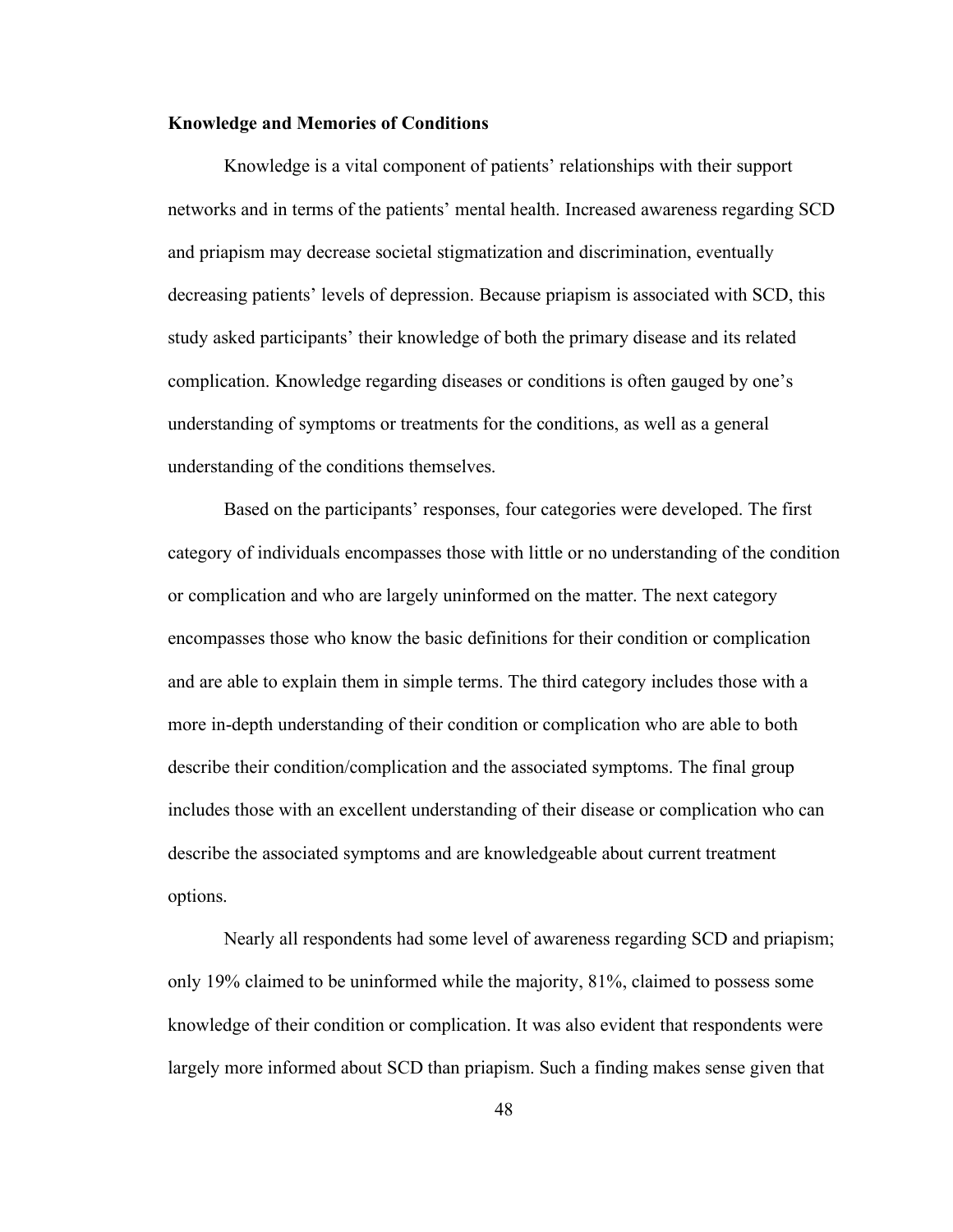not all individuals experiencing SCD face the prospect of priapism. However, many respondents expressed an in-depth understanding of both the disease and its complication, which is likely due to their interrelatedness and participants' dual diagnosis with both SCD and priapism.

Participants were also asked to share about their individual experiences. Their responses included sharing memories they had of their first encounter with their condition or complication or during an especially critical situation resulting from their illness. Most of the respondents connected their earliest memories with priapism to an acute episode or traumatic event at a young age.

Several interviewees also associated stress experienced by their mothers with an early memory of priapism. Perhaps reflecting the aforementioned findings that respondents' mothers often offered the most supportive care, participants also demonstrated concern with the manner in which this complication affected their mothers. For example, one participant recalled:

My first experience is, was, uh I was around four, I would say, and I was rushed to the hospital. My mom was in the car driving me to children's hospital, Los Angeles. And, uh because I was wailing, I was crying, I didn't understand the pain and I didn't understand why am I hurting 'em.

The majority of early SCD memories were associated with their occurrence at hospitals. This result was likely due to the fact that patients spent much time in hospitals following the onset of the disease. Many respondents found the hospital setting to be depressing at times since they associated being in the hospital with ill health and injury.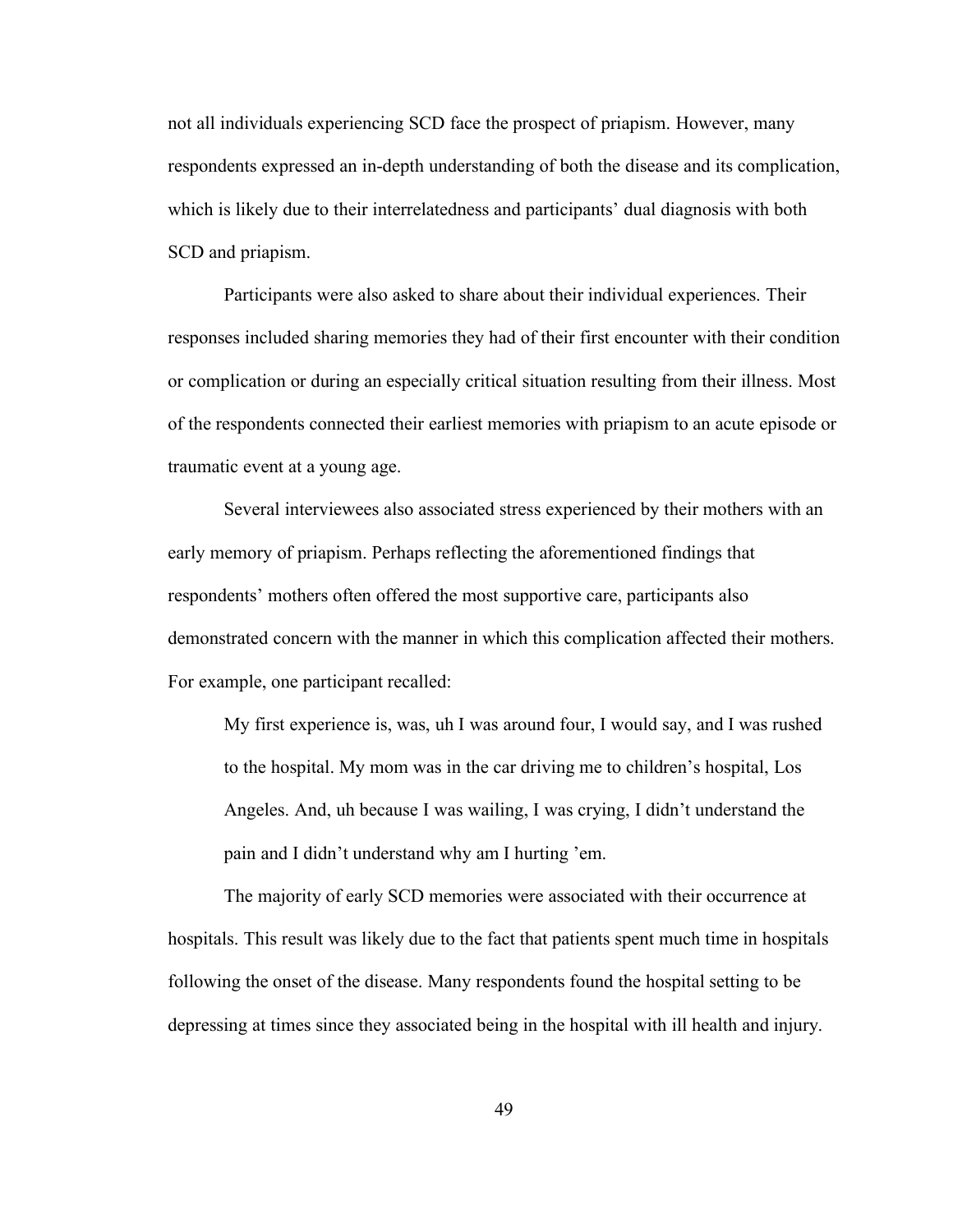In contrast, some participants first experienced SCD within more positive environments, which can be a vital factor in patient well-being.

## **Participants' Current Statuses**

Because this study is concerned with the psychological effect of priapism resulting from SCD, a review of the participants' current health status in regards to SCD and priapism is also essential. Such knowledge will help inform our understanding of the complication, the challenges patients currently face, and key contributors to possible depression. Participant responses regarding patients' current health statuses were divided between their experiences with SCD without priapism episodes and their experiences with the associated complication of priapism to demonstrate how each one affected participants at the time of the study. For patients experiencing priapism, the majority of respondents felt that it predominantly affected them on a mental level, although some reported being affected physically as well. For patients with SCD without priapism episodes, in contrast, respondents felt equally affected both mentally and physically. A number of participants also explained that SCD affected them at school.

A crucial observation from these data is that both SCD and priapism were found to affect individuals adversely in terms of physical health. However, both mental and physical impact were responded at nearly equal levels, suggesting that the physical effects of both SCD and its complication of priapism had a psychological effect on the patients. In addition, considering the social stigma associated with SCD and priapism (as mentioned by participants), the psychological implications of living with this disease and its associated complication could reach such heights that respondents experienced more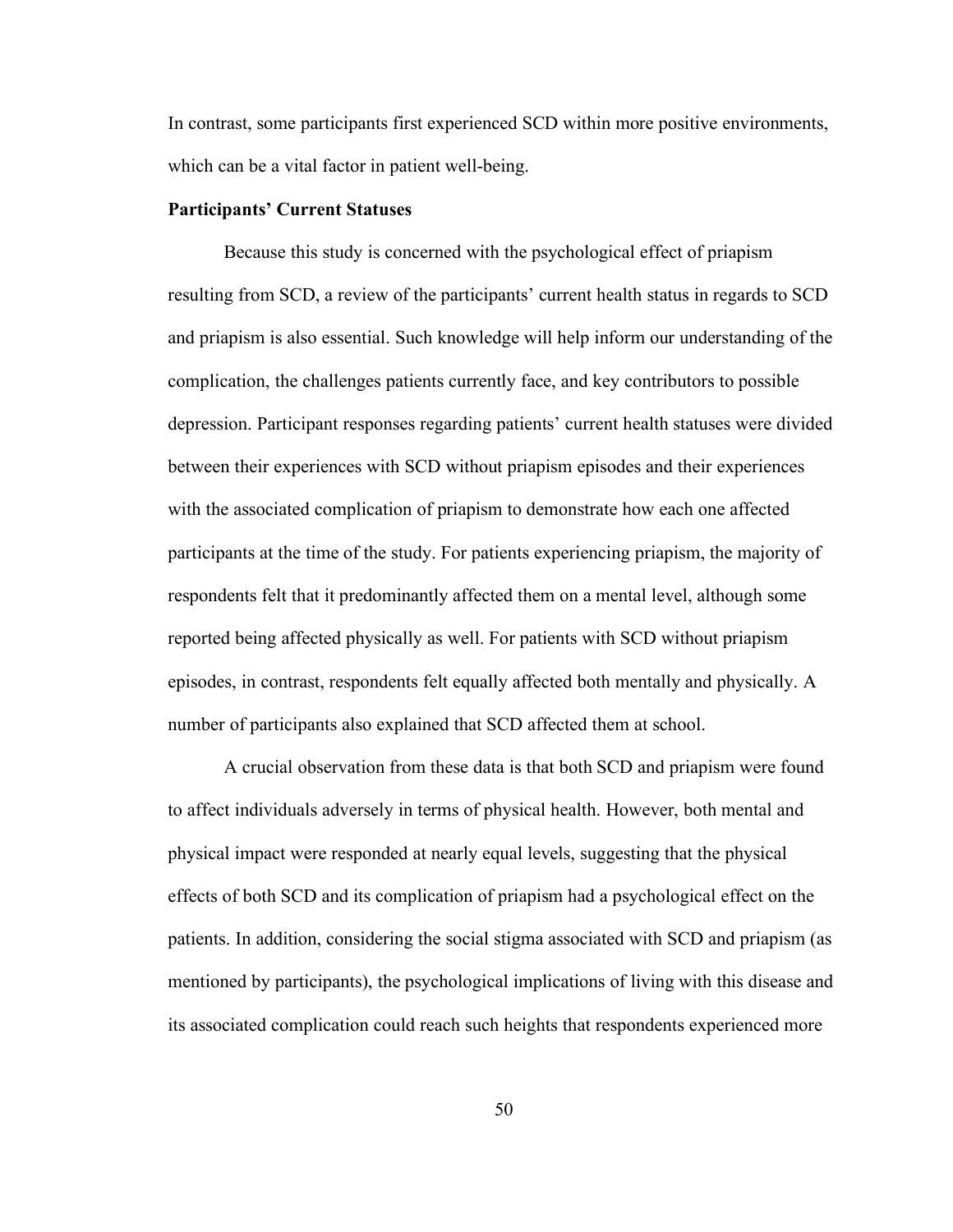of a mental than physical impact with regard to priapism. One interviewee, when asked how SCD and priapism affected his life, responded:

I think another area that it affects me but not really affects me cause (coughs), just I guess mentally it would affect me in like my, my love life and working with, and dealing with girls. But physically I, you know, I try to, I really just keep my head in the books so I'm not really dealing with any girls. But (coughs) it just makes me think, you know, if I were, would I have an issue, would I have a problem.

Some of these findings may be explained by the fact that the physical limitations experienced by respondents made it less possible for them to leave the home or hospital. With their ease of movement greatly reduced, respondents were not able to engage in as much physical activity as they may have desired. While patients described being able to move from one location to another, they often noted feeling tired as a result.

By examining the environments where patients spend the majority of their time while dealing with the condition and its complication, even more insights into respondents' lives with priapism and SCD are offered. This examination is critical in facilitating more positive environments for care that effectively aid patients and help support a more positive outlook.

For priapism, the majority of interviewees experienced the extreme effects of the complication at home or at a hospital. One interviewee described his experience in the hospital in detail, offering a clearer picture of this location as one of importance in patients' lives:

My current experience, I'm still, still recovering from what I have, in my last experience and discharge from the hospital and going through the, I think it was, I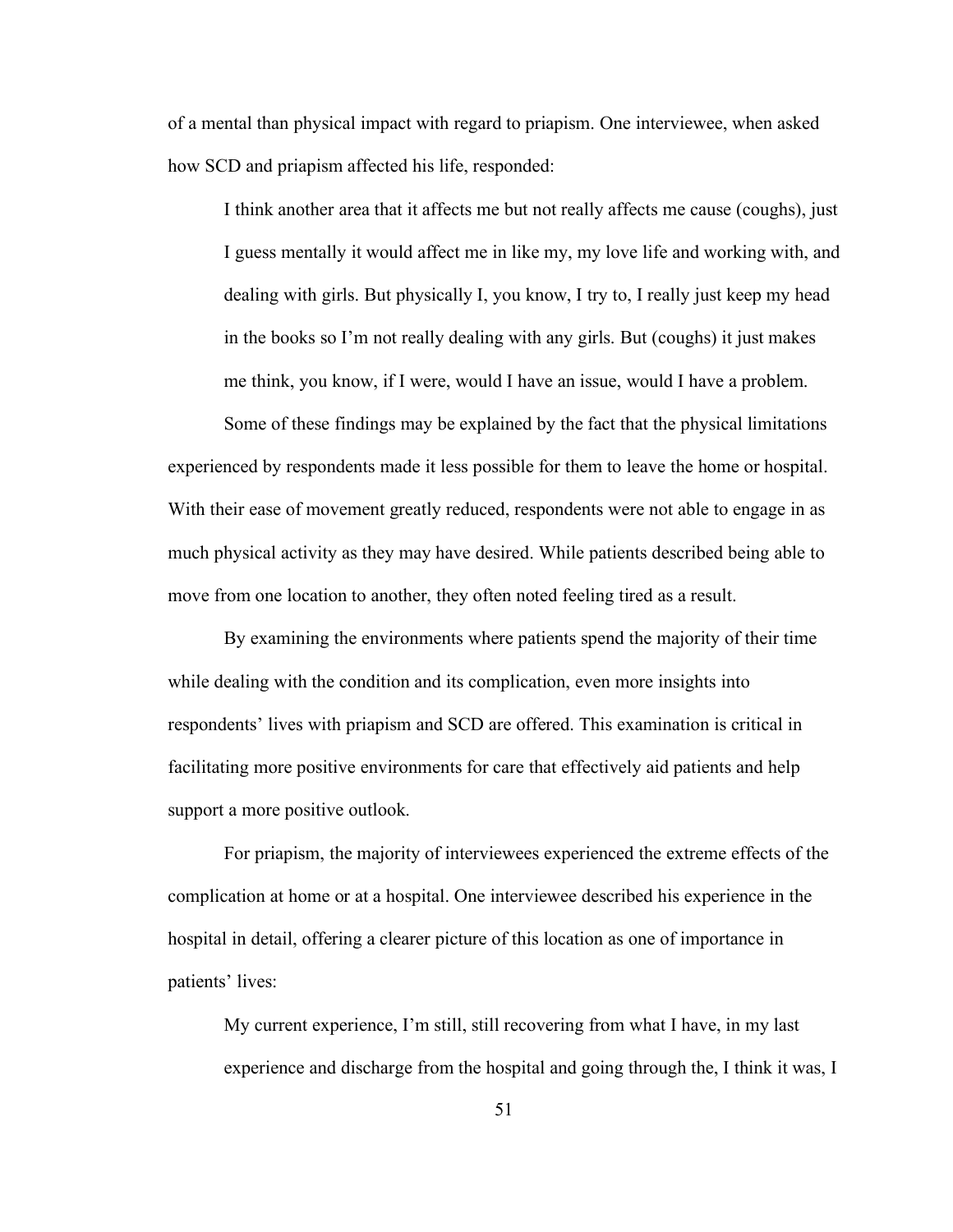don't the exact name but I want to say a hyperbaric chamber. I had to go into like a pressurized chamber, so they could work with that and they also had to have, go in and do some type of procedure where they had to remove the blood clot from my penis.

Interviewees were also asked to describe the various elements of their daily experiences. Based upon an analysis of these responses, an average overview of activities was created. The results largely confirm the data collected regarding care needs illustrated earlier in this chapter, with nearly half of the day spent tending to one's health.

In contrast, a mere 27% of the day was spent trying to maintain one's normal school or work routine. The remainder of the day was spent attempting to deal with pain, accounting for 18% of the respondents' average time. This statistic reveals that pain plays a crucial role in the daily life of patients with SCD and priapism.

Lastly, respondents spent 9% of their day, on average, with friends or engaging in social activities. This finding reveals that patients allot minimal time for leisure. While patients may have fewer friends or spend less time socializing as a result of their disease, an analysis of the day-to-day life of respondents reveals that minimal time is spent on activities other than those related to their condition and its complications. Because social engagement generally leads to the creation of a positive environment, such activities often help improve patients' mental well-being and reduce depression. The lack of this type of social relief is evident in the following response from one interviewee:

A normal day (laughs), I think a normal day in the life is just to wake up in pain and just you have to figure out how you're going to deal with that pain. You have to assess what, what is the pain that you're, you're dealing with at this moment and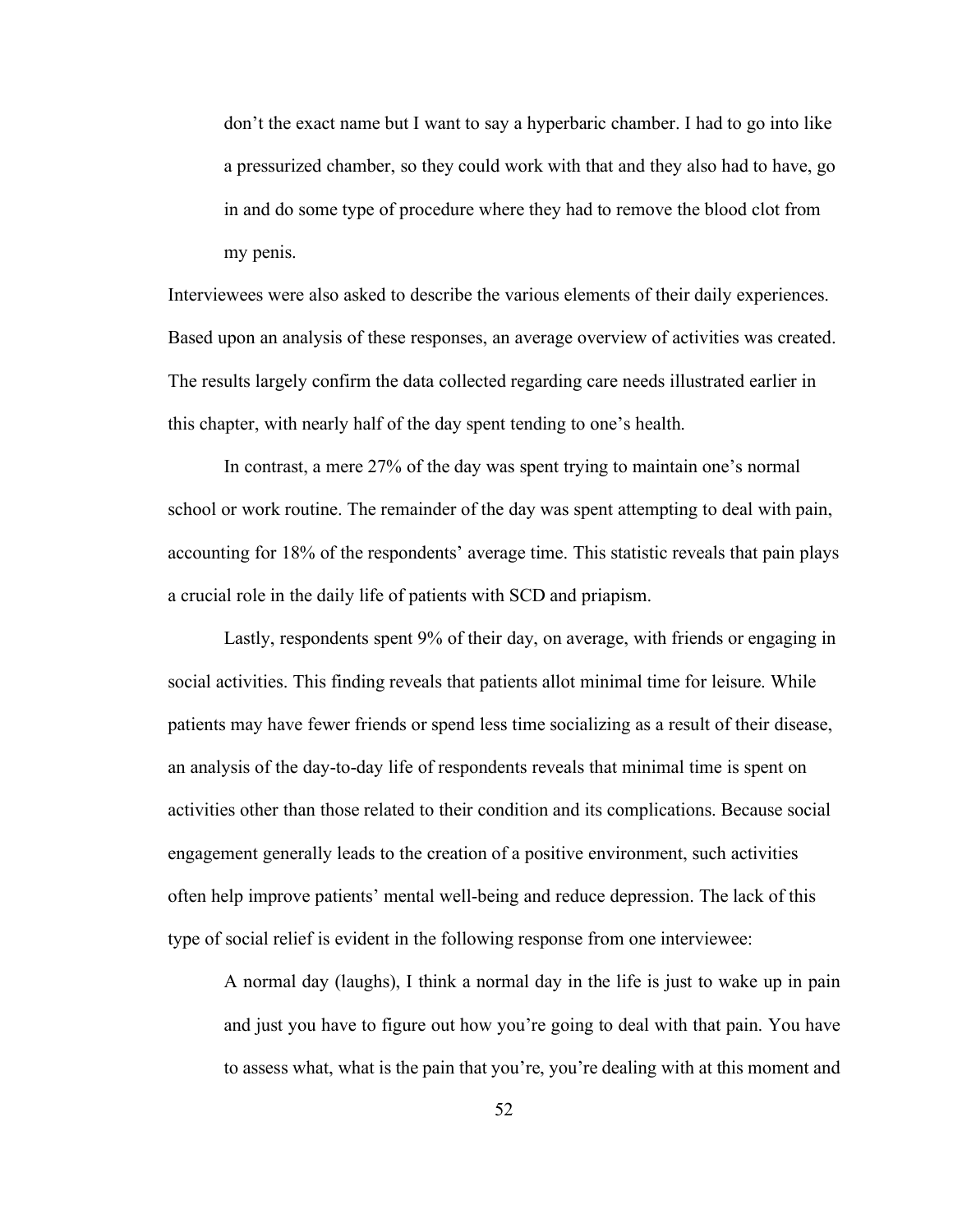this day. And how are you going to now combat that, how am I going to, you know, figure out what I want to do with my day? 'Cause I still, I still have a life, I still have my, my day that I have to go through even though I'm dealing with this pain.

The next interview question explored patients' most recent experiences with their condition or complication. For many participants, the most recent acute episodes were faced while at home. The majority of respondents had most recently experienced an episode related to priapism; this question, however, must be viewed with the understanding that SCD is directly associated with priapism. Responses suggest that participants noted the effects of priapism more readily.

When asked about the medications that they used at home and while in the hospital to treat SCD and priapism, participants reported using a range of narcotics, painkillers, and natural and alternative remedies. Tylenol and Hydroxyurea were the two most frequently used home medications. It is worth noting that sympathomimetics (Phenylephrine and Sudafed) were only given to 43% of patients for at-home treatment, despite their common usage in treatment protocol for priapism-prone SCD patients. Morphine and IV hydration were the most frequently used treatments while in the hospital.

## **Effect on Quality of Life**

Study participants were also asked how their lifestyles were affected by SCD and priapism. Responses from participants were divided into periods with and without acute priapism episodes. It was found that participants in both circumstances saw their lifestyles affected by their condition or complication; relationships, in particular, were significantly influenced in both groups. This finding builds upon the previous findings;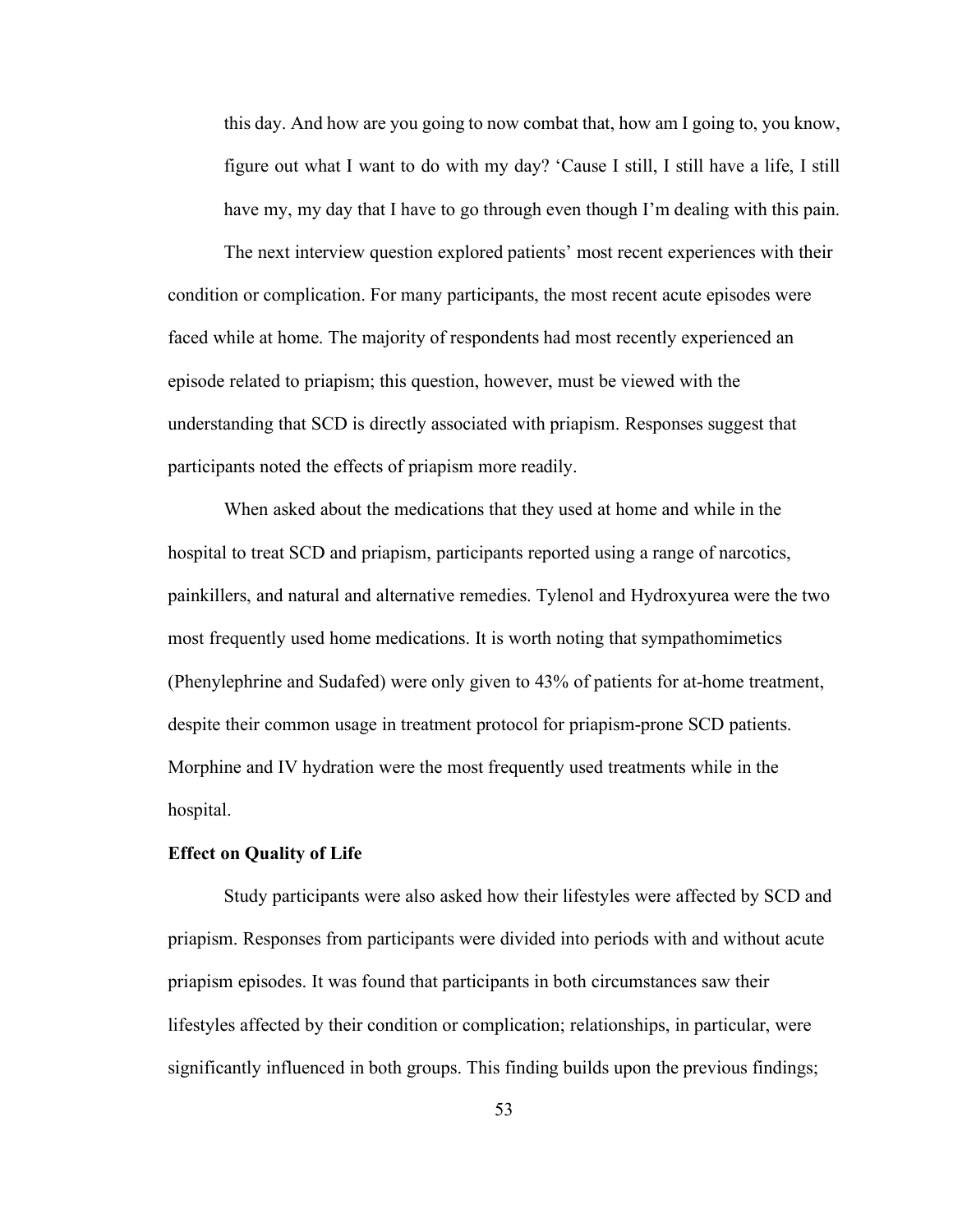because living with SCD and priapism minimizes the time spent with friends or social engagement, this aspect of patients' lives is directly affected. This finding is reflected in one interviewee's response:

Well, let's see, how, it, it's sort of, uh, embarrassing, of course, I don't tell people about it. You know, I, I can't go to it and talk to it with my mom, my girlfriend because it's a, a sensitive issue.

Those living with SCD without priapism episodes also found their school lives significantly influenced as a result of living with their condition, likely due to the extra time spent in hospitals and other healthcare facilities. Other patients may require extra monitoring and care, requiring them to utilize adaptive, less traditional education methods, such as homeschooling. Such arrangements likely affected participants' interactions with the larger world while causing some relationships to deteriorate.

When asked about their concerns regarding their disease, participants primarily shared worries about their futures and how their condition or complication will continue to impact their lives. Such anxieties can result in further psychological challenges due to the constant physical suffering they endure on a daily basis. Interviewees largely worried about their bodies' abilities to support the achievement of their future goals. However, concerns were far from limited to this particular anxiety, extending to such arenas as one's ability to produce and care for children, maintain healthy sex lives, and avoid hospitalization.

Participants experiencing priapism episodes revealed that most of their worries were associated with ambitions for the future, with the key worry surrounding the ability to function on a sexual level. Due to the fact that all respondents were at the age when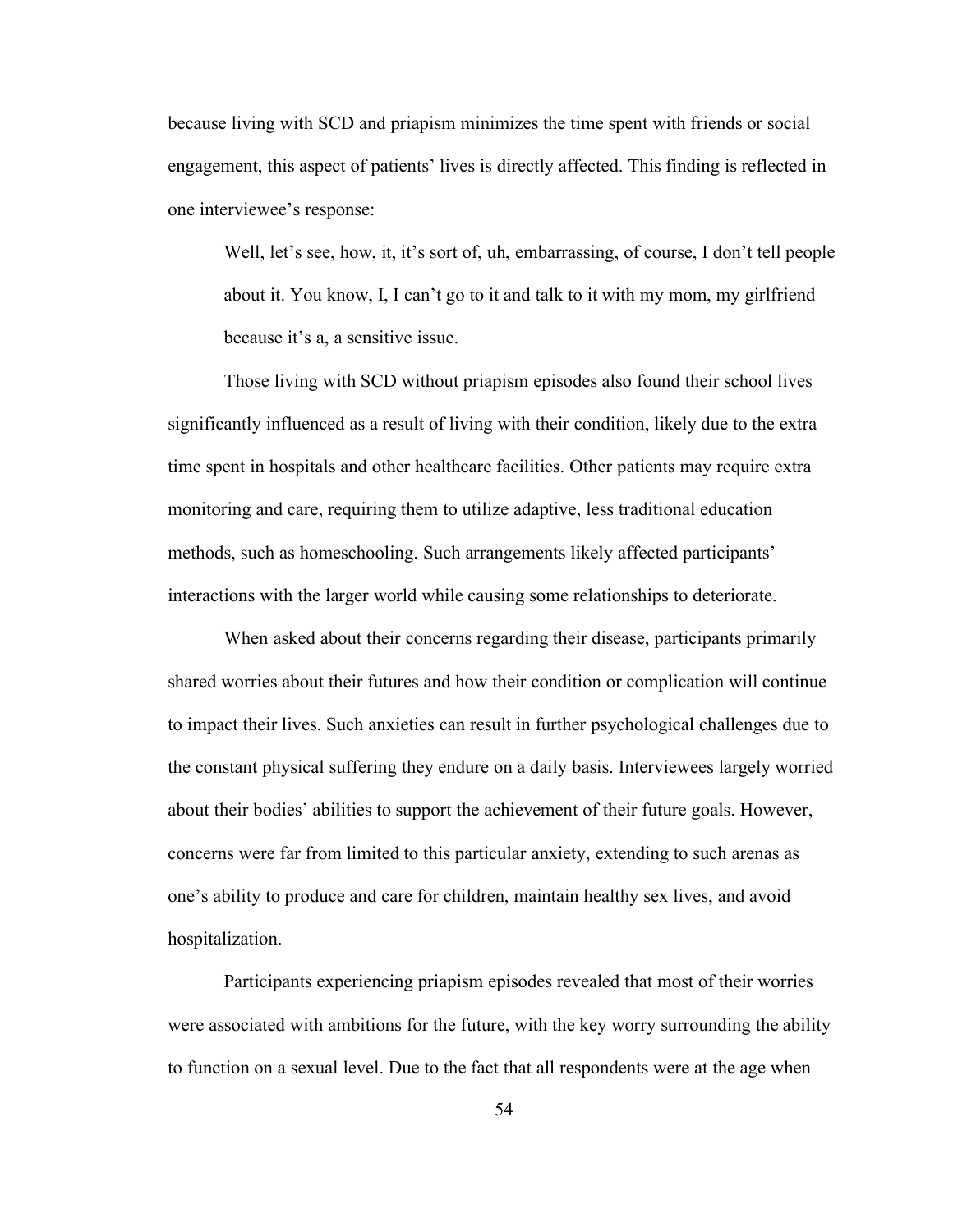most individuals begin to explore or discover their sexuality, such a finding is far from surprising. Sexual worries may have also translated into concerns about reproductive capacity. When asked about the prospect of having children in the future, one interviewee said:

Doctors say that there is issues that could happen because of priapism and you won't be able to have an erection and you won't be able to ejaculate because of the constant episodes of priapism. So that's why you got to get to the hospital right away. And I said, I want to have kids, I'm young right now but as I get older I want to maybe have two or three kids.

This patient's concerns reveal a lack of understanding of how priapism affects ejaculation and fertility. Ejaculation is actually not impacted by penile abnormalities like those caused by priapism. Patients that frequently experience priapism episodes are encouraged to have regular sex with their partner or to ejaculate manually in order to maintain normal sperm production. However, priapism does not damage the testes or change hormones and therefore does not affect fertility.

The possibility of future episodes also proved a significant concern, in addition to the experience of pain as a result of priapism. However, a number of participants also shared that they were unconcerned about potential changes or challenges. Such a response may be attributed to the psychological tactic of blocking out worries.

Concerns and worries based on SCD were notably unique compared to those associated with priapism. The most significant concern for SCD patients when they weren't experiencing priapism episodes was the ability to live a healthy life. A number of individuals found the suffering as a result of the vast symptoms associated with SCD to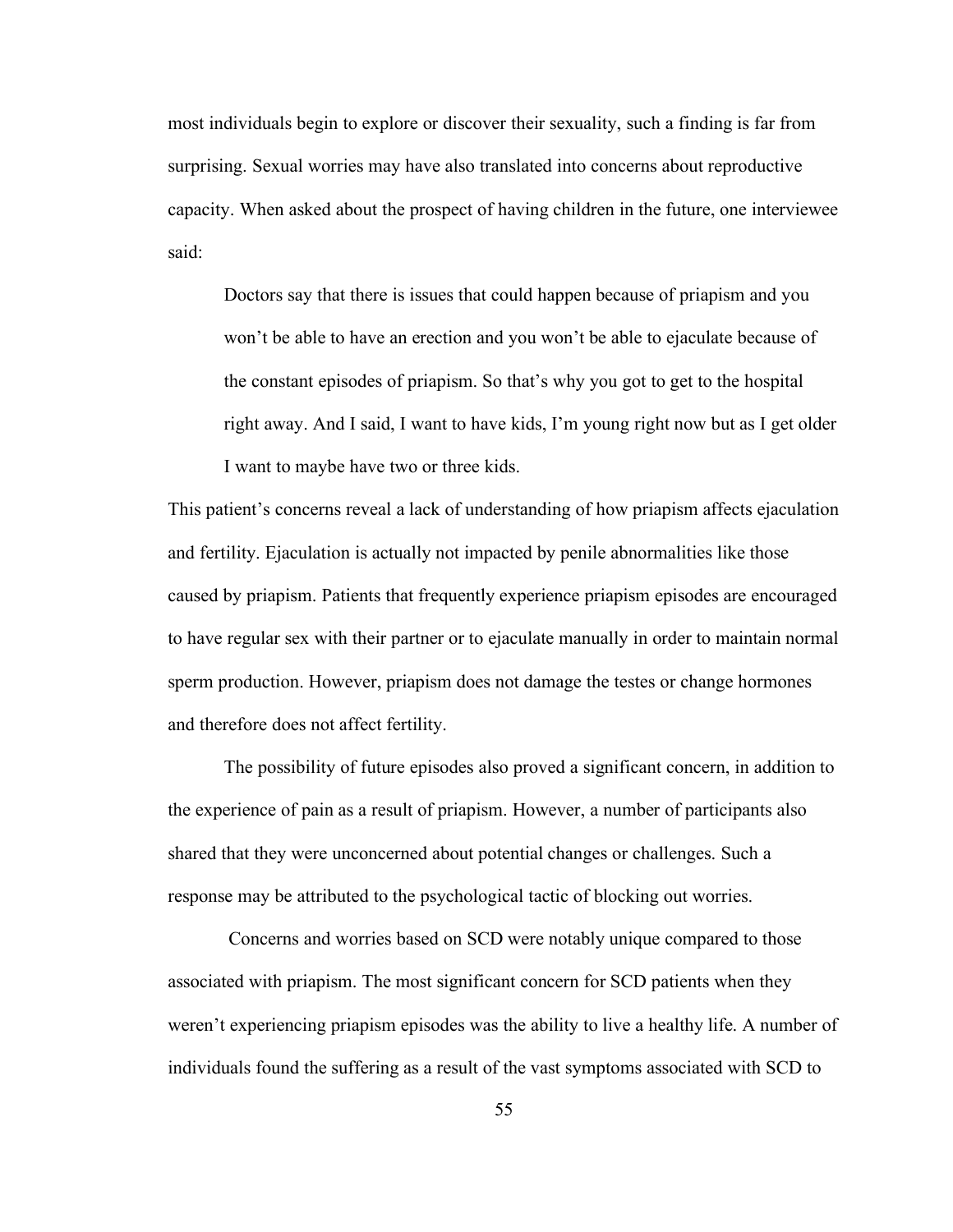be a significant hindrance, rendering them incapable of living a normal life. According to interview responses, living with the condition led to a nearly complete transformation in their lifestyles. Following the condition's onset, subjects described needing extra care such as constant monitoring, becoming tired more quickly, and an inability to be exposed to certain environments due to fear of their condition deteriorating. Taken together, these new lifestyle conditions made it difficult for participants to engage in some of their previous passions such as sports and other strenuous physical activities. Their new situations also made maintaining their previous social circles more difficult, often decreasing both their size and quality.

Longevity and health were other major concerns for interviewees. These worries were followed in significance by preoccupations with being trait carriers, future pain, and potential hospitalization.

Individuals with priapism or SCD also have specific needs associated with their condition or complication. Many participants believed that, should these circumstances be met, they would be relieved of much, if not all, psychological and physical discomfort.

Respondents experiencing priapism largely identified self-care related to their complication as their greatest need at the time of the study; notably, this was also the primary concern for those with SCD. However, while the need for pain relief was a concern for respondents with SCD, this was not the case for those experiencing priapism episodes. Similarly, home medication was noted as a current need for persons experiencing priapism while it was not emphasized by those with SCD without priapism episodes. These data illustrate that, for some SCD patients, sickle cell pain is a more significant concern than pain from acute episodes of priapism. For priapism patients, their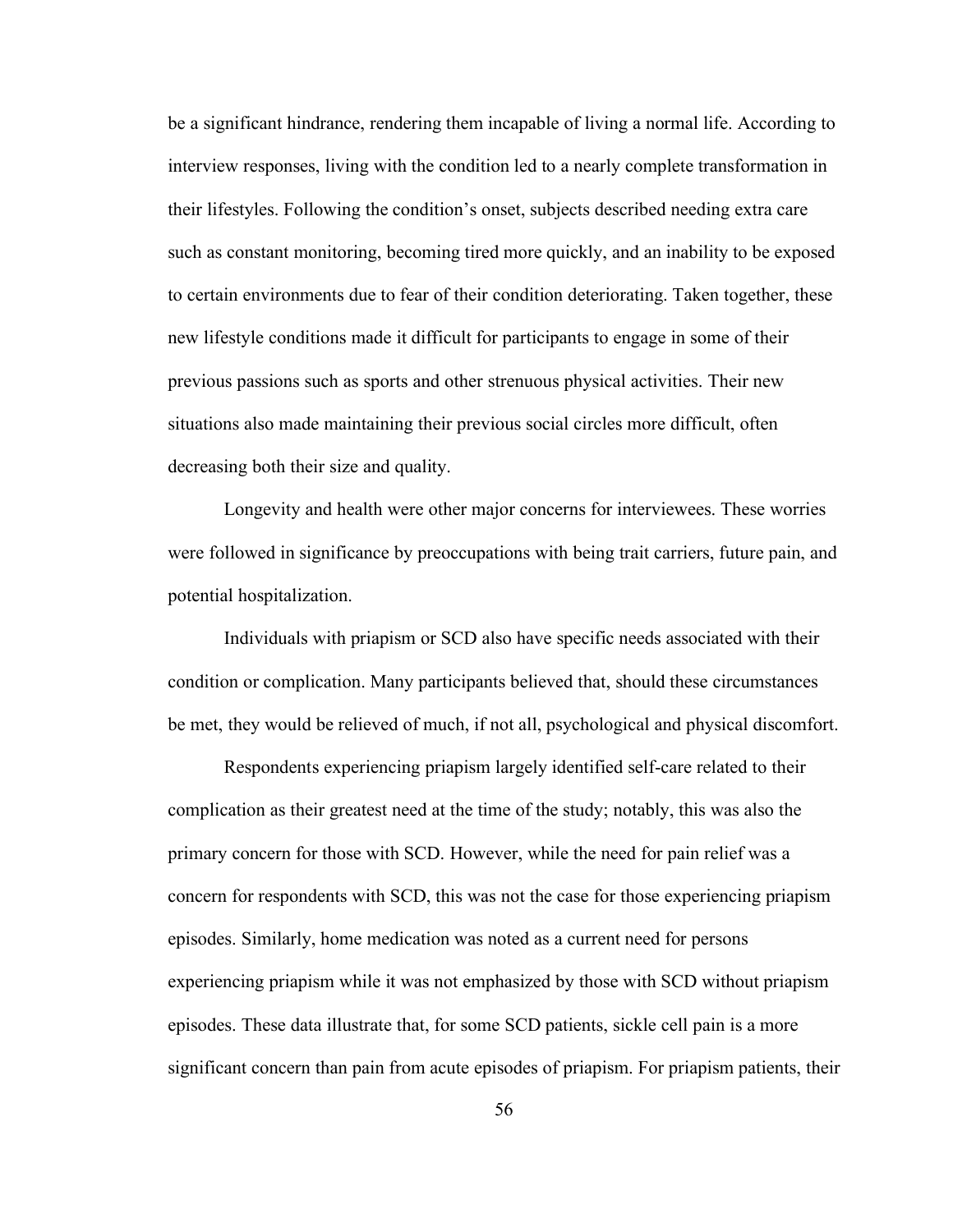primary concerns appear to lie elsewhere and may be associated with a desire for privacy and avoiding social stigma or embarrassment.

Interviewees also shared their challenges surrounding specific tasks and activities in their lives.

The most common difficulty that respondents faced was engaging in recreational activities and sports. Such a finding is likely attributed to the individual symptoms associated with the patients' condition, including shortness of breath, exhaustion, and other physical side effects. For example, one respondent explained:

It's not as, it's not easy growing up with an illness. Especially trying to go to school, I can't finish my classes, I can't uh, I can't concentrate sometimes because I'm in pain in, in school. And I actually have to leave class or drop my classes because I can't deal with this disease and school at the same time.

The next crucial challenge was simply dealing with pain, as noted by 57% of the respondents. Relationships and academics were both recorded at 43%, demonstrating other key areas of difficulty. As further demonstrated in earlier interview responses, social engagement and school life is greatly minimized for patients with SCD and priapism since they are often relegated to the home or healthcare facilities.

Another interview question pertained to the impact of the condition or complication on participants' family members. Perhaps due to the more intimate nature of these settings, the family was found to offer the best supportive care to the patient. Notably, however, while many challenges are faced by the patient alone, their family members also endure much hardship. Respondents noted that family dynamics with different members of the family were often affected as a result of their condition or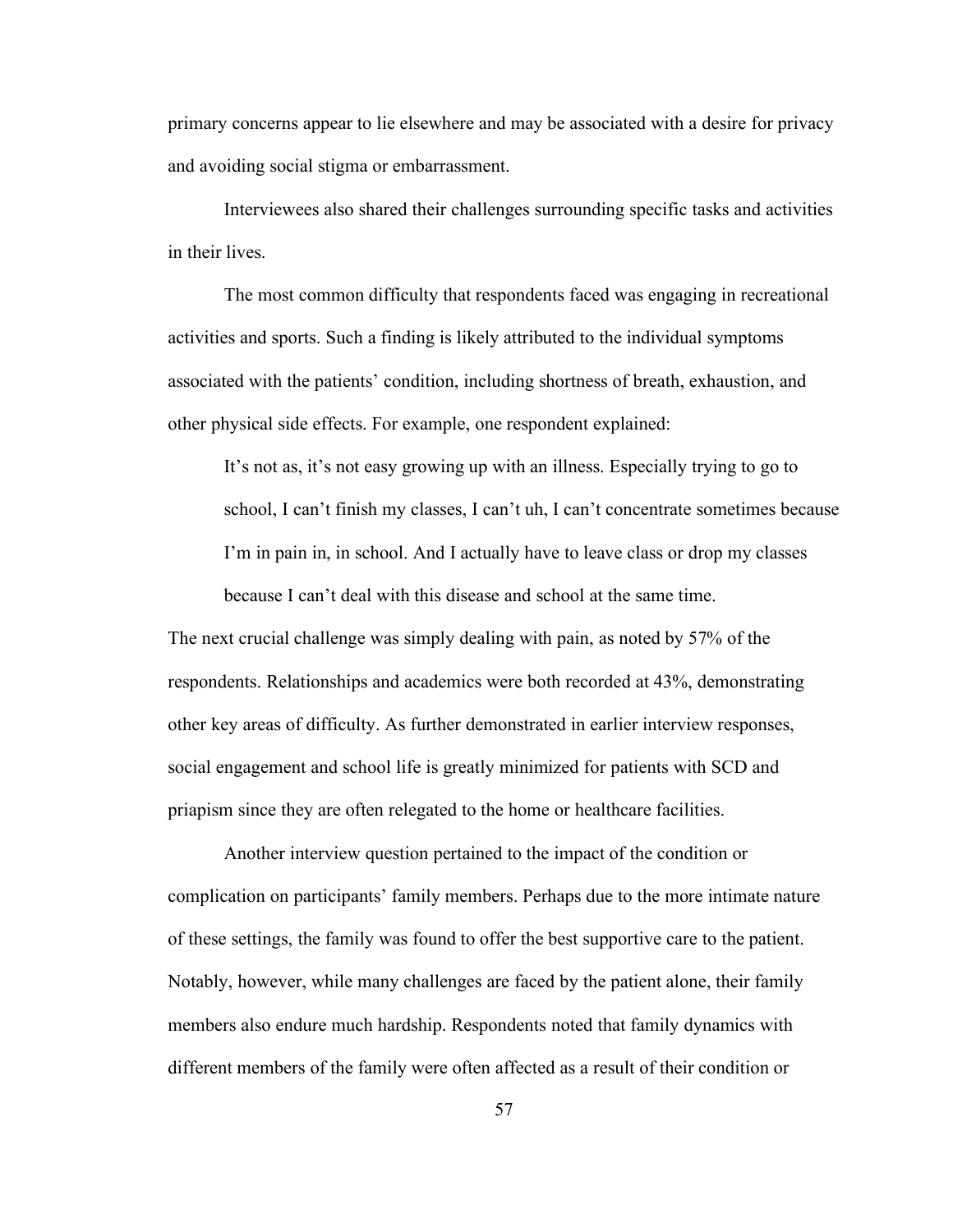complication. This suffering is largely psychological in nature, likely resulting from fear of losing their loved one or witnessing their loved one's physical suffering.

Furthermore, the data revealed that of all family members, the mother is most affected by her loved one's complication in the case of priapism. In contrast, for those patients with SCD not experiencing acute priapism episodes, the family as a combined unit was equally affected. Thus, it appears that, apart from the patient himself, the family is most affected by the condition. This finding is likely due to the fact that the family is closest to the patient's environment and thus witnesses their condition firsthand.

As with family members, a patient's community can have a huge impact on the life of a male adolescent with SCD or priapism. Societal views of SCD and its complication of priapism may affect patients either positively or negatively. Interviewees largely felt that society responded negatively toward individuals with their condition, which may be indicative of various kinds of discrimination or alienation. Participants indicated that the ongoing painful, acute, and chronic events they experienced from SCD can be more stressful than episodes of priapism alone.

Nevertheless, some members of society also offered hope to those living with SCD and priapism, perhaps as the result of different programs mandated to generate awareness regarding the disease and its complications. By providing a positive and helpful environment, such communities can encourage persons living with SCD and priapism and even help decrease patients' depression levels. Society thus has a significant role to play in supporting patients with SCD and priapism.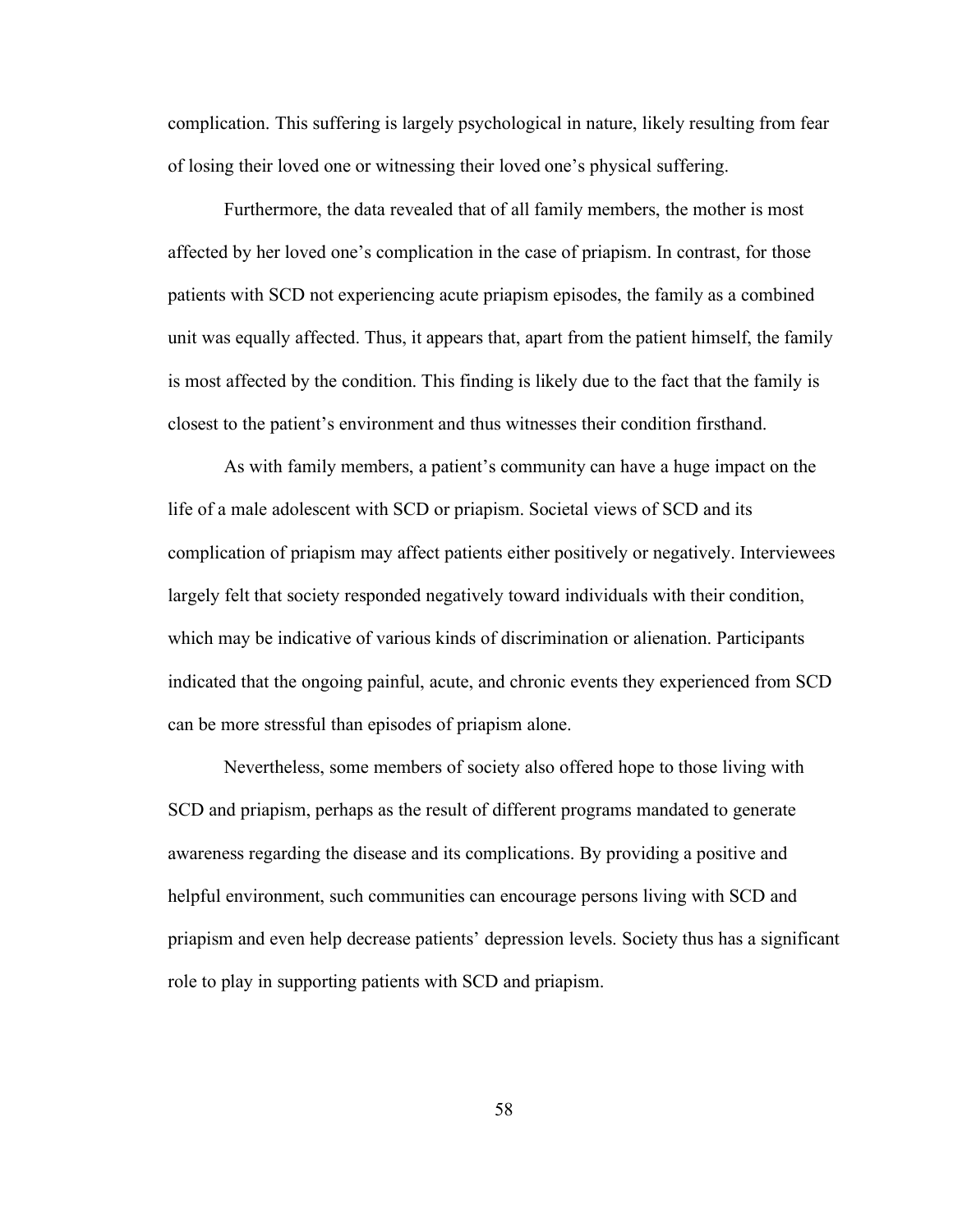The effects of priapism tend not to be openly addressed in society due to the sensitive nature of the complication. As such, many patients reported multiple emotional changes as a result of experiencing this complication.

The majority of emotions experienced by participants can be classified as negative in nature. Key amongst these negative changes were feelings of shame, followed by those of fear and stress. These emotions likely stem from the sensitivity regarding the sexual area of the body in which priapism occurs. Because adolescents are just beginning to understand and explore their sexualities, they may be particularly sensitive to discussing this complication. Other negative emotional changes that participants shared include frustration, pain, isolation, and hypersensitivity.

However, respondents also noted positive emotional changes such as increased proactivity, strength, and caution. As a result of their ability to face the complication, respondents interviewed explained that they have become more prepared when facing change and difficulty.

The emotional changes associated with SCD are similarly as negative as those that participants experienced with priapism. However, unlike those associated with priapism, the negative emotions are much more diverse.

Most of these emotions are directly correlated to the physical suffering participants endure with SCD, which participants explain leads to experiences of sadness, depression, and suffering. However, some participants also experienced positive emotions resulting from living with SCD, including more focus, vulnerability, empathy, and strength.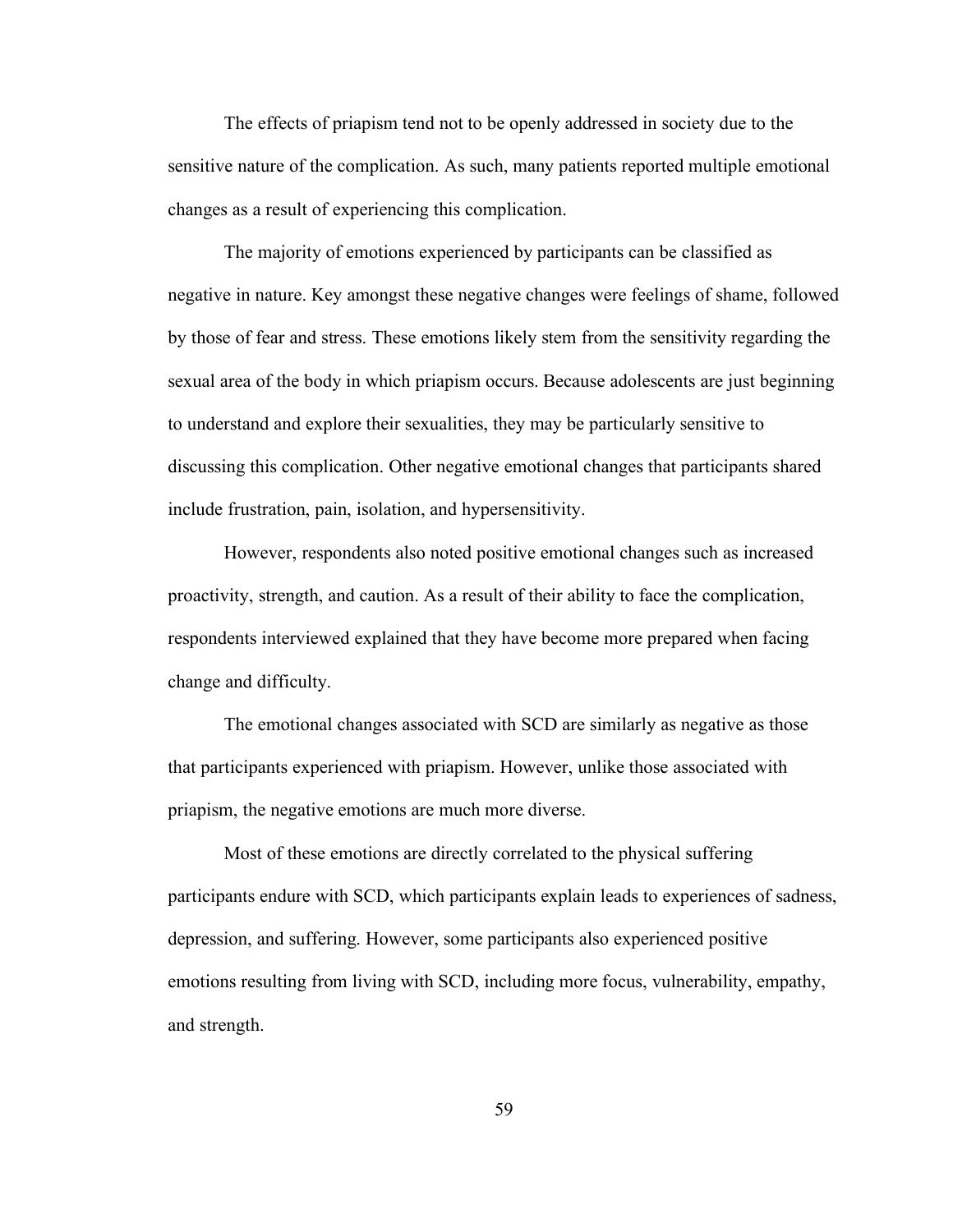# **Advice for Others**

Participants were also asked to share their advice for other patients living with SCD and priapism. The responses demonstrated the manner in which participants seek to build a community with other patients.

The proactive steps that most participants suggested included talking to others about one's condition or complication and taking charge of one's life. Through talking to others, respondents added, one can relieve much stress. Participants shared that talking to other people allows a patient to distract his mind from negative thoughts that come about when one is idle. One respondent built on this idea of community by explaining:

You know, go to schools or go to, you know, other health facilities, talk to 'em about sickle cell and what, what's going to come with that and sickle cell will get priapism. You know, I think they should have, like, people at schools talking about it. You know, if you're going to be a doctor, well, have them talk to a doc. Let them have a list of the different diseases and the different side effects of those diseases, you know. And what comes with them, yeah.

In terms of hopes for the future of other patients dealing with SCD and priapism, interviewees largely focused on the importance of community, education, and medical services.

#### **Chapter Summary**

The results of the interviews conducted as part of this research study demonstrate the significance of various themes associated with living with priapism and SCD. These themes provide a clear understanding of the challenges that these male adolescents face on a daily basis, including those that are both mental and physical in nature.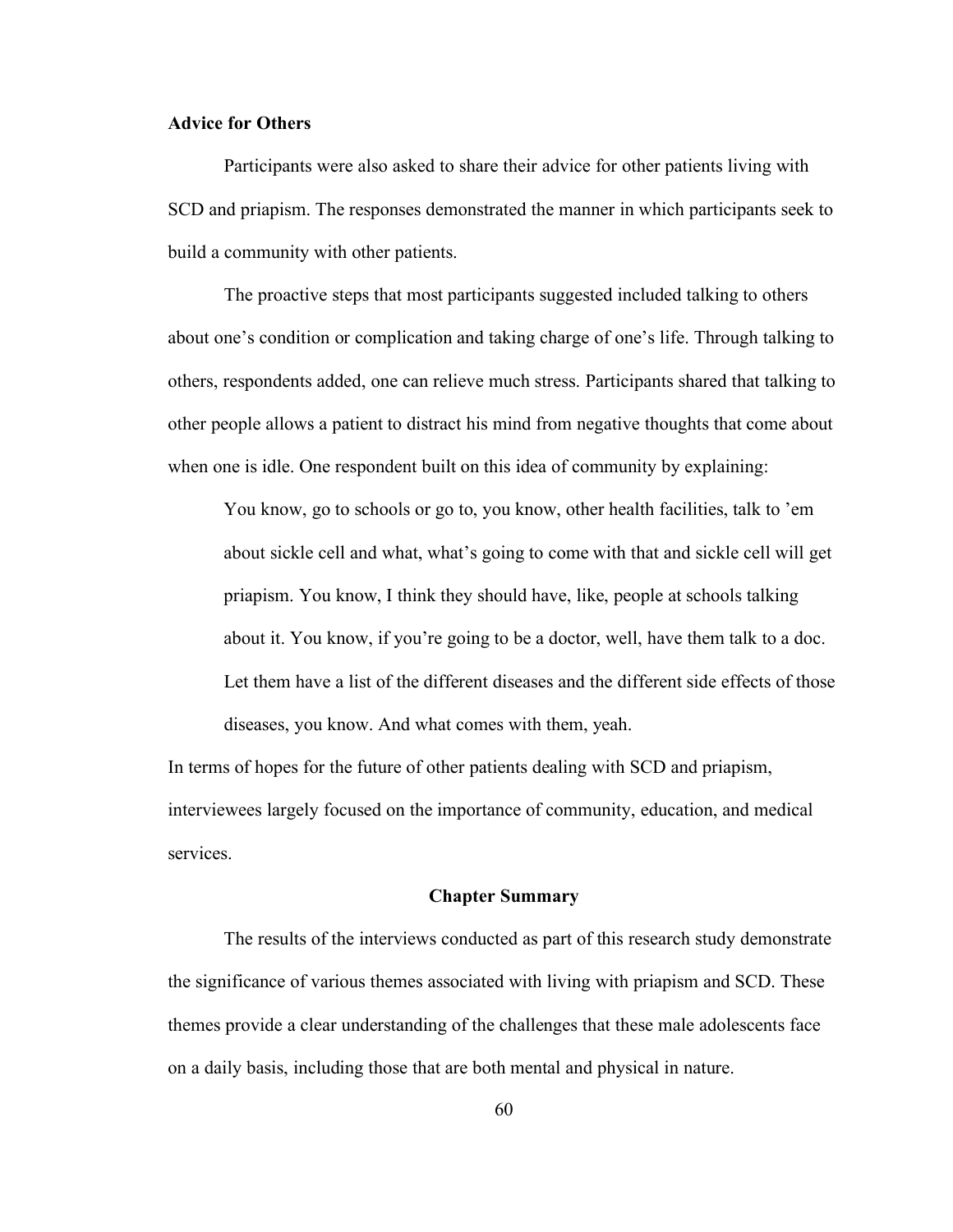Analyzing these challenges revealed the role that society plays in terms of patients' psychological health. According to respondents, society did little to provide the support required by patients living with SCD and its complication of priapism. Instead, the family proved to be the key support system for participants; thus, both the private nature of the condition and its complication and patients' reliance on the intimacy of familial relationships was shown to make it difficult for patients to open up to others. Furthermore, normal activities such as school and social activities were shown to be negatively affected, further isolating patients.

However, these responses also demonstrate the dreams and hopes that those living with SCD and priapism continue to hold. In the following chapter, the findings of this study will be discussed in relation to extant literature, and conclusions and recommendations will be presented.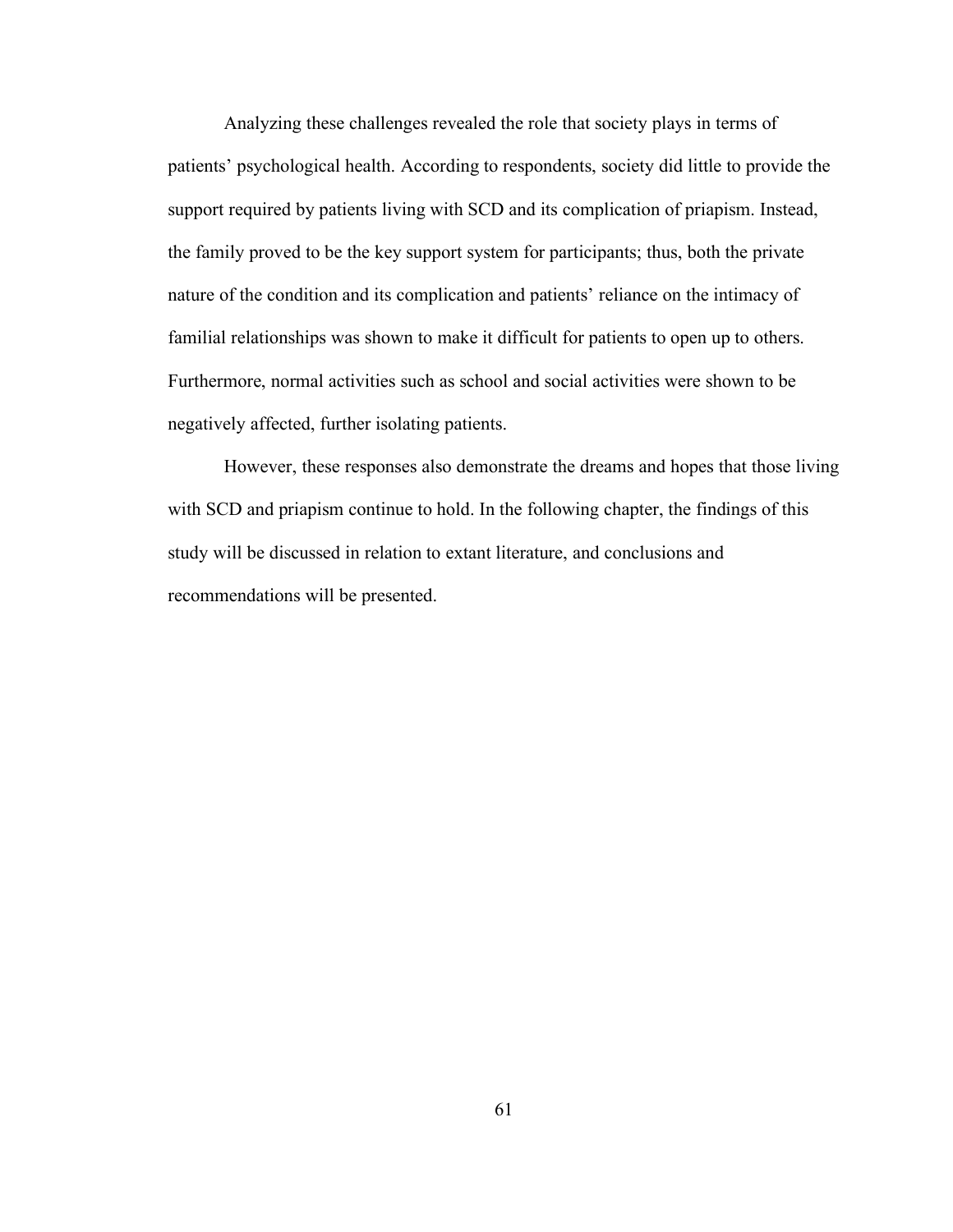#### **CHAPTER 5**

## **DISCUSSION**

The discussion, recommendations, and conclusions for this qualitative phenomenological case study are presented in this chapter. The results of this research study were presented in Chapter 4, including details regarding the participant demographics and data collection and analysis procedures. There were a total of seven participants in this study, all of whom met the selection criteria of being male, being diagnosed with SCD and priapism, and being aged between 16 to 19 years of age. This study was guided by three research questions:

- 1. What are the experiences of priapism among male adolescents with SCD?
- 2. How has priapism affected the lives of male adolescents with SCD?
- 3. What is the impact of the male adolescent's daily experience with priapism and SCD on the family?

This chapter first presents a discussion of the study findings in relation to previous literature, followed by a consideration of the implications for practice and the limitations of the study. Finally, recommendations for future research are provided, as well as concluding thoughts on the study.

#### **Discussion of Findings**

The findings of this study both confirm some previous literature and lend further insight that helps expand researchers' knowledge regarding the lived experiences of individuals with SCD and priapism. These findings are organized by theme and discussed below in relation to extant literature.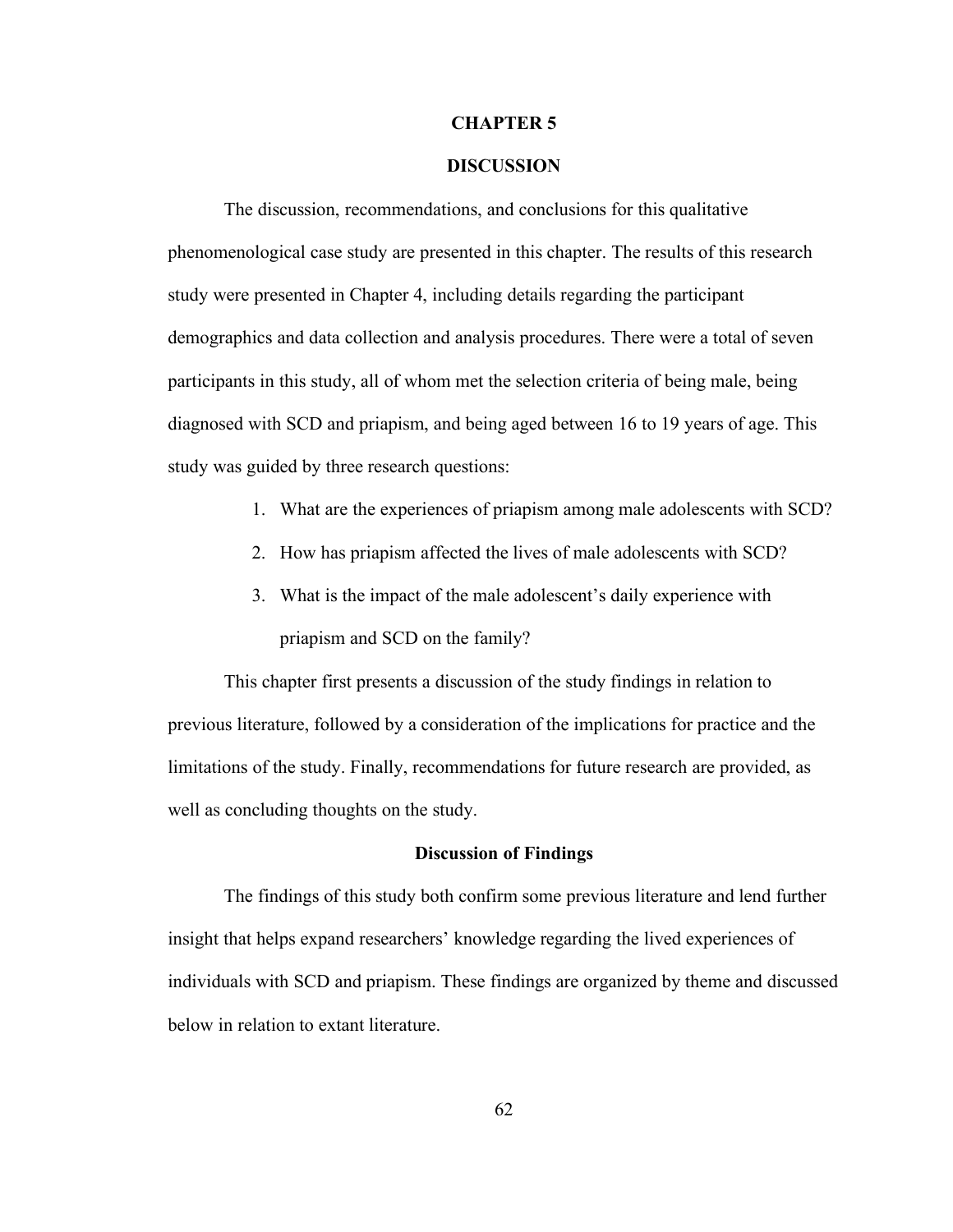#### **Concerns with Sexual Performance, Stigma, and Associated Psychological Effects**

The male adolescent participants in this study who were suffering from priapism stated that one of their greatest fears was a lack of sexual performance, including concerns with their ability to function sexually and their future reproductive abilities. Their fears are partially valid given that research indicates that priapism can lead to impotence, or the inability to get an erection, if left untreated for too long (Joice et al., 2015). However, priapism does not cause infertility, and many participants seemed to be misinformed about this fact.

Researchers have also found that individuals with SCD often experience delays in puberty (Joice et al., 2015), which can have a negative psychological impact on these adolescents as they face delayed sexual development (Sehlo & Kamfar, 2015). The present research study found similar psychological effects associated with priapism and participants' fears surrounding the long-term sexual impact of this complication. One participant expressed a desire to have children in the future and explained that he knew that he needed to seek treatment right away during a priapism episode in order to avoid long-term complications with his reproductive health. His concerns were somewhat misguided and pointed to a lack of accurate information regarding priapism and its effect on reproductive health. These findings related to patients' concerns are in line with previous literature, but they provide further depth regarding priapism individuals' lived experiences and the psychological impact of the sexual aspect of the complication.

Previous research has also found that adolescents with priapism often experience stigmatization and isolation as a result of their complication, particularly when it comes to recreational activities (Sehlo & Kamfar, 2015). Participants in this study reported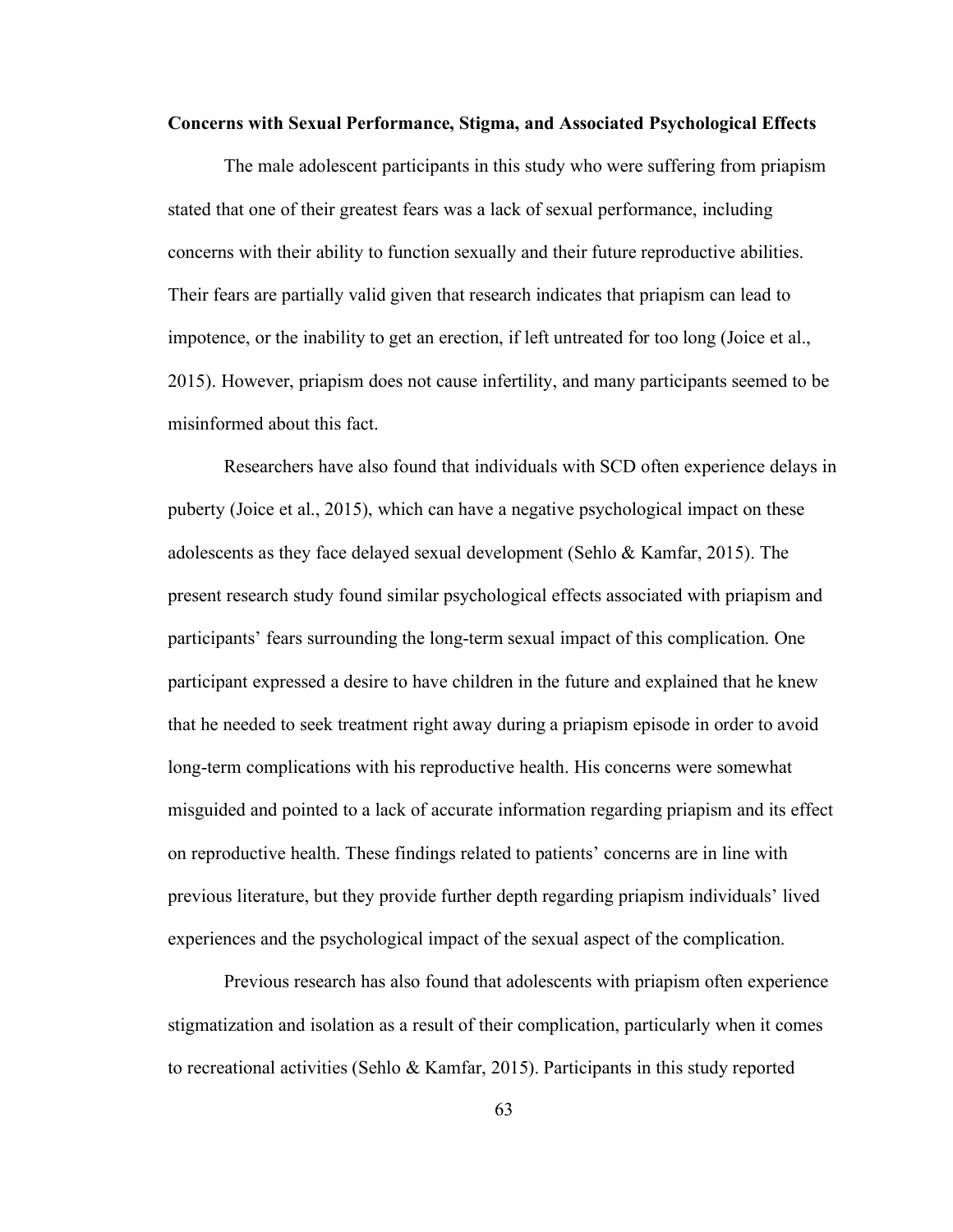spending only 9% of their time at social gatherings with friends or engaging in recreational activities. The physical symptoms and side effects of this complication influenced interviewees' ability to engage actively in recreational activities. One participant reported struggling to participate in school activities due to high levels of pain and often having to abandon those activities. However, other participants were not willing to participate in such activities due to feelings of discrimination or stigmatization from others. Previous research has found that such feelings of expected discrimination and internalized stigmatization are relatively common among adolescents with SCD and SCD-related priapism (Bediako et al., 2016).

One of the most pressing current needs that priapism respondents in the current study reported was self-care related to their health, which they described as a desire for privacy as well as avoiding social stigma or embarrassment. These participants preferred to stay away from other people and thus refrained from participating in social or recreational activities. Therefore, while the results of the current study confirm the findings of Sehlo and Kamfar (2015) and Bediako et al. (2016), they also demonstrate the complexity of this complication and the combination of both physical and psychological factors that are involved in the limited recreational activity of individuals with priapism, which could be associated with physical pain as well as feelings of isolation and stigmatization.

#### **Quality of Life and Support Systems**

The quality of life and lifestyles of participants in this study were also greatly affected by SCD and its complication of priapism. Participants with and without acute episodes of priapism found their relationships with family and friends and their school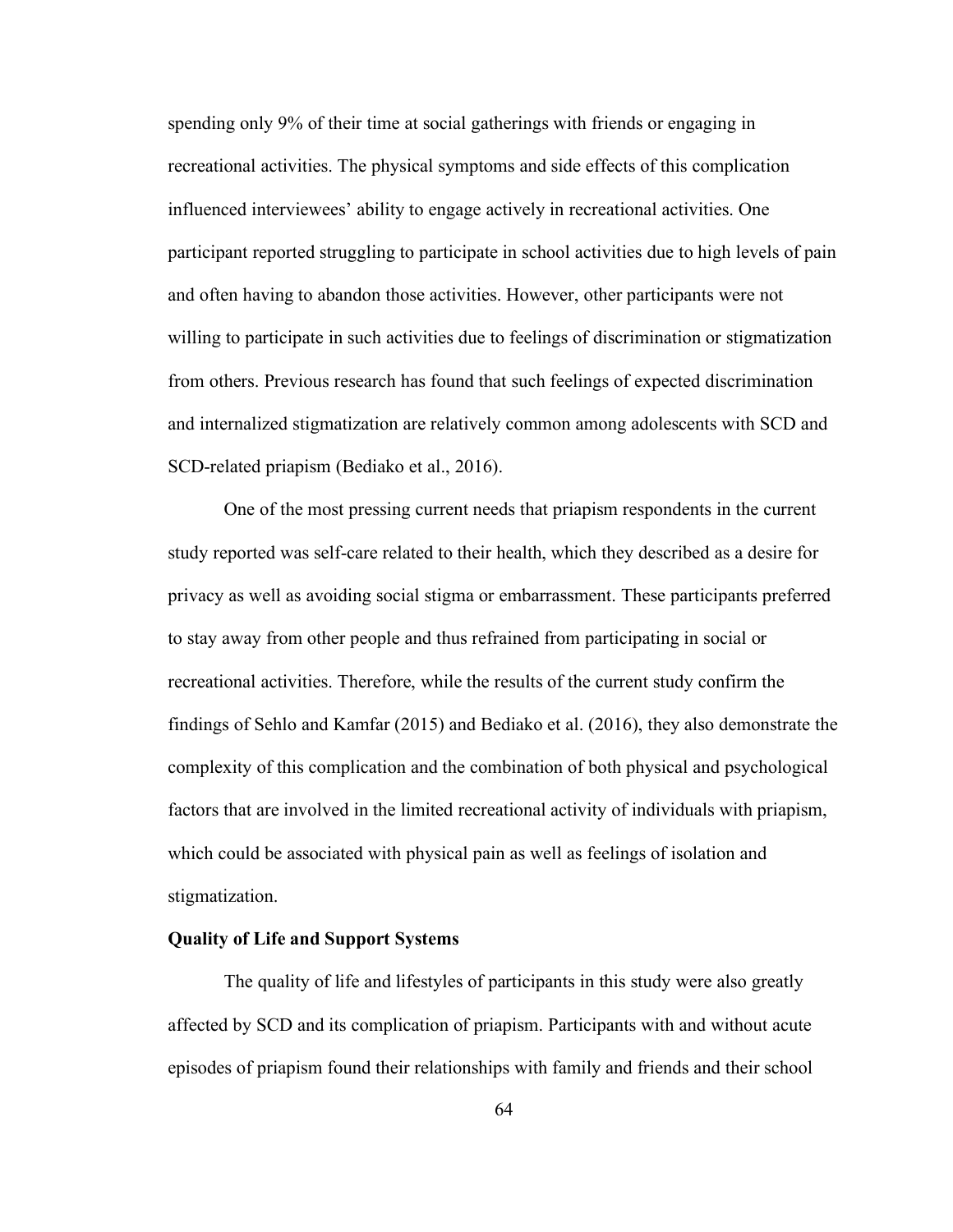participation significantly affected. The deteriorated relationships and impacted participation were likely due to the amount of time spent away from these environments, including in hospital care or at home recovering from a traumatic health episode.

Despite the condition's impact on their relationships, however, participants still placed a high level of importance on support systems to help them cope with their health conditions. Previous research found that social support systems are impactful for individuals diagnosed with SCD or who are experiencing priapism episodes, as those with such social support will have fewer adjustment problems (Sehlo & Kamfar, 2015; Telfair & Gardner, 1999). Family was the key support system for participants in this study, with mothers accounting for the majority of responses and fathers coming in second in terms of the patients' primary support system. Friends accounted for minimal responses, which is slightly concerning given that male adolescents tend to spend a large amount of their time with friends or at school. However, this finding is a possible consequence of the social isolation that many of these individuals reported experiencing and is in line with previous research on stigmatization and isolation as a result of SCD and priapism. Considering the intimate nature of priapism, participants appeared to feel more comfortable relying on family members for support and assistance when it came to their health issues. This study's findings regarding the types of support systems on which SCD and priapism patients rely contribute new information to research in this area, expanding the findings of Sehlo and Kamfar (2015).

#### **Experiences With Medical Care**

Participants in this study reported mixed experiences with medical care, whether it was direct interactions with medical practitioners or experiences with hospital care.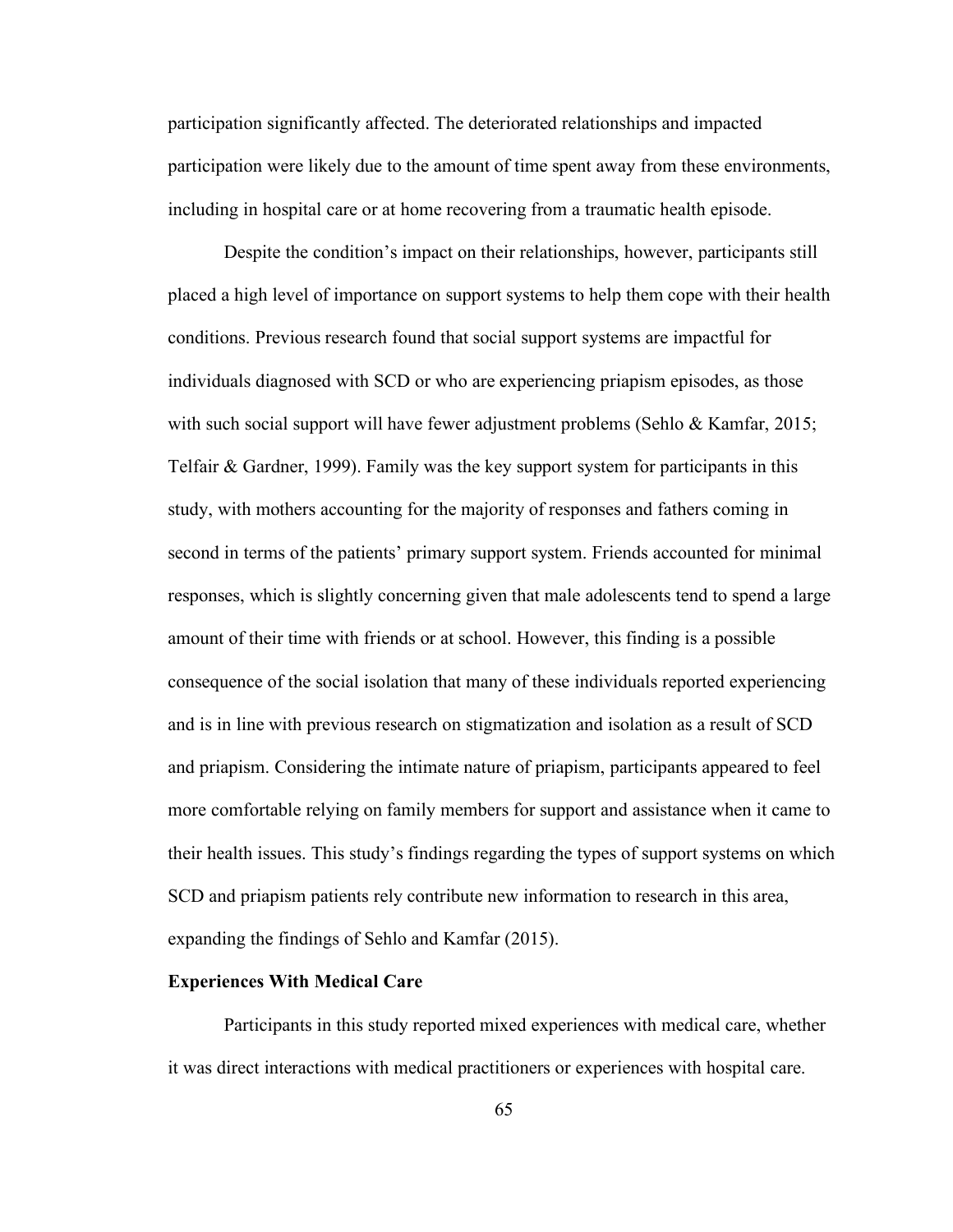While the majority of participants regarded their interactions with health care providers as positive during medical visits, some participants had negative experiences and reported that hospital or clinic staff acted apathetic or were uninformed about their condition or complication. Several participants recalled stressful or uncomfortable events occurring while at the hospital, with one respondent remembering being brought to tears because of the shame he experienced during a hospital visit.

The negative experiences reported by some participants in this study confirm previous research findings. Researchers found increased stigma around SCD among medical practitioners, where patients diagnosed with the disease were referred for medical care more frequently simply because they had the disease (Bediako et al., 2016). Other researchers found that practitioners treated patients with SCD and other chronic pain diseases nontherapeutically (Adegbola, 2011) and regarded SCD patients as generally difficult and challenging to communicate with (Thomas, 2006). These types of stigma-informed attitudes among some medical practitioners appear to be represented in the experiences of some of this study's participants. However, it is promising that more participants had positive than negative associations with medical visits overall. These respondents reported being able to access relevant information regarding their condition or complication and receive helpful updates on their health status during their medical checkups.

Study participants' preferences for self-care and home medication when it comes to their health are in line with previous findings as well. Furtado et al. (2012) reported that priapism patients were likely to delay seeking medical attention because of the stigma associated with the complication. The participants' responses in the present study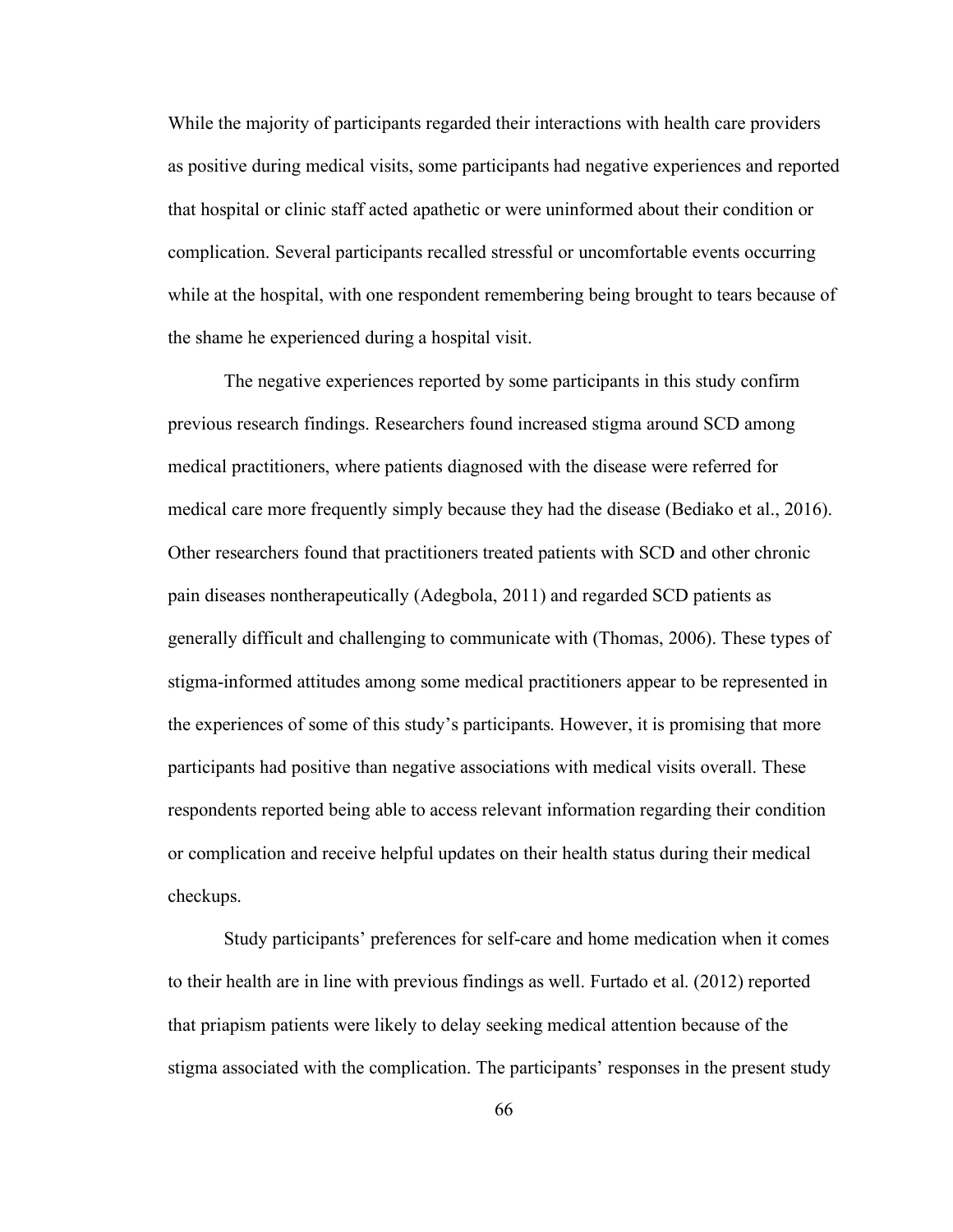reflect a similar preference for remaining isolated and seeking home treatment whenever possible. In regard to managing a personal crisis or episode with their health, participants with priapism reported being proactive and using self-care and home medication to alleviate the acute episode. These findings appear to align with Furtado et al.'s (2012) research, although the emphasis on self-care in the current study is a new finding that could be investigated further.

#### **Knowledge of the Condition and Advice for Others**

Previous research has suggested that improved awareness of SCD and priapism may significantly decrease instances of discrimination and stigmatization against individuals with these health issues (Thomas, 2006). However, previous literature has not examined individual patients' knowledge of the disease since the focus of such research has mainly been on the types of situations they encounter and how they manage the condition. This study was therefore the first that the researcher is aware of that asked the interviewees how conversant they were with their condition or complication. The goal was to gauge a participant's understanding of the disease based on his comprehension of the symptoms and treatments.

This study found that participants were relatively well informed and aware of SCD and/or priapism. The findings show that 81% of the respondents had some knowledge about priapism, while only 19% claimed to be uninformed about priapism. This finding is telling given that not all SCD patients experience priapism, so it appears that those who do not experience priapism frequently may be less informed about it. This points to the need to further educate both the broader public and the SCD patient

67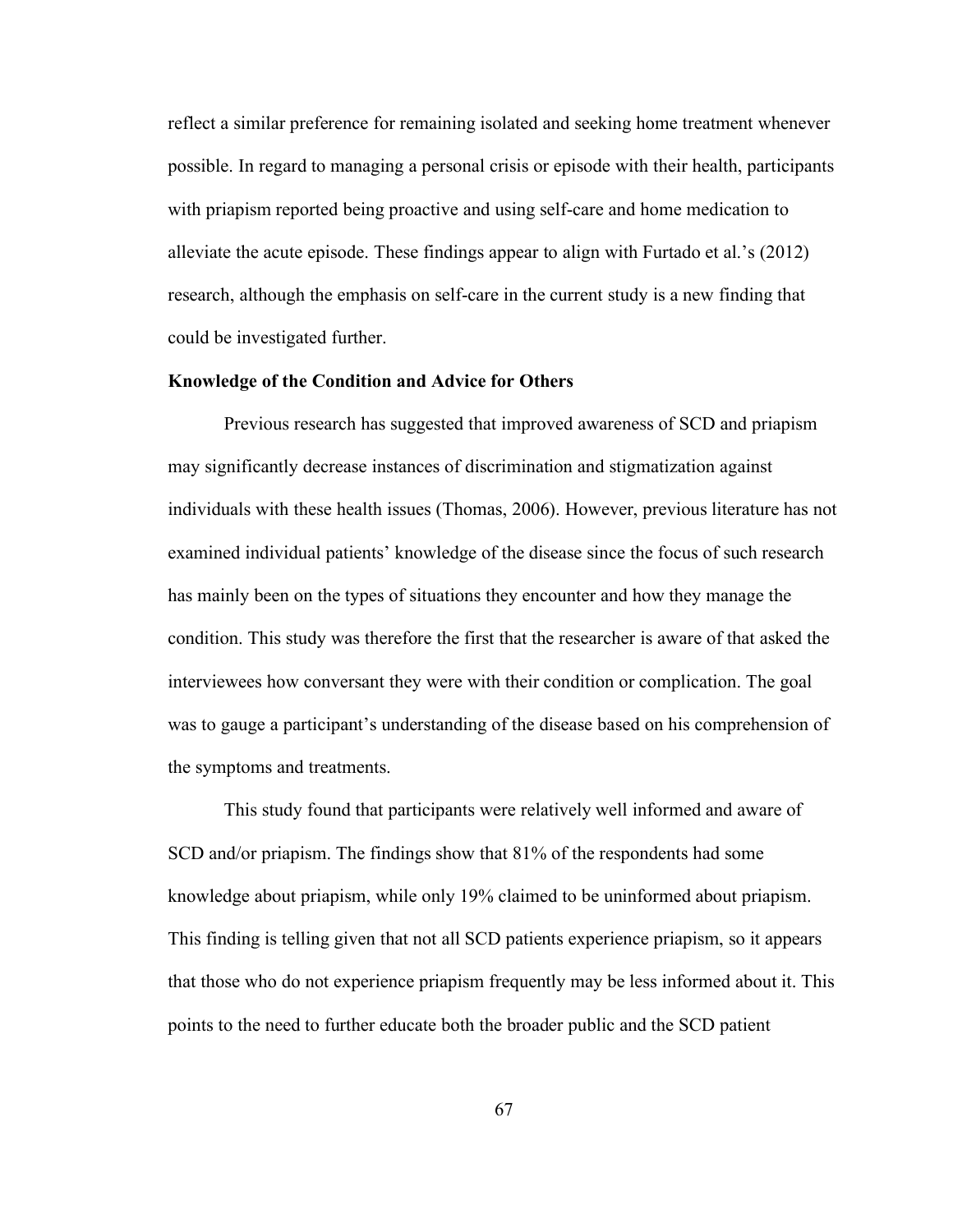population about priapism in order to help avoid stigmatization and isolation for priapism patients.

Finally, the study participants shared advice that they had for other individuals suffering from SCD and priapism. Participants advised talking to others about the condition or complication in order to relieve stress and distract them from any idle thoughts. They also recommended taking care of one's overall health and seeking the support of their family and community. These insights lend further depth to the existing research on the lived experiences of individuals with SCD and priapism, offering several areas for improving practice and conducting further research. These areas are explored later in this chapter.

#### **Implications for Practice**

Sickle cell disease and its associated complication of priapism are rarely discussed in our broader society. Therefore, this research study intended to shed light on a disorder and its complication which are already characterized by isolation and discrimination. The findings gathered in this study demonstrate the many gaps that currently exist in the healthcare system in terms of adequately supporting adolescent male SCD and priapism patients. Several recommendations for practice are presented in what follows.

Given the varying levels of knowledge regarding priapism among participants, it is recommended that awareness programs or trainings be developed around both SCD and priapism within our healthcare system. This recommendation is in line with that of Thomas (2006), who recommended cultural awareness training in an attempt to increase the general public's knowledge and awareness of SCD and thus alleviate some of the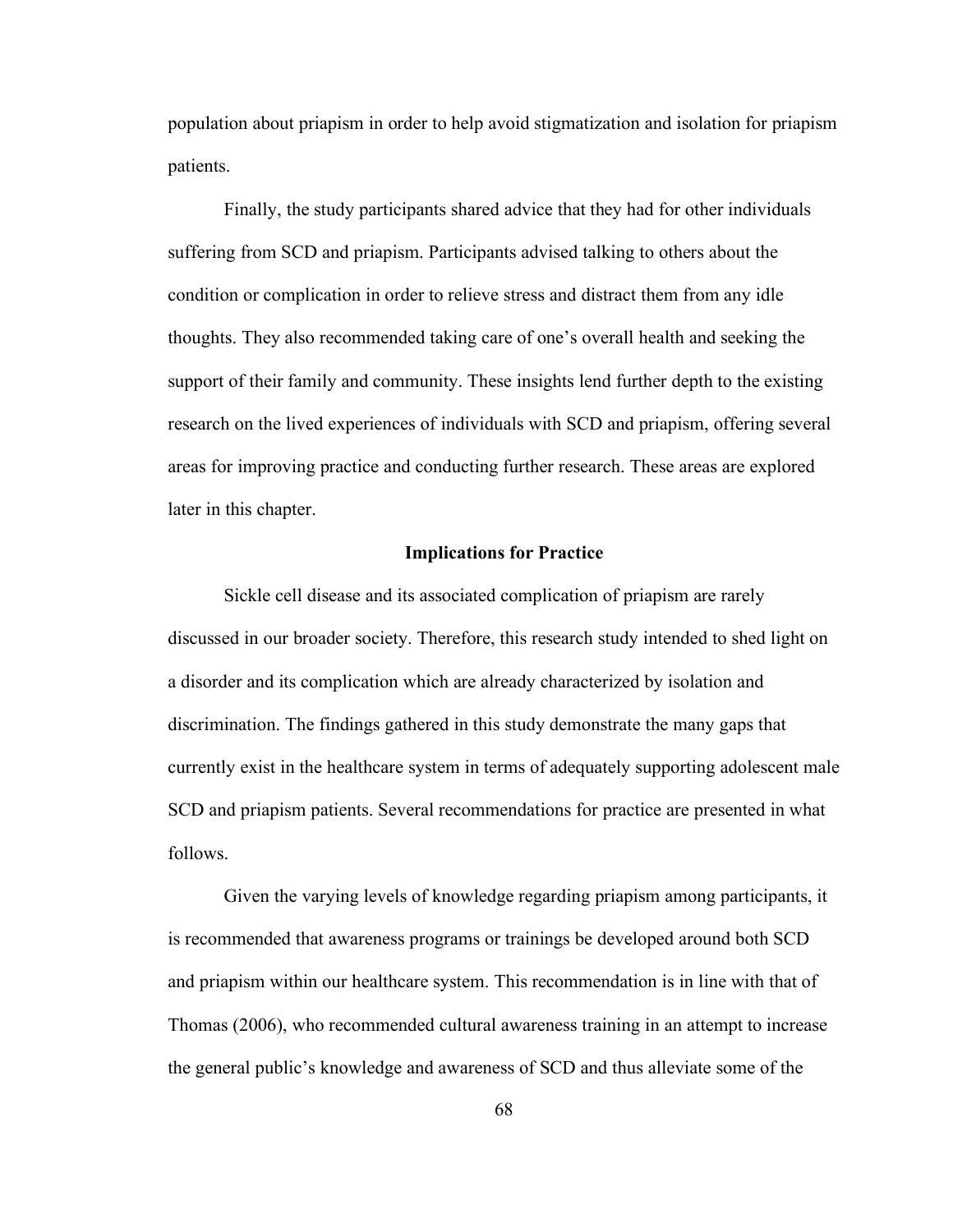stigma surrounding the disease. This study's findings indicate that there is still a need for such trainings, both for healthcare practitioners as well as for the broader public. In addition, a program that educates SCD patients specifically regarding priapism as a complication associated with the disease is advisable for preventative purposes and in order for current SCD patients to better support their peers who may be dealing with priapism. It may be useful to incorporate such an awareness training into current SCD support groups or outreach programs.

Given the fact that the parents or guardians of SCD and priapism patients were also included in this study, it is recommended that further training and support be made available to the families of these patients. According to the research findings, parents or guardians were the most significant support system of individuals suffering from both SCD and priapism, and it is therefore important that they are well informed about their child's condition and that they are offered psychological support themselves to help them cope with caring for their child. Developing support groups or other sources of support would allow parents or caregivers the ability to share their concerns and worries with others and to find comfort and validation in the experiences of other parents in the same situation.

Additionally, hospital intake for patients with priapism should be set up in such a way that it accommodates the intimate and compromising nature of this complication. According to the interviewees, those with priapism were always looking for alternative referrals outside of a hospital or clinic where they could get their medication and seek treatment in private. The majority of individuals only went to the hospital when their situation became dire and they needed immediate medical attention (Furtado et al., 2012).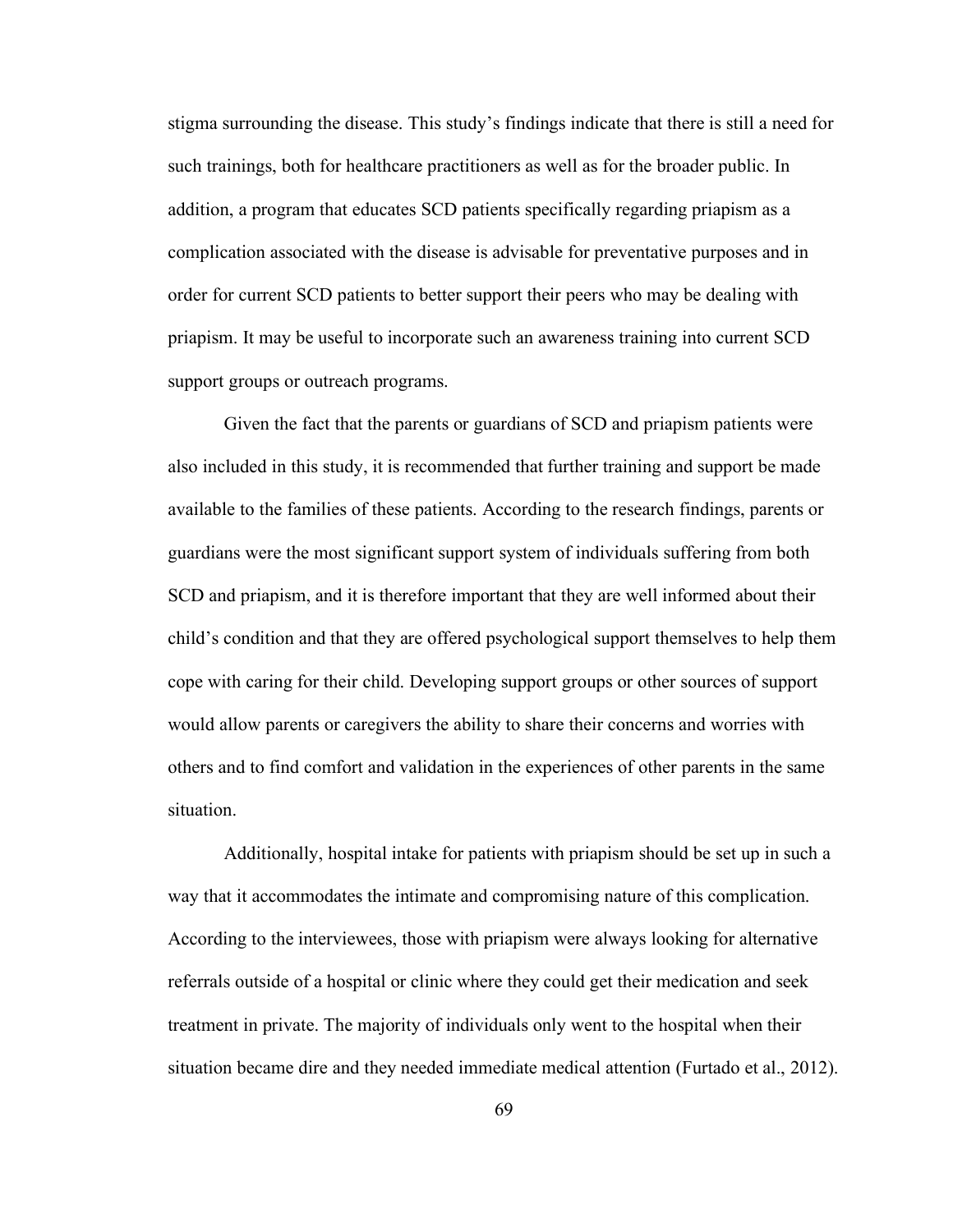Several participants complained about the poor treatment they received in the hospital and the lack of awareness among hospital staff about SCD and priapism. Therefore, it is strongly recommended that procedures be put into place for such patients to feel more comfortable when entering the hospital setting in order to avoid further health complications or psychological impacts stemming from avoiding going to the hospital.

Finally, it is recommended that additional support groups be offered for patients with priapism and SCD. Since participants' experiences of the condition and its complication vary widely from individual to individual, receiving generic medical advice from their healthcare provider will likely be insufficient to help individuals cope with all aspects of SCD and priapism. Therefore, being able to share their experiences with others in the same situation and hear about others' different experiences provides an additional level of support and source of information for this population. These types of groups are also a means through which issues of anxiety, discrimination, and isolation can be addressed and potentially alleviated.

#### **Limitations of the Study**

This qualitative phenomenological case study utilized semistructured interviews to obtain information about the participants' lived experiences with SCD and priapism. However, there are some limitations associated with the study, which encompass sample size, location, time limitations, and interview setting.

Given the qualitative design and limited sample size used in this study, the findings are not generalizable to the broader population (Schumacher, 2010). The researcher's location was another limitation of the study. Since the sample population was only drawn from the southern California region, the findings were not representative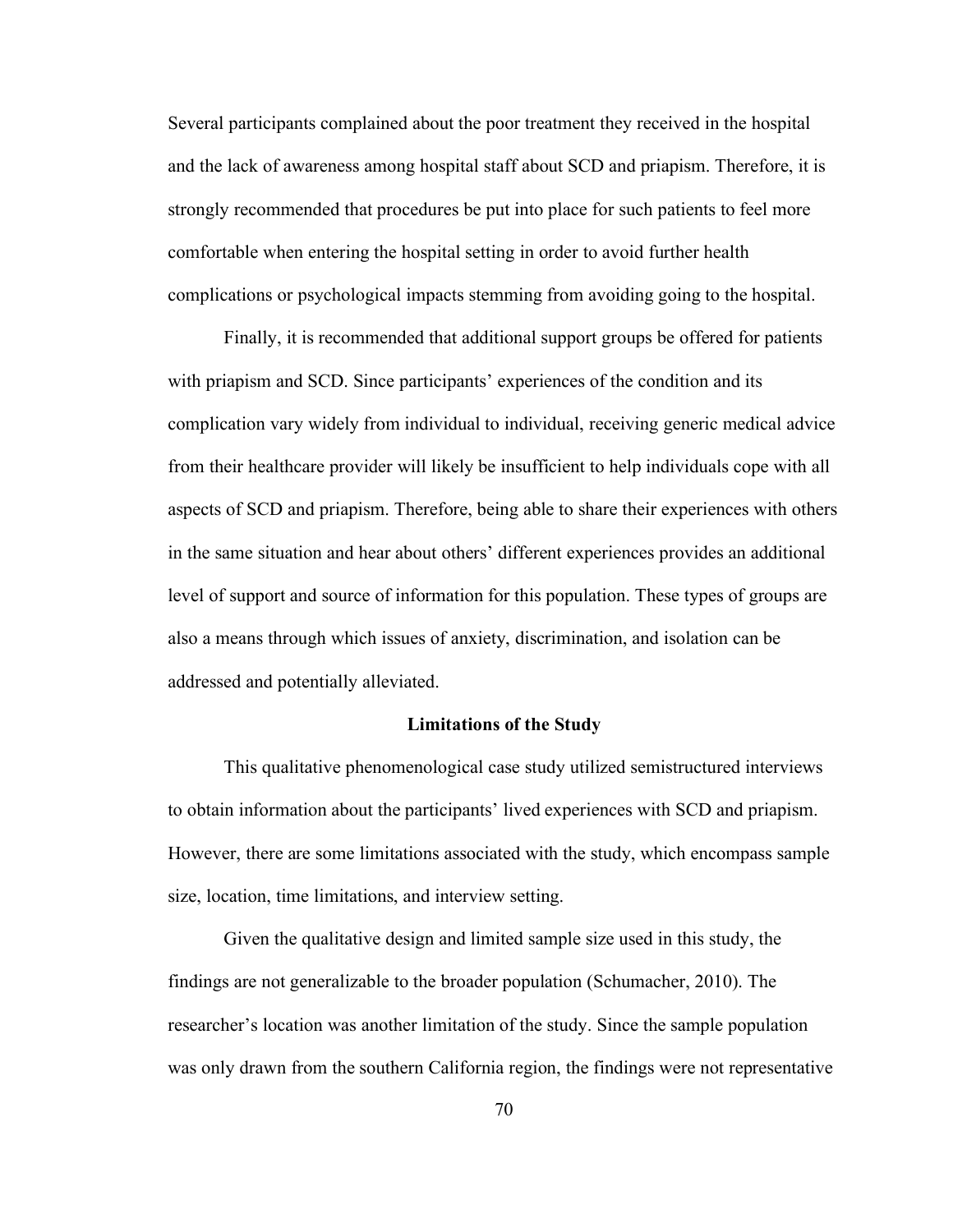of the broader national population. In addition, the study findings are not representative of all SCD patients since the sample population only included male adolescents. This research study was therefore not able to examine the effects that priapism or SCD have on the general male population.

Time was also a factor given the time limitations associated with conducting doctoral research of this nature. Given the finite amount of time allotted for dissertation research, the duration of the study was required to be quite short. While a longitudinal or longer-term study would have been of interest to the researcher in order to follow the participants into adulthood, the strict parameters of dissertation research did not make this possible.

The challenge of finding a suitable location in which to conduct participant interviews was another limitation of the study. While the researcher made every attempt to locate suitable settings in which to conduct each interview, the locations were not always deemed adequate by the participants themselves. Certain participants might find a location acceptable while others reported that it made them uncomfortable. Since some participants felt uncomfortable with the interview setting, they may have withheld valuable information that could have contributed further to the study. Nevertheless, every attempt was made by the researcher to put them at ease during the interview process.

#### **Recommendations for Future Research**

Given that SCD-related priapism remains an understudied complication, there are countless potential areas for future research, ranging from the causes of the complication, to its prevalence in male adolescents, to the most common forms of priapism, to medical advancements and new types of medication to alleviate pain associated with the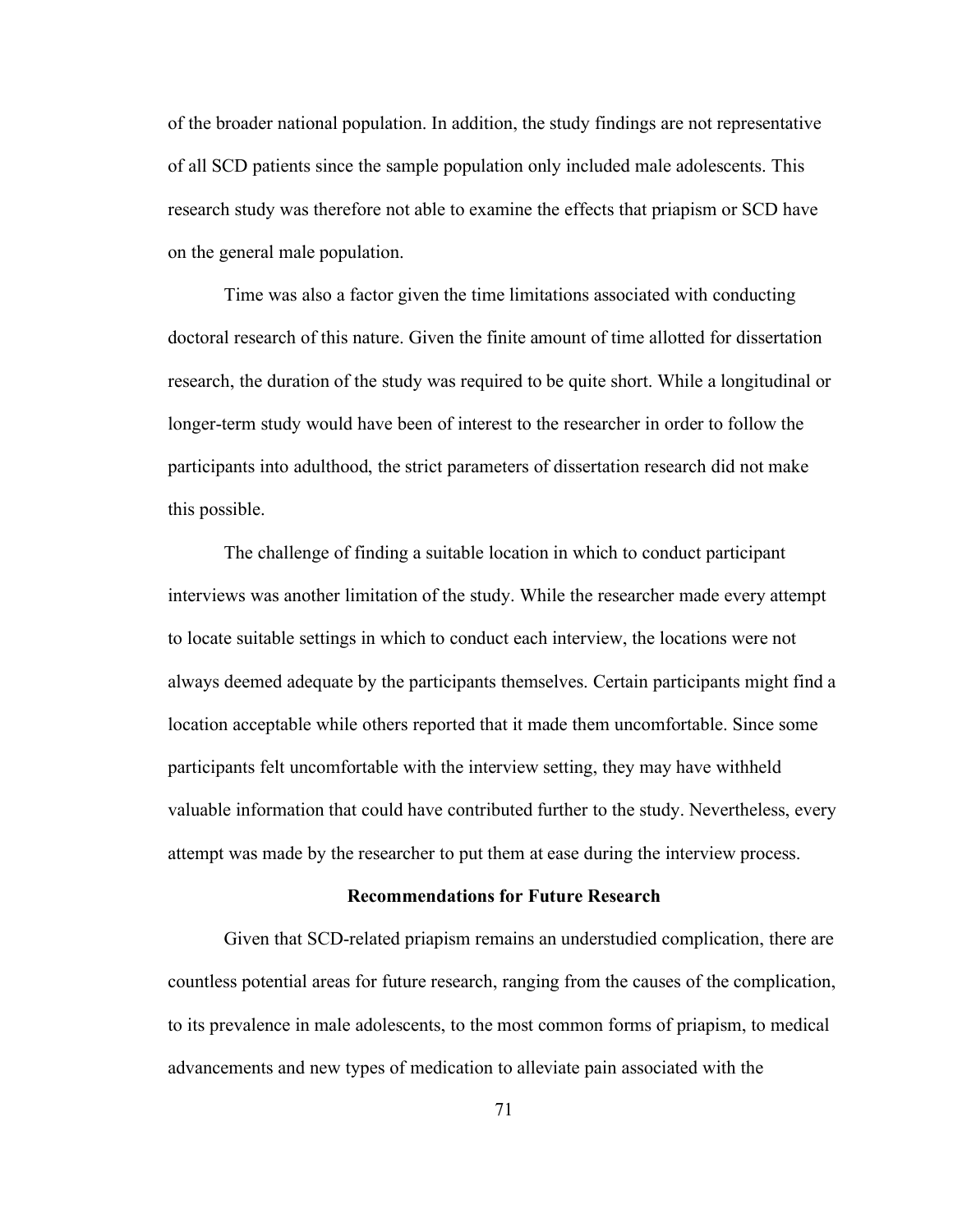complication. However, the recommendations given in this section are specifically related to the findings of the present study and future research directions that could expand on this study.

It is recommended that future research explore the issues of stigmatization and isolation in more detail. The time limitations of the present study made it difficult for the researcher to exhaustively explore the reasons why patients suffering from priapism prefer to be in isolation. While some of the respondents stated that they perceived that people around them were judging them and they thus decided to separate themselves, a different or prolonged study design might yield additional insights into this issue that will expand on the current findings.

It is also recommended that future research expand the sample population to include men of all ages living with priapism. Including both adolescents and older males in a single study will yield information regarding the experience of aging with the complication and the severity of the acute episodes as patients reach different life stages. Such an analysis will be critical in determining the continuous progression of priapism as one advances in age. Respondents of different ages could also provide details regarding the medications and lifestyle that has worked for them, which might prove extremely informative for ongoing treatment of both priapism and SCD.

Finally, it is recommended that future research explore potential ways of increasing societal support for individuals with priapism. This research might include participants without priapism in the sample population and test different types of trainings or educational programs to see which are effective in improving their understanding of SCD and priapism. The study might also facilitate interactions between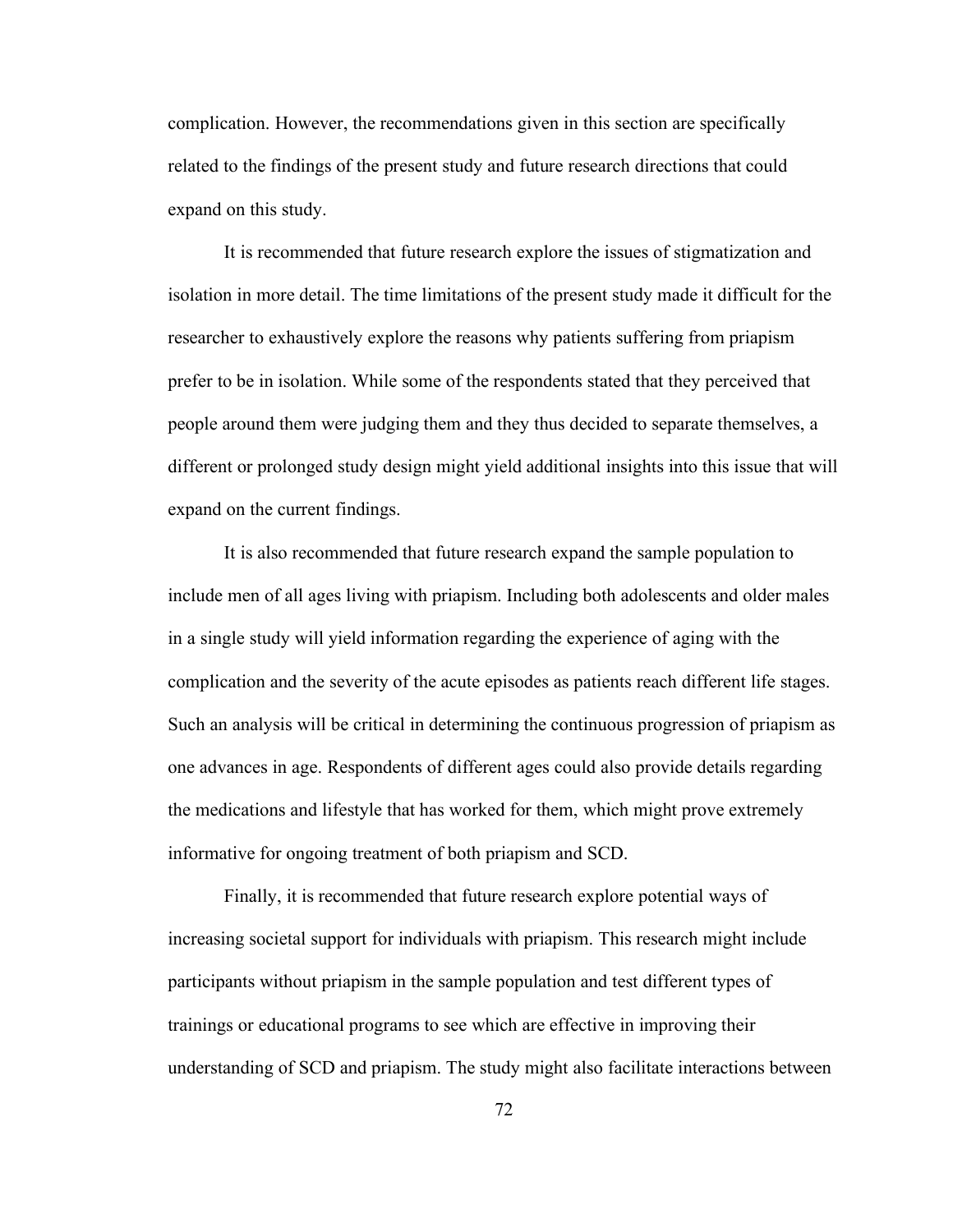patients with SCD and priapism and the general population, including having the general public participate in or sit in on SCD or priapism support groups to determine what effect that would have.

#### **Conclusion**

The condition of SCD and its complication of priapism are little known among the broader American public. This qualitative phenomenological case study attempted to contribute to the existing research about SCD patients with priapism episodes by exploring the lived experiences of male adolescents with SCD and the complication of priapism. The findings confirmed much of the previous literature and contributed additional insights regarding living with these conditions as a young male. Living with priapism and SCD impacts the quality of life of these individuals, causing them to spend less time with friends and participate less in school, and compromising their interpersonal relationships with friends and family. However, support systems play a significant role in their ability to cope with the condition and its complication, with family in the primary support role. Moreover, patients' experiences with medical care are varied; while some reported being pleased with the health information and updates they received, others recalled extremely traumatic and uncomfortable experiences in a hospital setting. Both physical pain and fear of discrimination caused the majority of participants to isolate themselves socially and refrain from participating in recreational activities. For similar reasons, many participants avoided hospital treatment and sought alternative care, selfcare, and home medication instead.

Based on these findings, the implications for practice and opportunities for future research are broad and varied, as has been discussed in this chapter. It is imperative to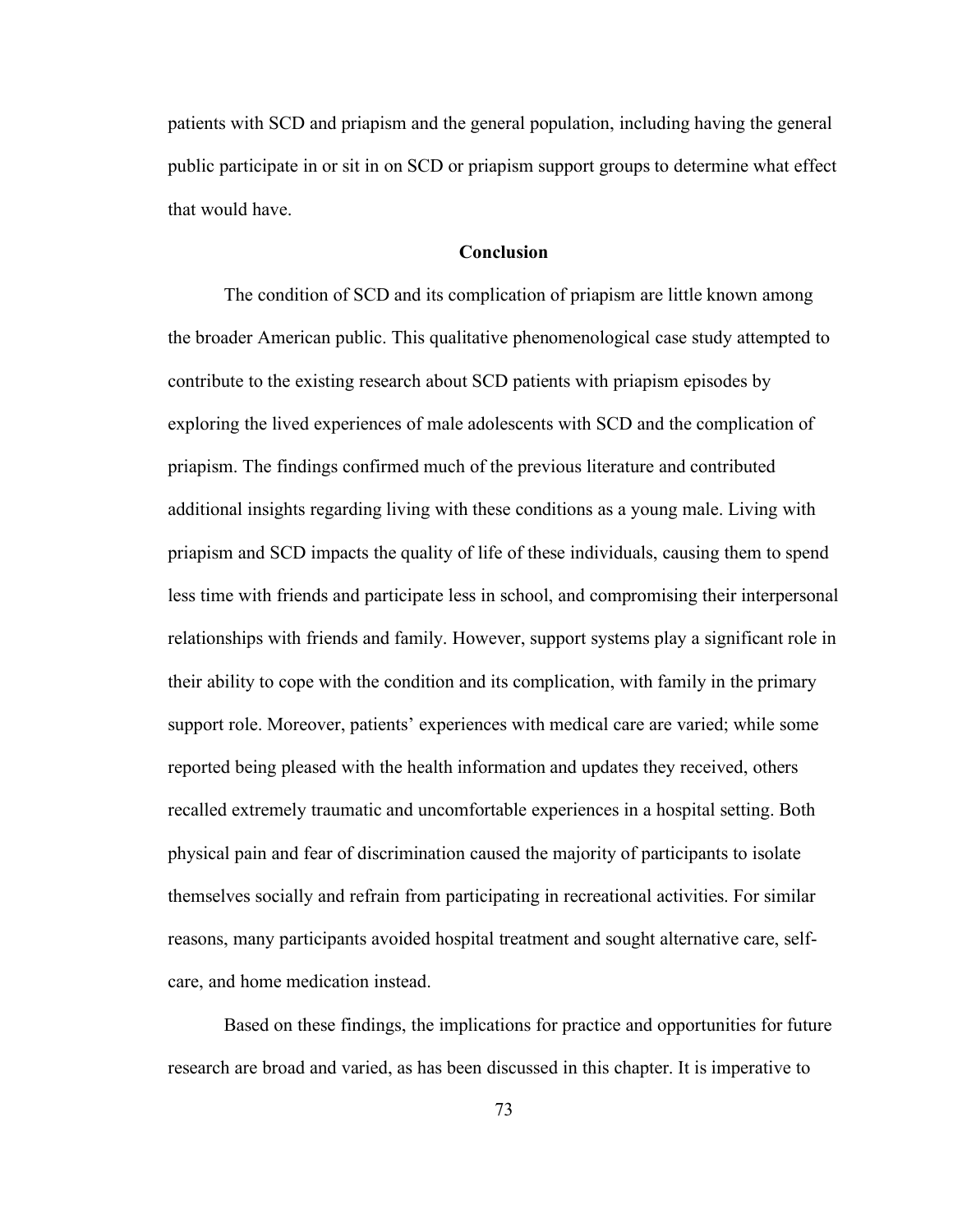develop awareness trainings or educational programs to better inform medical practitioners and SCD patients about priapism. Moreover, expanding on this research in order to include a larger and more diverse sample population would likely lend further insights that would contribute more information to the current findings.

In addition to the above recommendations, the researcher would like to conclude with a call for additional research into the causes of SCD-related priapism among male adolescents. It remains unclear why this complication specifically affects the male adolescent population, and further research is needed to gain a better understanding of its prevalence. Future studies should analyze whether priapism is hereditary, lifestylerelated, or can affect anyone. Although research has shown that SCD is an inherited disorder, it is unclear whether its complication priapism, which occurs in some but not all SCD patients, might have genetic determinants. Understanding the causes of this particular SCD-associated complication could have a profound impact on the treatment and prevention of such a painful and uncomfortable experience as acute priapism episodes.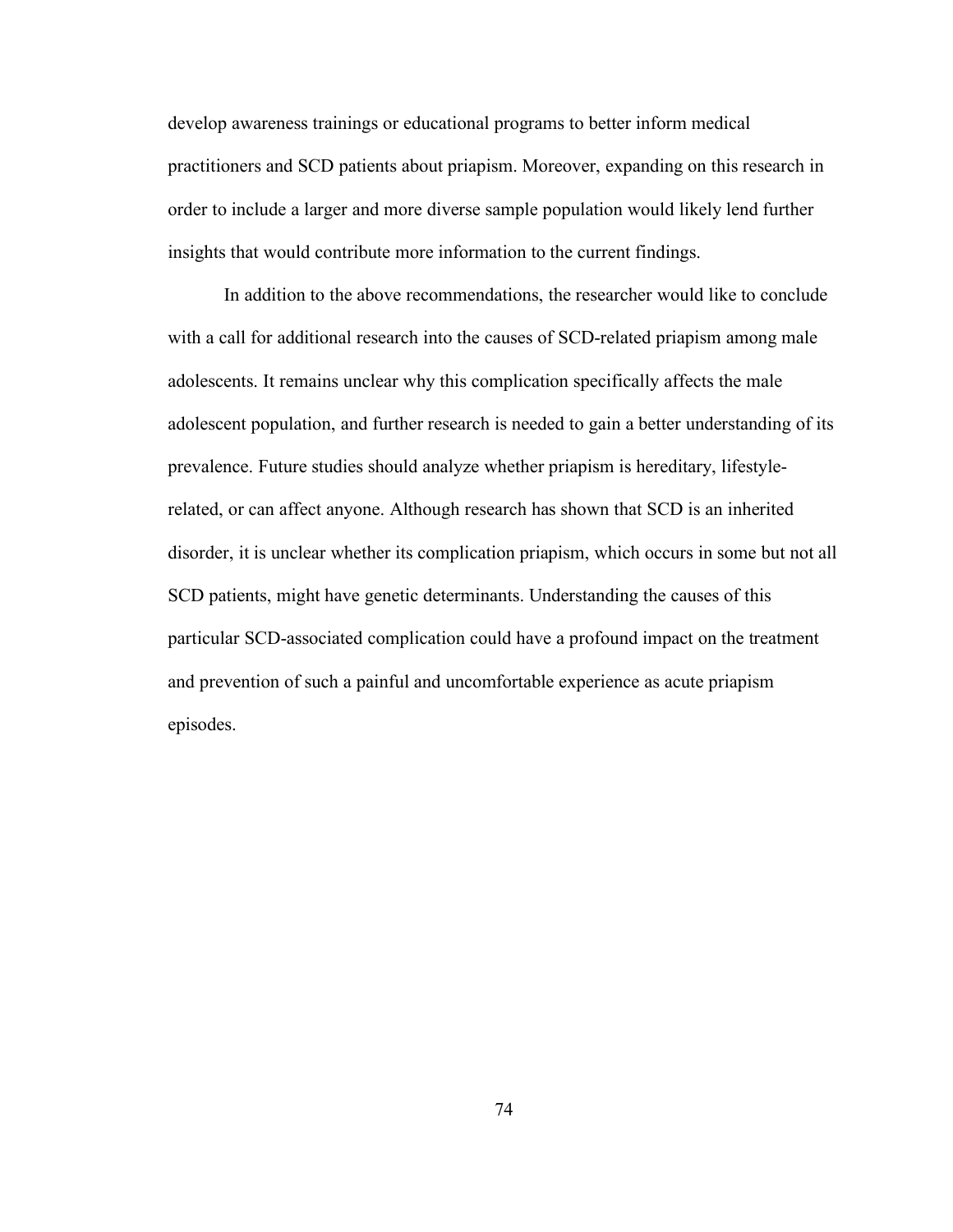#### **REFERENCES**

- Adams-Graves, P., Diggs-Kraus, J., Ostric, E., Martin, M., Richardson, P., & Lewis, J. B. (2008). Sickle cell hospital unit: A disease-specific model. *Journal of Health Care Management, 53,* 305-317.
- Addis, G., Spector, R., Shaw, E., Musumadi, L., & Dhanda, C. (2006). *The physical, social and psychological impact of priapism on adult males with sickle cell disorder.* Birmingham, UK: Sandwell and West Birmingham Hospitals Sickle Cell and Thalassaemia Centre.
- Adegbola, M. A. (2011). Using lived experiences of adults to understand chronic pain: Sickle cell disease, an exemplar. *I-Manager's Journal on Nursing, 1*(3), 1-12.
- Adeyoju, A. B., Olujohungbe, A. B. K., Morris, J., Yardumian, A., Bareford, D., Akenova, A., & O'Reilly, P. H. (2002). Priapism in sickle-cell disease: Incidence, risk factors and complications—An international multicentre study. *BJU International*, *90*, 898-902.
- Amankwaa, L. (2016). Creating protocols for trustworthiness in qualitative research. *Journal of Cultural Diversity*, *23*(3), 121-127.
- Anele, U. A., & Burnett, A. L. (2015). Erectile dysfunction after sickle cell disease– associated recurrent ischemic priapism: Profile and risk factors. *The Journal of Sexual Medicine, 12*(3), 713–719.
- Asakitikpi, A. (2015). Anxious lives: Exploring lived experience of Nigerian sickle cell patients. *British Journal of Education, Society & Behavioral Science, 8*, 235-246.
- Bacsu, C., & Metcalfe, P. (2012). Priapism in an infant with sickle cell trait after cardiac transplant. *Urology, 80*, 928-930.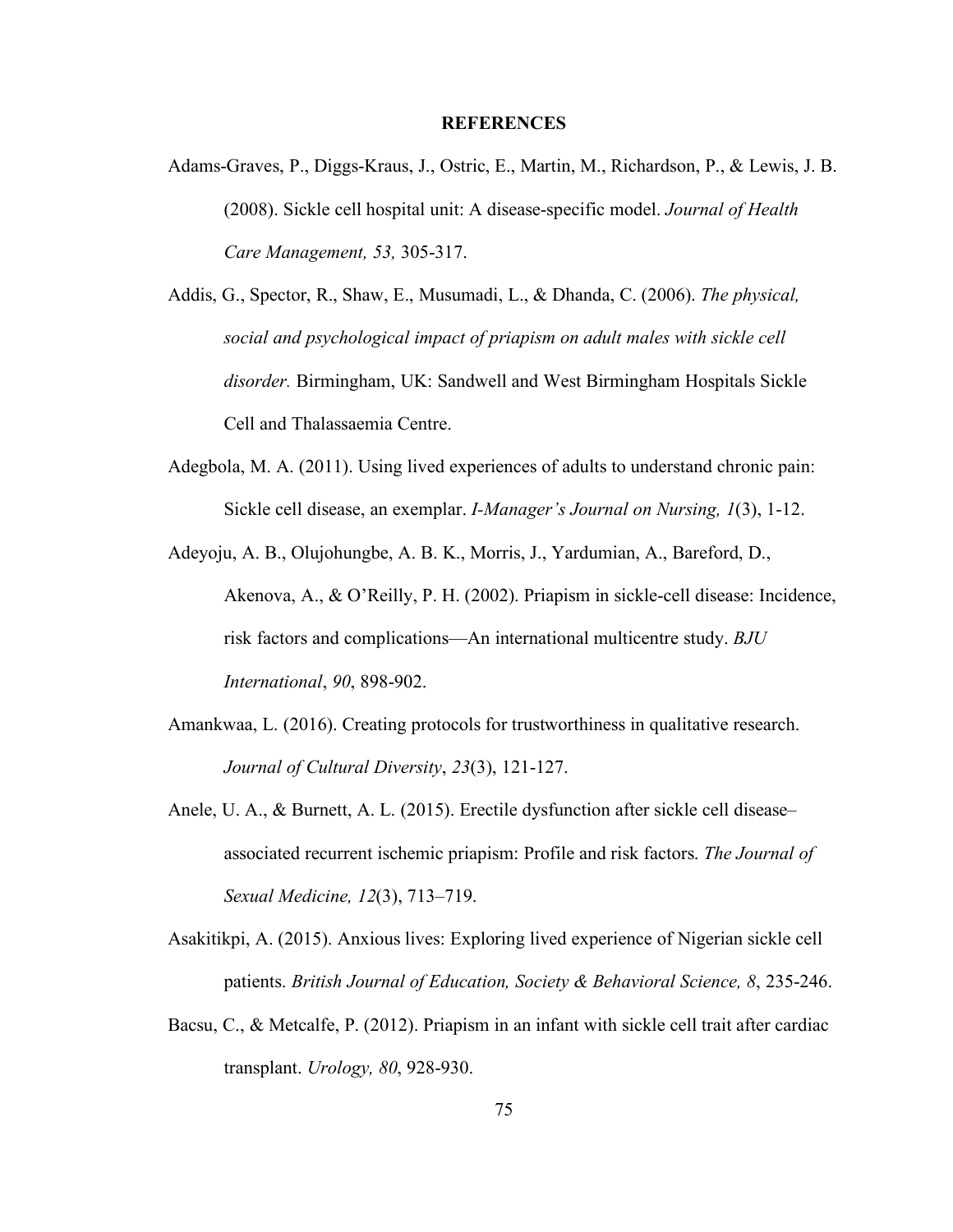- Bediako, S., Lanzkron, S., Diener-West, M., Onojobi, G., Beach, M., & Haywood, C. (2016). The measure of sickle cell stigma: Initial findings from the Improving Patient Outcomes Through Respect and Trust Study. *Journal of Health Psychology, 21*, 808-820.
- Bennett, L. (2005). Understanding sickle cell disorders. *Nursing Standard, 32*(19), 52-61.
- Booker, M., Blethyn, K., Wright, C., & Greenfield, S. (2006). Pain management in sickle cell disease. *Chronic Illness, 2*, 39-50.
- Burke, W. W. (2011). A perspective on the field of organization development and change: The Zeigarnik effect. *Journal of Applied Behavioral Science, 47*(2), 143- 167. doi:10.1177/0021886310388161
- Burnett, A., Anele, U., & Derogatis, L. (2015). Priapism Impact Profile Questionnaire: Development and initial validation. *Urology, 85*, 1376-1381.
- Chopra, V., Harley, K., Lahiff, M., & Eskenazi, B. (2014). Association between phthalates and attention deficit disorder and learning disability in U.S. children, 6–15 years. *Environmental Research*, *128,* 64-69. doi:10.1016/j.envres.2013.10 .004
- Chrouser, K., Ajiboye, O., Oyetunji, T., & Chang, D. (2011). Priapism in the United States: The changing role of sickle cell disease. *American Journal of Surgery, 201*, 468-474.
- Cita, K., Brureau, L., Lemonne, N., Billaud, M., Connes, P., Ferdinand, S., & Romana, M. (2016). Men with sickle cell anemia and priapism exhibit increased hemolytic rate, decreased red blood cell deformability and increased red blood cell aggregate strength. *Plos ONE*, *11*(5), 1-10. doi:10.1371/journal.pone.0154866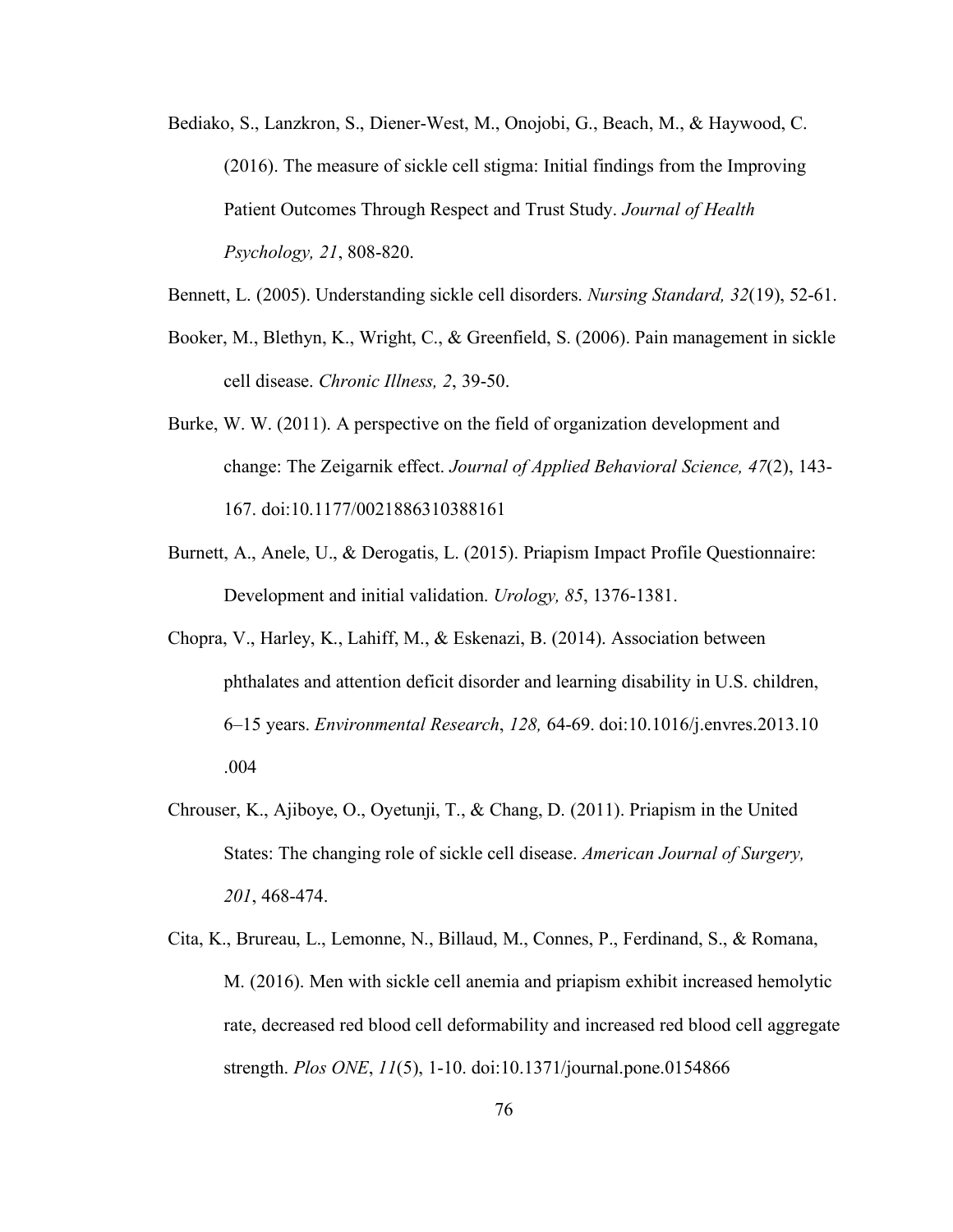- Creswell, J. W. (2009). *Research design: Qualitative, quantitative, and mixed methods approaches* (3rd ed.). Los Angeles, CA: Sage.
- Dampier, C., Lieff, S., Beau, P. L., Rhee, S., McMurray, M., Rodgers, Z., & Wang, W. (2010). Health-related quality of life in children with sickle cell disease: A report from the Comprehensive Sickle Cell Centers Clinical Trial Consortium. *Pediatric Blood & Cancer*, *55,* 485-494.
- Demaso, D. R., Lauretti, A., Spieth, L., van der Feen, J. R., Jay, K. S., Gauvreau, K. L., & Berul, C. (2004). Psychosocial factors and quality of life in children and adolescents with implantable cardioverter-defibrillators. *American Journal of Cardiology*, *93,* 582-587.
- Dupervil, B., Grosse, S., Burnett, A., & Parker, C. (2016). *Emergency department visits and inpatient admissions associated with priapism among males with sickle cell disease in the United States, 2006–2010*. Washington, DC: National Cancer Institute.
- Erskine, R. (2011). Adolescent boys with sickle cell disease: A qualitative study. *Clinical Child Psychology and Psychiatry*, *17*(1), 17-31.
- Forrester, A., Barton-Gooden, A., Pitter, C., & Lindo, J. (2015). The lived experiences of adolescents with sickle cell disease in Kingston, Jamaica. *International Journal of Qualitative Studies on Health and Well-being*, *10,* 1-9.
- Furtado, P., Costa, M., Valladares, F., Silva, L., Lordelo, M., & Barroso, U. (2012). The prevalence of priapism in children and adolescents with sickle cell disease in Brazil. *International Journal of Hematology, 95*, 648-651.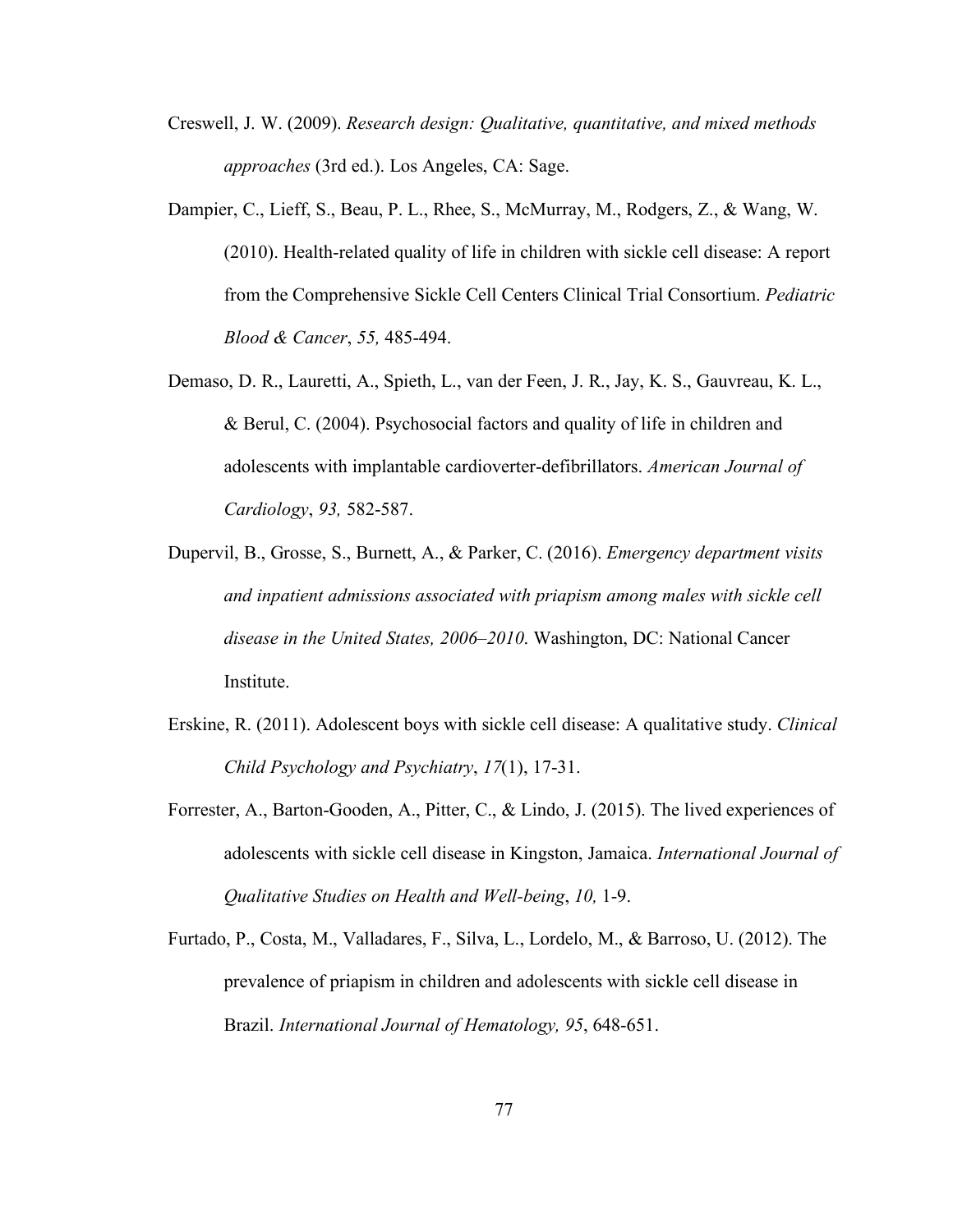- Gil, K. M., Thompson, R. J., Keith, B. R., Tota-Faucette, M., Noll, S., & Kinney, T. R. (1993). Sickle cell disease pain in children and adolescents: Change in pain frequency and coping strategies over time. *Journal of Pediatric Psychology*, *18*, 621-637.
- Graff, J., Hankins, J. R., Graves, Robitaille, K., Roberts, R., Cejda, K., . . . Porter, J. S. (2012). Exploring family communication about sickle cell disease in adolescence. *Journal of Pediatric Oncology Nursing, 29*, 323-336.
- Graves, J., Hodge, C., & Jacob, E. (2016). Depression, anxiety, and quality of life in children and adolescents with sickle cell disease. *Pediatric Nursing, 22*(3), 113- 122.
- Graves, J., & Jacob, E. (2014). Pain, coping, and sleep in children and adolescents with sickle cell disease. *Journal of Child and Adolescent Psychiatric Nursing, 27*, 109- 120.
- Harrison, S., Walcott, C., & Warner, T. (2016). Knowledge and awareness of sickle cell trait among young African American adults. *Western Journal of Nursing Research*. doi:10.1177/0193945916665089
- Hay-Smith, E. C., Brown, M., Anderson, L., & Treharne, G. J. (2016). Once a clinician, always a clinician: A systematic review to develop a typology of clinicianresearcher dual-role experiences in health research with patient-participants. *BMC Medical Research Methodology*, *16,* 1-17. doi:10.1186/s12874-016-0203-6
- Huang, X., O'Connor, M., Ke, L., & Lee, S. (2016). Ethical and methodological issues in qualitative health research involving children. *Nursing Ethics*, *23*, 339-356. doi:10.1177/0969733014564102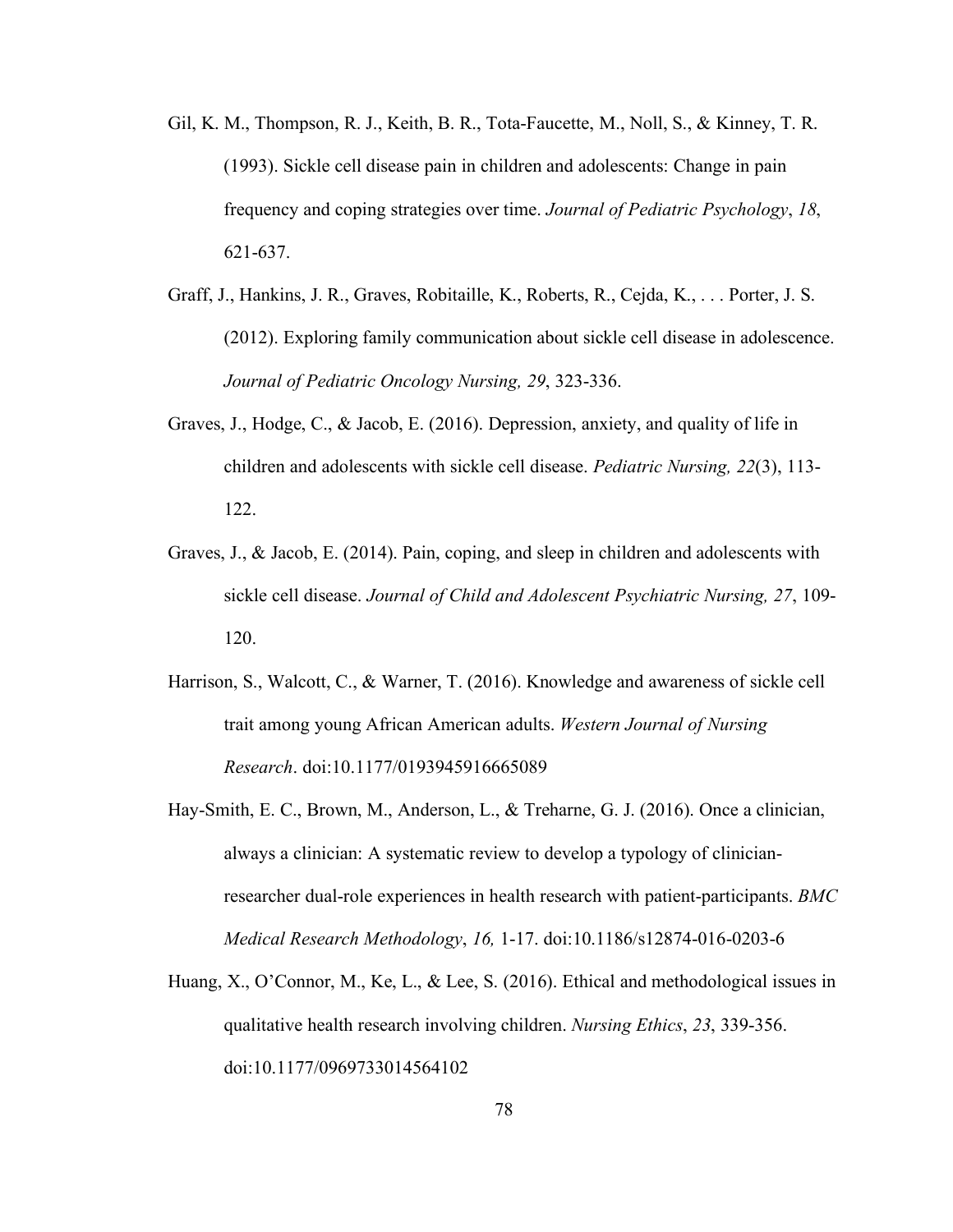- Hurtig, A. L., Koepke, D., & Park, K. B. (1989).Relation between severity of chronic illness and adjustment in children and adolescents with sickle cell disease. *Journal of Pediatric Psychology*, *14*(1), 117-132.
- Islam, S., &Tanasiuk, E. (2013). Differential response on pre- and post-disclosed committed inducements in a face-to-face interview. *Journal of Business & Behavioral Sciences*, *25*(1), 69-80.
- Jamesetta, A. (2008). Factors influencing independence in adolescents with sickle cell disease. *Journal of Child and Adolescent Psychiatric Nursing*, *21,* 177-185.
- Jenerette, C. M., & Lauderdale, G. (2008). Successful aging with sickle cell disease: Using qualitative methods to inform theory. *Journal of Theory Construction & Testing*, *12*(1), 16-24.
- Joice, G., Kates, M., Sopko, N., Hannan, J., & Bivalacqua, T. (2015). Sickle cell disease in priapism: Disparity in care? *Urology, 86*, 72-79.
- Kato, G. J., McGowan, V., Machado, R. F., Little, J. A., Taylor, J., Morris, C. R., & Gladwin, M. T. (2006). Lactate dehydrogenase as a biomarker of hemolysisassociated nitric oxide resistance, priapism, leg ulceration, pulmonary hypertension, and death in patients with sickle cell disease. *Blood*, *107*, 2279- 2285.
- Khattab, A., Rawlings, B., & Ali, I. (2006). Care of patients with haemoglobin abnormalities: Nursing management. *British Journal of Nursing, 15*, 1057-1064.
- Lauderdale, G. (2003). *The lived experience of African American adolescents with sickle cell disease* (Doctoral dissertation)*.* University of Virginia, Charlottesville.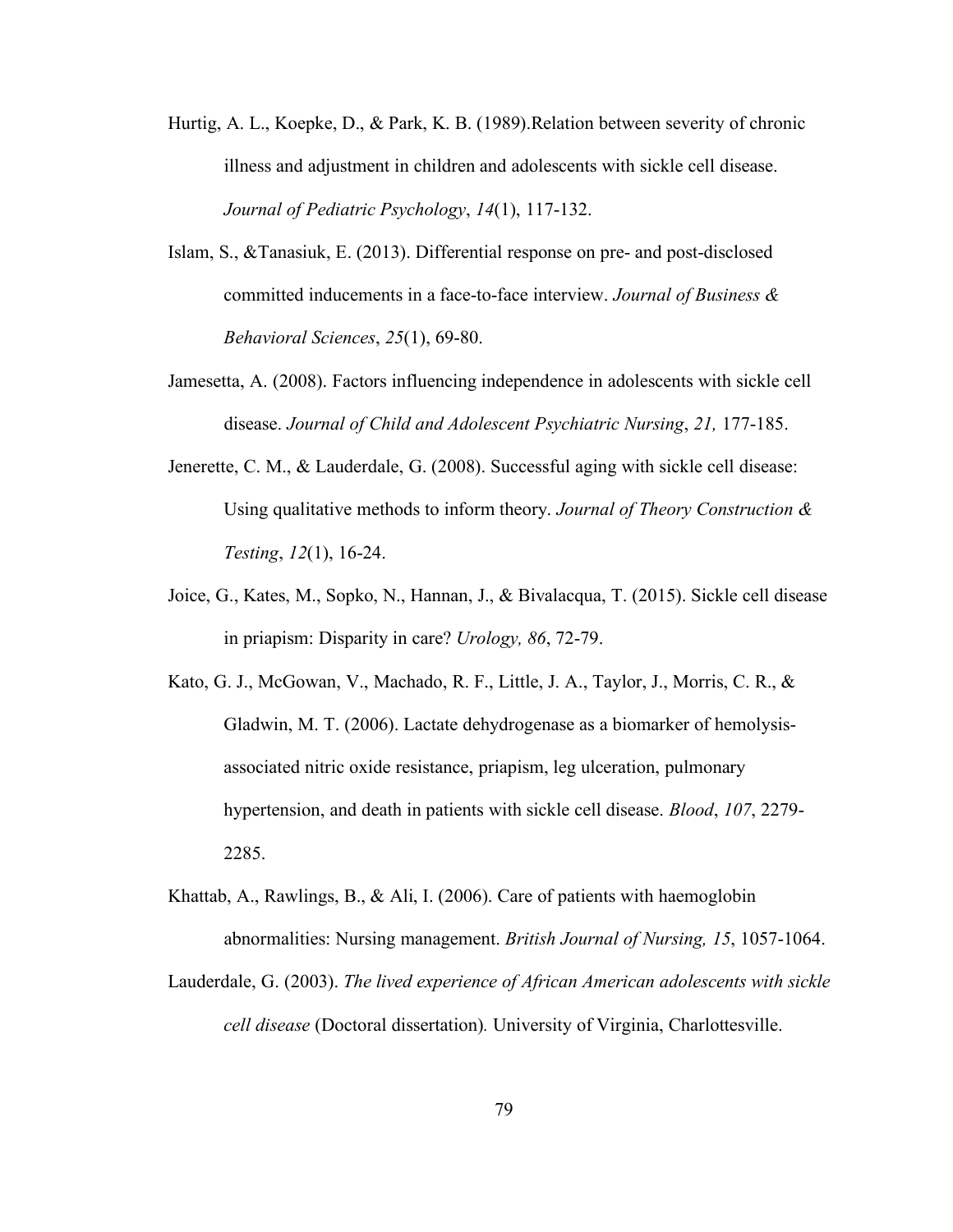- Lawrence Livermore National Laboratory (LLNL). (2015). *Research projects involving human subjects.* Retrieved from https://irb.llnl.gov/pp\_irb\_review.html#1
- Lorig, K. R., & Holman, H. (2003). Self-management education: History, definition, outcomes, and mechanisms. *Annals of Behavioral Medicine*, *26*(1), 1-7.
- Mantadakis, E., Cavender, J. D., Rogers, Z. R., Ewalt, D. H., & Buchanan, G. R. (1999). Prevalence of priapism in children and adolescents with sickle cell anemia. *Journal of Pediatric Hematology/Oncology*, *21*, 518-522.
- Marshall, M. M. (1996). Sampling for qualitative research. *Family Practice, 13,* 522-525.
- Martin, L. C. (2011). *The lived experience of type 2 diabetes in urban-based American Indian adolescents* (Doctoral dissertation). University of Minnesota, St. Paul.
- McKenzie, J. F., Neiger, B. L., & Thackeray, R. (2008). *Planning, implementing & evaluating health promotion programs: A primer.* Retrieved from http://wps.aw .com/bc\_mckenzie\_health\_6/219/56248/14399734.cw/index.html
- Melgoza, P., Mennel, P. A., and Gyeszly, S. D. (2002). Information overload. *Collection Building, 21*(1), 32-42.
- Moran, D. (2009). Husserl's transcendental philosophy and the critique of naturalism. *Continental Philosophy Review, 41*, 401-425. doi:10.1007/s11007-008-9088-3
- Motacki, K., & Burke, K. (2011). *Nursing delegation and management of patient care.* St. Louis, MO: Mosby/Elsevier.
- Mulumba, L. L., & Wilson, L. (2015). Sickle cell disease among children in Africa: An integrative literature review and global recommendations. *International Journal of Africa Nursing Sciences, 3,* 56–64.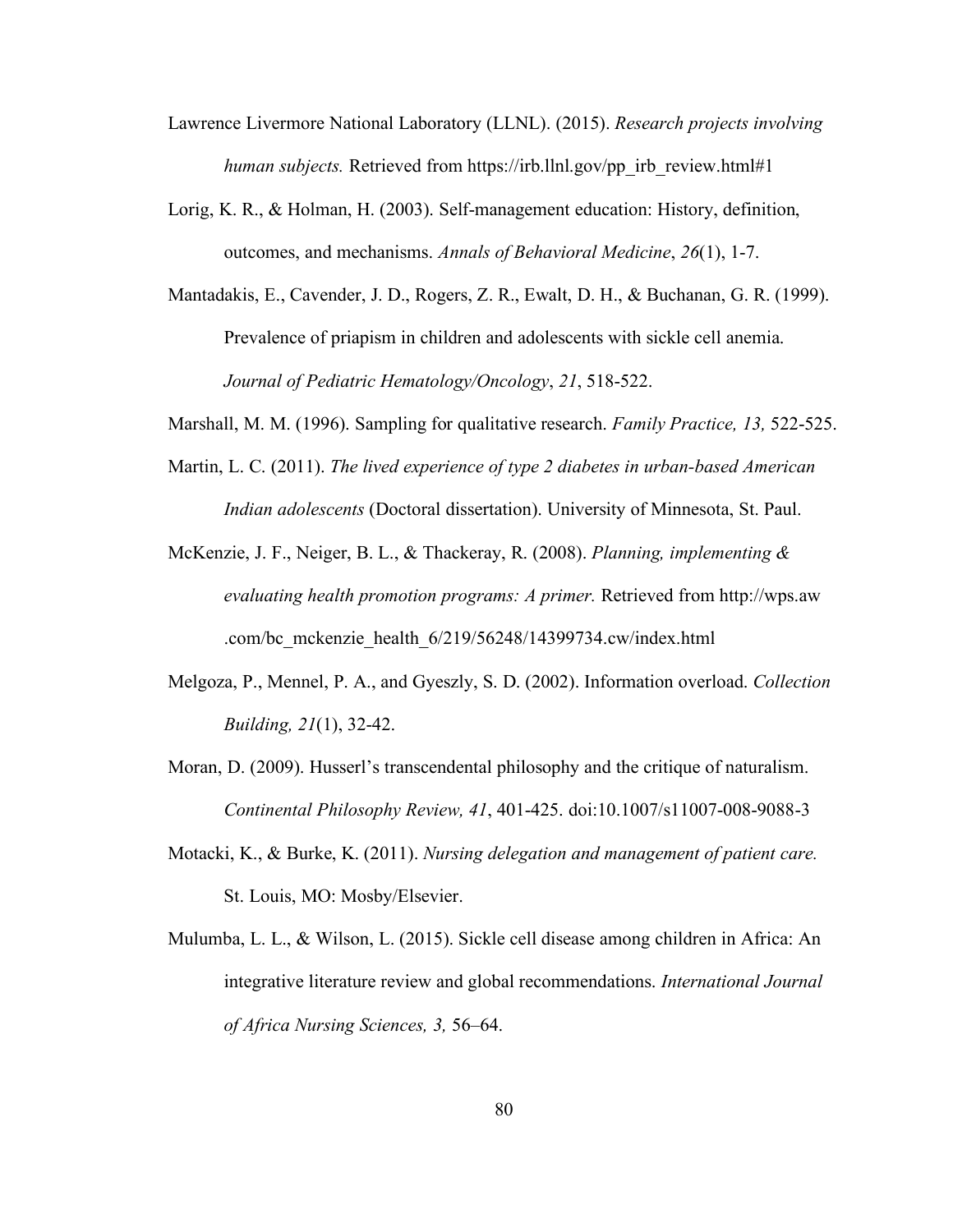- Newland, J. (2008). Factors influencing independence in adolescents with sickle cell disease. *Journal of Child and Adolescent Psychiatric Nursing, 21*, 177-185.
- Ngulube, P. (2015). Trends in research methodological procedures used in knowledge management studies. *African Journal of Library, Archives & Information Science*, *25*(2), 125-143.
- Nicholas, D. B., Picone, G., & Selkirk, E. K. (2011). The lived experiences of children and adolescent with end-stage renal disease. *Qualitative Health Research*, *21,* 162-173.
- Novy, T. R. (2011). *The lived experience of Native Americans diagnosed with type 2 diabetes mellitus* (Master's clinical paper). University of Wisconsin, Oshkosh.
- Ogwumba, F., Ekwedigwe, H., Echetabu, K., Akoh, A., Nnabugwy, I., & Ugwuidu, E. (2015). Ischemic priapism in South-East Nigeria: Presentation, management challenges, and aftermath issues. *Nigerian Journal of Clinical Practice, 19*, 207- 211.
- Ohene-Frempong, K., Weiner, S. J., Sleeper, L. A., Miller, S. T., Embury, S., Moohr, J. W., . . . Cooperative Study of Sickle Cell Disease. (1998). Cerebrovascular accidents in sickle cell disease: Rates and risk factors. *Blood*, *91*, 288-294.
- Olujohungbe, A., & Burnett, A. (2013). How I manage priapism due to sickle cell disease. *British Journal of Haematology, 160*, 754-765.
- Panepinto, J. A., Pajewski, N., Foerster, L., Sabnis, S., & Hoffmann, R. (2009). Impact of family income and sickle cell disease on the health-related quality of life of children. *Quality of Life Research, 18*, 5-13.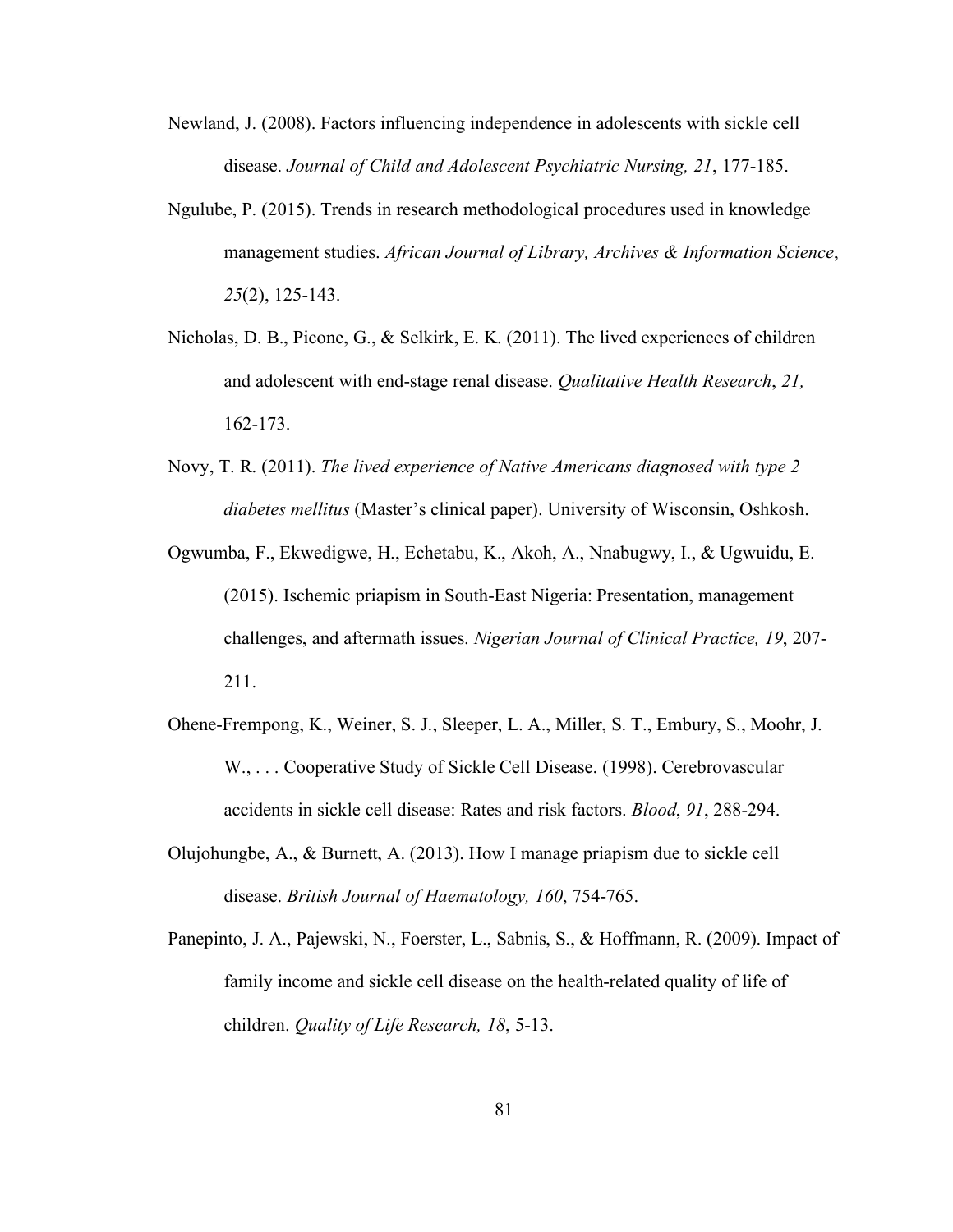- Panepinto, J. A., Walters, M. C., Carreras, J., Marsh, J., Bredeson, C. N., Gale, R. P., ... Pasquini, R. (2007). Matched-related donor transplantation for sickle cell disease: Report from the Center for International Blood and Transplant Research. *British Journal of Haematology*, *137*, 479-485.
- Papagiannaki, A., & Shinebourne, P. (2016). The contribution of creative art therapies to promoting mental health: Using interpretative phenomenological analysis to study therapists' understandings of working with self-stigmatisation. *Arts in Psychotherapy*, *50,* 66-74. doi:10.1016/j.aip.2016.06.007
- Petrova, E., Dewing, J., & Camilleri, M. (2016). Confidentiality in participatory research. *Nursing Ethics*, *23*, 442-454. doi:10.1177/0969733014564909
- Pinckney, R., & Stuart, G. (2004). Adjustment difficulties of adolescents with sickle cell disease. *Journal of Child and Adolescent Psychiatric Nursing, 16*(4), 5-12.
- Polit, D. F., & Beck, C. T. (2012). *Resource manual for nursing research: Generating and assessing evidence for nursing practice* (9th ed.). Philadelphia, PA: Wolters Kluwer Health/Lippincott Williams & Wilkins.
- Powars, D., Chan, L., Hiti, A., Ramicone, E., & Johnson, C. (2005). Outcome of sickle cell anemia: A 4-decade observational study of 1,056 patients. *Medicine, 84*, 363- 377.
- Quinn, C., Rogers, Z., McCavit, T., & Buchanan, G. (2010). Improved survival of children and adolescents with sickle cell disease. *Blood, 29*, 3447-3453.
- Robinson, R. (1999). There is no shame in pain: Coping and functional ability in adolescents. *Journal of Black Psychology, 25*, 336-355.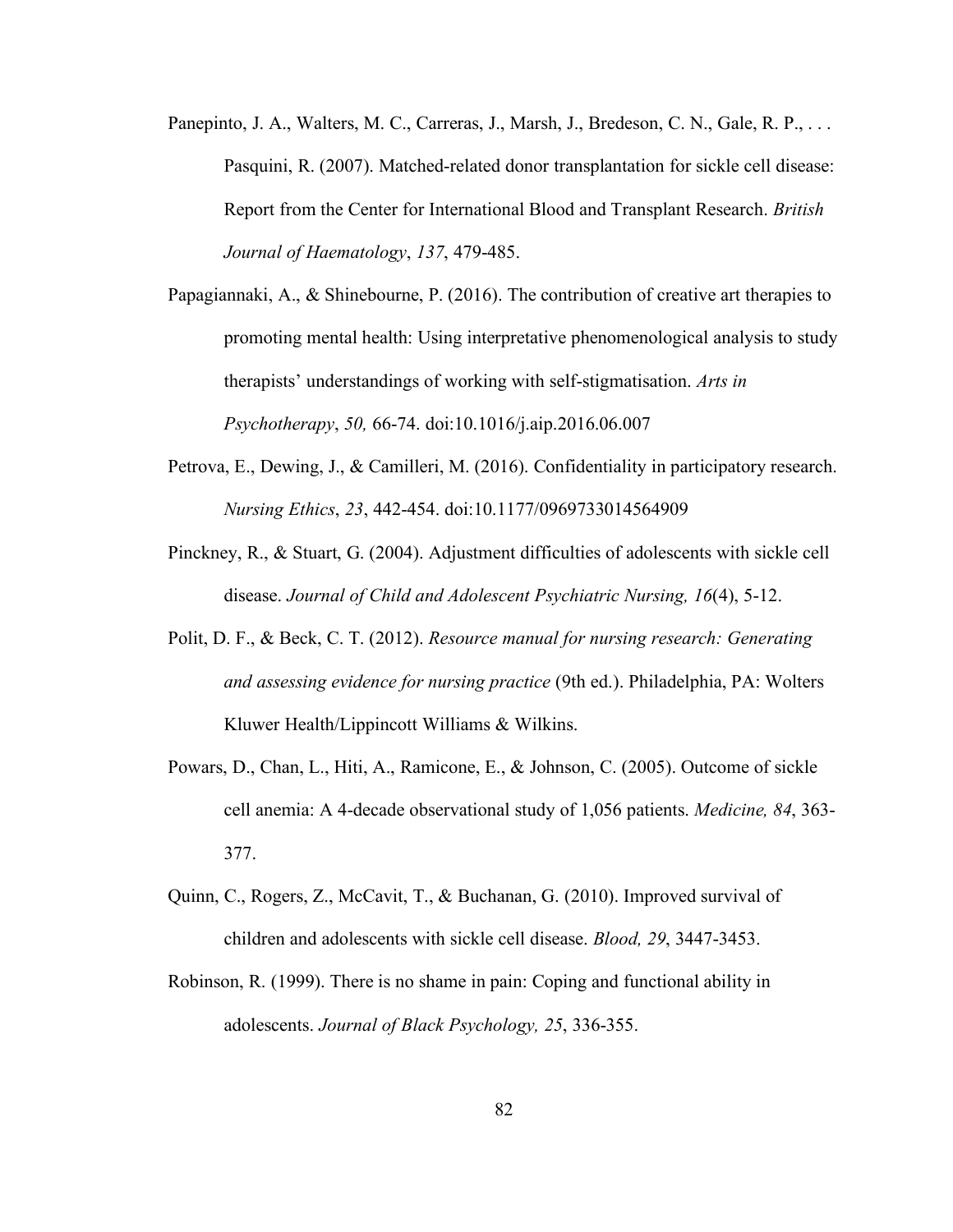- Schumacher, L. A. (2010). *The caregiver's journey: A phenomenological study of the lived experience of leisure for caregivers in the sandwich generation who care for a parent with dementia* (Master's thesis). University of Iowa, Ames.
- Sehlo, M. G., & Kamfar, H. Z. (2015). Depression and quality of life in children with sickle cell disease: The effect of social support. *BMC Psychiatry*, *15,* 78-82. doi:10.1186/s12888-015-0461-6
- Shah, M. V., & Hillinger, M. G. (2014). Sexuality after stroke. In C. J. Winstein, G. Wittenberg, & R. D. Zorowitz (Eds.), *Stroke recovery and rehabilitation* (pp. 819- 830). New York, NY: Demos Medical Publishing.
- Silva, I., Reis, A., Palare, M., Ferrao, A., Rodriguez, T., & Morais, A. (2014). Sickle cell disease in children: Chronic complications and search of predictive factors for adverse outcomes. *European Journal of Hematology*, *94*(2), 157-161.
- Snowball, J. D., & Willis, K. G. (2011). Interview versus self-completion questionnaires in discrete choice experiments. *Applied Economics Letters*, *18*, 1521-1525. doi:10.1080/13504851.2010.548770
- Tanabe, P., Dias, N., & Gorman, L. (2013). Care of children with sickle cell disease in the emergency department: Parent and provider perspectives inform quality improvement efforts. *Journal of Pediatric Oncology Nursing*, *30,* 205-217.
- Telfair, J., & Gardner, M. (1999). African American adolescents with sickle cell disease: Support groups and psychological well-being. *Journal of Psychology, 25*, 378- 390.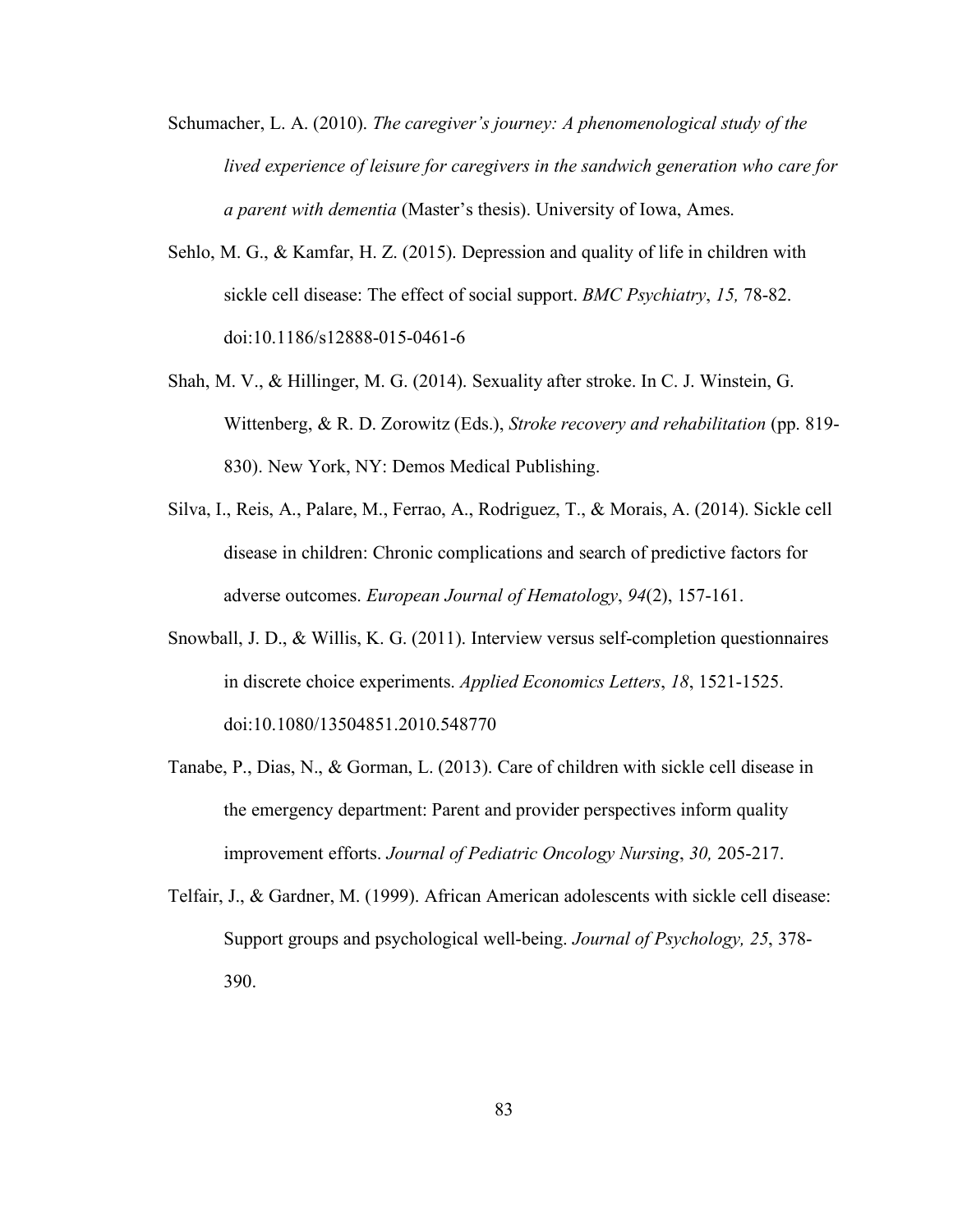- Thomas, V. (2006). Communication skills and cultural awareness courses for health care professionals who care for patients with sickle cell disease. *Issues and Innovations in Nursing Education, 53*, 480-488.
- Valenzuela, J., Vaughn, L., Crosby, L., Strong, H., Kissling, A., & Mitchell, M. (2013). Understanding the experiences of youth living with sickle cell disease. *Family and Community Health, 36*(2), 97-108.
- Wang, H., Herbst, K., Rothman, J., Shah, N., Wiener, J., & Routh, J. (2016). Trends in sickle cell disease-related priapism in U.S. children's hospitals. *Pediatric Urology, 89*, 118-123.
- Webb, N. B. (Ed.). (2010). *Helping bereaved children: A handbook for practitioners* (3rd ed.). New York, NY: Guilford.
- While, A., & Mullen, J. (2004). Living with sickle cell disease: The perspective of young people. *British Journal of Nursing, 13*, 320-327.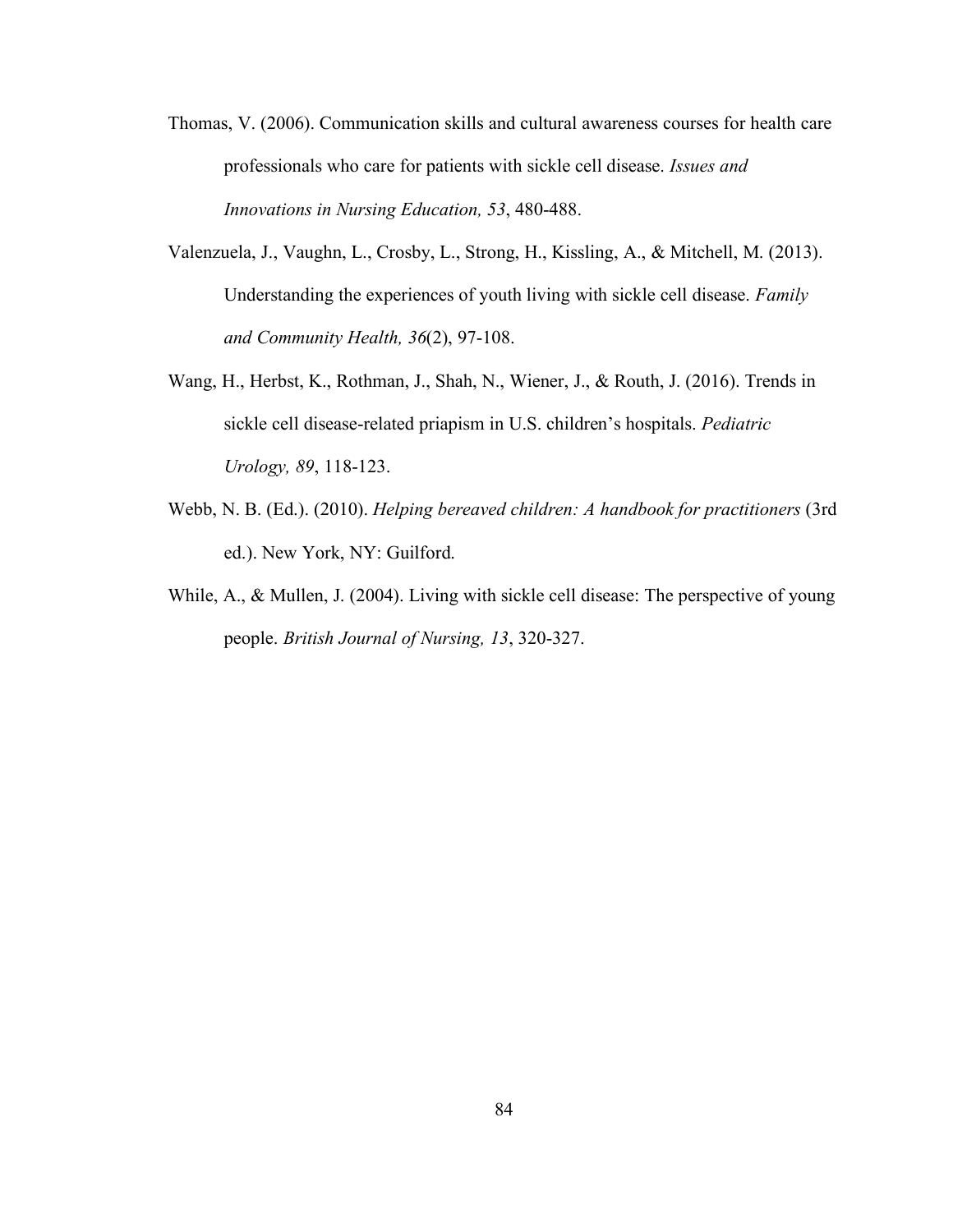## **APPENDIX A**

# **DEMOGRAPHIC DATA QUESTIONNAIRE**

Date of Interview \_\_\_\_\_\_\_\_\_\_\_\_\_\_\_\_\_\_\_\_\_\_\_\_\_

### Age

| 16 | п |
|----|---|
| 17 | П |
| 18 | П |
| 19 |   |

| Highest grade completed |  |
|-------------------------|--|
|                         |  |

## How many people live in your household?

| 1 to 2    |    |
|-----------|----|
| $3$ to 4  | LТ |
| 5 to 6    | LТ |
| 7 or more |    |

## What is your ethnic group?

| Black/African American |  |
|------------------------|--|
| Mexican American       |  |
| White/Caucasian        |  |
| Other (Specify)        |  |
| Decline to state       |  |

# What is your religious group?

Catholic □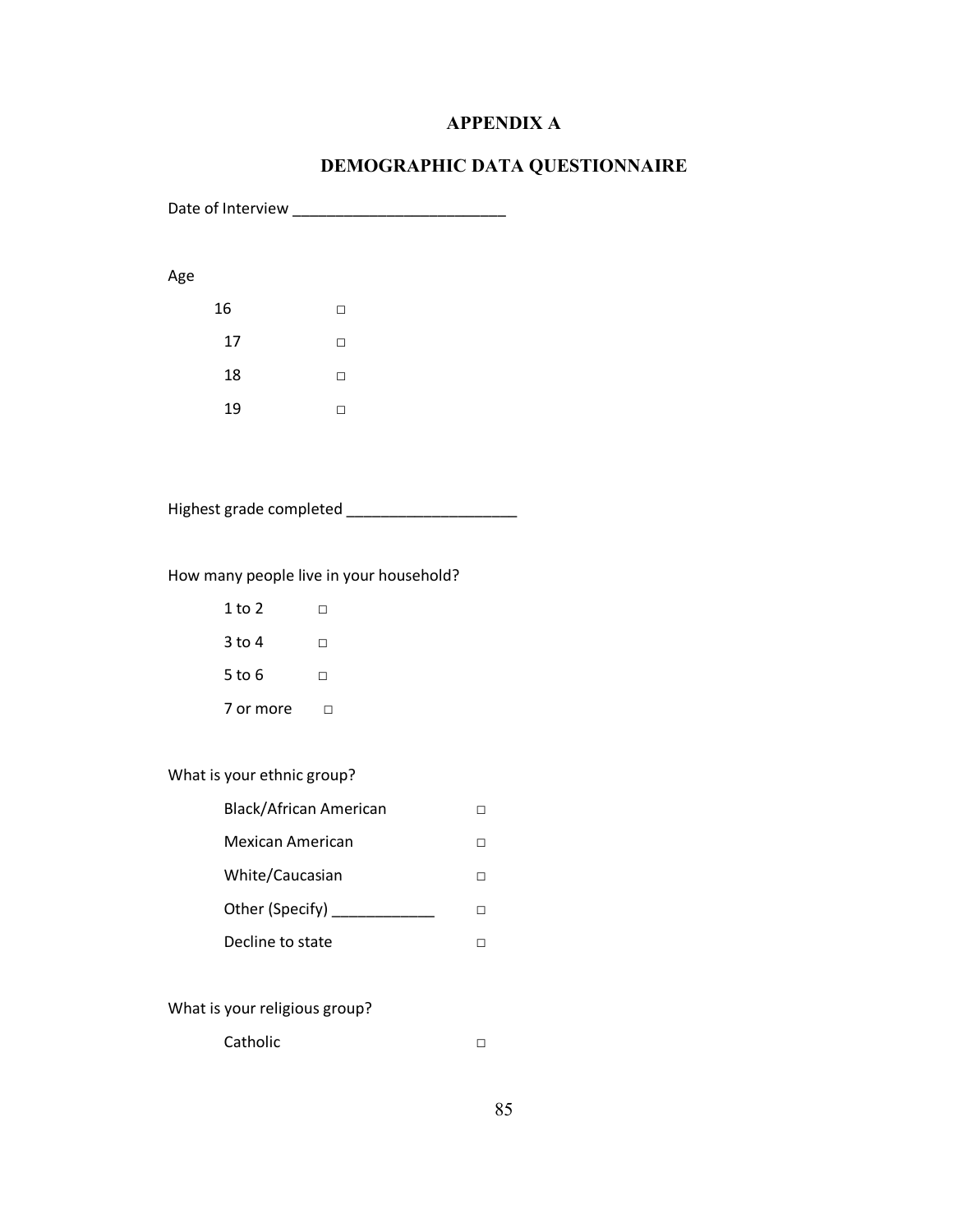| Jewish          |  |
|-----------------|--|
| Protestant      |  |
| Other (Specify) |  |

Have you ever experienced priapism? \_\_\_\_\_\_\_\_\_\_\_\_\_\_\_

# Type of your Sickle Cell Disease

| HbSS                 |   |
|----------------------|---|
| HbSC                 | H |
| HbS beta thalassemia | п |
| HbSD                 |   |
| <b>HbSE</b>          | H |
| HbSO                 |   |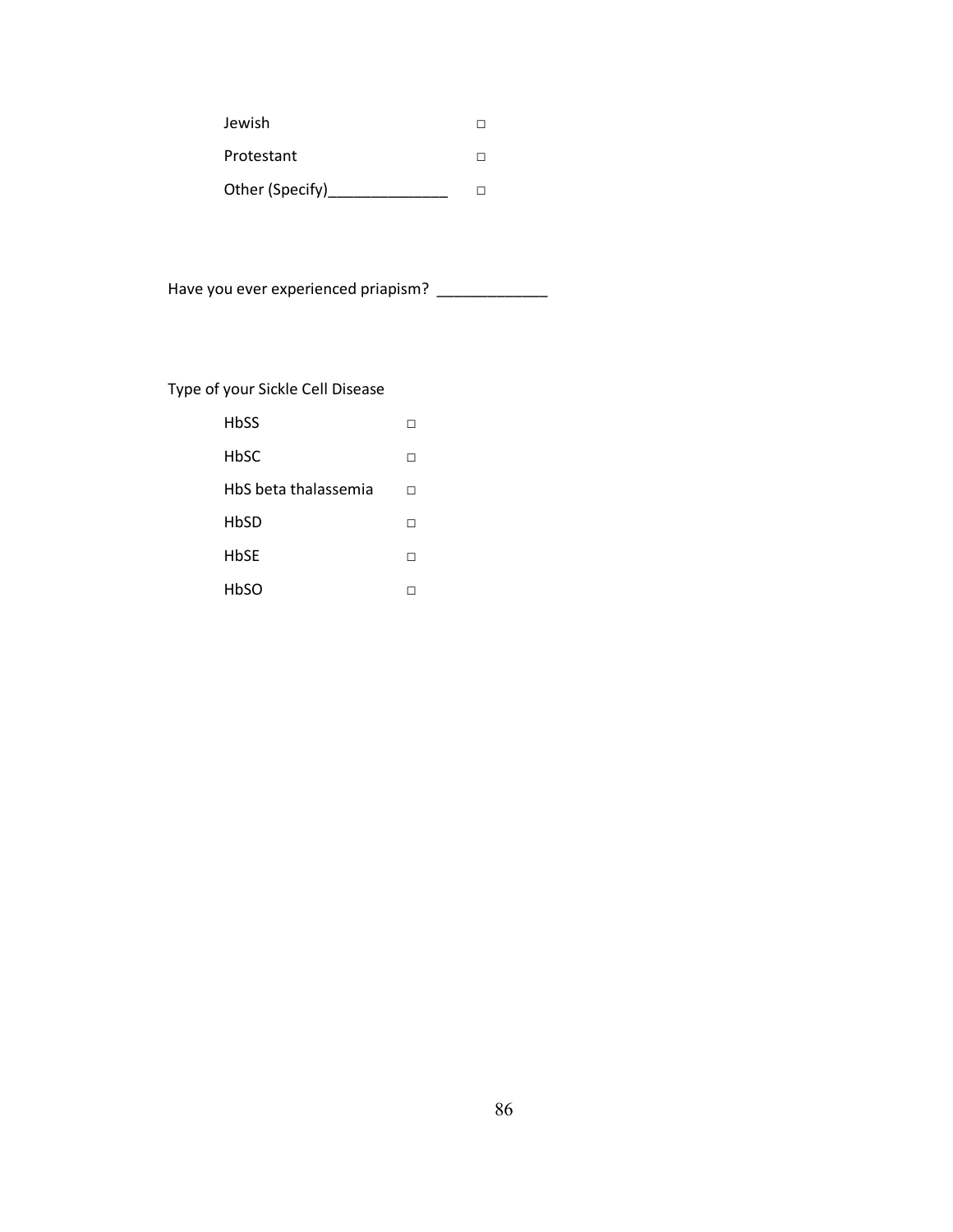## **APPENDIX B**

# **CONSENT FORM**

### **University of San Diego**

### **Institutional Review Board**

# **Research Participant Consent Form**

For the research study entitled:

Priapism among male adolescent with Sickle Cell Disease

# **I. Purpose of the research study**

Prince Ocansey is a student in the Hahn School of Nursing and Health Science at the University of San Diego. You are invited to participate in a research study he is conducting. The purpose of this research study is to use a lived experience to understand priapism among male adolescents with sickle cell disease.

# **II. What you will be asked to do**

If you decide to be in this study, you will be asked to:

- Complete a ten question demographic questionnaire that ask you questions about your age, ethnicity, highest grade completed, employment status, household yearly income, type of your sickle cell and your religious group.
- Participate in a private face-to-face semi-structured interview about your lived experience with sickle cell disease and priapism
- You will be audiotaped/videotaped during the interview
- Your participation in this study will take a total of 60 minutes

# **III. Foreseeable risks or discomforts**

Sometimes when people are asked to think about their feelings, they feel sad or anxious. If you would like to talk to someone about your feelings at any time, you can call 24 hours a day:

San Diego Mental Health Hotline at 1-800-479-3339

Los Angeles County Department of Mental Health Hotline at 1-800-854-7771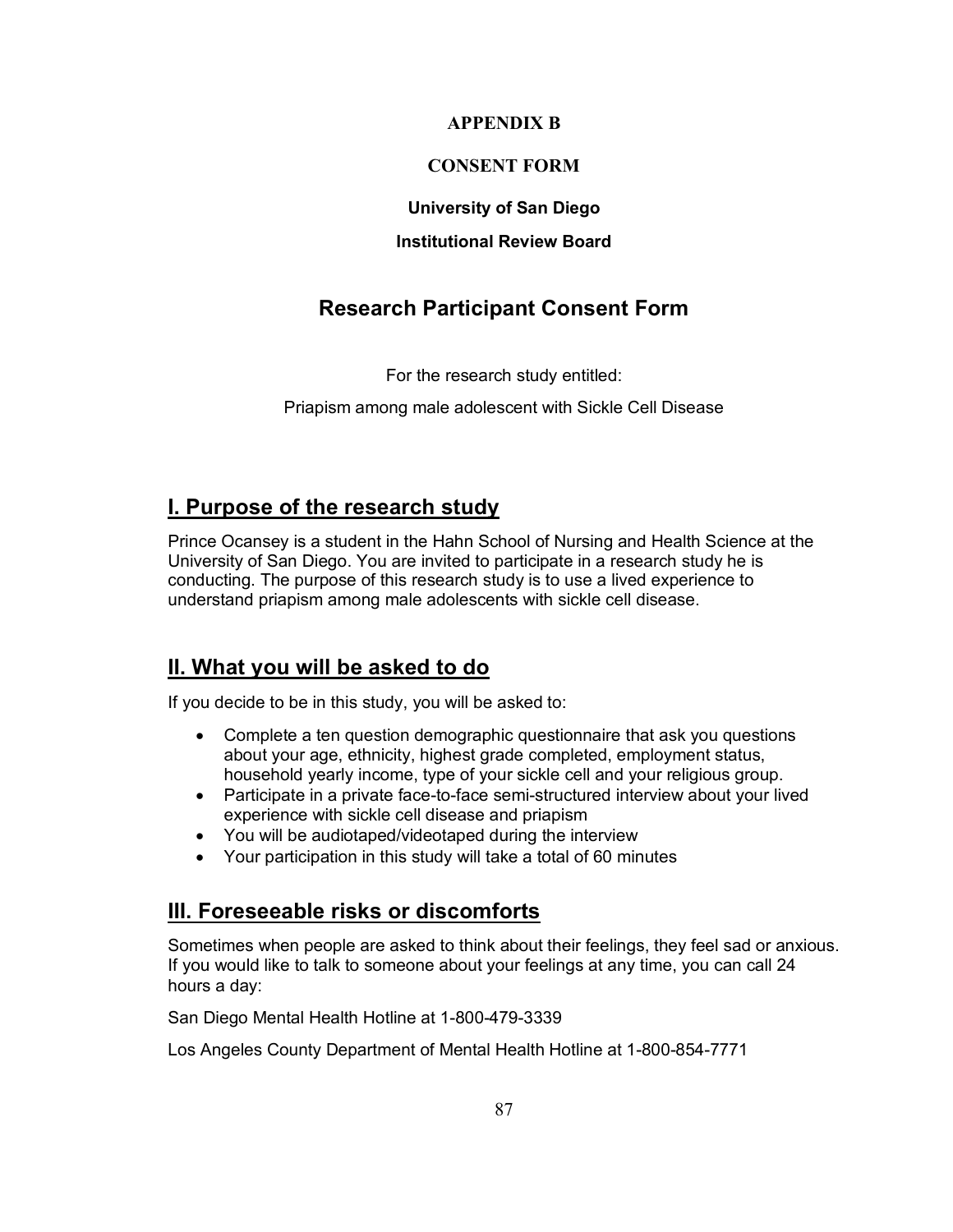Riverside County Mental Health Helpline at 1-951-686-4357

San Bernardino County Behavioral Health Crisis Hotline at 1-909-386-8256

# **IV. Benefits**

While there may be no direct benefit to you from participating in this study, the indirect benefit of participating will be knowing that you helped researchers better understand the lived experience of priapism among male adolescents with sickle cell disease.

# **V. Confidentiality**

Any information provided and/or identifying records will remain confidential and kept in a locked file and/or password-protected computer file in the researcher's office for a minimum of five years. All data collected from you will be coded with a number or pseudonym (fake name). Your real name will not be used. The results of this research project may be made public and information quoted in professional journals and meetings, but information from this study will only be reported as a group, and not individually.

# **VI. Compensation**

If you participate in the study, the researcher will personally give you \$50.00 Visa card.

You will receive this compensation even if you decide not to complete the entire interview session.

# **VII. Voluntary Nature of this Research**

**Participation in this study is entirely voluntary. You do not have to do this,** and you can refuse to answer any question or quit at any time. Deciding not to participate or not answering any of the questions will have no effect on any benefits you're entitled to, like your health care, or your employment or grades. **You can withdraw from this study at any time without penalty.**

# **VIII. Contact Information**

If you have any questions about this research, you may contact either:

1) Prince Ocansey

Email: pocansey@sandiego.edu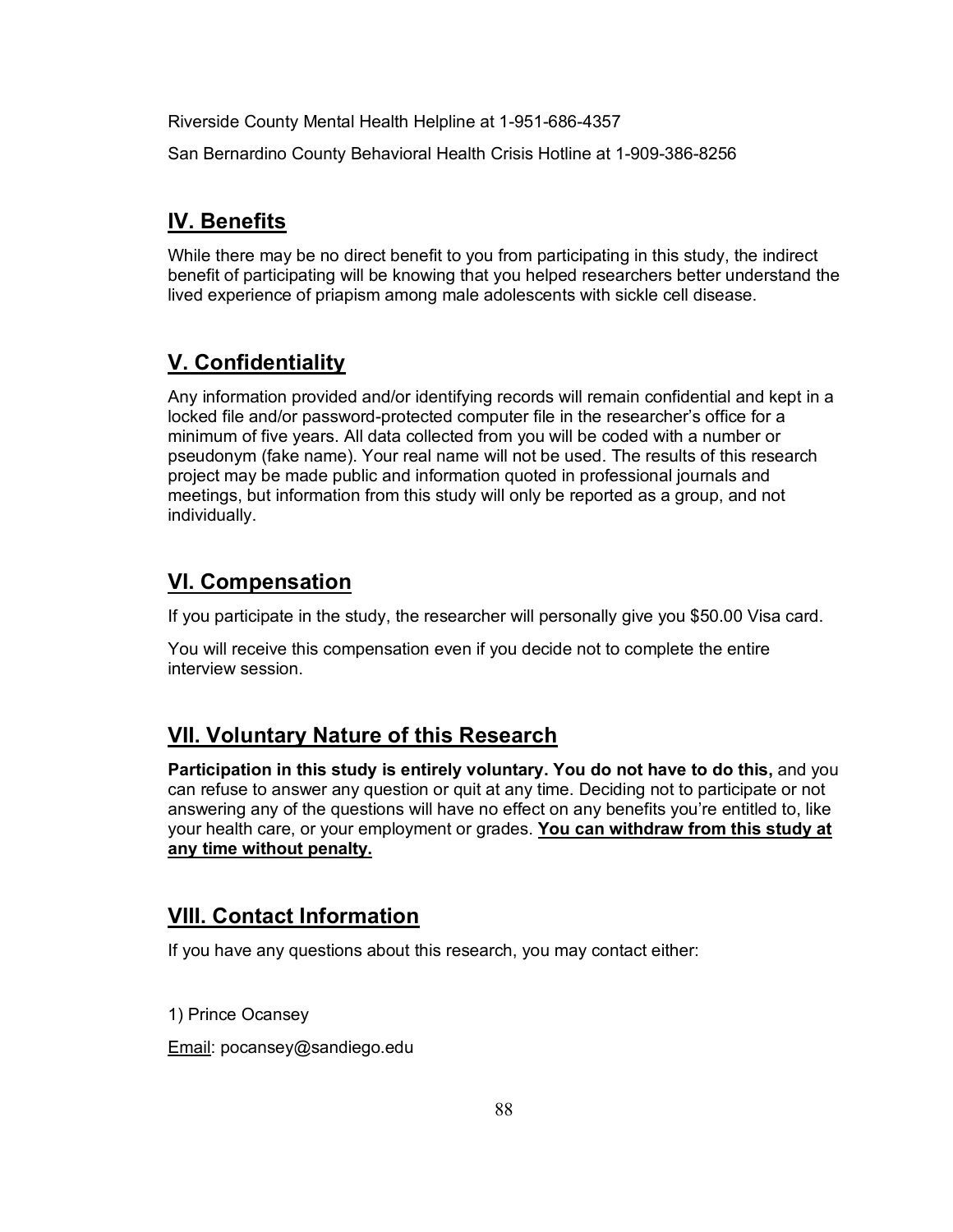Phone: (951) 235-3755 or (951) 222-2277

2) Dr. Jane Georges Email: jgeorges@saandiego.edu Phone: (619) 260-4566

I have read and understand this form, and consent to the research it describes to me. I have received a copy of this consent form for my records.

Signature of Participant **Date** Date Name of Participant (**Printed**)

Signature of Investigator **Date** Date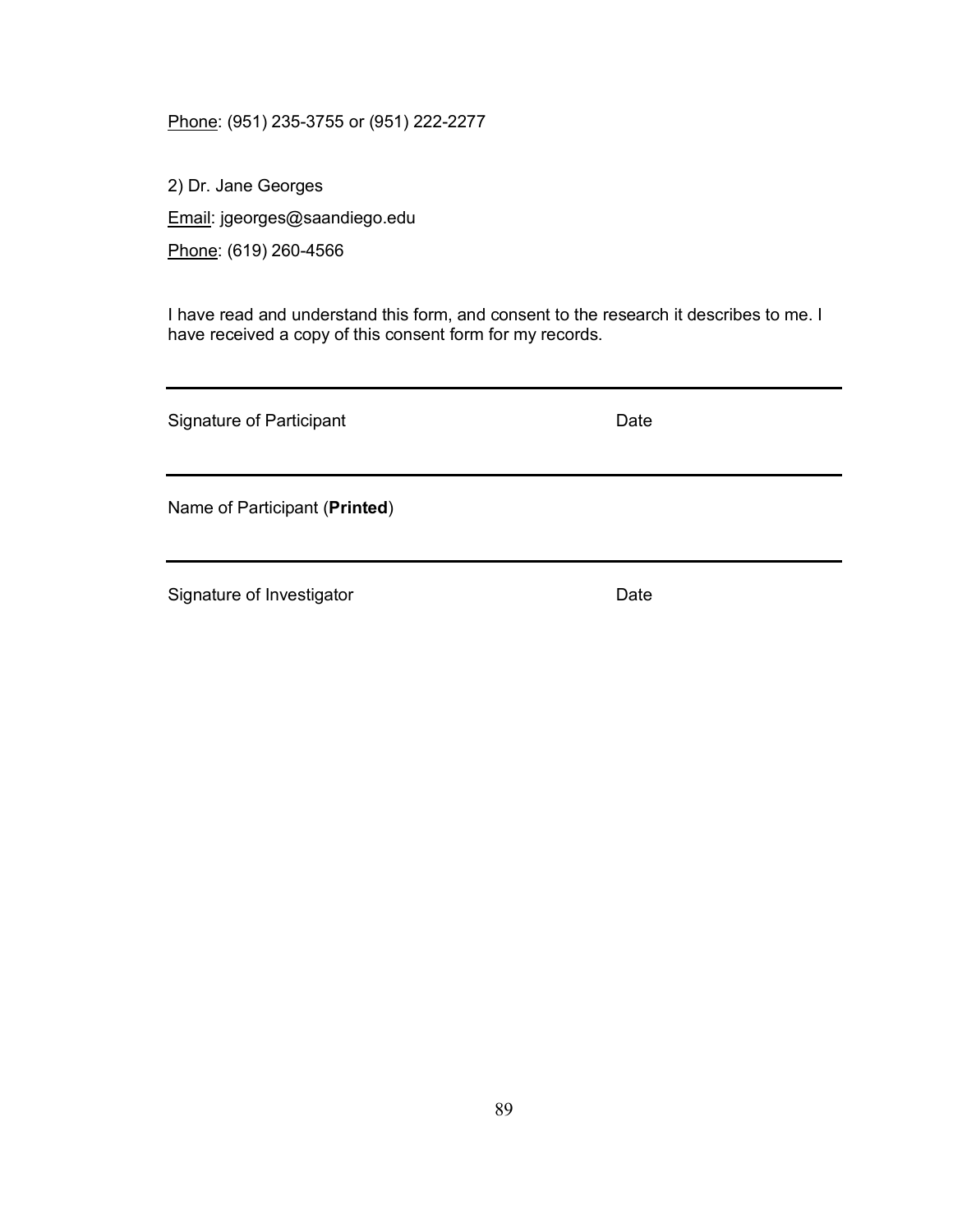### **APPENDIX C**

### **INTERVIEW GUIDE**

- 1. Tell me about your visits to your doctor(s).
- 2. During periods of illnesses, who helps you the most often? Your mother, father, friend, colleague, siblings?
- 3. Please describe what you know about priapism and sickle cell disease.
- 4. What do you remember about your earliest episodes of having sickle cell disease?
- 5. How has your experience with priapism and sickle cell disease affected you?
- 6. How was your current experience with the sickle cell disease and priapism?
- 7. What is a normal day for you as you live with sickle cell disease?
- 8. Tell me about your most recent crisis.
- 9. What medications help to manage your pain at home?
- 10. What type of medications are used during hospitalization to manage your pain?
- 11. How is your life affected by this crisis in terms of work and relationships?
- 12. Please describe how you personally manage these crisis?
- 13. What are primary issues pf concern about having sickle cell disease?
- 14. What are your needs related to sickle cell disease?
- 15. Does sickle cell disease keep you from doing things that you would like to do? What do you do about that?
- 16. Please describe how sickle cell disease affected your family dynamics?
- 17. Would you like to tell me anything else about your condition?
- 18. How is society doing with regard to sickle cell disease?
- 19. Tell me about your experience with priapism.
- 20. What emotional changes you have experienced?
- 21. Tell me about your experience with blood transfusion, if any.
- 22. Do you have any advice for others with sickle cell disease, their families, and the medical personnel who help people with the disease?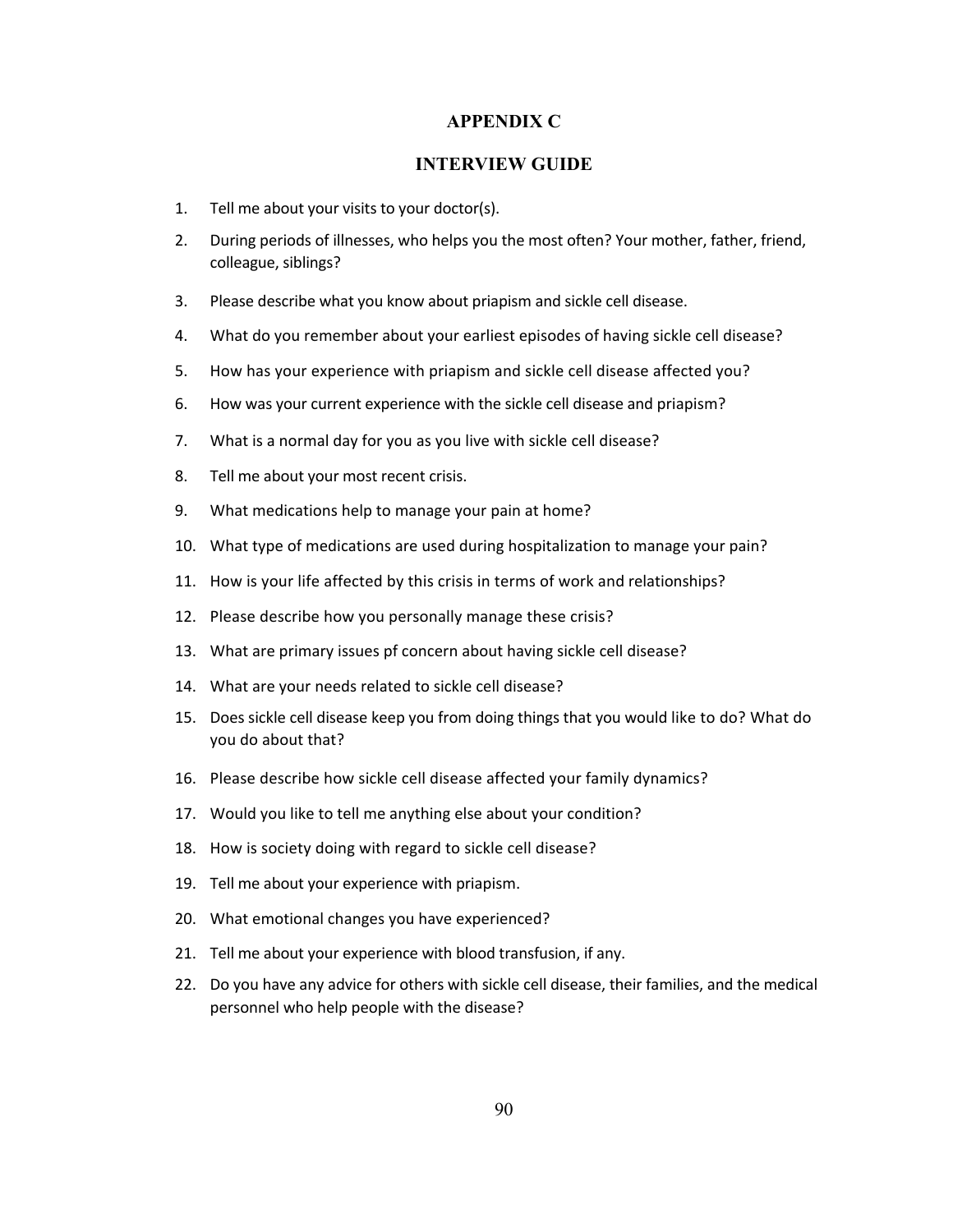#### **APPENDIX D**

## **LETTER SEEKING SUPPORT FOR THE STUDY**

Prince Ocansey

University of San Diego

Hahn School of Nursing

5998 Alcala Park

San Diego, CA. 92110

Date: November 26, 2016

Sheila Marchbanks

Sickle Cell Support Group

PossAbilities Office

Professional Plaza – Building A

25455 Loma Linda Drive, Suite 109A

Loma Linda, CA 92354

Dear Ms. Marchbanks

My name is Prince Ocansey and I am a third-year Doctor of Philosophy (PhD) student at University of San Diego. I am conducting a qualitative study on the lived experience of priapism amongst male adolescents with sickle cell. I will be conducting a semi-structured face to face interview and will need participants within the 16 -19 age range.

The purpose of this study is to use a lived experience to understand priapism among male adolescents with sickle cell disease. This will help me to understand the kind of life that sickle cell disease brings to an individual as it will focus on perceptions of priapism. It will also provide a sense of direction to health care providers who seek to develop methods of assessing and managing priapism within the adolescent population with sickle cell disease.

For this project, I plan to interview approximately 10 male adolescents. This will be absolutely voluntary. At the end of the interview, each participant will receive a \$30 gift card for appreciation and compensation.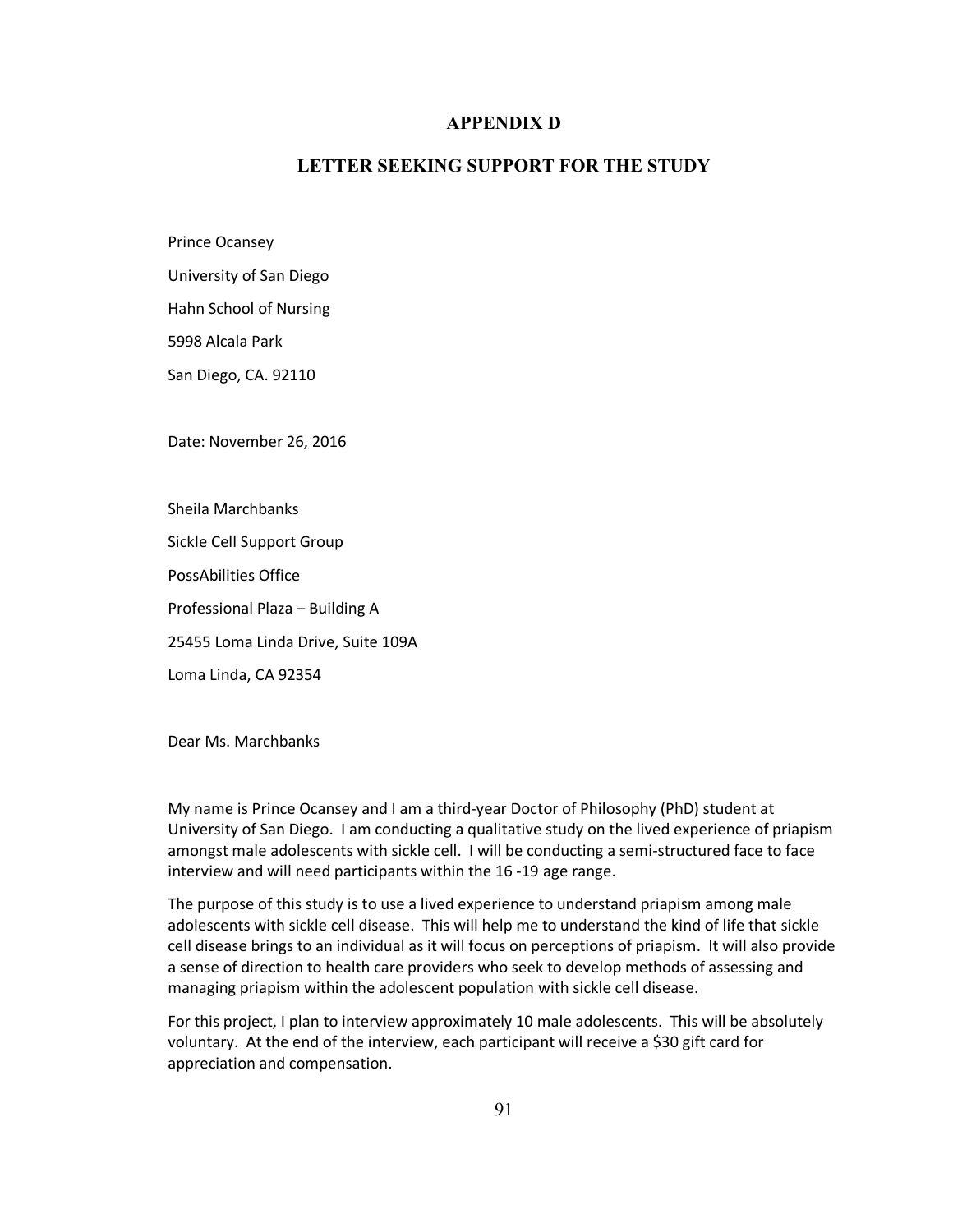Confidentiality will be maintained throughout the interview. All names and data collected will be stored in a safe deposit and only accessed by my chair Dr. Jan Georges of University of San Diego and myself.

Thank you for your support towards my study. Kindly contact me on 951-235-3755 for any further information or queries.

Sincerely,